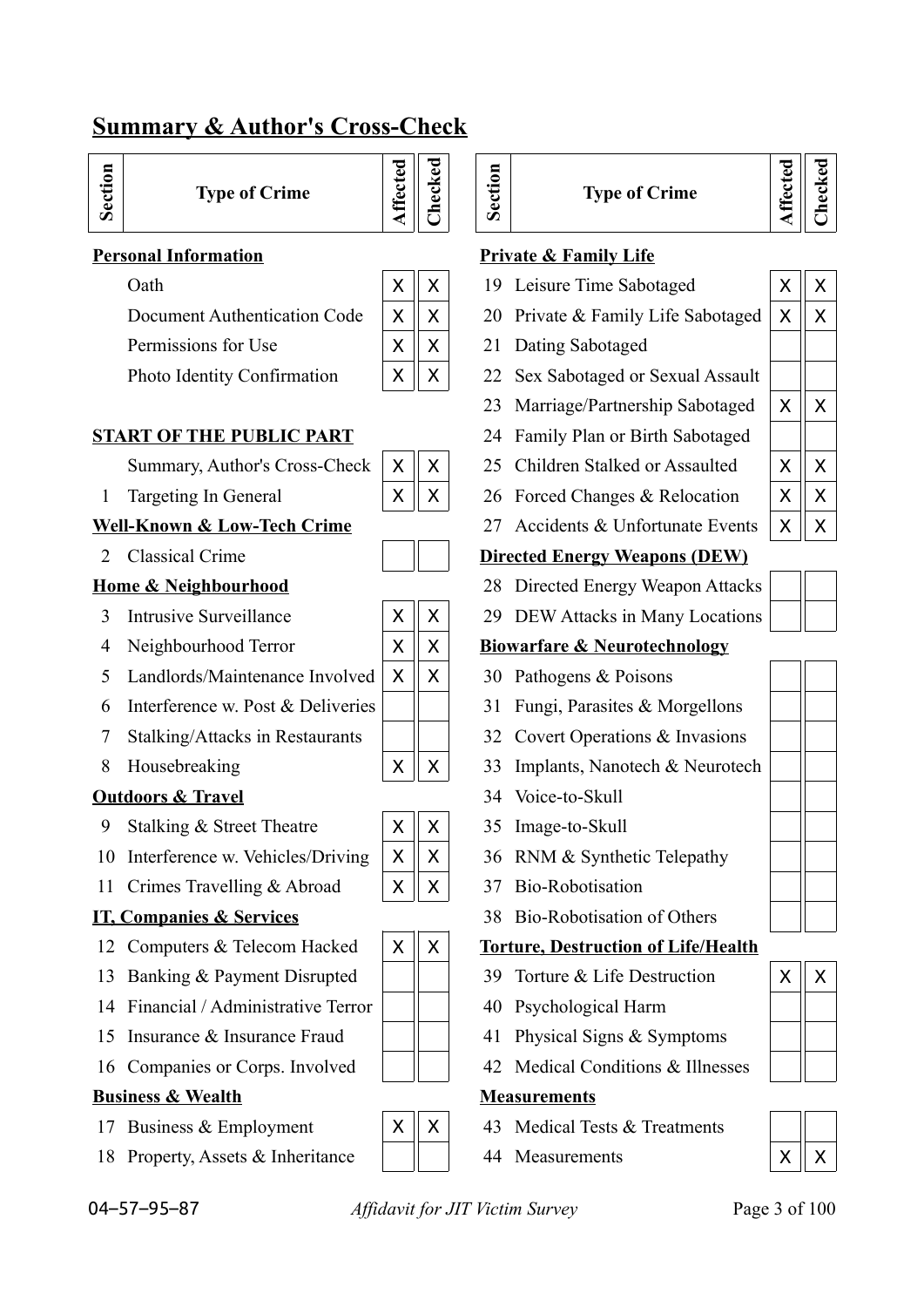



45 Shielding Protection Required  $\|\mathbf{X}\| \times 68$  Official Dishonesty

- 
- 47 Attacks on Family & Friends **Other Issues**
- 
- 49 Death & Murder of Others  $\begin{array}{c|c|c|c} \hline \times & \times & \times \end{array}$  **Retaliation & Warfare**

- 50 Multi-Generational Targeting  $\parallel$   $\parallel$  73 Warfare Operations  $\parallel$  X  $\parallel$  X
- 51 Historic Childhood Targeting **Violation of Rights**
- 52 Mind-Control Programming  $\vert$  |  $\vert$  74 Violation of Human Rights

53 Service in Military, Intel, Police  $\parallel \parallel \parallel$  76 Viol. of European Human Rights

## **Secret Services & Secret Societies** 77 Violation of Other Rights

- 54 Disruption & Assaults fr. Agents **Help**
- 55 Psychological Operations 78 Denial of Help
- 56 Signs & Symbolism in Crimes  $\parallel \parallel$  79 Self-Help
- 57 Secret Societies Involved **Costs**

- 58 Doctors & Hospitals Involved **Body Diagrams**
- 

- 
- 
- 62 University & Research Involved **Perpetrators**

- 63 Police & Prisons Involved  $\vert \times \vert \times \rangle$
- 

## **Media, Regulator & Charities**

- 
- 66 Telecom Regulators Involved  $\|\cdot\|$  Statement of Truth, Witnessed  $\|\cdot\|$  X  $\|\cdot\|$
- 67 Charities Involved



## **Type of Crime**

## **Affe cte dChecked**

### **Shielding Government & Judiciary**

- 
- Attacks on Others 69 Government & Legislature
- 46 Attacks on Pets 20 | 20 Lawyers & Courts Involved

48 Accidents & Illness in Others  $\parallel \parallel$  71 Other Issues Chosen by Author

- **Generational Targeting** 72 Retaliation for Writing Affidavit
	-

- 
- **Service in Military, Intel & Police** 75 Violation of Geneva Conventions
	-
	-

- 
- 

**Medical Staff & Hospitals** 80 Costs & Damages Incurred

- 59 Psychiatrists & Psychologists  $\begin{array}{|c|c|c|c|c|} \hline \end{array}$  81 Male Body Diagram of Attacks
- **Education & Care** 81 Female Body Diagram of Attacks
- 60 School & Nursery Involved  $\parallel$  | 82 Male Body Diagram of Implants
- 61 Care Homes Involved | 82 <u>Female</u> Body Diagram Implants

**Police & Military** 83 Perpetrators (Anonymous)  $\vert X \vert \vert X$ 

## 64 Military & Intel Involved **END OF THE PUBLIC PART**

## 65 Journalists & Media Involved **Statement of Truth, Witnessing**



| X | X |
|---|---|
| х | x |
| х | x |
| х | X |

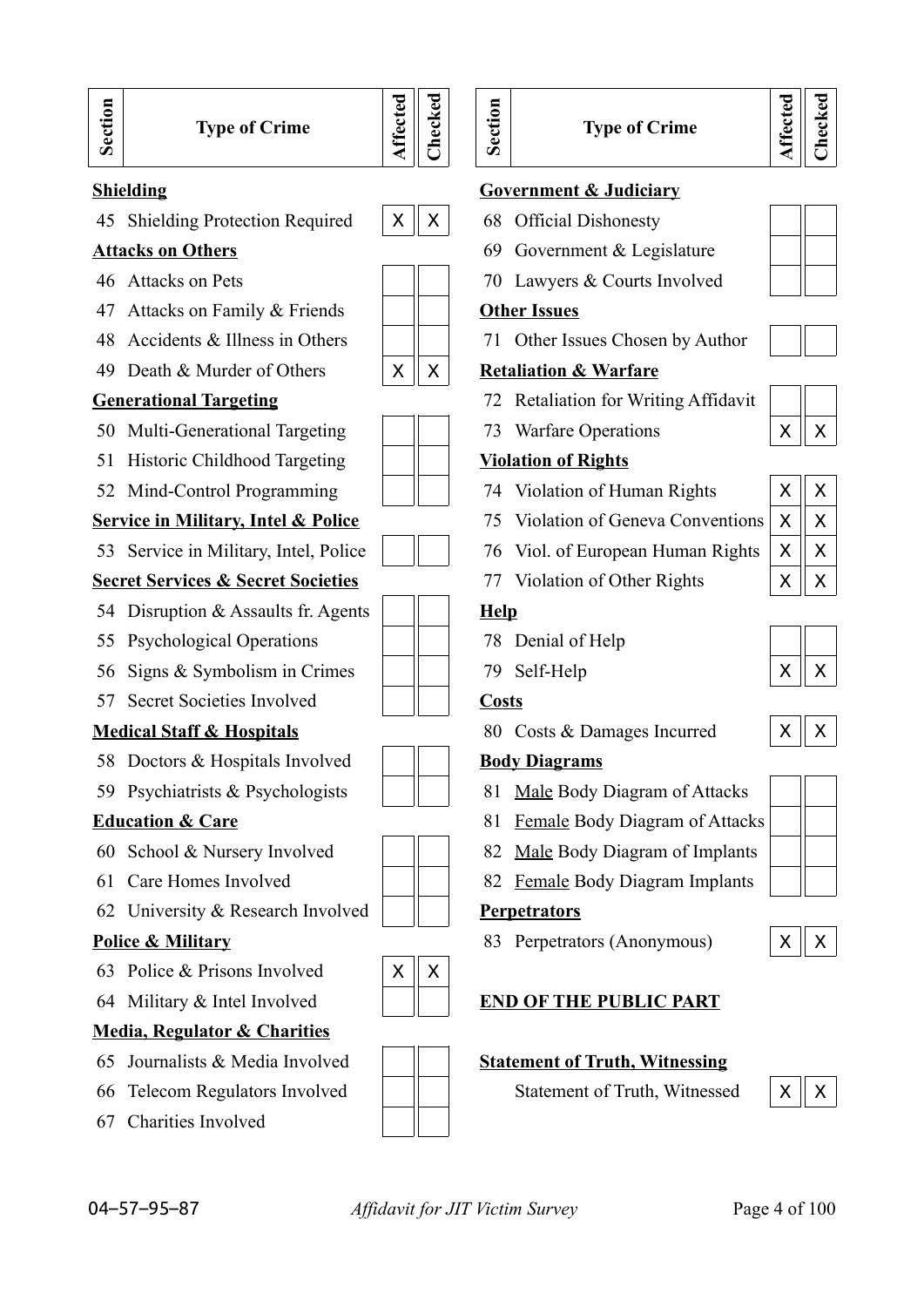# **Public and Anonymous Information (For Publication)**

## **1 Targeting in General**

## **Personal Details**

- 1.1 **Age Bracket (20s, 30s, 40s etc.)** 60s
- 
- 
- 
- 
- 
- 
- 1.8 **Nationality** United States of America

## **Targeting**

- 1.9 **Year Targeting Started** 1999
- 1.10 **Targeting Stopped Since It Started** | Yes X | X | No
- 1.11 **Targeted in Several Countries**  $\vert$  **Yes**  $\vert$  **X**  $\vert$  **X**  $\vert$  **X**
- 1.12 **Country The Targeting Started In** United States of America
- 1.13 **Targeted in These Countries (List)** United States of America

## **Victims**

- 1.14 **Spouse or Partner is a Victim** Yes
- 1.15 **Child or Children are Victims**  $\vert X \vert$  Yes
- 1.16 **Parents or Siblings are Victims** Yes
- 1.17 **Other Relatives are Victims** Yes
- 1.18 **Friends are Victims** Yes
- 1.19 **Community Members are Victims** |  $\times$  | Yes
- 1.20 **Pets or Livestock are Victims**  $|$  **Yes**





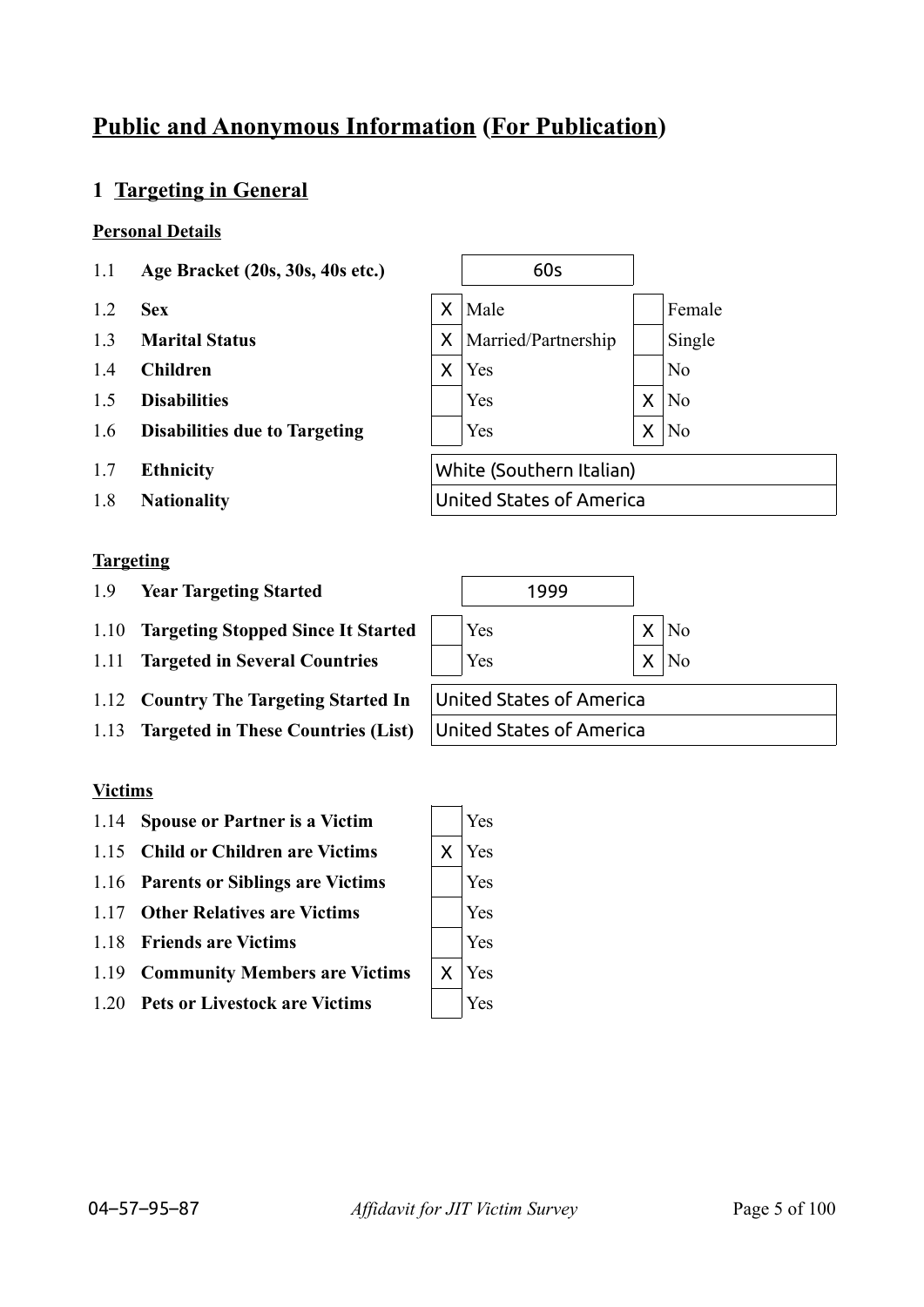# **2 Classical Crime (Excluding Implants, Nanotech, Directed Energy Weapons)**

- 2.1 **Theft of Valuables or Money**  $\vert$  Yes
- 2.2 **Burglary with Theft of Valuables** | Yes
- 2.3 **Vandalism (excluding by Intel)** Yes
- 2.4 **Violence or Physical Attacks**  $|$  Yes
- 2.5 **Rape & Attempted Rape**  $\vert$  Yes
- 2.6 **Kidnapping & Attempted Kidnap** Yes
- 2.7 **Human Trafficking (incl. Attempted)** Yes
- 2.8 **Organ Theft** Yes
- 2.9 **Attempted Murder (Non-Covert)** Yes
- 2.10 **Other Incidents of Classical Crime** | Yes

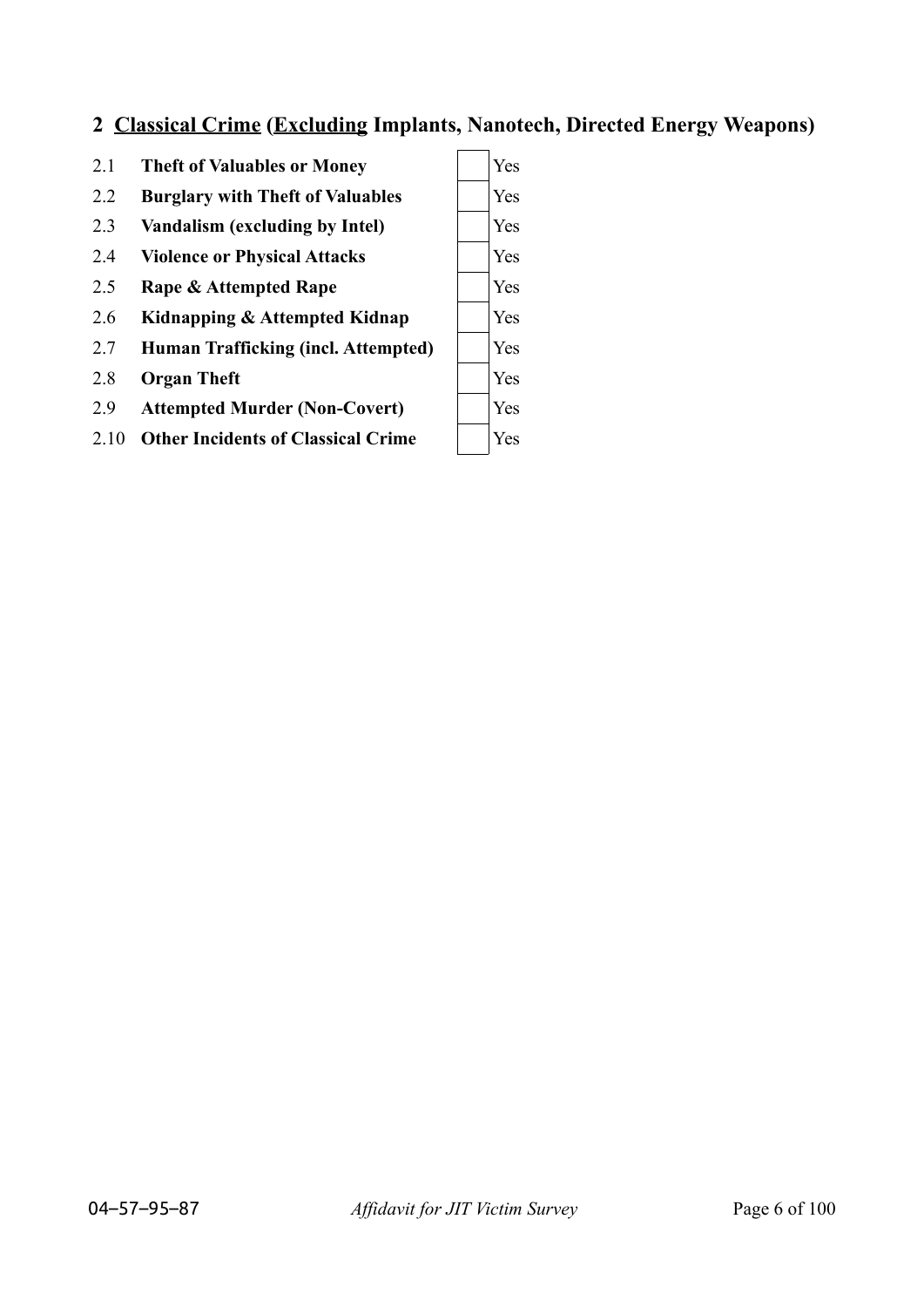| $\mathbb{R}$<br>ខ្ព | <b>Offence</b> | $\omega$ | $\bullet$<br>5<br>0<br>$\blacksquare$<br>르.<br>. .<br>$\mathbf s$ | ≂<br>Ĕ<br>∊ | 급 | ekh<br>$\bullet$ | thly<br>토<br>0<br>_ | 雨<br>ω | $\bullet$<br>−<br>പ<br>c<br>$\bullet$<br>T. |
|---------------------|----------------|----------|-------------------------------------------------------------------|-------------|---|------------------|---------------------|--------|---------------------------------------------|
|---------------------|----------------|----------|-------------------------------------------------------------------|-------------|---|------------------|---------------------|--------|---------------------------------------------|

| 3.1  | <b>Covert Surveillance (discovered by chance etc.)</b>   |      |   |   |  |   |
|------|----------------------------------------------------------|------|---|---|--|---|
| 3.2  | <b>Overt Surveillance (Demonstrative Show)</b>           | 1999 |   | X |  |   |
| 3.3  | <b>Bugging &amp; Surveillance of Home</b>                |      |   |   |  |   |
| 3.4  | Bugging & Surveillance of Office, Work Place             |      |   |   |  |   |
| 3.5  | <b>Bugging &amp; Surveillance of Car</b>                 |      |   |   |  |   |
| 3.6  | <b>Bugging &amp; Surveillance of Telecommunication</b>   |      |   |   |  |   |
| 3.7  | <b>Bugging &amp; Surveillance of Medical Care</b>        |      |   |   |  |   |
| 3.8  | <b>Bugging &amp; Surveillance of Legal Advice</b>        |      |   |   |  |   |
| 3.9  | <b>Bugging &amp; Surveillance of Sex Life</b>            |      |   |   |  |   |
| 3.10 | <b>Video or Radar Surveillance of Inside of Home</b>     |      |   |   |  |   |
| 3.11 | <b>X-Ray Surveillance of Inside of Home</b>              |      |   |   |  |   |
| 3.12 | <b>Public Distribution of Private Documents</b>          |      |   |   |  |   |
| 3.13 | <b>Public Distribution of Emails</b>                     |      |   |   |  |   |
| 3.14 | <b>Public Broadcast of Phone/Video Call Content</b>      |      |   |   |  |   |
| 3.15 | <b>Public Broadcast of Surveillance Footage</b>          |      |   |   |  |   |
| 3.16 | <b>Public Broadcast of Private Life</b>                  |      |   |   |  |   |
| 3.17 | <b>Public Broadcast of Medical/Therapy Sessions</b>      |      |   |   |  |   |
| 3.18 | <b>Public Broadcast of Footage from Bathroom</b>         |      |   |   |  |   |
| 3.19 | <b>Public Broadcast of Intimate Life and Sex Life</b>    |      |   |   |  |   |
| 3.20 | <b>Commentary by Strangers on Private Info</b>           |      |   |   |  |   |
| 3.21 | <b>Commentary by Strangers on Sex Life</b>               |      |   |   |  |   |
| 3.22 | <b>Surveillance Activity Starts When Leave Home</b>      | 1999 | X |   |  |   |
| 3.23 | <b>Timed or Staged Events, Odd Coincidences</b>          | 1999 |   | X |  | X |
| 3.24 | <b>Surveillance &amp; Monitoring of Bodily Functions</b> |      |   |   |  |   |
| 3.25 | <b>Surveillance &amp; Monitoring of Brain Function</b>   |      |   |   |  |   |
| 3.26 | Interference with or Sabotage of Private Life            | 1999 |   | X |  |   |
| 3.27 | <b>Interference with or Sabotage of Work Life</b>        | 1999 |   | X |  |   |
| 3.28 | Interference with or Sabotage of Sex Life                |      |   |   |  |   |
| 3.29 | <b>Interference with / Sabotage of Body Function</b>     |      |   |   |  |   |
| 3.30 | <b>Interference with / Sabotage of Brain Function</b>    |      |   |   |  |   |

**3 Intrusive Surveillance**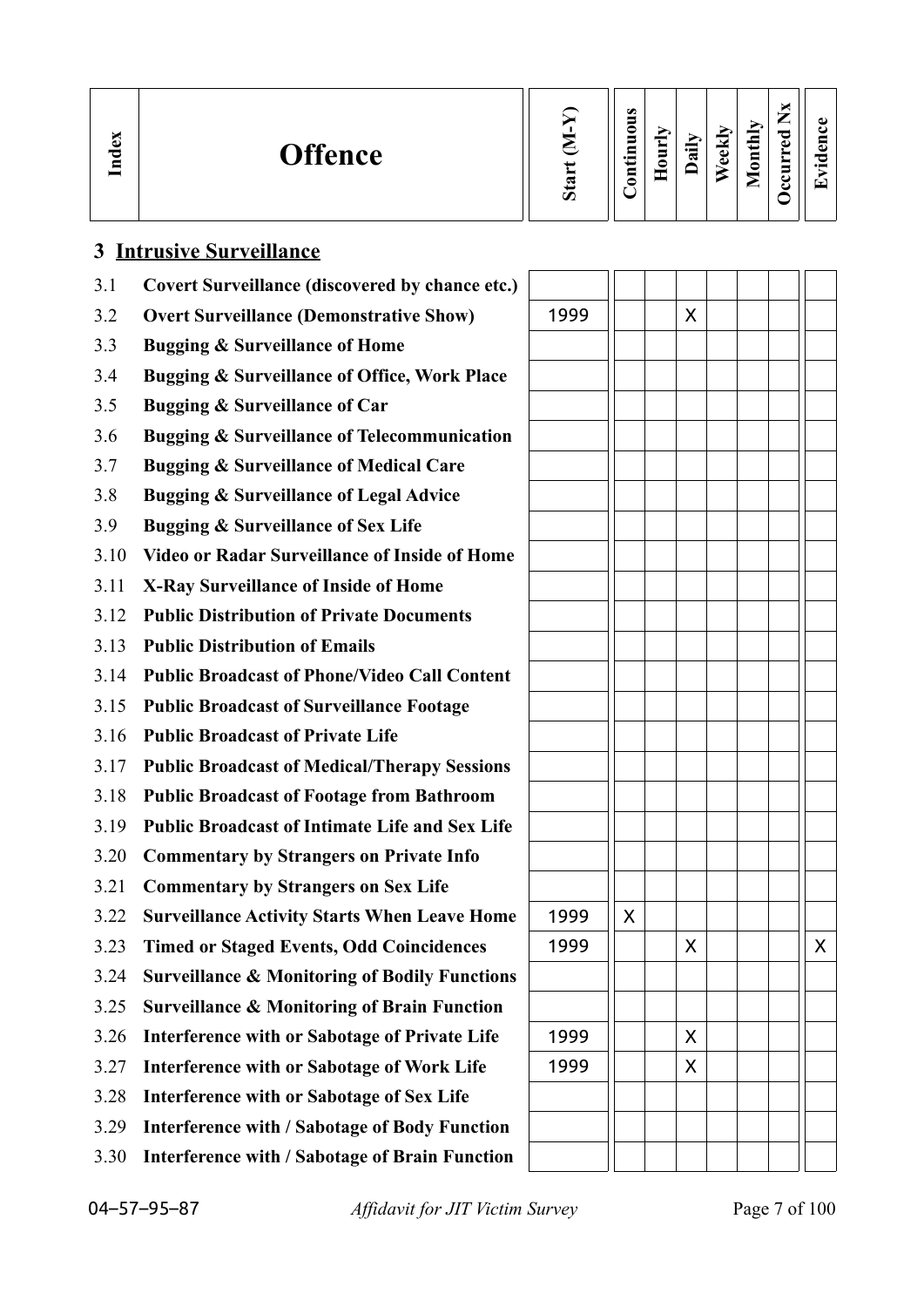| ×<br>്ധ<br>ឪ | <b>Offence</b> | S | $\omega$<br>$\rightarrow$<br>0<br>$\blacksquare$<br>≣.<br>5 | ≂<br>È<br>≏ | $\ddot{a}$ | ekh<br>ω | thly<br>$\overline{\mathbf{a}}$<br>_ | P<br>ω | ω<br>دە<br>っ<br>$\bullet$<br>▼ |
|--------------|----------------|---|-------------------------------------------------------------|-------------|------------|----------|--------------------------------------|--------|--------------------------------|
|--------------|----------------|---|-------------------------------------------------------------|-------------|------------|----------|--------------------------------------|--------|--------------------------------|

# **4 Neighbours & Neighbourhood**

| 4.1  | <b>Odd Commentary/Questions from Neighbours</b>       |      |   |   |   |                |   |
|------|-------------------------------------------------------|------|---|---|---|----------------|---|
| 4.2  | <b>Odd Behaviour/Timed Meetings w. Neighbours</b>     | 1999 |   | X |   |                |   |
| 4.3  | <b>Blocking Entrance/Exit/Passage w. Stuff/Cars</b>   |      |   |   |   |                |   |
| 4.4  | <b>Surveillance/Noise/Harassment by Neighbours</b>    | 1999 | X |   |   |                |   |
| 4.5  | <b>Aggressive Behaviour, Threats fr. Neighbours</b>   | 1999 |   |   | X |                |   |
| 4.6  | <b>Damage to Property by Neighbours</b>               |      |   |   |   |                |   |
| 4.7  | <b>Neighbours Trespassing or Housebreaking</b>        | 1999 |   |   |   | 5              |   |
| 4.8  | <b>Neighbours Using Children/Youngsters f Abuse</b>   | 2018 |   |   |   | 3              |   |
| 4.9  | <b>Overt Admission/Show of Abuse by Neighbour</b>     |      |   |   |   |                |   |
| 4.10 | <b>Neighbours' Military/Police/Intel Background</b>   |      |   |   |   |                |   |
| 4.11 | <b>Directed Energy Attacks from Neighbours</b>        |      |   |   |   |                |   |
| 4.12 | <b>DEW Attacks from Vehicles or Passers-By</b>        |      |   |   |   |                |   |
| 4.13 | <b>Abuse Scripts Repeated in the Community</b>        |      |   |   |   |                |   |
| 4.14 | <b>Neighbourhood Slander Campaigns</b>                |      |   |   |   |                |   |
| 4.15 | <b>False Allegations to Landlords/Police/Council</b>  |      |   |   |   |                |   |
| 4.16 | <b>Neighbours Suddenly Getting Odd/New Cars</b>       |      |   |   |   |                |   |
| 4.17 | <b>Neighbourhood Cars Without Licence Plates</b>      |      |   |   |   |                |   |
| 4.18 | <b>Other Cars Parked at Neighbours' Property</b>      | 1999 |   |   |   | 5              |   |
| 4.19 | <b>Congregations of People at Neighbours' Homes</b>   | 1999 |   |   |   | 3              |   |
| 4.20 | <b>Coordinated Action/Swarming by Neighbours</b>      | 1999 |   |   |   | 10             |   |
| 4.21 | <b>Unusual Traffic/Passers-By in Neighbourhood</b>    | 1999 | X |   |   |                | Χ |
| 4.22 | <b>Unusual Use-Pattern/Shifts in Homes Nearby</b>     |      |   |   |   |                |   |
| 4.23 | <b>Empty/Unused Homes/Flats/Properties Nearby</b>     | 2010 |   |   |   | $\overline{2}$ |   |
| 4.24 | <b>Windows Permanently Shuttered/"Tempested"</b>      | 2010 |   |   |   | 2              |   |
| 4.25 | <b>Timed/Odd/Many Cold-Callers Visiting Home</b>      | 1999 |   |   |   | 5              |   |
| 4.26 | <b>Street Lighting Turning On/Off as Harassment</b>   |      |   |   |   |                |   |
| 4.27 | <b>Neighbourhood Weaponisation &amp; War Action</b>   | 1999 | X |   |   |                |   |
| 4.28 | <b>Neighbours Moving &amp; Perpetrators Moving In</b> |      |   |   |   |                |   |
| 4.29 | <b>Neighbours Dying and Perpetrators Moving In</b>    |      |   |   |   |                |   |

| 1999 |  |                    | X |                    |                         |   |
|------|--|--------------------|---|--------------------|-------------------------|---|
|      |  |                    |   |                    |                         |   |
| 1999 |  | $\pmb{\mathsf{X}}$ |   |                    |                         |   |
| 1999 |  |                    |   | $\pmb{\mathsf{X}}$ |                         |   |
|      |  |                    |   |                    |                         |   |
| 1999 |  |                    |   |                    | 5                       |   |
| 2018 |  |                    |   |                    | 3                       |   |
|      |  |                    |   |                    |                         |   |
|      |  |                    |   |                    |                         |   |
|      |  |                    |   |                    |                         |   |
|      |  |                    |   |                    |                         |   |
|      |  |                    |   |                    |                         |   |
|      |  |                    |   |                    |                         |   |
|      |  |                    |   |                    |                         |   |
|      |  |                    |   |                    |                         |   |
|      |  |                    |   |                    |                         |   |
| 1999 |  |                    |   |                    | 5                       |   |
| 1999 |  |                    |   |                    | $\overline{\mathbf{3}}$ |   |
| 1999 |  |                    |   |                    | 10                      |   |
| 1999 |  | $\mathsf{X}$       |   |                    |                         | X |
|      |  |                    |   |                    |                         |   |
| 2010 |  |                    |   |                    | $\overline{\mathbf{c}}$ |   |
| 2010 |  |                    |   |                    | $\overline{\mathbf{c}}$ |   |
| 1999 |  |                    |   |                    | 5                       |   |
|      |  |                    |   |                    |                         |   |
| 1999 |  | X                  |   |                    |                         |   |
|      |  |                    |   |                    |                         |   |
|      |  |                    |   |                    |                         |   |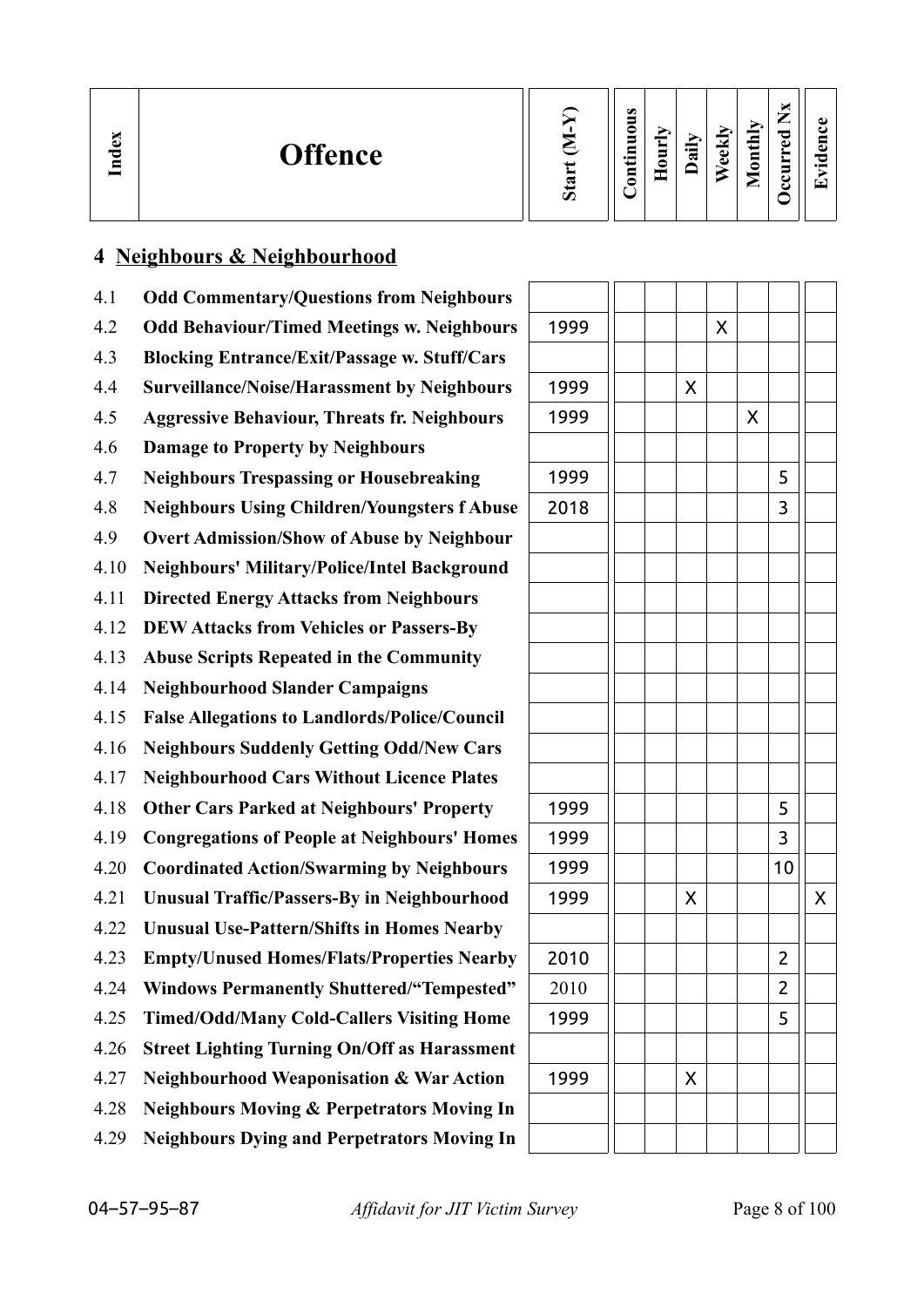| ndex<br><b>Offence</b> | R<br>Ο | $\omega$<br>_<br>_<br>s<br>$\bullet$ and<br>c<br>_ | ੶ਜ਼ | ⊻<br>نه<br>$\bullet$ | <b>Tonthly</b><br>_<br>ెం<br>ω<br>Ξ<br>e<br>◚<br>ت | o<br>$\overline{\phantom{0}}$ |
|------------------------|--------|----------------------------------------------------|-----|----------------------|----------------------------------------------------|-------------------------------|
|------------------------|--------|----------------------------------------------------|-----|----------------------|----------------------------------------------------|-------------------------------|

## **5 Landlords, Street or Building Works, Property Maintenance**

- 5.1 **Unusual, Timed or Frequent Building Works** 1999 11 1 5 5
- 5.2 **Unusual DIY or Home Works at Neighbours'**
- 5.3 **Unusual Tree-Cutting / Replacement of Lights**
- 5.4 **Burdened with Cost of Neighbours' Utilities**
- 5.5 **Malicious Alterations to Utility Supplies**
- 5.6 **Negligence or Damage in Maintenance Works**
- 5.7 **Extreme Charges for Maintenance or Repairs**
- 5.8 **Harassment / Undue Complaints by Landlords**
- 5.9 **Unjustified Termination of Rental Agreements**
- 5.10 **Damage or Misdemeanours by Tenants**
- 5.11 **Non-Payment of Rent by Tenants**

| ーフフフ |  |  | ر            |  |
|------|--|--|--------------|--|
|      |  |  |              |  |
|      |  |  |              |  |
|      |  |  |              |  |
|      |  |  |              |  |
|      |  |  |              |  |
| 1999 |  |  | $\mathbf{3}$ |  |
|      |  |  |              |  |
|      |  |  |              |  |
|      |  |  |              |  |
|      |  |  |              |  |

## **6 Post & Deliveries**

- 6.1 **Opened Mail or Packages**
- 6.2 **Harassment or Threat Mail or Packages**
- 6.3 **Delay or Cancellation of Mail or Packages**
- 6.4 **Damage, Theft, Sabotage of Mail or Packages**
- 6.5 **Delay, Damage or Theft of Other Deliveries**

|  |  | 7 Restaurants, Cafés, Bars & Other Gastronomy |
|--|--|-----------------------------------------------|
|  |  |                                               |

- 7.1 **Stalking/Harassment in Restaurants, Cafés etc.**
- 7.2 **Guests Monitoring or Harassing**
- 7.3 **Guests Staging Theatre Events**
- 7.4 **Guests Stealing from Bags or Coats**
- 7.5 **Waiters or Staff Monitoring or Harassing**
- 7.6 **Waiters or Staff Staging Theatre Events**
- 7.7 **Waiters or Staff Stealing from Bags or Coats**
- 7.8 **Poisoning/Contamination of Food or Drink**
- 7.9 **Directed Energy Weapon Attacks Inside**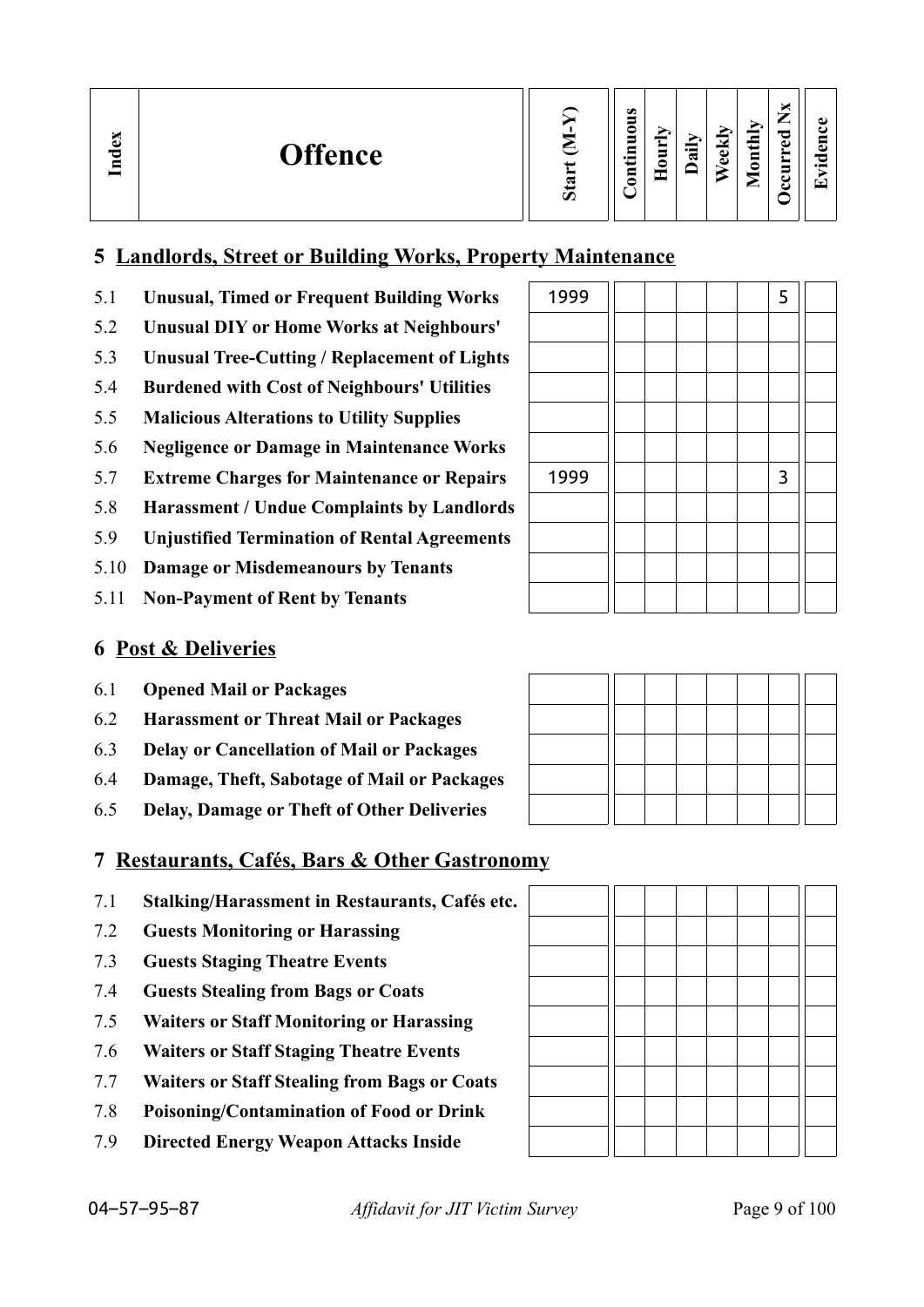| Index<br><b>Offence</b> | Ο | ω<br>_<br>c<br>Ξ<br>⊆<br>$\cdot$ $-$<br>5 | −<br>⊂<br>۰<br>۰ | ∽<br>ੰਡ | ≂<br>نه<br>ω | onthly<br>∊<br>▱ | ×<br>—<br>-<br>ರ<br>ω<br>►<br>►<br>5<br>◡<br>ల | ω<br>$\bullet$ $\blacksquare$<br>$\overline{\phantom{a}}$ |
|-------------------------|---|-------------------------------------------|------------------|---------|--------------|------------------|------------------------------------------------|-----------------------------------------------------------|
|-------------------------|---|-------------------------------------------|------------------|---------|--------------|------------------|------------------------------------------------|-----------------------------------------------------------|

## **8 Housebreaking**

### **With or Without Property Damage**

- 8.1 **Housebreaking for Harassment Only**
- 8.2 **Housebreaking with Leaving Foreign Objects**
- 8.3 **Housebreaking with Leaving Dead Animals**
- 8.4 **Housebreaking with Theft**
- 8.5 **Housebreaking with Vandalism or Sabotage**
- 8.6 **Theft/Alteration/Damage of Clothes or Shoes**
- 8.7 **Housebreaking with Alteration of Fittings**
- 8.8 **Housebreaking with Harm to Pets**
- 8.9 **Housebreaking Into Garages or Cars at Home**
- 8.10 **Damage/Alteration/Sabotage of Outdoor Area**
- 8.11 **Tunnelling or Burrowing Under Property**
- 8.12 **Intrusions into Other Personal/Private Areas**
- 8.13 **Remote-Control of Heating for Abuse / Torture**
- 8.14 **Remote-Control of Lighting/Electricity/Water**
- 8.15 **Planting of False Incriminating Evidence**

### **With Human Harm**

- 8.16 **Noise Campaigns from the Street for Stress** 1999 1999 X
- 8.17 **Sleep Deprivation due to Noise or Harassment**
- 8.18 **Housebreaking for Terror/Psychological Harm** | 10-2017 | | | | | | | | | 1
- 8.19 **Targeted Sabotage to Cause Harm to People**
- 8.20 **Pumping of Noxious Smells / Gasses into Home**
- 8.21 **Pumping of Anaesthetic Gases into Home**
- 8.22 **"Missing Time" Period Without Recollection**
- 8.23 **Waking Up Unusually Late Without Reason**
- 8.24 **Spreading / Smearing of Poisons or Pathogens**
- 8.25 **Implanting / Maiming during Housebreaking**
- 8.26 **Physical Attacks and Injury in Housebreaking**
- 8.27 **Rape during Housebreaking**

| 10-2017 |  |  | 1           |  |
|---------|--|--|-------------|--|
|         |  |  |             |  |
|         |  |  |             |  |
|         |  |  |             |  |
| 10-2017 |  |  | $\mathbf 1$ |  |
|         |  |  |             |  |
|         |  |  |             |  |
| 1999    |  |  | 5           |  |
|         |  |  |             |  |
|         |  |  |             |  |
|         |  |  |             |  |

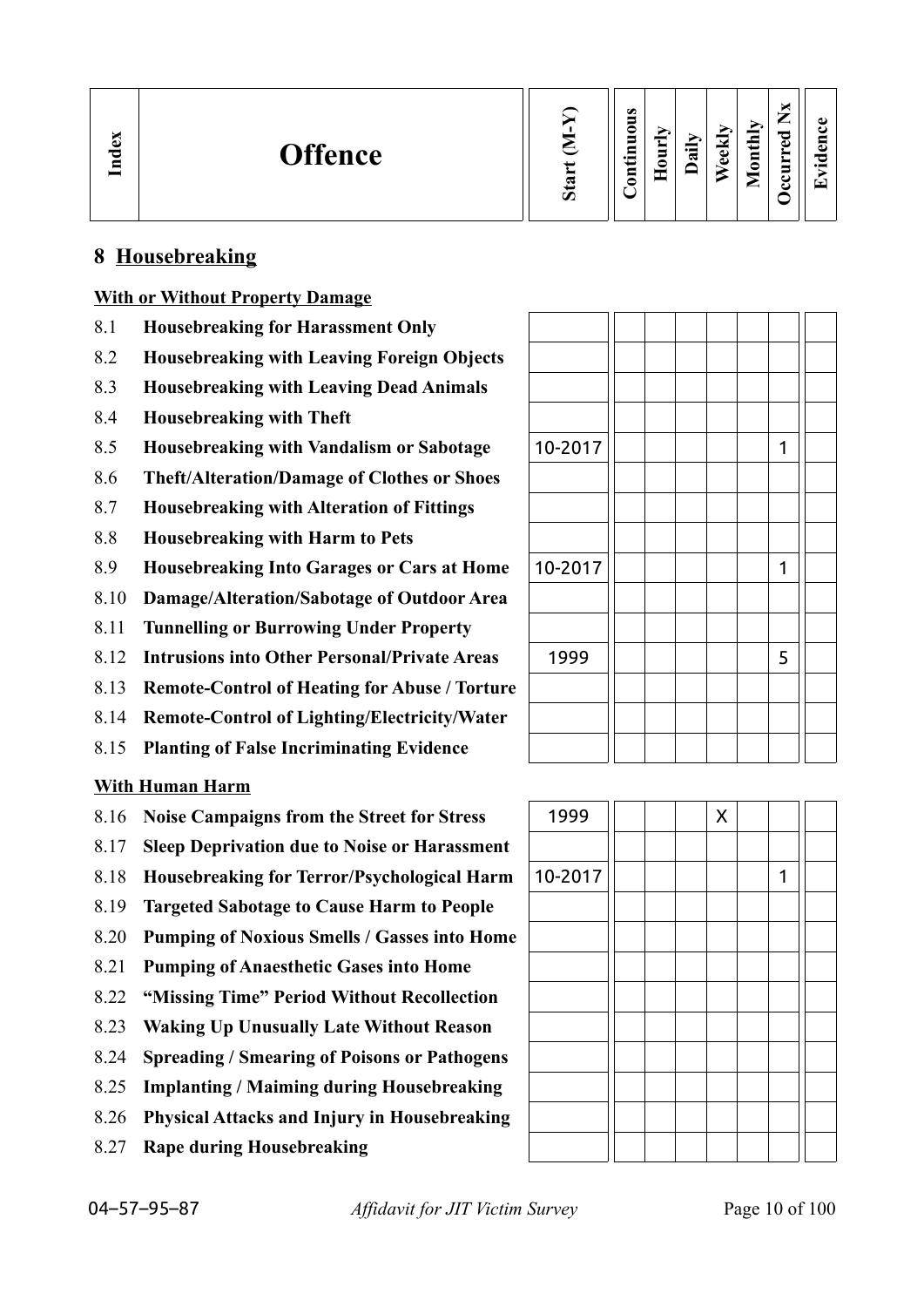| м<br>Ð<br><b>Offence</b><br>$\Xi$ | $\sigma$ | $\omega$<br>◓<br>5<br>.크<br>5 | $\sim$<br>Ē | ≔<br>≂ | ek<br>Œ | Ě<br>$\blacksquare$<br>◓<br><u>.</u> | ∼ | ω<br>c<br>$\bullet$ . The set of $\bullet$<br>▼ |
|-----------------------------------|----------|-------------------------------|-------------|--------|---------|--------------------------------------|---|-------------------------------------------------|
|-----------------------------------|----------|-------------------------------|-------------|--------|---------|--------------------------------------|---|-------------------------------------------------|

## **9 Stalking & Street Theatre**

- 9.1 **Stalking, Gang-Stalking, Organised Stalking**
- **9.2 Known or Recognised Stalkers**
- 9.3 **VIP Stalkers: Public Officials, Famous People**
- 9.4 **Stalking Patrol Outside Home or Property**
- 9.5 **Stalkers Appearing as Soon as Leave Home**
- 9.6 **Stalkers & Harassment in Shops and Offices**
- 9.7 **Stalkers & Harassment in Doctors' Practices**
- 9.8 **Stalkers Quoting/Recording Private Convers.**
- 9.9 **Stalkers Accessing or Interfering with Body**
- 9.10 **Stalkers Mimicking Private Life, Family etc.**
- 9.11 **Stalking Rituals and Harassment Routines**
- **9.12 Elaborate Street Theatre Spectacles**
- 9.13 **Stalkers Pointing Phones at Victim**
- 9.14 **Stalking/Street Theatre w Children/Youngsters**
- 9.15 **Stalking with Bikes or Mopeds**
- 9.16 **Stalking with Private or Unmarked Cars**
- 9.17 **Stalking w Public Service Vehicles (Police etc.)**
- 9.18 **Stalking with Company Vehicles**
- 9.19 **Stalking with Helicopters and Planes**
- 9.20 **Stalking with Drones**
- 9.21 Physical Attacks / DEW Attacks from Stalkers
- 9.22 **RFID Sniper-Shots / Poison-Darts fr. Stalkers**

## **10 Vehicles & Driving**

- 10.1 **Stalkers Following in Cars**
- 10.2 **Swarming by Stalkers in Cars**
- 10.3 Licence Plates / Stickers w. Targeted Messages
- 10.4 **Dangerous Driving or Cutting-Up by Stalkers**
- 10.5 Odd Recurring Traffic Behaviour
- 10.6 **Odd or Vexatious Traffic Light Behaviour**

| 1999    |  | X |                    |                    |    |  |
|---------|--|---|--------------------|--------------------|----|--|
| 1999    |  |   | X                  |                    |    |  |
|         |  |   |                    |                    |    |  |
| 1999    |  | X |                    |                    |    |  |
| 1999    |  |   | Χ                  |                    |    |  |
| 1999    |  |   |                    | $\pmb{\mathsf{X}}$ |    |  |
|         |  |   |                    |                    |    |  |
| 1999    |  |   |                    | X                  |    |  |
|         |  |   |                    |                    |    |  |
| 1999    |  |   |                    |                    | 5  |  |
| 1999    |  | X |                    |                    |    |  |
| 1999    |  |   | X                  |                    |    |  |
|         |  |   |                    |                    |    |  |
| 2015    |  |   |                    |                    | 5  |  |
|         |  |   |                    |                    |    |  |
| 1999    |  | X |                    |                    |    |  |
| 1999    |  |   | $\pmb{\mathsf{X}}$ |                    |    |  |
| 1999    |  |   | X                  |                    |    |  |
| 01-2018 |  |   |                    |                    | 10 |  |
|         |  |   |                    |                    |    |  |
| 1999    |  |   |                    |                    | 3  |  |
|         |  |   |                    |                    |    |  |

| 1999 |  | Χ |   |   |  |
|------|--|---|---|---|--|
| 1999 |  |   | X |   |  |
| 2015 |  |   |   |   |  |
| 1999 |  |   |   | 5 |  |
| 1999 |  |   |   | 5 |  |
|      |  |   |   |   |  |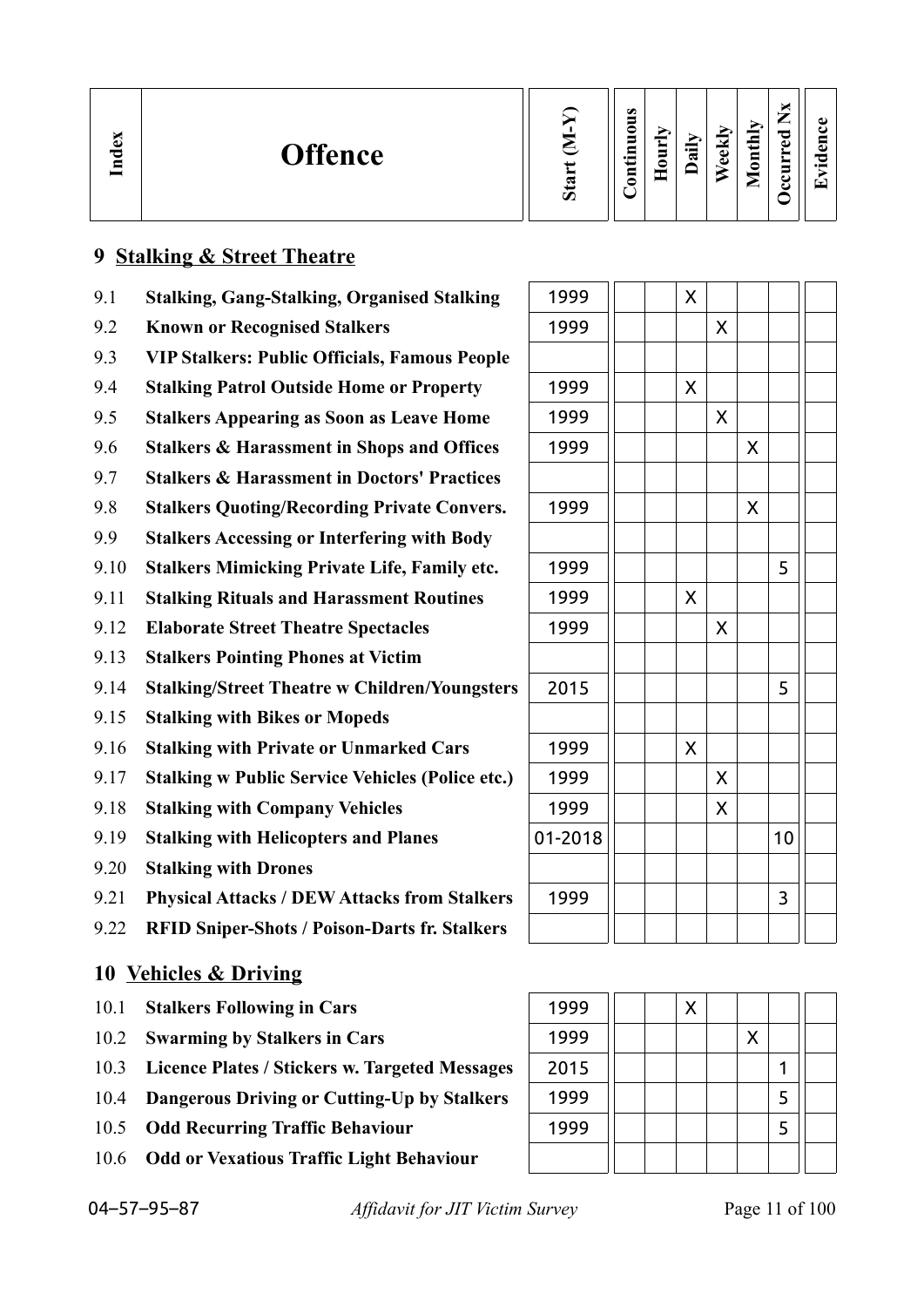| Index | <b>Offence</b>                                      | Start $(M-Y)$ | Continuous | Hourly | Daily | Weekly | Monthly | Occurred Nx | Evidence |
|-------|-----------------------------------------------------|---------------|------------|--------|-------|--------|---------|-------------|----------|
| 10.7  | <b>Car Break-Ins &amp; Theft from Vehicles</b>      | 10-2017       |            |        |       |        |         | 1           |          |
| 10.8  | <b>Modification, Vandalism, Sabotage of Vehicle</b> |               |            |        |       |        |         |             |          |
| 10.9  | Hacking/Rem. Control of Sat Navs/Dash Cams          |               |            |        |       |        |         |             |          |
|       | 10.10 Hacking / Remote Control of Vehicle           |               |            |        |       |        |         |             |          |
|       | 10.11 Attacks Knocking Out or Stopping Vehicles     |               |            |        |       |        |         |             |          |
|       | 10.12 Attacks with Visible Lasers while Driving     |               |            |        |       |        |         |             |          |
|       | 10.13 Directed Energy Weapon Attack while Driving   |               |            |        |       |        |         |             |          |
|       | 10.14 Fake Traffic Fines, Sudden Increase in Fines  |               |            |        |       |        |         |             |          |
|       | 10.15 Neurotech-Induced Speeding/Danger. Driving    |               |            |        |       |        |         |             |          |
|       | 10.16 Car Accidents in General                      |               |            |        |       |        |         |             |          |
|       | 10.17 Car Accidents Caused by Attacks or Stalkers   | 2002          |            |        |       |        |         | 3           |          |
|       | 10.18 Problems with Roadside Assistance or Rescue   |               |            |        |       |        |         |             |          |
|       | 10.19 Repairs at Car Garages due to Vandalism etc.  |               |            |        |       |        |         |             |          |
|       | 10.20 Irregularities or Fraud at Car Repair Garages |               |            |        |       |        |         |             |          |
|       | 10.21 Car Damage/Sabotage at Car Repair Garages     |               |            |        |       |        |         |             |          |
|       | 10.22 Fraudulent Bills by Car Repair Garages        |               |            |        |       |        |         |             |          |
|       | 11 Travel & Abroad                                  |               |            |        |       |        |         |             |          |
|       | 11.1 Disruption/Sabotage of Travel Plans/Itinerary  |               |            |        |       |        |         |             |          |
| 11.2  | <b>Local Public Transport: Stalking, Harassment</b> |               |            |        |       |        |         |             |          |
| 11.3  | <b>Local Public Transport: DEW / Other Assaults</b> |               |            |        |       |        |         |             |          |
| 11.4  | <b>Trains/Travel Bus: Stalking &amp; Harassment</b> |               |            |        |       |        |         |             |          |
| 11.5  | <b>Trains/Travel Bus: DEW or Other Assaults</b>     |               |            |        |       |        |         |             |          |
| 11.6  | <b>Air Planes: Stalking and Harassment</b>          |               |            |        |       |        |         |             |          |
| 11.7  | <b>Air Planes: DEW or Other Assaults</b>            |               |            |        |       |        |         |             |          |
| 11.8  | <b>Ships &amp; Cruises: Stalking and Harassment</b> |               |            |        |       |        |         |             |          |
| 11.9  | <b>Ships &amp; Cruises: DEW or Other Assaults</b>   |               |            |        |       |        |         |             |          |
| 11.10 | Hotel Rooms: Harassment, Noise Harassment           | 2010          |            |        |       |        |         | 3           |          |
| 11.11 | Hotel Rooms: Intrusions, Break-Ins, Theft           |               |            |        |       |        |         |             |          |
|       | 11.12 Hotel Rooms: DEW or Other Assaults            |               |            |        |       |        |         |             |          |

- 11.13 **Hotel Rooms: Covert Implanting / Operations**
- 11.14 **Stalking, Harassment & Assaults Abroad**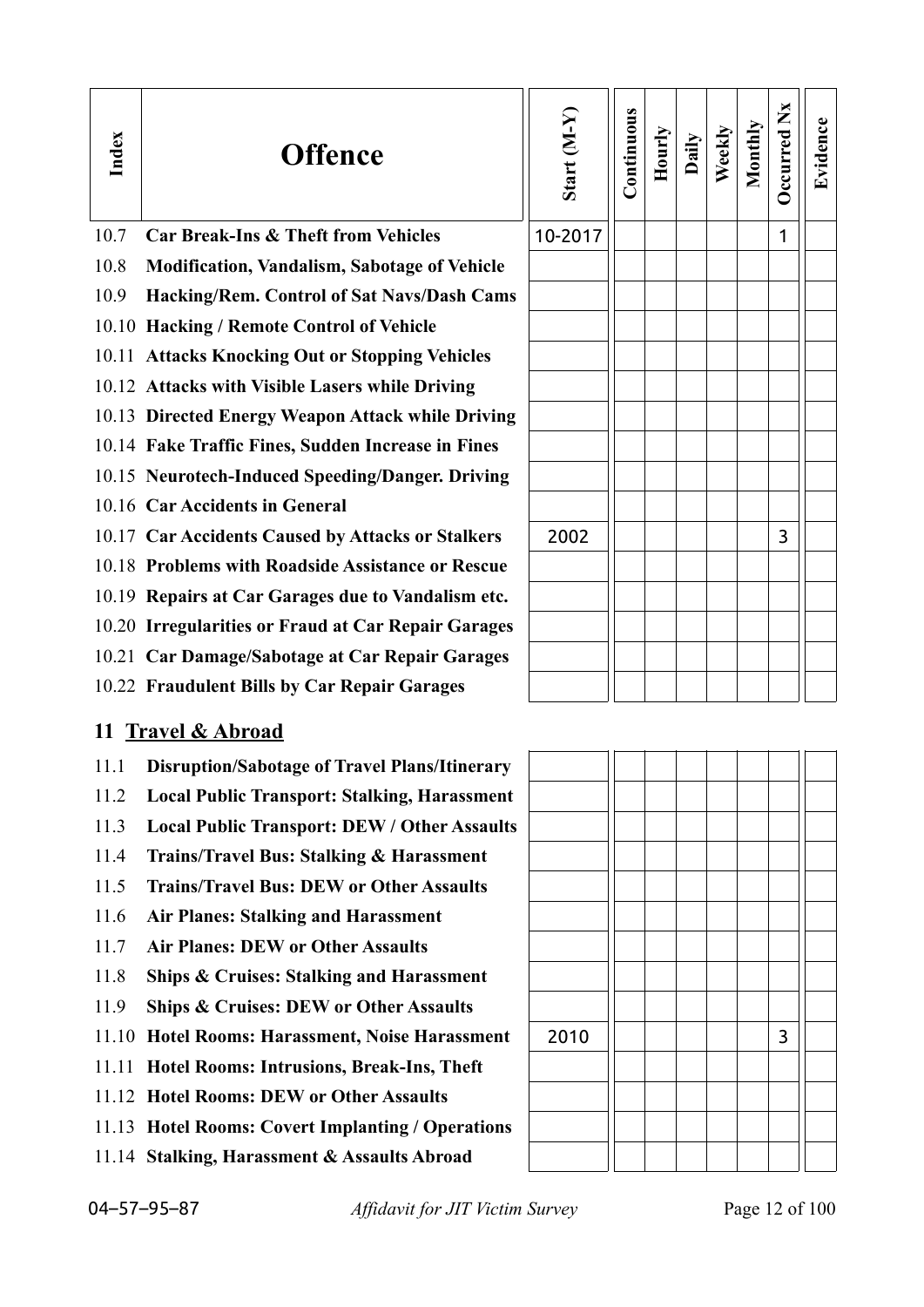| ω<br><b>Offence</b><br>្គី | Ο | $\omega$<br>0<br>5<br>$\sim$<br>▬<br>5<br>$\cdot$ $\,$<br>≘<br>등 | ≔<br>≂ | м<br>¢<br>Œ | $\mathbf{d}$<br>⋴<br>0<br><u>.</u> | P<br>ω | د ۱<br>$\bullet$ |
|----------------------------|---|------------------------------------------------------------------|--------|-------------|------------------------------------|--------|------------------|
|----------------------------|---|------------------------------------------------------------------|--------|-------------|------------------------------------|--------|------------------|

## **12 Computers & Telecommunication**

12.1 **Phone Harassment, Nuisance Calls & Threats** 12.2 **Sabotage of Phones, Answer Machines & Calls** 12.3 **Sabotage of Cell Phones, Apps, Cell Calls** 12.4 **Targeted Draining of Cell Phone Batteries** 12.5 **Remote-Ctrld Shutdown of Cell/Tablet/Comp.** 12.6 **Cell Text Messages: Delayed / Failed Delivery** 12.7 **Cell Txt Messages: Fake Messages, Threats etc** 12.8 **Hacking / Modification of WLAN Routers** 12.9 **Fake WLAN Networks / Network Spoofing** 12.10 **Disruption of Internet Service or Video Calls** 12.11 **Computers & Accessories: Damage, Sabotage** 12.12 **Computer Hacking & Forced Remote Access** 12.13 **Remote Recording Web Cam/Microphone/TV** 12.14 **Deletion of Data, Files, Emails, Evidence etc.** 12.15 **Phishing Emails Trying to Gain Access Details** 12.16 **Emails: Targeted Spam, Threats, Fake Emails** 12.17 **Emails: Delayed/Failed Delivery, Interference** 12.18 **Email Accounts: Hacking/Disruption/Blocking** 12.19 Online Accounts: Hacking/Disruption/Blocking 12.20 **Stolen Email Accounts or Online Accounts** 12.21 **Monitoring of Online Accounts & Theatre Use** 12.22 **Social Media: Trolling, Harassment, Threats** 12.23 **Social Media Account Blocked by Provider** 12.24 **Online Slander Campaigns/Libellous Websites** 12.25 **Imitation Website Mimicking Own Intel. Prop.** 12.26 **Public Distribution Online of Private Details** 12.27 **Profile Featured on Trafficking/Abuse Website** 12.28 **Fake / Targeted Online Headlines and Adverts** 12.29 **Fake / Targeted Messages via Radio or TV** 12.30 **TV Hacking to Show Private Footage / Threats**

| 1999 |  |  | 10             |  |
|------|--|--|----------------|--|
|      |  |  |                |  |
|      |  |  |                |  |
| 2018 |  |  | $\mathbf{1}$   |  |
|      |  |  |                |  |
|      |  |  |                |  |
|      |  |  |                |  |
|      |  |  |                |  |
| 1999 |  |  | $\overline{c}$ |  |
|      |  |  |                |  |
|      |  |  |                |  |
|      |  |  |                |  |
|      |  |  |                |  |
|      |  |  |                |  |
|      |  |  |                |  |
|      |  |  |                |  |
| 2017 |  |  | $\mathbf{1}$   |  |
|      |  |  |                |  |
|      |  |  |                |  |
|      |  |  |                |  |
|      |  |  |                |  |
|      |  |  |                |  |
|      |  |  |                |  |
|      |  |  |                |  |
|      |  |  |                |  |
|      |  |  |                |  |
|      |  |  |                |  |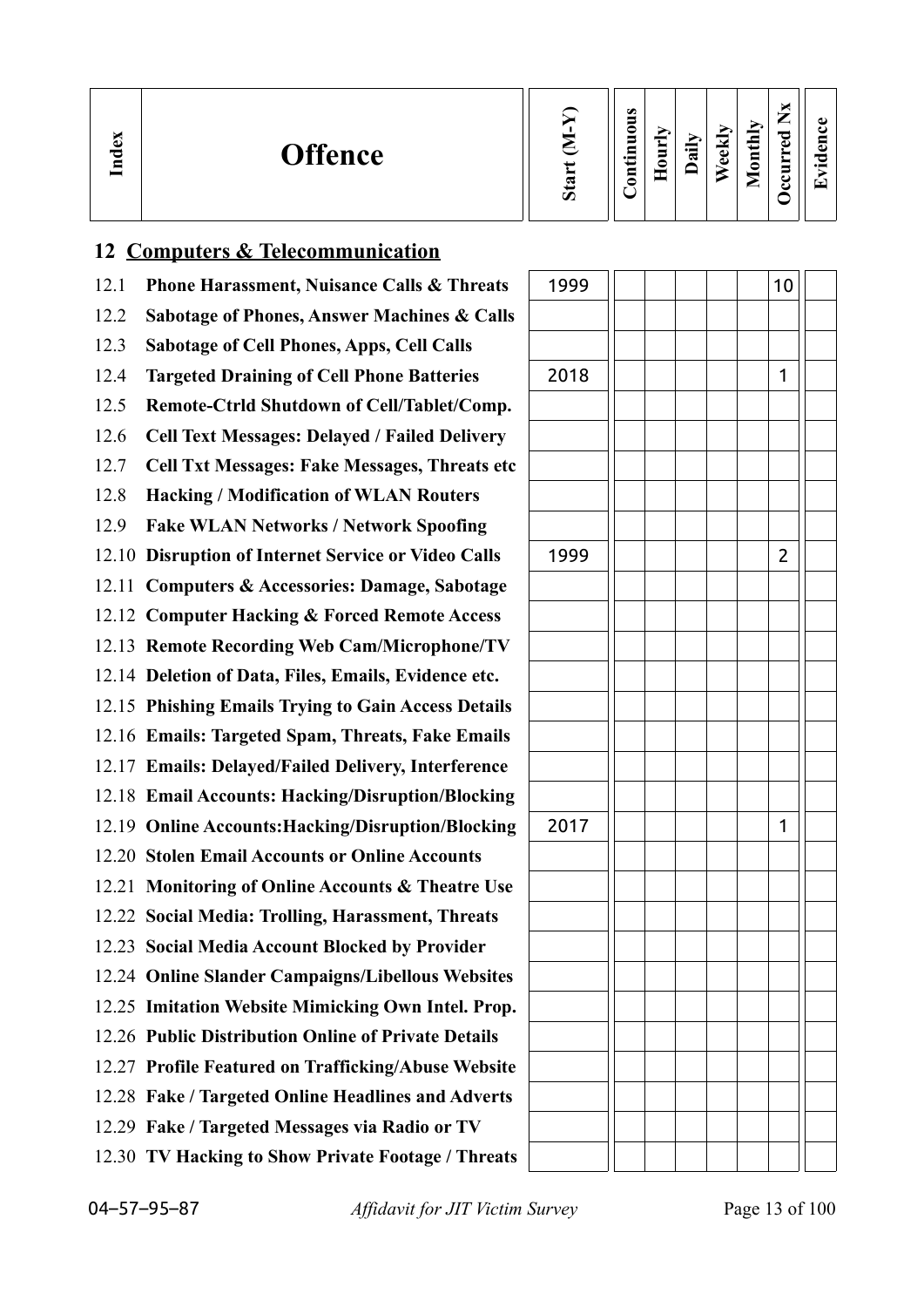| ∽<br>نه<br><b>Offence</b><br>Ě | $\omega$ | $\omega$<br>0<br>Ξ<br>9<br>$\bullet$<br>Ξ<br>_ | ∽<br>੶ਫ਼ | $\overline{\phantom{a}}$<br>Φ<br>$\Phi$ | ×<br>—<br>_<br>Îц<br>ರ<br>Ф<br>پ<br>$\overline{\mathsf{B}}$<br>►<br>►<br>−<br>ల<br>◚<br>u | $\bullet$ $\blacksquare$<br>÷ |
|--------------------------------|----------|------------------------------------------------|----------|-----------------------------------------|-------------------------------------------------------------------------------------------|-------------------------------|
|--------------------------------|----------|------------------------------------------------|----------|-----------------------------------------|-------------------------------------------------------------------------------------------|-------------------------------|

## **13 Banking & Online Banking**

- 13.1 **Online Banking: Hacking, Sabotage, Blocking**
- 13.2 **Banking Access Codes: Access, Modification**
- 13.3 **Bank Accounts: Illegal Access, Theft of Money**
- 13.4 **Bank Accounts: Closing & Denial of Service**
- 13.5 **Bank/Credit Cards: Theft/Illegal Use/Fraud**
- 13.6 **Bank /Credit Cards: Blocking, Access Denial**
- 13.7 **Loans & Credit: Loan / Repayment Fraud**
- 13.8 **Payment Service Providers Blocking Accounts**
- 13.9 **Payment Service Providers: Theft or Fraud**

## **14 Finance & Administration**

- 14.1 **Fake Bills or Fake Charges**
- 14.2 **Trick Contracts, Fraud (excl. Banking above)**
- 14.3 **Fake Accusations or Fake Fines**
- 14.4 **Fake or Targeted Administrative Procedures**
- 14.5 **Fake or Targeted Retrospective/Dated Actions**
- 14.6 **Fake or Targeted Threats of Court Actions**
- 14.7 **Fake or Targeted Court Actions**

## **15 Insurance & Insurance Fraud**

- 15.1 **Insurance Refusal, Cancellation, Fee Increases**
- 15.2 **Fraudulent Life or Other Insurances**

## **16 Companies & Corporations**

- 16.1 **Overcharging & Fraud by Companies**
- 16.2 **Suspension or Termination of Services**
- 16.3 **Breach of Contract**
- 16.4 **Threatening Behaviour**
- 16.5 **Fake, Fraudulent & Non-Existent Companies**









04–57–95–87 *Affidavit for JIT Victim Survey* Page 14 of 100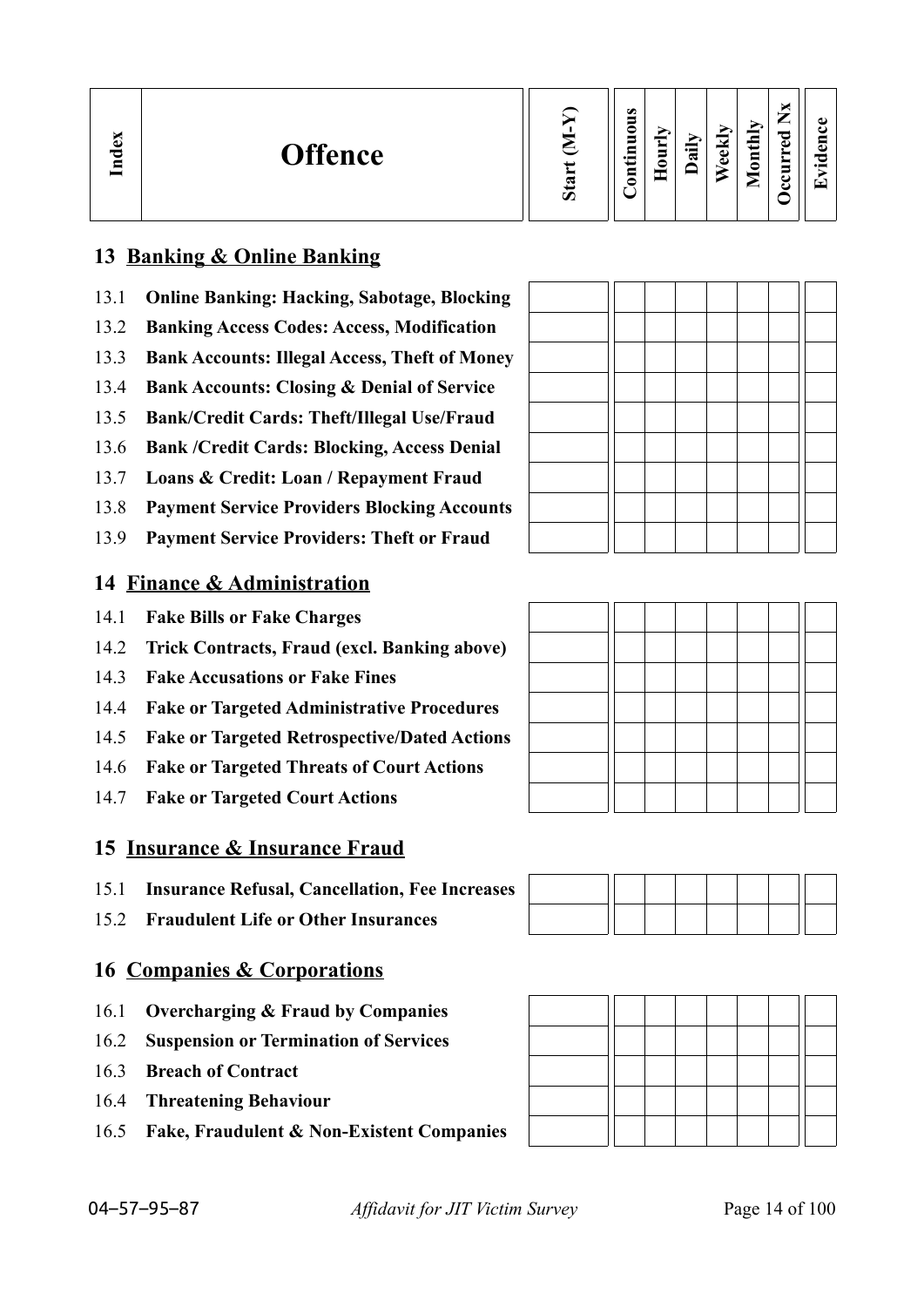| Index | <b>Offence</b>                                    | Ō | $\bullet$<br>0 | ॱऀऀ | $\text{until}$ | ×<br>P<br>5 |  |
|-------|---------------------------------------------------|---|----------------|-----|----------------|-------------|--|
|       | 16.6 Fake Comps./Directorships i. Name of Victims |   |                |     |                |             |  |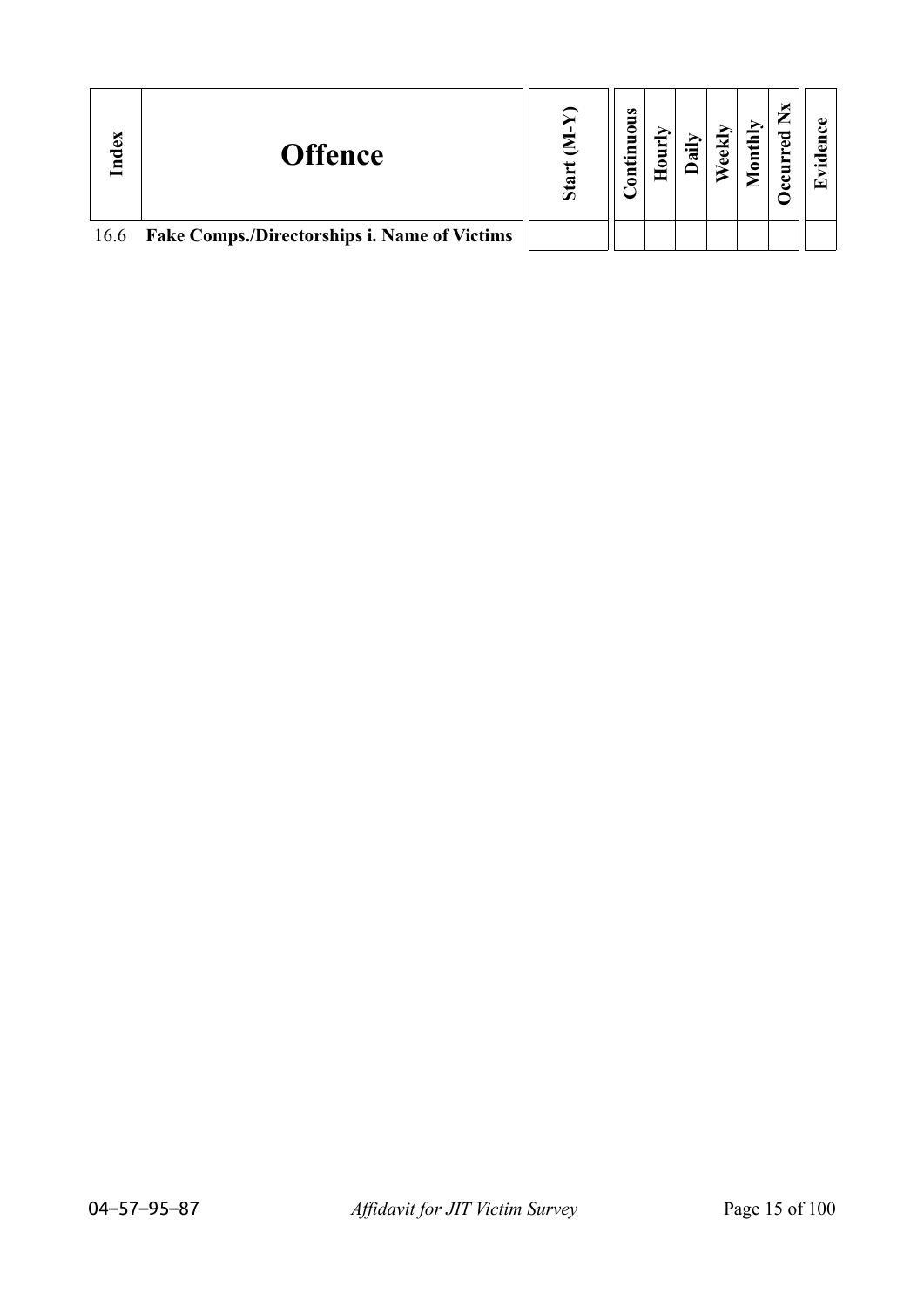| $\mathbb{C}$<br><b>Offence</b><br>ਚ<br>₽ | ದ<br>Ο | ω<br>=<br>◓<br>5<br>- 특<br>Ξ<br>⊂ | = | r.<br>⊶<br>$\mathbf{\alpha}$ | ⊻<br>Φ<br>$\triangle$ | onthly<br>-<br>▱ | ∼<br>—<br>—<br>ರ<br>$\bullet$<br>∼<br>≻<br>s<br>L<br>ت | п.<br>$\bullet$ $\blacksquare$<br>▼ |
|------------------------------------------|--------|-----------------------------------|---|------------------------------|-----------------------|------------------|--------------------------------------------------------|-------------------------------------|
|------------------------------------------|--------|-----------------------------------|---|------------------------------|-----------------------|------------------|--------------------------------------------------------|-------------------------------------|

## **17 Business & Employment**

## **At Work**

- 17.1 **Mobbing or Slander at Work**
- 17.2 **Surveillance or Harassment at Work**
- 17.3 Colleagues/Bosses Involved in Harassment
- 17.4 **Harassment by Customers/Clients/Suppliers**
- 17.5 **Neighbour/Perpetrator Planted at Workplace**
- 17.6 **Isolation or Bypassing of Victim at Work**
- 17.7 **Denigrating Work Achievement or Authority**
- 17.8 **Overburdening with Work, Extreme Demands**
- 17.9 **Fabricated Customer & Other Complaints**
- 17.10 **Sabotage of Projects, Employment, Promotion**
- 17.11 **Leap-Frogging by Colleagues for Promotions**
- 17.12 **Bad Work Condition, Health & Safety Breach**
- 17.13 **Intimidation or Threats at Work**
- 17.14 **Covert Recordings of Victim at Work**
- 17.15 Colleagues/Boss Access to **Private Victim Info**
- 17.16 **Colleagues/Boss Access to Nude Victim Photos**
- 17.17 **Colleagues/Boss Access to Synthetic Telepathy**
- 17.18 **Poisoning/Contaminat. of Food/Drink at Work**
- 17.19 **DEW / Neurotech / Implant Torture at Work**
- 17.20 **Colleagues or Bosses Involved in Torture**
- 17.21 Other Physical Attacks at Work

### **Income, Salary & Holidays**

- 17.22 **Discrimination in Pay Relative to Colleagues**
- 17.23 **Withholding of Pay & False Pay Accounting**
- 17.24 **Refusal to Pay Out or Remunerate Overtime**
- 17.25 **Salary Money Used to Pay f. Others' Damage**
- 17.26 **Denial or Sabotage of Work Holidays**
- 17.27 **Damage to Career & Loss of Income**

| 1999 |                    | $\pmb{\mathsf{X}}$ |                    |                    |    |  |
|------|--------------------|--------------------|--------------------|--------------------|----|--|
| 1999 | $\mathsf{X}% _{0}$ |                    |                    |                    |    |  |
| 1999 |                    | $\mathsf{X}$       |                    |                    |    |  |
|      |                    |                    |                    |                    |    |  |
|      |                    |                    |                    |                    |    |  |
| 1999 |                    |                    |                    | $\pmb{\mathsf{X}}$ |    |  |
|      |                    |                    |                    |                    |    |  |
|      |                    |                    |                    |                    |    |  |
|      |                    |                    |                    |                    |    |  |
|      |                    |                    |                    |                    |    |  |
|      |                    |                    |                    |                    |    |  |
|      |                    |                    |                    |                    |    |  |
| 1999 |                    |                    | $\mathsf{X}% _{0}$ |                    |    |  |
|      |                    |                    |                    |                    |    |  |
| 1999 |                    |                    |                    |                    | 20 |  |
|      |                    |                    |                    |                    |    |  |
|      |                    |                    |                    |                    |    |  |
|      |                    |                    |                    |                    |    |  |
|      |                    |                    |                    |                    |    |  |
|      |                    |                    |                    |                    |    |  |
| 1999 |                    |                    |                    |                    | 3  |  |

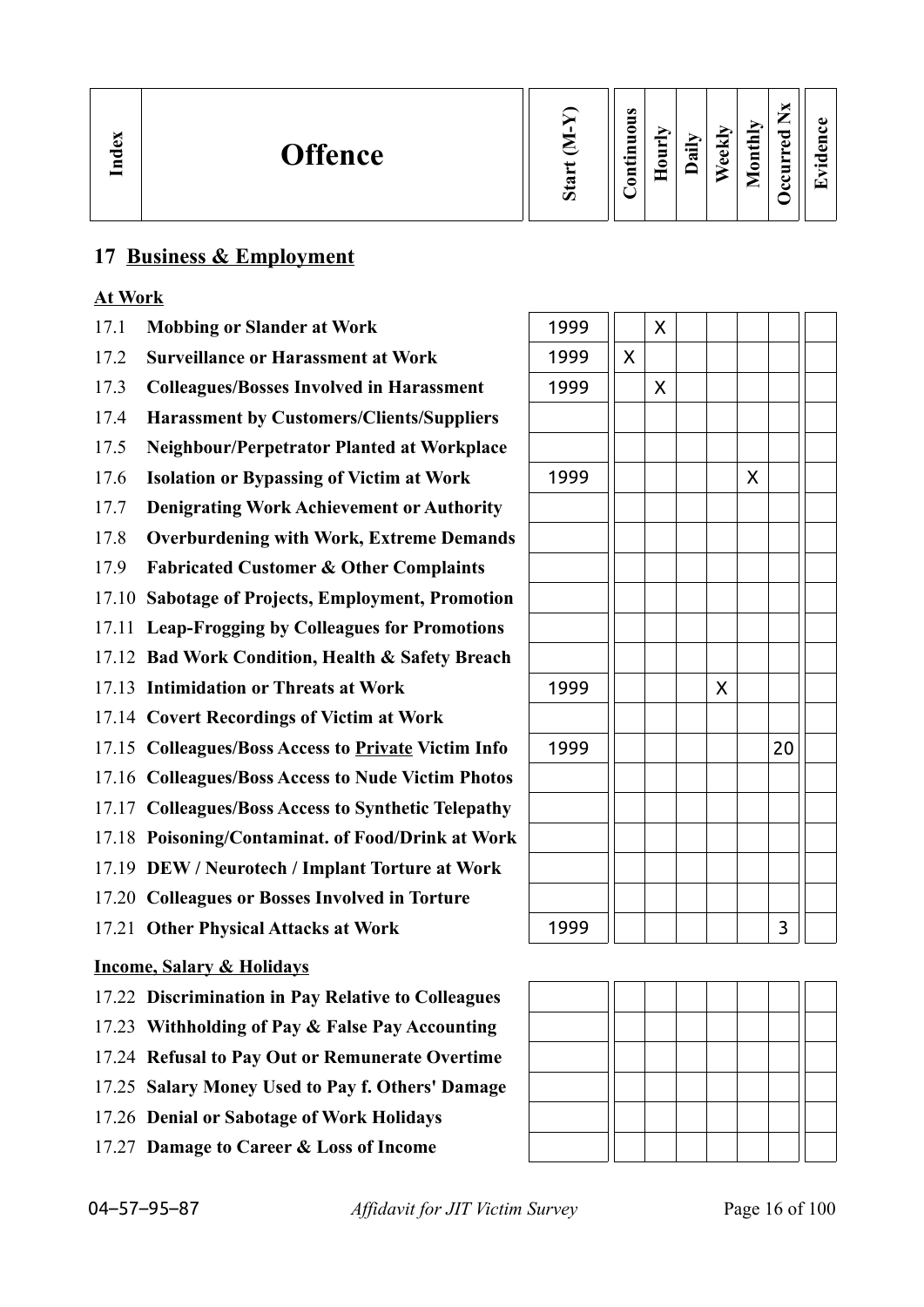| Ð<br>nd<br>E | <b>Offence</b> | ರಾ<br>$\boldsymbol{\mathcal{D}}$ | $\omega$<br>_<br>c<br>5<br>2<br>$\bullet$<br>5 | ┯ | ∽<br>ਜ਼ | $\checkmark$<br>Φ<br>ω | thly<br>$\bar{\mathbf{s}}$<br>◚ | ×<br>_<br>ರ<br>ω<br>5<br>ల<br>ں | $\bullet$<br>$\overline{\phantom{0}}$ |
|--------------|----------------|----------------------------------|------------------------------------------------|---|---------|------------------------|---------------------------------|---------------------------------|---------------------------------------|
|--------------|----------------|----------------------------------|------------------------------------------------|---|---------|------------------------|---------------------------------|---------------------------------|---------------------------------------|

### **Complaints & Complaint Handling**

- 17.28 **Withholding Records, CCTV, Other Evidence**
- 17.29 **Forbidding of Meeting Recording for Investig.**
- 17.30 **False Allegations, Blow-Up Trivial Complaints**
- 17.31 **Fake Investigations, Set-Ups & Cover-Ups**
- 17.32 **Whistleblower Retaliation/Complainant Abuse**
- 17.33 **Delaying Employment Cases/Giving Evidence**
- 17.34 **Abusing Occupational Health f. Fraud/Smears**
- 17.35 **Union/Ombudsman Complicity in Set-Ups etc.**
- 17.36 **Union/Tribunal Sabotaging Employment Case**

## **Leaving or Changing Employment**

- 17.37 **Preventing Victim from Leaving Employment**
- 17.38 **Promising of Non-Existent Jobs/Employment**
- 17.39 **Termination of Job or Business Contracts**
- 17.40 **Withholding / Falsifying Work References**
- 17.41 **Blacklisting, Sabotage of Getting Other Work**
- 17.42 **Termination of Subsequent Work Contracts**

## **Self-Employment & Running a Business**

- 17.43 **Infiltration / Disruption of Business Relations**
- 17.44 **Fake or Sabotaged Business Events**
- 17.45 **Sabotage of Start-Up Endeavour**
- 17.46 **Sabotage of Advertising/Business Presentation**
- 17.47 **Sabotage and Destruction of Customer Base**
- 17.48 **Sabotage of Investment, Slander to Investors**
- 17.49 **Hiring of Employees by Competitors**
- 17.50 **Slander of Victim to Business Partners**
- 17.51 **Destruction of Business or Opportunities**
- 17.52 **Theft of Intellectual Property**
- 17.53 **Theft of Business Ideas & Business Plans**
- 17.54 **Industrial Espionage**







04–57–95–87 *Affidavit for JIT Victim Survey* Page 17 of 100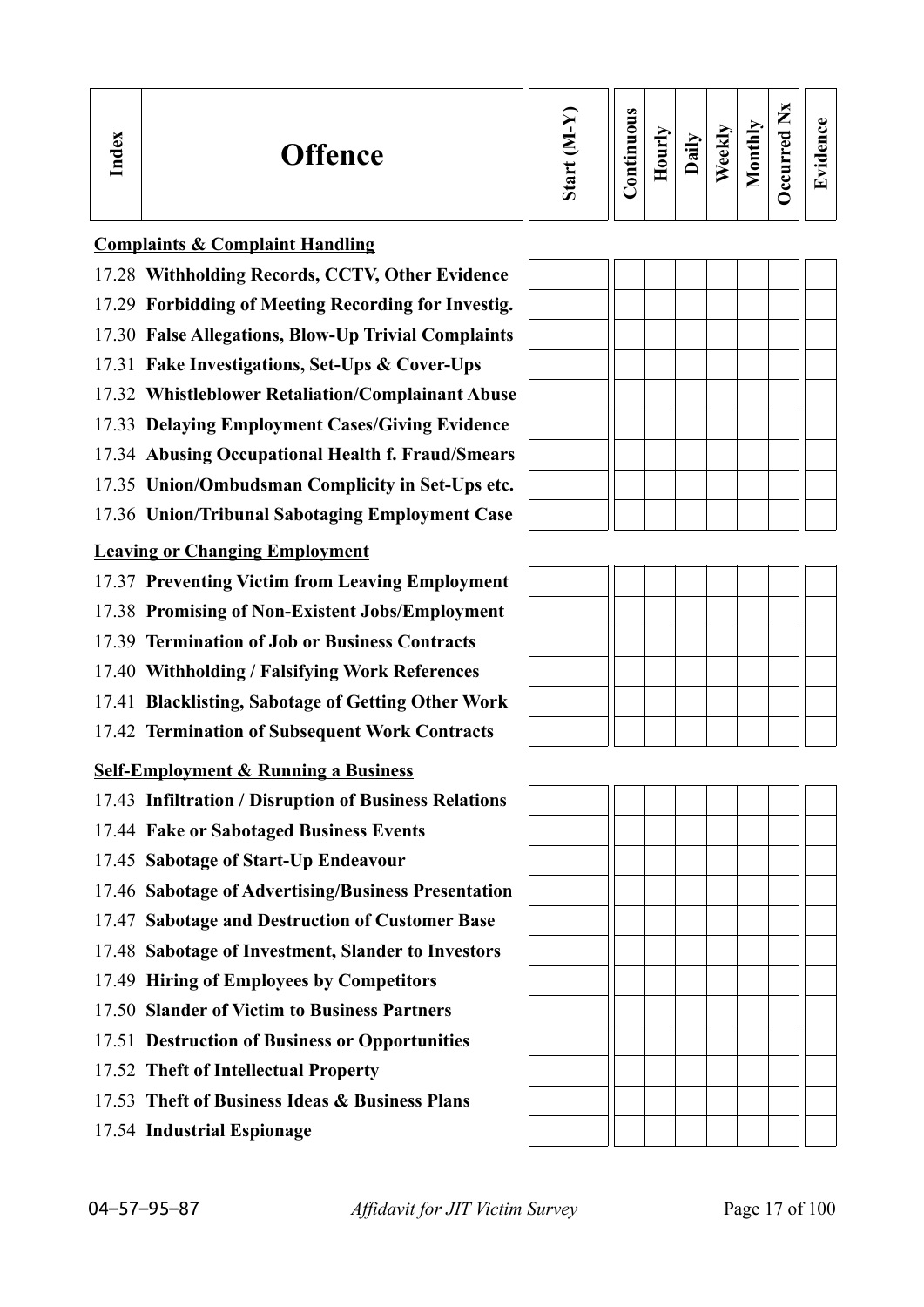| Index | <b>Offence</b>               | Sta | ο<br>5<br>∊<br>Ξ<br>۰<br>3 | ੶ਫ਼ | ಲ<br>ته | $\text{onth}$<br>▱ | ×<br>⇁<br>ဥ<br>▬<br>Ĕ<br>ں<br>ں | ↽ |
|-------|------------------------------|-----|----------------------------|-----|---------|--------------------|---------------------------------|---|
|       | 17.55 Copyright Infringement |     |                            |     |         |                    |                                 |   |

## **18 Property, Assets & Inheritance**

## **Property & Assets**

- 18.1 **Theft/Fraud/Embezzlement of Property/Assets**
- 18.2 **Misappropriation of Property, Funds & Assets**
- 18.3 **Damaging Value of Property, Funds & Assets**
- 18.4 **Forced Sale of Property, Funds & Assets**
- 18.5 **Price Deflation during Sale of Property/Assets**
- 18.6 **Infiltration and Sabotage of Sale Process**

### **Shares & Investment**

- 18.7 **Fraud Related to Shares and Investment**
- 18.8 **Misappropriation of Shares and Investment**
- 18.9 **Forced Sale of Shares**
- 18.10 **Issuance of Non-Existent Shares Off the Books**
- 18.11 **Fraudulent Companies Stealing Investment**
- 18.12 **Asset-Stripping of Companies Invested In**
- 18.13 **Loss of Investment via Company Destruction**

### **Inheritance**

- 18.14 **Not Informed About Existence of Inheritance**
- 18.15 **Damage / Denial / Reduction of Inheritance**
- 18.16 **Damage/Misappropriation of Ancestors' Land**
- 18.17 **Damage/Misappropr. of Inheritance Property**

### **Wills & Testaments**

- 18.18 **Interference with a Will or Writing of a Will**
- 18.19 **Theft or Disappearance of a Will / Testament**
- 18.20 **Fraudulent Modification of a Will / Testament**
- 18.21 **Theft of Property or Assets Mentioned in Will**

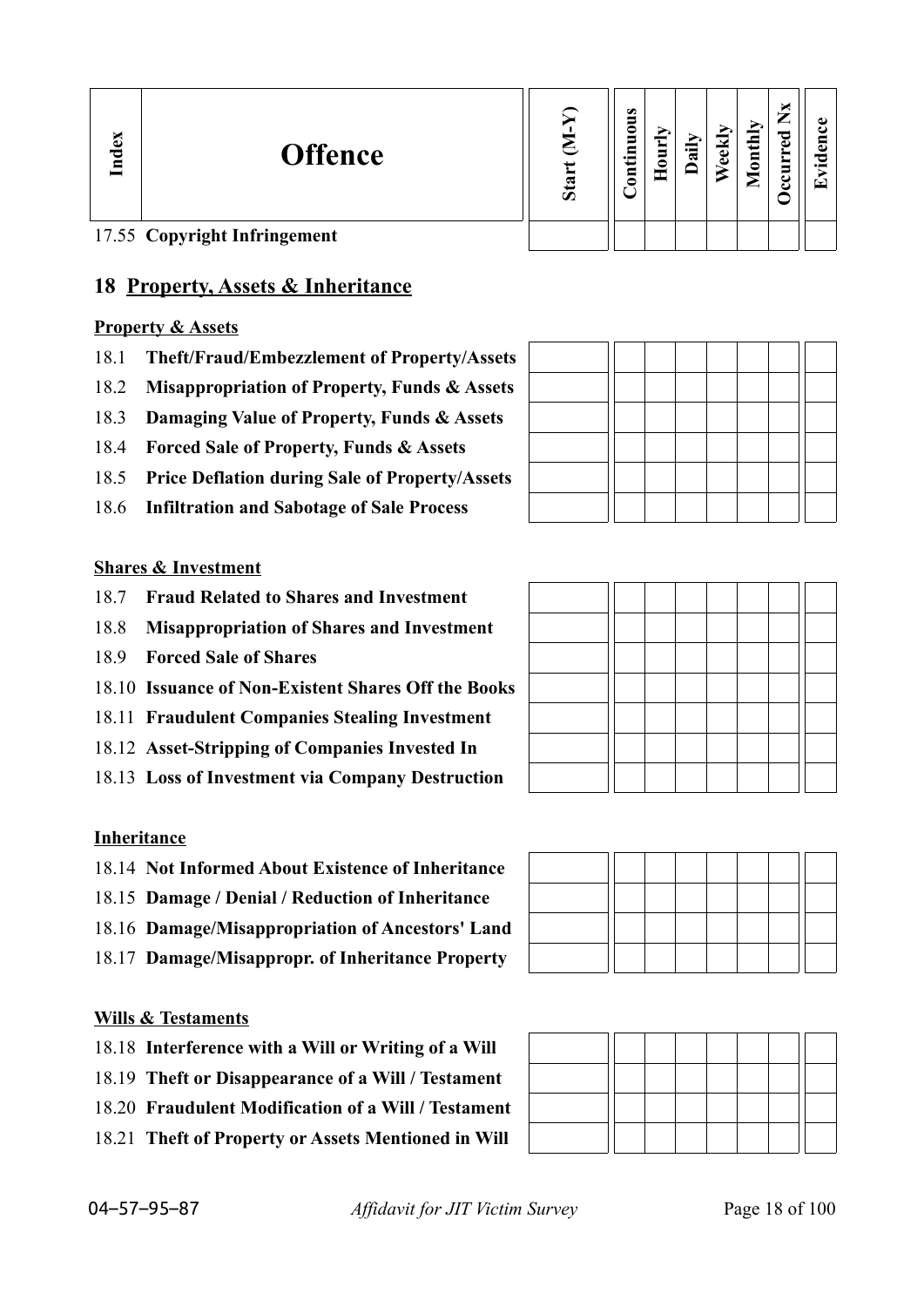| Index | <b>Offence</b>                                     | Ō | $\omega$<br>∊<br>-<br>٠Ē<br>Ξ |  | ΥĮ<br>$\frac{1}{2}$ | ಇ<br>Ĕ |  |
|-------|----------------------------------------------------|---|-------------------------------|--|---------------------|--------|--|
|       | 18.22 Misinformation fr. Lawyer Administering Will |   |                               |  |                     |        |  |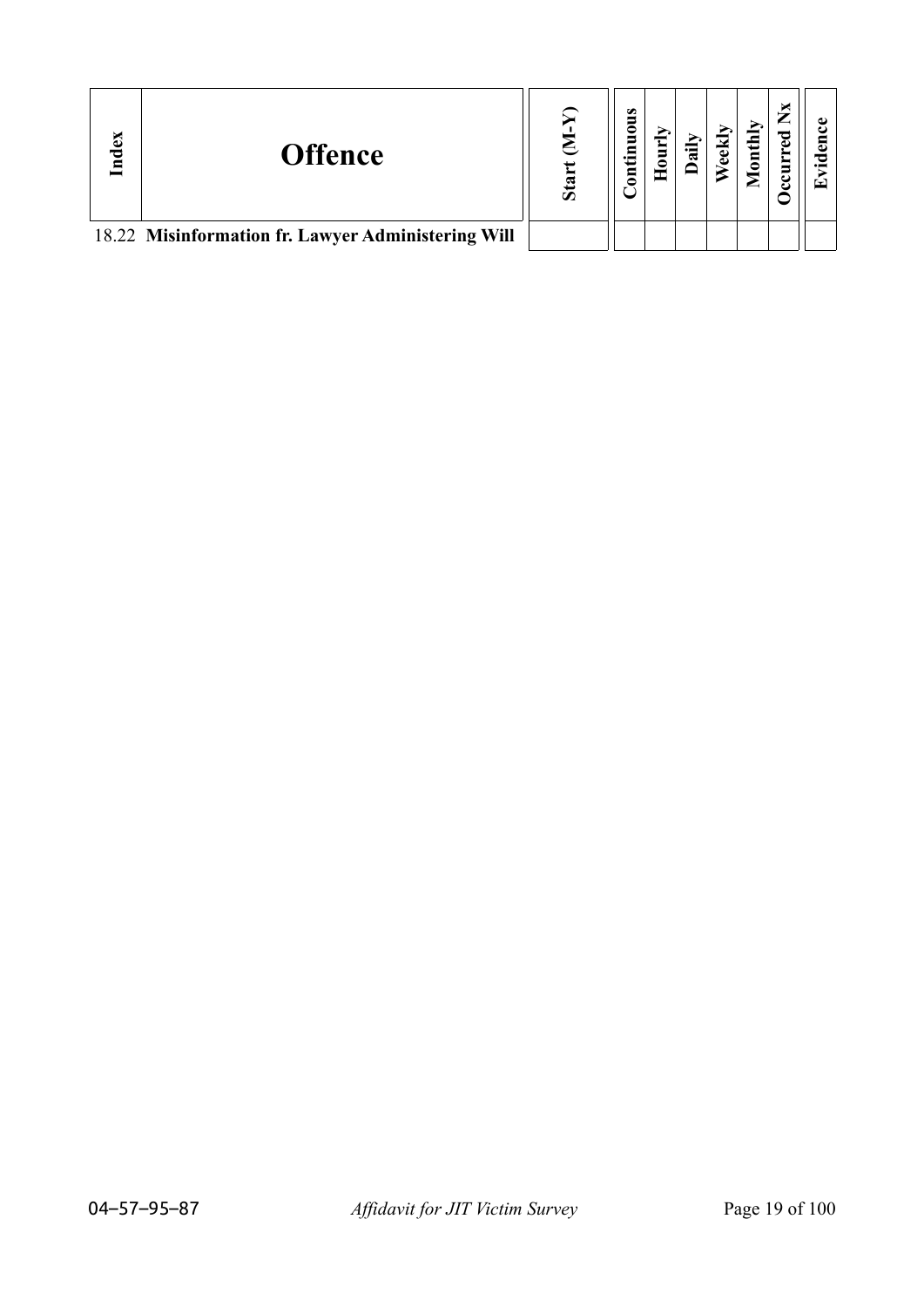| ×<br>Inde<br><b>Offence</b> | Ο | $\omega$<br>−<br>c<br>5<br>- 특<br>Ξ<br>c | _<br>∊ | ≔<br>$\mathbf{\alpha}$ | ⊽<br>Φ<br>$\bullet$ | onthly<br>▱ | ×<br>—<br>_<br>ರ<br>ه<br>►<br>Ĕ<br>ں<br>౿ | ω<br>دە<br>-75<br>'T |
|-----------------------------|---|------------------------------------------|--------|------------------------|---------------------|-------------|-------------------------------------------|----------------------|
|-----------------------------|---|------------------------------------------|--------|------------------------|---------------------|-------------|-------------------------------------------|----------------------|

## **19 Leisure Time, Hobbies, Sport & Clubs**

- 19.1 **Destroying of Leisure & Recuperation**
- 19.2 Timed / Staged Interruptions of Leisure Time
- 19.3 **Frequency at Which Given Time to Recover**
- 19.4 **Suffering Trauma/Harm in Leisure Activities**
- 19.5 **Avoid Activities & Sport Due to Harassment**
- 19.6 **Avoid Activities & Sport Due to Phys. Attacks**
- 19.7 **Avoid Activities/Sport Due to Implant Torture**

### **Leisure Time & Hobbies**

- 19.8 **Leisure Time & Hobbies: Disruption/Sabotage**
- 19.9 **Leisure & Hobbies: Infiltration, Harassment**
- 19.10 **Leisure & Hobbies: Disrupted by V2K Terror**
- 19.11 **Leisure & Hobbies: DEW Assaults & Torture**
- 19.12 **Leisure & Hobbies: Physical Harm fr. Assaults**
- 19.13 **Leisure Time & Hobbies: Stopped by Assaults**

## **Sport & Fitness**

- 19.14 **Fitness & Sport: Disruption, Sabotage**
- 19.15 **Fitness & Sport: Infiltration, Harassment**
- 19.16 **Fitness & Sport: Disrupted by V2K Terror**
- 19.17 **Fitness & Sport: DEW Assaults & Torture**
- 19.18 **Fitness & Sport: Assaults w. Bio-Robotisation**
- 19.19 **Fitness & Sport: Accident fr. Bio-Robotisation**
- 19.20 **Fitness & Sport: Physical Harm from Assaults**
- 19.21 **Fitness & Sport: Stopped by Assaults or Harm**

### **Activities With Others & Clubs**

- 19.22 **Activities & Clubs: Stalking & Infiltration**
- 19.23 **Activities & Clubs: Harassment by Members**
- 19.24 **Activities & Clubs: V2K Terror by Members**
- 19.25 **Activities & Clubs: DEW/Torture by Members**
- 19.26 **Activities & Clubs: Left Clubs Due to Assaults**

| 1999 |  |  | 5 |  |
|------|--|--|---|--|
|      |  |  |   |  |
|      |  |  |   |  |
|      |  |  |   |  |
|      |  |  |   |  |
|      |  |  |   |  |





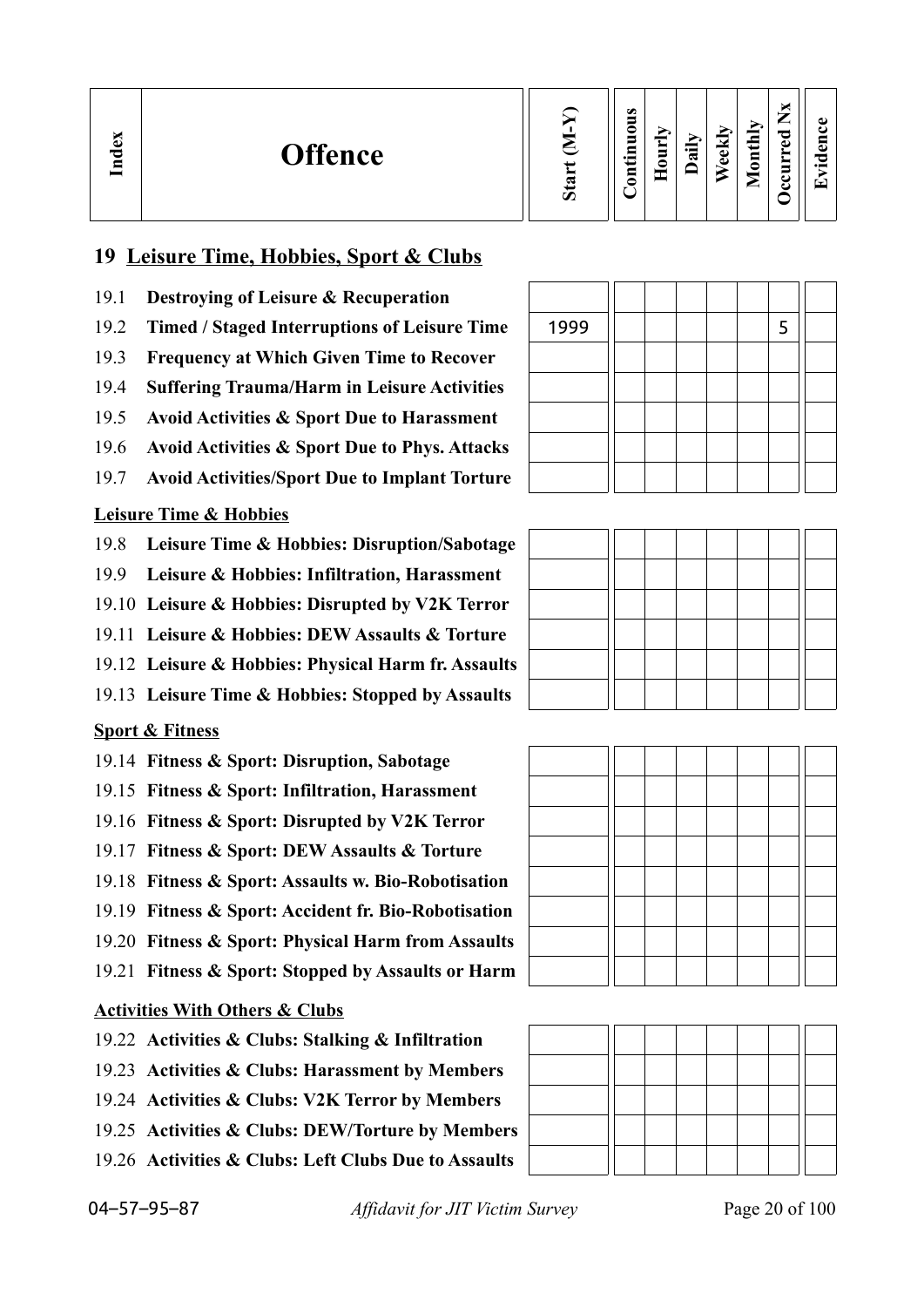| ്ലാ<br>≂<br>9 | <b>Offence</b> | 78<br>v. | $\bullet$<br>∊<br>▀<br>$\cdot$ $-$<br>₽ | ∼ | 급 | м<br>Œ<br>d. | É<br>د<br>⋴<br>◓<br>⋍ | P<br>d. |  |
|---------------|----------------|----------|-----------------------------------------|---|---|--------------|-----------------------|---------|--|
|---------------|----------------|----------|-----------------------------------------|---|---|--------------|-----------------------|---------|--|

## **20 Private & Family Life**

- 20.1 **Disruption, Sabotage of Private & Family Life**
- 20.2 **Voice-to-Skull (V2K) Torture**
- 20.3 **Attacks/Torture Disrupting Private/Fam. Life**
- 20.4 **Family/Friends Taking Part in Harass./Abuse**
- 20.5 **Social Life: Harassment/Disruption/Sabotage**
- 20.6 **Social Life: Slander Campaigns**
- 20.7 **Odd or Altered Behaviour in Family / Friends**
- 20.8 **Personality Changes in Family / Friends**
- 20.9 **Harassment & Abuse by Family / Friends**
- 20.10 **Infiltration of Family, Friends or Community**
- 20.11 **Interference with or Damage to Relationships**
- 20.12 **Isolation from Family and Friends**
- 20.13 **Social Network Destroyed, Isolation fr Society**

## **21 Romantic Interests & Dating**

- 21.1 **Disruption & Sabotage of Partner Search**
- 21.2 **Disruption & Sabotage of Dating**
- 21.3 **Attacks on Love Interests / Sexual Partners**
- 21.4 **Sex Partner/Love Interest Recruited for Abuse**
- 21.5 **Dating Site Infiltration by Agents / Operatives**
- 21.6 **Agents/Operatives Pretending a Love Interest**
- 21.7 **Honey Traps Planted in the Victim's Life**
- 21.8 **Harm/Damage by Honey Traps / Love Agents**
- 21.9 **Slander by Honey Traps / Love Agents**
- 21.10 **Entrapment by Honey Traps / Love Agents**
- 21.11 **Exploitation/Harm by Honey Trap/Love Agent**
- 21.12 **Sexual Abuse by Honey Traps / Love Agents**
- 21.13 **Physical Assault by Honey Traps/Love Agents**
- 21.14 **Covert Drugging by Honey Traps/Love Agents**
- 21.15 **Murder Attempt by Honey Traps/Love Agents**

| 1999 |  | $\pmb{\mathsf{X}}$ |  |  |
|------|--|--------------------|--|--|
|      |  |                    |  |  |
|      |  |                    |  |  |
| 1999 |  | $\pmb{\mathsf{X}}$ |  |  |
|      |  |                    |  |  |
|      |  |                    |  |  |
|      |  |                    |  |  |
|      |  |                    |  |  |
| 1999 |  | $\pmb{\mathsf{X}}$ |  |  |
|      |  |                    |  |  |
|      |  |                    |  |  |
|      |  |                    |  |  |
|      |  |                    |  |  |

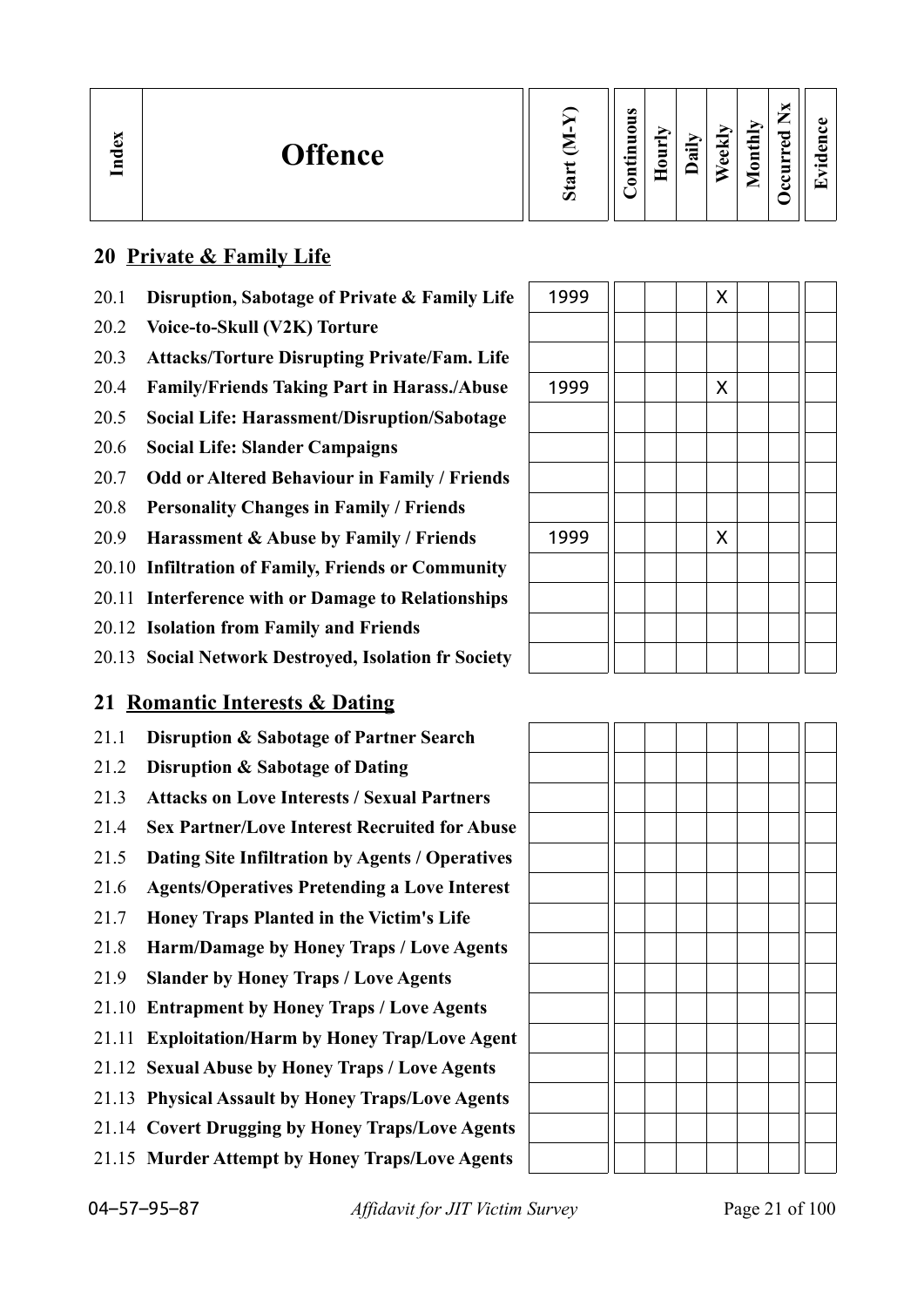| $\alpha$<br><b>Offence</b><br>Lnd | Ø | $\bullet$<br>0<br>-<br>$\cdot$ $-$<br>▬ | $\ddot{a}$<br>_<br>5<br>◓ | $\overline{\phantom{a}}$<br>ಠ<br>$\Phi$ | thly<br>$\overline{a}$<br>⊏ | –<br>سند<br>ెం<br>ω<br>$\overline{\phantom{a}}$<br>c | O)<br>$\cdot$ .<br>┯ |
|-----------------------------------|---|-----------------------------------------|---------------------------|-----------------------------------------|-----------------------------|------------------------------------------------------|----------------------|
|-----------------------------------|---|-----------------------------------------|---------------------------|-----------------------------------------|-----------------------------|------------------------------------------------------|----------------------|

## **22 Sex & Sexual Assault (incl. remote-controlled (RC) with biotech & DEW)**

- 22.1 **Sex. Harassm./Humil./Comments on Sex Life**
- 22.2 **Sexual Assault & Rape (classical)**
- 22.3 **Systematic Long-term Sexual Abuse (classical)**
- 22.4 **Sex Trafficking & Sexual Slavery (classical)**
- 22.5 **Genital Mutilation / Targeted Venereal Infects**
- 22.6 **Interference with Sex Life by Covert Means**
- 22.7 **Sexual Harassment / Assaults / Rape (all RC)**
- 22.8 **Sex Trafficking & Sexual Slavery (RC)**
- 22.9 **Forced Orgasms, Erection, Ejaculation (RC)**
- 22.10 **Forced Urination or Defecation (RC)**
- 22.11 **MKUltra/Monarch Prog./Satanic Ritual Abuse**

## **23 Marriage & Partnership**

- 23.1 **Interference with & Sabotage of Married Life**
- 23.2 **Stress on Marriage/Partnership by Targeting**
- 23.3 **Personality Changes in Partner**
- 23.4 **Targeted Break-Up / Destruction of Marriage**

## **24 Family Planning, Reproduction, Pregnancy & Birth**

- 24.1 **Disruption or Sabotage of Family Planning**
- 24.2 **Targeted Attacks to Reproductive Organs**
- 24.3 **Forced Removal of Reproductive Organs**
- 24.4 **Reproductive Problems / Difficulty Conceiving**
- 24.5 **Attacks During Pregnancy and on the Foetus**
- 24.6 **Pregnancy: Unusual/Rare Symptoms/Illnesses**
- 24.7 **Miscarriages**
- 24.8 **Difficult Births & Irregularities During Birth**
- 24.9 **Harm to Mother or Child During Birth**
- 24.10 **Birth Defects or Disabilities in Children**

| 1999 |  |  |  |  |
|------|--|--|--|--|
|      |  |  |  |  |
|      |  |  |  |  |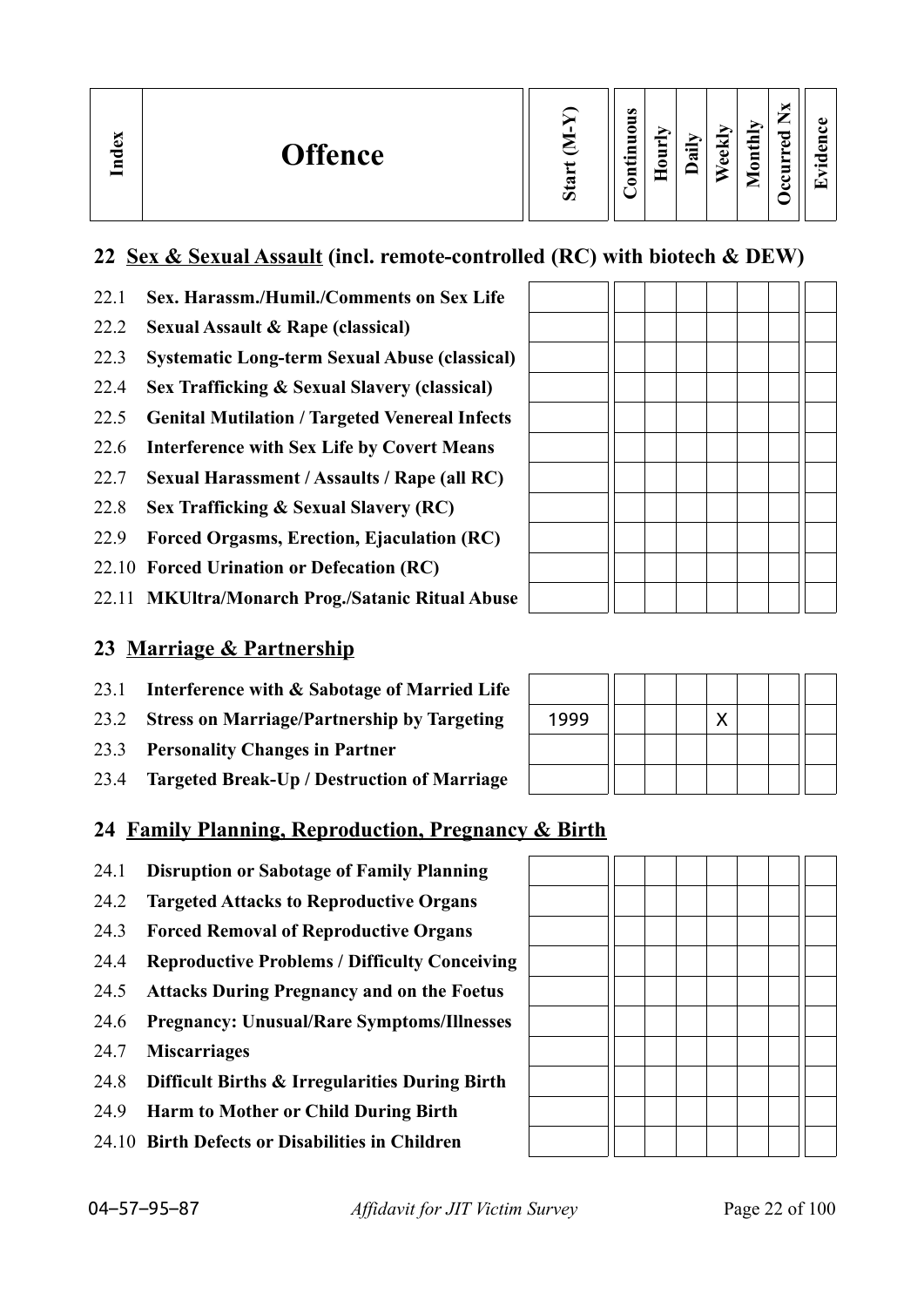| $\mathbf{g}$<br>Ě | <b>Offence</b> | ∾ | $\omega$<br>┍<br>-<br>$\bullet$ |  | ੶ਜ਼ | N<br>Φ<br>ω | thly<br>g<br>⋍ | _<br>ಾ<br>ω<br>_<br>►<br>▀<br>ະ |  |
|-------------------|----------------|---|---------------------------------|--|-----|-------------|----------------|---------------------------------|--|
|-------------------|----------------|---|---------------------------------|--|-----|-------------|----------------|---------------------------------|--|

## **25 Children & Child Custody**

| 25.1 | <b>Odd Behaviour of a Child</b>                        |      |  |  |  |
|------|--------------------------------------------------------|------|--|--|--|
| 25.2 | <b>Personality Changes in a Child</b>                  |      |  |  |  |
| 25.3 | <b>Sleep-Walking of a Child</b>                        |      |  |  |  |
| 25.4 | <b>Timed/Severe/Devastating Child Illnesses</b>        |      |  |  |  |
| 25.5 | <b>Disruption or Sabotage of a Child's Activities</b>  |      |  |  |  |
| 25.6 | Disruption / Sabotage of Child's Medical Care          |      |  |  |  |
| 25.7 | Harassment, Stalking, Intimidation of a Child          | 2002 |  |  |  |
| 25.8 | <b>Physical Violence Against a Child</b>               |      |  |  |  |
| 25.9 | <b>Irradiation or Torture of a Child</b>               |      |  |  |  |
|      | 25.10 Implanting of a Child                            |      |  |  |  |
|      | 25.11 Sexual Harassment, Abuse, Rape of a Child        |      |  |  |  |
|      | 25.12 Physical Injury or Mutilation of a Child         |      |  |  |  |
|      | 25.13 Satanic Ritual Abuse of a Child                  |      |  |  |  |
|      | 25.14 Death or Murder of a Child                       |      |  |  |  |
|      | 25.15 Harassment or Abuse of Disabled Child            |      |  |  |  |
|      | 25.16 Removal of the Custody of a Child                |      |  |  |  |
|      | 25.17 Blocking of Access to a Child / Visitation Right |      |  |  |  |
|      | 25.18 Taking of Child into Care, Forced Adoption       |      |  |  |  |

## **26 Forced Changes, Relocation & House Moves**

- 26.1 **Forced Personal Changes Due to Targeting**
- 26.2 **Parts of Home Unusable Due to Attacks**
- 26.3 **Forced Change of Employment**
- 26.4 **Forced Fleeing of Home**
- 26.5 **Forced House Moves**
- 26.6 **Forced Change of Country or Emigration**
- 26.7 **Forced Separation from Spouse**
- 26.8 **Forced Separation from Children**
- 26.9 **Forced Separation from Support Network**

| 1999 | $\pmb{\mathsf{X}}$ |  |  |  |
|------|--------------------|--|--|--|
|      |                    |  |  |  |
|      |                    |  |  |  |
|      |                    |  |  |  |
|      |                    |  |  |  |
|      |                    |  |  |  |
|      |                    |  |  |  |
|      |                    |  |  |  |
|      |                    |  |  |  |

04–57–95–87 *Affidavit for JIT Victim Survey* Page 23 of 100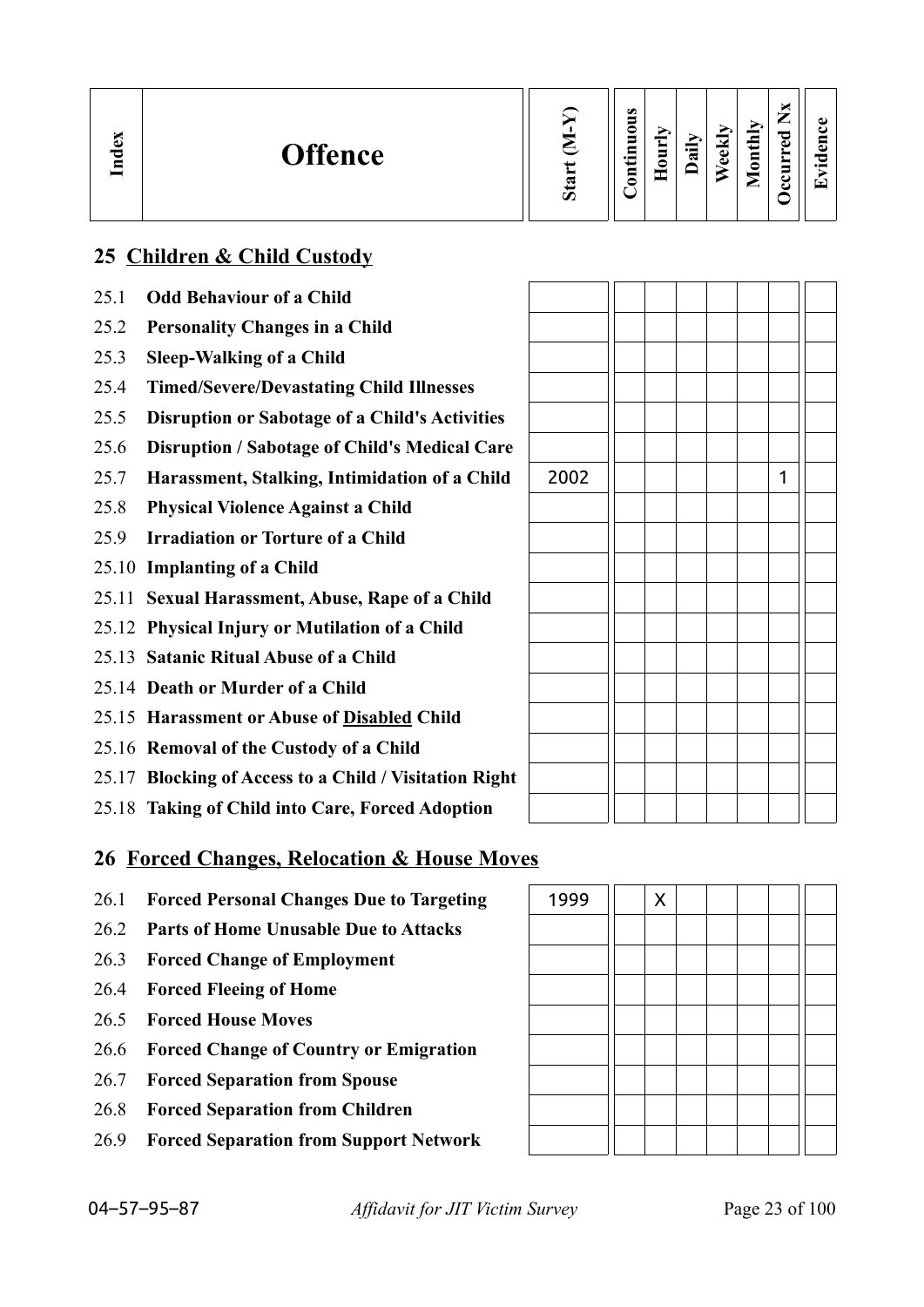| ω<br><b>Offence</b><br>ಕ<br>Я | Ο | $\bullet$<br>=<br>∊<br>▬<br>╾<br>$\cdot$ $\,$<br>⊟<br>0 |  | ∽<br>न्न | $\checkmark$<br>ω<br>ω | thly<br>$\overline{\mathbf{5}}$<br>╺<br>⊆ | ×<br>—<br>_<br>ాం<br>ω<br>∼<br>►<br>5<br>౿<br>౿ | O)<br>$\bullet$ $\blacksquare$<br>$\overline{\phantom{a}}$ |
|-------------------------------|---|---------------------------------------------------------|--|----------|------------------------|-------------------------------------------|-------------------------------------------------|------------------------------------------------------------|
|-------------------------------|---|---------------------------------------------------------|--|----------|------------------------|-------------------------------------------|-------------------------------------------------|------------------------------------------------------------|

## **27 Accidents & Unfortunate Events**

- 27.1 **Strange, Timed or Highly Unlikely Accidents**
- 27.2 **Bad or Catastrophic Damage from Accidents**
- 27.3 **Bad or Catastrophic Injury from Accidents**
- 27.4 **Death from Accidents**
- 27.5 **Strange/Timed Accidents fr. Broken Equipm.**
- 27.6 **Accidents Due to Sabotaged Equipment**
- 27.7 **Accidents that Affected Significant Events**
- 27.8 **Accidents Announced by V2K, Threats etc.**
- 27.9 **Strange/Unlikely Accidents of Family/Friends**
- 27.10 **Many Unusual or Highly Unlikely Events**
- 27.11 **Systematic Misfortune in Life**

## **Tripping & Falling, Dropping Items**

- 27.12 **Timed or Unusual Tripping or Falling**
- 27.13 **Repeated Tripping or Falling**
- 27.14 **Timed/Unusual Dropping Items Unexpectedly**
- 27.15 **Repeated Dropping of Items Unexpectedly**
- 27.16 **Accidents Due to Sudden Muscle Failure**
- 27.17 **Muscle Failure in Specific Situations Only**
- 27.18 **Falls Due to Broken or Sabotaged Equipment**
- 27.19 **Tripping/Falls/Dropping Announced by V2K**

### **Car Accidents**

- 27.20 **Timed or Unusual Car Accidents**
- 27.21 **Car Accidents Due to Sabotage of Vehicle**
- 27.22 Car Accidents Due to Stalkers or Attackers
- 27.23 **Staged Car Accidents for Entrapment**
- 27.24 Car Accidents Involving Family or Friends
- 27.25 **Car Accidents Announced by V2K or Threats**

| 2002 |  |  | 3 |  |
|------|--|--|---|--|
|      |  |  |   |  |
| 2002 |  |  |   |  |
|      |  |  |   |  |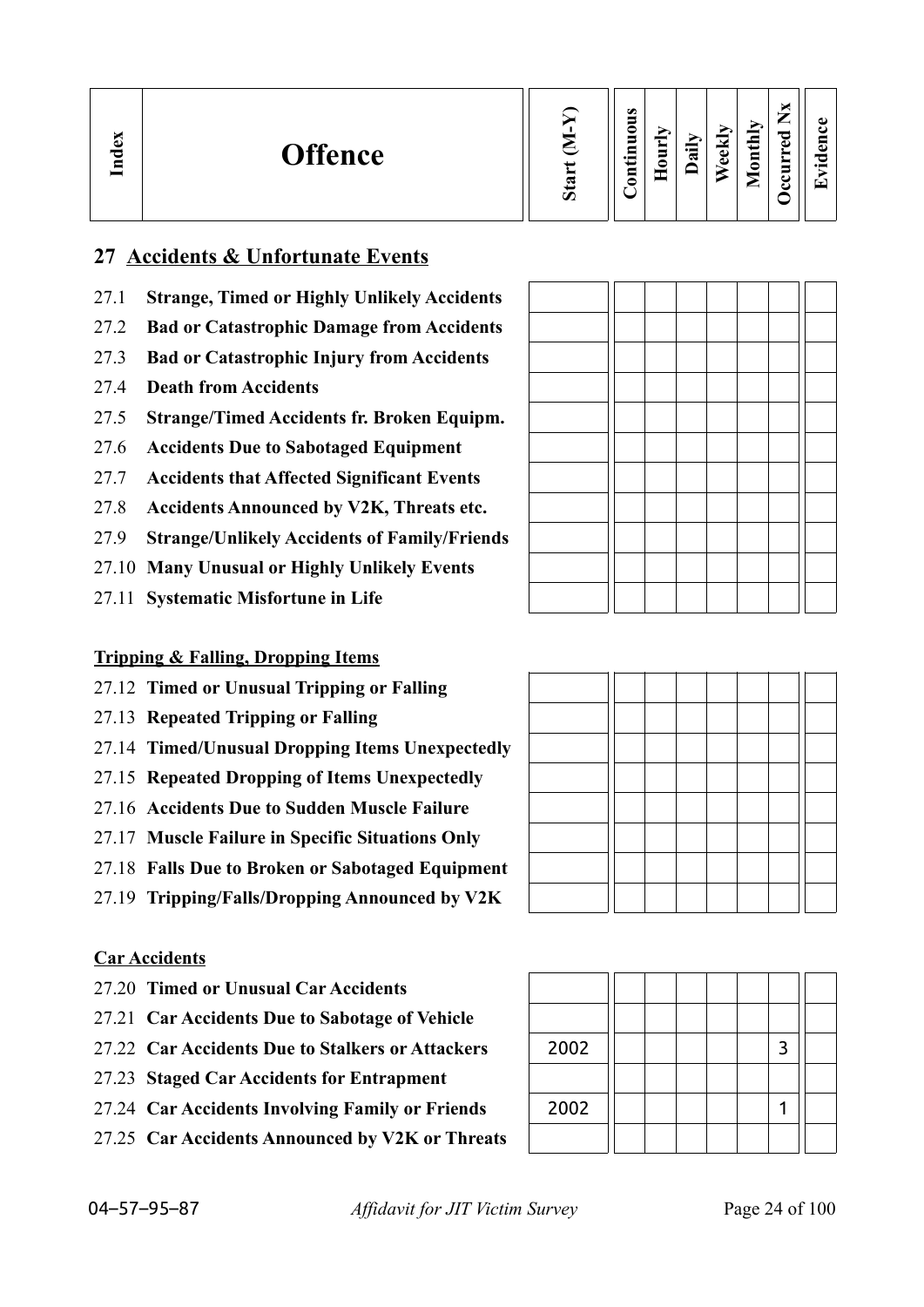| ×<br>്ധ<br>ಕ<br>Ē | <b>Offence</b> | ↖<br>Ø | $\omega$<br>-<br>$\bullet$<br>– | -<br>— | ੶ਜ਼ | м<br>Φ<br>ω | thly<br>៶<br>٥<br>−<br>▱ | _<br>ಾ<br>ω<br>≝<br>=<br>௨<br>౿ |  |
|-------------------|----------------|--------|---------------------------------|--------|-----|-------------|--------------------------|---------------------------------|--|
|-------------------|----------------|--------|---------------------------------|--------|-----|-------------|--------------------------|---------------------------------|--|

## **28 Directed Energy Weapons (DEW) & Radiation**

**Radioactivity (Ionising Radiation Measured by Geiger Counters)**

- 28.1 **Attacks with Radioactivity (Geiger Counter)**
- 28.2 **Radioactivity Increasing Significantly at Night**
- 28.3 **Flashes of High Radioactivity of Similar Value**
- 28.4 **High Radioactivity Lasting 5 Seconds or More**

## **WLAN, Cell Phones, Cell Phone Towers**

28.5 **Weaponised WLAN & Unusual Signals**

28.6 **Weaponised Cell Phone Radiation & Signals**

28.7 **Weaponised Cell Towers, Increased Radiation**

**Directed Energy Weapons (Non-Ionising Radiation Measured by Electromagnetic Detectors)**

- 28.8 **DEW Interference with Electronic Equipment**
- 28.9 **DEW Damage/Frying of Electronic Equipment**
- 28.10 **DEW Knocking Out Car or Bringing to a Halt**
- 28.11 **Fires Started by Directed Energy Weapons**
- 28.12 **Physical Attacks with DEW**
- 28.13 **DEW Attacks Inhibiting/Sabotaging Activities**
- 28.14 **"Herding" with DEW, Keeping From Areas**
- 28.15 **Pain & Torture with DEW and Radiation**
- 28.16 **Visible Injuries from DEW Attacks (Burns etc)**
- 28.17 **Systematic or Targeted Mutilation with DEW**
- 28.18 **DEW Attacks at Night & Sleep Deprivation**
- 28.19 **DEW Attacks in Shower, on Toilet, During Sex**
- 28.20 **DEW Attacks of Family, Friends, Community**
- 28.21 **DEW Attacks Simultaneously On Others**
- 28.22 **DEW Attacks on Pets or Animals**

28.23 **DEW Damage to Plants Inside / Outside Home**

- 28.24 **DEW Damage to Objects, Home or Exterior**
- 28.25 **DEW Injuries Requiring Medical Attention**
- 28.26 **DEW Attacks Resulting in Disabilities**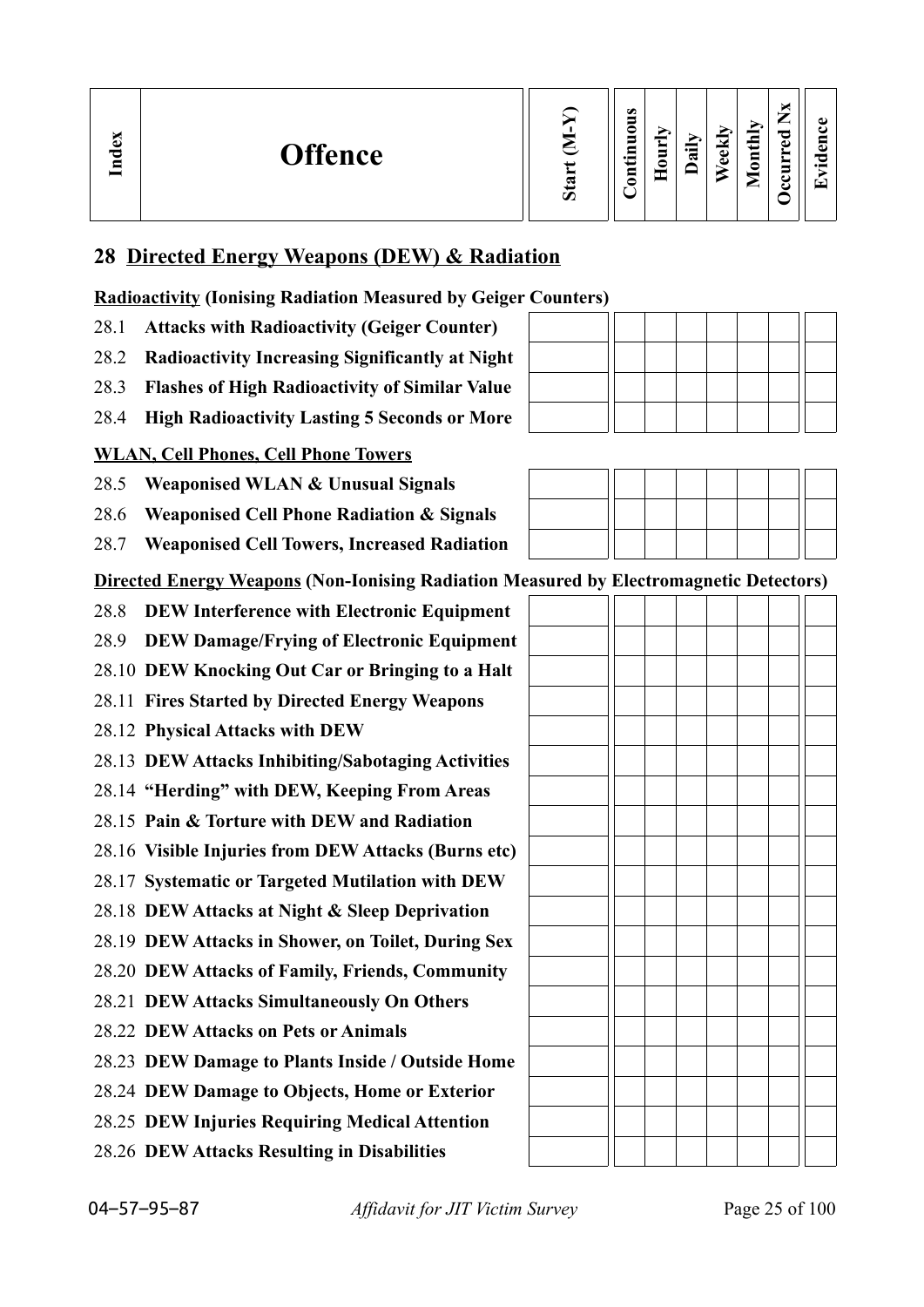| $\mathbf{g}$<br>ರ<br>ᆷ | <b>Offence</b>                                                                                                            | $\boldsymbol{\mathcal{D}}$ | $\bullet$<br>5<br>0<br>⇒<br>Ē.<br>i i<br>5<br>- | S<br>٥ | ੶ਫ਼ | $\ddot{\phantom{0}}$<br>نه<br>ω | thly<br>$\overline{a}$<br>◚ | ×<br>—<br>ರ<br>ω<br>-<br>ల<br>౿ | ω<br>$\bullet$ $\blacksquare$<br>G |
|------------------------|---------------------------------------------------------------------------------------------------------------------------|----------------------------|-------------------------------------------------|--------|-----|---------------------------------|-----------------------------|---------------------------------|------------------------------------|
|                        | $\mathbf{D}_{\text{min}}$ is a $\mathbf{D}_{\text{min}}$ in $\mathbf{D}_{\text{min}}$ is $\mathbf{D}_{\text{min}}$ (DED). |                            |                                                 |        |     |                                 |                             |                                 |                                    |

### **Pulsed Energy Projectiles (PEP)**

- 28.27 **Shot to Body with Pulsed Energy Projectiles**
- 28.28 **Audible Impact of Pulsed Energy Projectiles**
- 28.29 **Rain-Like Patter of Pulsed Energy Projectiles**
- 28.30 **Light-Flashes Seen With Open or Closed Eyes**
- 28.31 **Loud PEP Bangs When Entering a Room**

## **DEW Psychological Effects**

- 28.32 **Anger Fits Due to DEW**
- 28.33 **Lethargy or Paralysis due to DEW**
- 28.34 **Depression or Suicide Thoughts due to DEW**

## **DEW Physical Effects – Skin & Tissue**

- 28.35 **Skin Tingling or Crawling due to DEW**
- 28.36 **Vibrations of Skin or Tissue due to DEW**
- 28.37 **Swelling of Tissue due to DEW**
- 28.38 **Dehydration of Tissue due to DEW**
- 28.39 **Burning due to DEW Attacks**
- 28.40 **Tissue Visibly Cooked from DEW Attacks**
- 28.41 **Skin Pigment Changes due to DEW Attacks**
- 28.42 **Premature Ageing of Skin from DEW Attacks**
- 28.43 **DEW Causing Permanent Scars, Skin Damage**

## **DEW Physical Effects – Blood & Circulation**

- 28.44 **Bruising due to DEW Attacks**
- 28.45 **Burst Blood Vessels due to DEW Attacks**
- 28.46 **Circulation Cut Off by DEW Attacks**
- 28.47 **Blood Vessels Damaged / Altered due to DEW**

## **DEW Physical Effects – Muscles**

- 28.48 **Muscle-Twitching or Spasms due to DEW**
- 28.49 **Trips & Falls due to DEW or Pulsed Shots**
- 28.50 **Muscle Changes / Atrophy due to DEW**
- 28.51 **Muscle Tremors / Loss of Muscle Control**







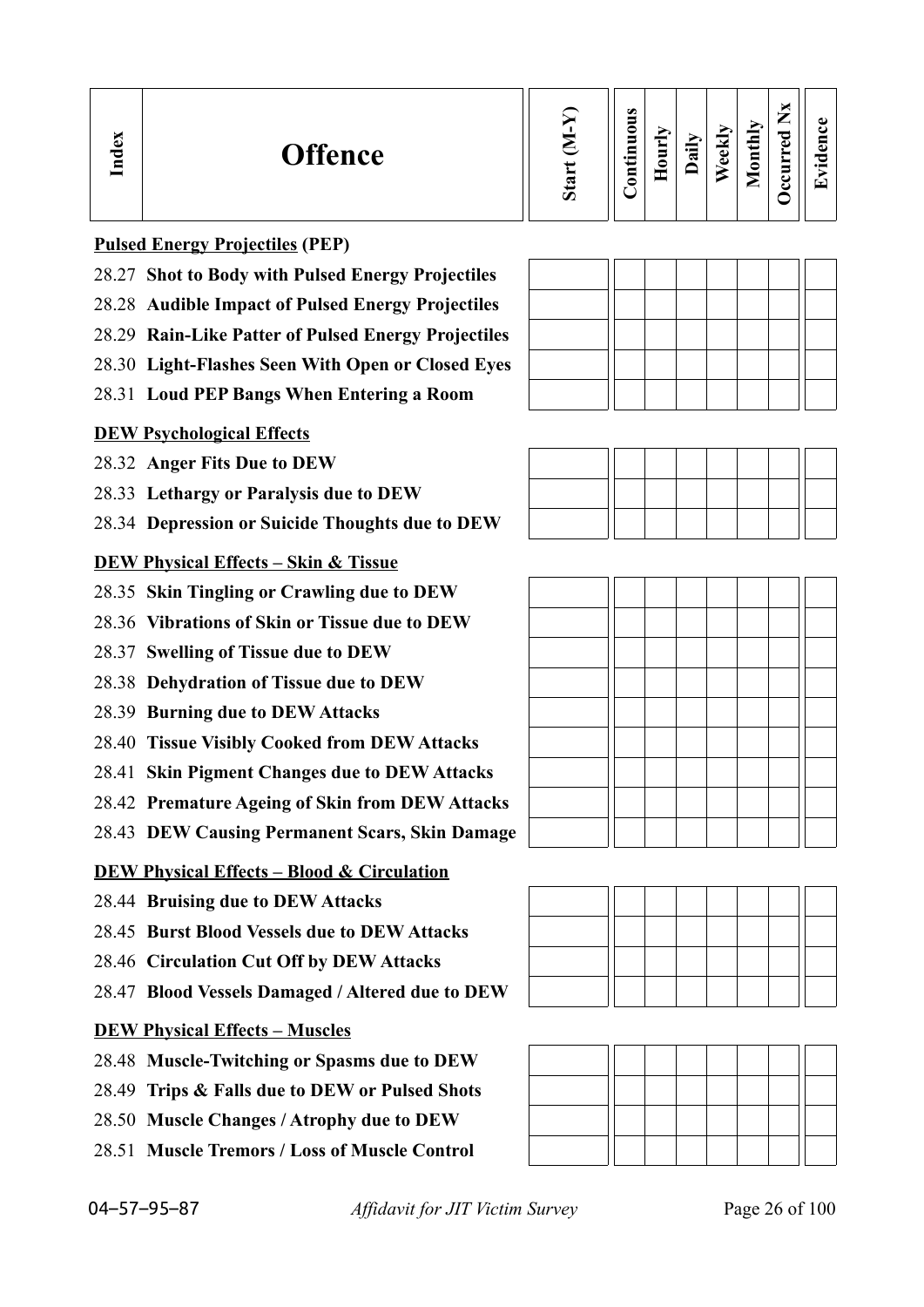| Index | <b>Offence</b>                                    | Star | $\omega$<br>Þ<br>∊<br>Ξ<br>≕۰<br>Ξ | ੰਕ | B | Monthly | ×<br>⇁<br>ರ<br>ω | $\bullet$<br>$\cdot$ $-$<br>نخا |
|-------|---------------------------------------------------|------|------------------------------------|----|---|---------|------------------|---------------------------------|
|       | <b>DEW Physical Effects - Scalp &amp; Hair</b>    |      |                                    |    |   |         |                  |                                 |
|       | $\sim$ $\sim$ $\sim$<br>AC FA DEILLE<br>$\bullet$ |      |                                    |    |   |         |                  |                                 |

### 28.52 **DEW Burning of Scalp**

- 28.53 **DEW Targeted Burning Off Hair**
- 28.54 **Hair Loss due to DEW, Baldness due to DEW**
- 28.55 **Change of Hair Colour/White Patches fr. DEW**

### **DEW Physical Effects – Ears & Hearing**

- 28.56 **DEW Attacks to Ears**
- 28.57 **DEW Burning or Pain Torture of Ear**
- 28.58 **Pulsed Shots Into Ears or Onto Outer Ear**
- 28.59 **Tissue Damage on Ears from DEW Attacks**
- 28.60 **Popping/Impact Sounds Heard fr. DEW Shots**
- 28.61 **Temporary Hearing Loss from DEW Attacks**
- 28.62 **Hearing Loss / Deafness from DEW Attacks**

### **DEW Physical Effects – Eyes & Vision**

- 28.63 **DEW Attacks to Eyes**
- 28.64 **Twitching/Tingling/Dryness of Eyes fr. DEW**
- 28.65 **DEW Burning of Eyes / Pain Torture of Eyes**
- 28.66 **Light-Flashes Seen From Pulsed DEW Attacks**
- 28.67 **Temporary Reduction/Loss in Vision fr. DEW**
- 28.68 **Sight Issues / Eye Damage from DEW Attacks**
- 28.69 **Loss of Sight / Blindness from DEW Attacks**

### **DEW Physical Effects – Nose & Smell**

- 28.70 **DEW Attacks to Nose**
- 28.71 **Tingling or Twitching of Nose from DEW**
- 28.72 **Running Nose or Forced Sneezing fr. DEW**
- 28.73 **DEW Burning or Pain Torture of Nose**
- 28.74 **Pigment Changes on Nose from DEW Attacks**
- 28.75 **Nosebleeds from DEW Attacks**
- 28.76 **Swelling of Nose / Sinuses from DEW Attacks**
- 28.77 **Loss of Sense of Smell due to DEW Attacks**

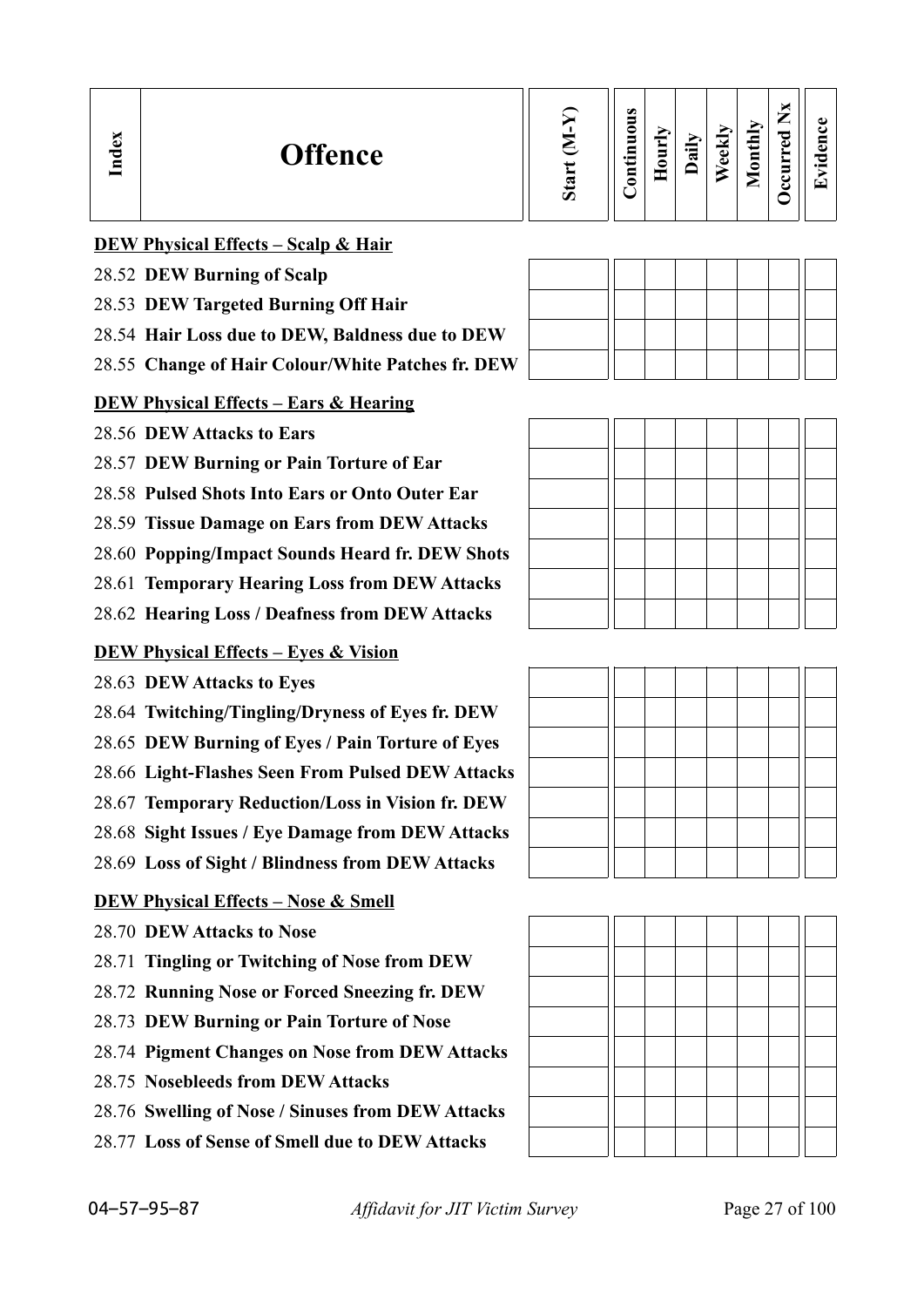| <b>Offence</b> | ∾<br>Ø | $\omega$<br>0<br>$\bullet$ and | s<br>_ | $\ddot{a}$ | М<br>ಕ<br>$\omega$ | ➤.<br>$\blacksquare$<br>$\overline{\phantom{a}}$<br>真<br>0<br>_ | ⊂<br>O) | ച<br>o.<br>C<br>$\bullet$ $\blacksquare$<br>┯ |
|----------------|--------|--------------------------------|--------|------------|--------------------|-----------------------------------------------------------------|---------|-----------------------------------------------|
|----------------|--------|--------------------------------|--------|------------|--------------------|-----------------------------------------------------------------|---------|-----------------------------------------------|

### **DEW Physical Effects – Mouth & Taste**

- 28.78 **DEW Attacks to Mouth**
- 28.79 **Tingling or Twitching of Tongue from DEW**
- 28.80 **DEW Burning or Pain Torture of Mouth**
- 28.81 **Holes Burned Into Gums from DEW Attacks**
- 28.82 **Tongue Burned by DEW**
- 28.83 **Pulsed Shots to Tongue by DEW**
- 28.84 **Permanent Damage/Scars to Mouth by DEW**
- 28.85 **Paralysis of Tongue from DEW Attacks**
- 28.86 **Sudden Odd Tastes in Mouth fr DEW Attacks**
- 28.87 **Loss of Sense of Taste from DEW**

### **DEW Physical Effects – Teeth**

- 28.88 **DEW Attacks to Teeth**
- 28.89 **DEW Change Colour/Transparency of Teeth**
- 28.90 **Teeth Cracked by DEW**
- 28.91 **Tooth Loss due to DEW**

### **DEW Physical Effects – Throat & Speech**

- 28.92 **DEW Attacks to Throat or Vocal Cords**
- 28.93 **DEW Burning or Pain Torture of Throat**
- 28.94 **Hoarseness / Loss of Voice due to DEW**
- 28.95 **Change or Damage to Voice / Singing Voice**
- 28.96 **Permanent Damage Vocal Cords / Voice Loss**

### **DEW Physical Effects – Neck & Spine**

- 28.97 **DEW Attacks to Neck or Spine**
- 28.98 **Vibrations of Entire Body via Spine**
- 28.99 **Pulsed Shots to Neck or Spine Jolting Body**
- 28.100 **DEW Burning or Pain Torture of Neck/Spine**
- 28.101 **Blowing Out Vertebrae in DEW Attacks**
- 28.102 **Damage to Spine / Loss of Sensation in Limb**
- 28.103 **Loss of Ability to Walk / Paralysis from DEW**







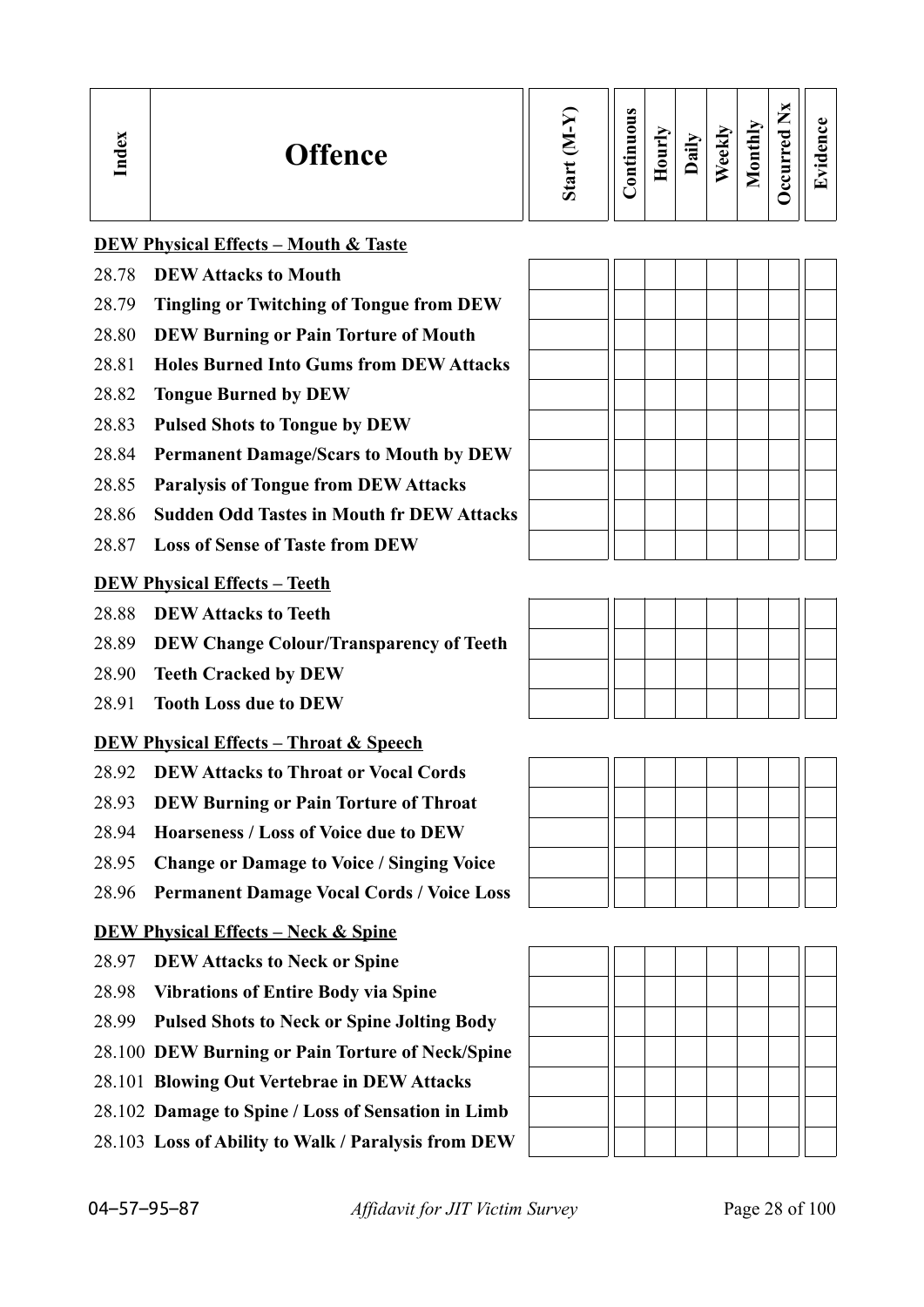| ده<br>onthly<br>0<br>╺<br>⊻<br>ω<br><b>Offence</b><br>੶ਜ਼<br>نه<br>5<br>$\bullet$<br>٥<br>ω<br>=<br>$\bullet$ and<br>_ | ᄆ<br>_<br>r –<br>உ<br>ت<br>$\omega$ |
|------------------------------------------------------------------------------------------------------------------------|-------------------------------------|
|------------------------------------------------------------------------------------------------------------------------|-------------------------------------|

| <b>DEW Physical Effects - Head &amp; Brain</b> |
|------------------------------------------------|
|                                                |

- 28.104 **DEW Attacks to Head & Brain**
- 28.105 **DEW Burning or Pain Torture of Head**
- 28.106 **Pulsed Shots to Head, Knocking on Skull**
- 28.107 **Headaches due to DEW Attacks**
- 28.108 **Head & Skull Shot Raw by DEW Attacks**
- 28.109 **Cognitive/Memory/Attention Issues fr. DEW**
- 28.110 **Fainting and Collapses due to DEW Attacks**
- 28.111 **Epileptic Fits due to DEW Attacks**
- 28.112 **Strokes due to DEW Attacks**
- 28.113 **Brain Lesions & Brain Damage due to DEW**
- 28.114 **Parkinson's due to DEW Attacks**
- 28.115 **Alzheimer's due to DEW Attacks**
- 28.116 **Other Neurodegenerative Disease from DEW**
- 28.117 **Change in Skull Shape due to DEW Assaults**

### **DEW Physical Effects – Heart**

- 28.118 **DEW Attacks to Heart**
- 28.119 **Heart Pains due to DEW**
- 28.120 **Heart Arrhythmia due to DEW**
- 28.121 **Heart Attacks due to DEW**
- 28.122 **Heart Damage due to DEW**
- 28.123 **Cooking of Heart Tissue due to DEW Attacks**
- 28.124 **High / Low Blood Pressure due to DEW**
- 28.125 **Circulation Problems due to DEW**
- 28.126 **Thrombosis due to DEW**

## **DEW Physical Effects – Bones & Joints**

- 28.127 **DEW Attacks to Joints or Bones**
- 28.128 **Joint or Bone Pain due to DEW Attacks**
- 28.129 **Permanent Joint / Bone Damage due to DEW**
- 28.130 **Porous / Soft / Weak Bones due to DEW**

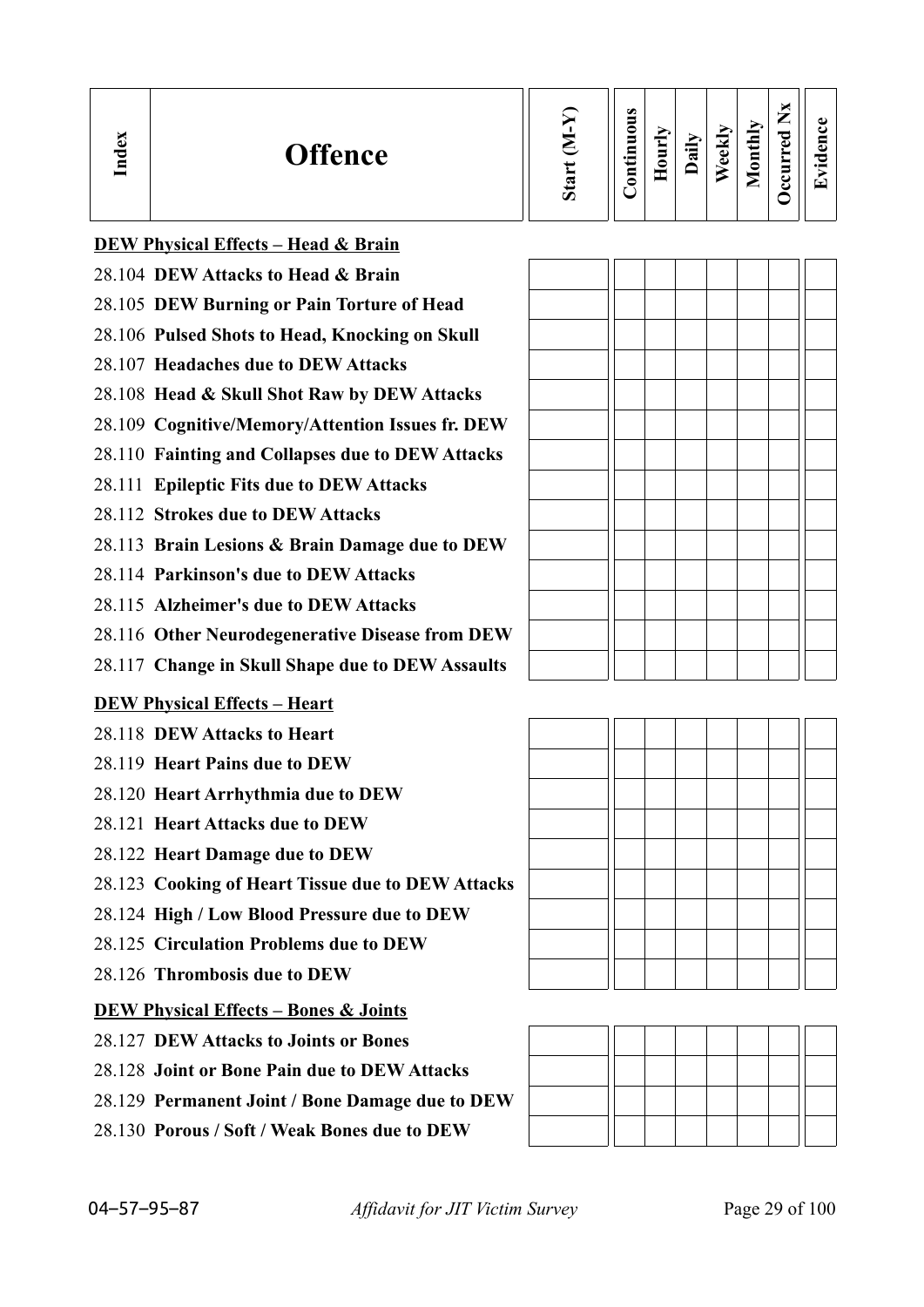| ್ | <b>Offence</b>                                   | S <sub>ta</sub> | $\bullet$<br>5<br>Ξ |  | $\text{until}$ | ᇢ |  |
|---|--------------------------------------------------|-----------------|---------------------|--|----------------|---|--|
|   | 28.131 Bone Fractures / Stress Weakness from DEW |                 |                     |  |                |   |  |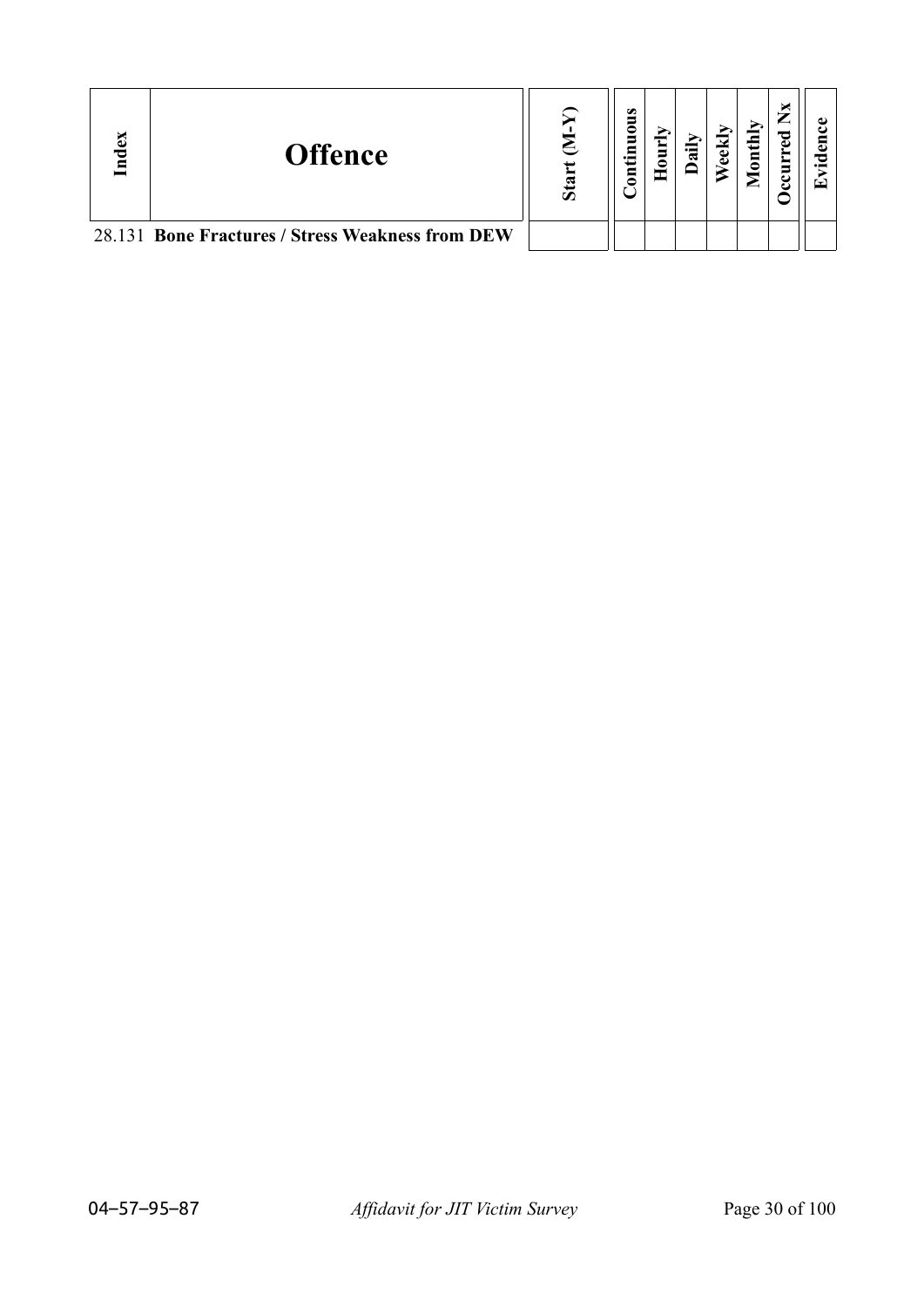| Index | <b>Offence</b>                                                   | Start (M-Y) | Continuous | Hourly | Daily | Weekly | Monthly | Occurred Nx | Evidence |
|-------|------------------------------------------------------------------|-------------|------------|--------|-------|--------|---------|-------------|----------|
|       | <b>DEW Physical Effects - Lungs</b>                              |             |            |        |       |        |         |             |          |
|       | 28.132 DEW Attacks to Lungs                                      |             |            |        |       |        |         |             |          |
|       | 28.133 DEW Burning or Pain Torture of Lungs                      |             |            |        |       |        |         |             |          |
|       | 28.134 Shortness of Breath due to DEW                            |             |            |        |       |        |         |             |          |
|       | 28.135 Permanent Damage to Lungs due to DEW                      |             |            |        |       |        |         |             |          |
|       | <b>DEW Physical Effects - Inner Organs</b>                       |             |            |        |       |        |         |             |          |
|       | 28.136 DEW Attacks to Liver/Kidneys/Pancreas etc.                |             |            |        |       |        |         |             |          |
|       | 28.137 DEW Disruption of Function of Inner Organs                |             |            |        |       |        |         |             |          |
|       | 28.138 Permanent Damage to Inner Organs fr. DEW                  |             |            |        |       |        |         |             |          |
|       | <b>DEW Physical Effects – Digestive System</b>                   |             |            |        |       |        |         |             |          |
|       | 28.139 DEW Attacks to Stomach or Guts                            |             |            |        |       |        |         |             |          |
|       | 28.140 Stomach Gargling Sounds due to DEW                        |             |            |        |       |        |         |             |          |
|       | 28.141 Diarrhoea / Vomiting Induced by DEW                       |             |            |        |       |        |         |             |          |
|       | <b>DEW Physical Effects - Genitals &amp; Reproductive Organs</b> |             |            |        |       |        |         |             |          |
|       | 28.142 DEW Attacks to Genitals or Rectum                         |             |            |        |       |        |         |             |          |
|       | 28.143 DEW Burning/Torture of Genitals or Rectum                 |             |            |        |       |        |         |             |          |
|       | 28.144 DEW Vibrating of Genitals or Rectum                       |             |            |        |       |        |         |             |          |
|       | 28.145 Targeted Sexual Assault & Rape with DEW                   |             |            |        |       |        |         |             |          |
|       | 28.146 Forced Sexual Arousal/Inhibition with DEW                 |             |            |        |       |        |         |             |          |
|       | 28.147 Genitals Shot Raw by DEW Attacks                          |             |            |        |       |        |         |             |          |
|       | 28.148 Genital Mutilation with DEW                               |             |            |        |       |        |         |             |          |
|       | 28.149 DEW Beam/Pulsed Shots Into Womb/Ovaries                   |             |            |        |       |        |         |             |          |
|       | <b>DEW Physical Effects - Hands &amp; Nails</b>                  |             |            |        |       |        |         |             |          |
|       | 28.150 DEW Attacks to Hands or Fingers                           |             |            |        |       |        |         |             |          |
|       | 28.151 DEW Burning or Pain Torture of Hands                      |             |            |        |       |        |         |             |          |
|       | 28.152 DEW Attack Splitting Nails                                |             |            |        |       |        |         |             |          |
|       | 28.153 Damage to Finger Joints due to DEW Attacks                |             |            |        |       |        |         |             |          |
|       | 28.154 Deformation of Fingers / Joints due to DEW                |             |            |        |       |        |         |             |          |
|       | 28.155 Loss of Ability to Play an Instrument fr DEW              |             |            |        |       |        |         |             |          |
|       | 28.156 Loss of Ability to Write due to DEW Attacks               |             |            |        |       |        |         |             |          |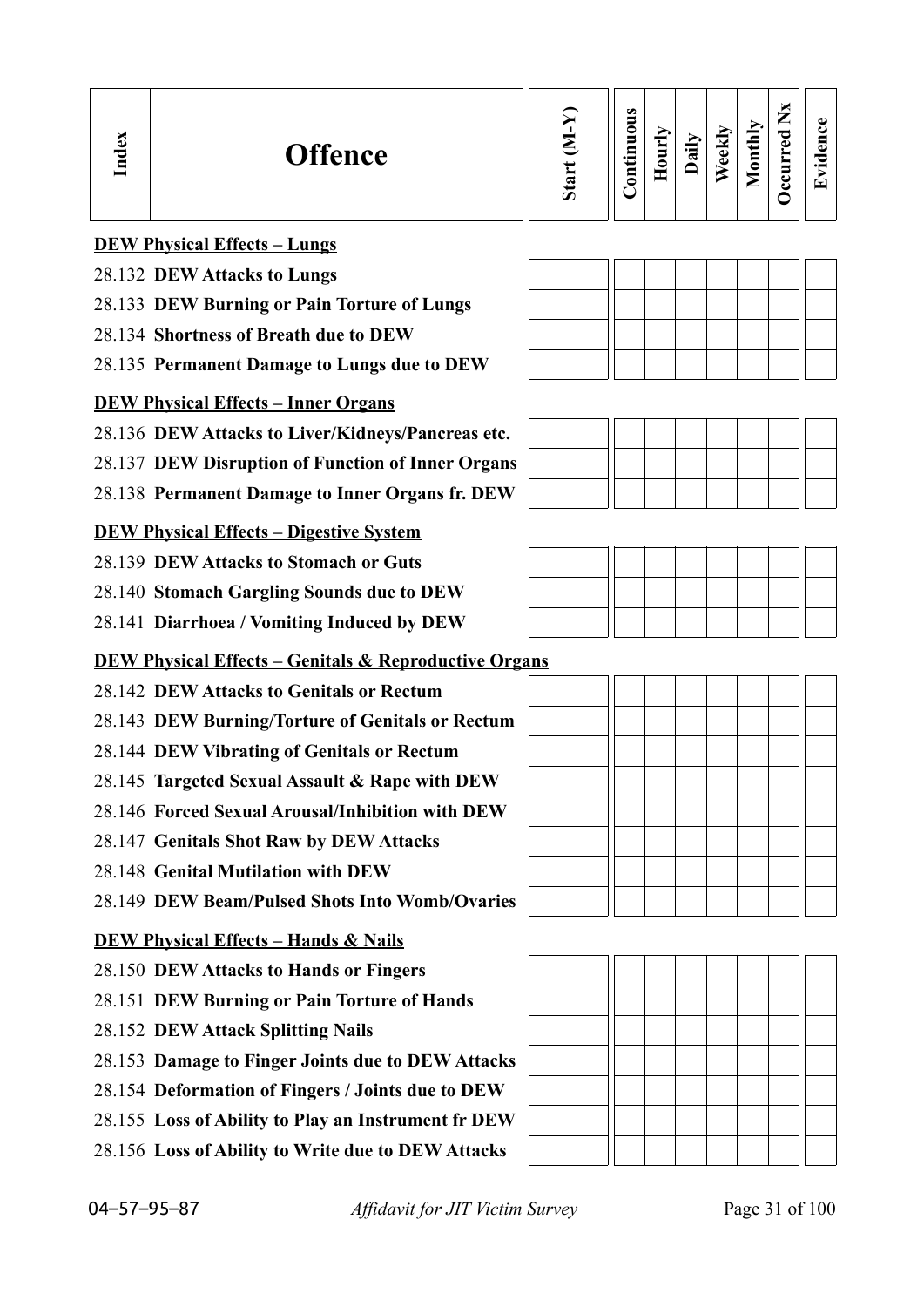| <b>Offence</b> | $\omega$ | $\omega$<br>◓<br>▀<br>⊟<br>⊶<br>3 | ≂<br>Ĕ<br>$\bullet$ | ∙⊟<br>≂ | м<br>ಕ<br>ω | thiy<br>$\blacksquare$<br>0<br>_ | ு<br>п. | ده<br>$\bullet$ $\blacksquare$<br>┯ |
|----------------|----------|-----------------------------------|---------------------|---------|-------------|----------------------------------|---------|-------------------------------------|
|----------------|----------|-----------------------------------|---------------------|---------|-------------|----------------------------------|---------|-------------------------------------|

| <b>DEW Physical Effects – Legs &amp; Feet</b> |  |
|-----------------------------------------------|--|
|                                               |  |

- 28.157 **DEW Attacks to Legs or Feet**
- 28.158 **DEW Burning or Pain Torture of Legs / Feet**
- 28.159 **Trips or Falls due to DEW Attacks**
- 28.160 **Collapsing of Legs due to DEW Attacks**
- 28.161 **DEW Attacks to Hips**
- 28.162 **DEW Attacks to Knees**
- 28.163 **DEW Attacks to Toes or Heels**
- 28.164 **DEW Attacks to Thighs**
- 28.165 **Hot or Cold Spots on Legs Induced by DEW**
- 28.166 **Damage to Hip due to DEW Attacks**
- 28.167 **Damage to Knee due to DEW**
- 28.168 **Damage to Toes or Heels due to DEW**
- 28.169 **Deformation of Toes due to DEW**
- 28.170 **Loss of Ability to Walk due to DEW Attacks**

### **DEW Physical Effects – General Assaults**

- 28.171 **Timed DEW Shots to Pulse Awake**
- 28.172 **Specific Body Parts Targeted with DEW**
- 28.173 **Targeted Shots With Millimeter-Precision**
- 28.174 **Body Parts Being Shot Raw by DEW Attacks**
- 28.175 **Vomiting Due to Intensity of Pain Torture**
- 28.176 **Coughing Up or Vomiting Blood After Attack**
- 28.177 **Cancer due to DEW Attacks**
- 28.178 **Miscarriages Induced by DEW Assaults**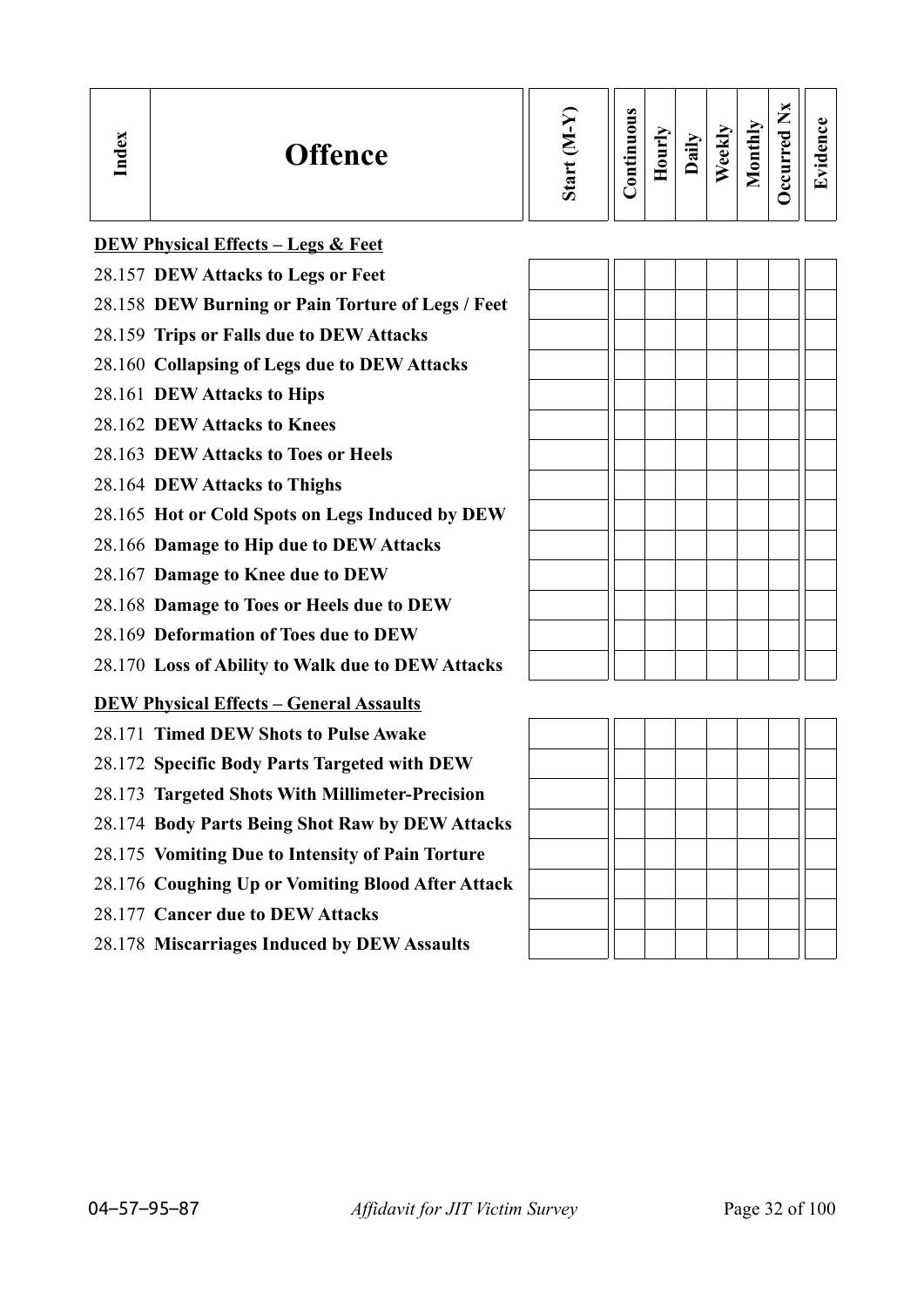| Index<br><b>Offence</b> | $\boldsymbol{\mathcal{D}}$ | $\omega$<br>_<br>0<br>−<br>↽<br>$\bullet$<br>Ξ | −<br>−<br>s<br>◓ | न्न | $\overline{\mathbf{e}}$ kl<br>Φ | <b>Aonthly</b><br>◚ | ×<br>–<br>مستر<br>ెం<br>ω<br>≻<br>Ĕ<br>ے<br>ت | A)<br>61<br>O<br>$\bullet$ and<br>$\overline{\phantom{0}}$ |
|-------------------------|----------------------------|------------------------------------------------|------------------|-----|---------------------------------|---------------------|-----------------------------------------------|------------------------------------------------------------|
|-------------------------|----------------------------|------------------------------------------------|------------------|-----|---------------------------------|---------------------|-----------------------------------------------|------------------------------------------------------------|

## **29 Directed Energy Weapon (DEW) Attack Locations**

29.1 **DEW Attacks Inside Your Home** 29.2 **DEW Attacks Outside Your Home** 29.3 **DEW Attacks at Relatives' Homes** 29.4 **DEW Attacks at Friends' Homes** 29.5 **DEW Attacks at Hotels / Motels** 29.6 **DEW Attacks at Work** 29.7 **DEW Attacks at Restaurants / Cinemas** 29.8 **DEW Attacks During Sport** 29.9 **DEW Attacks in Hospitals / Care Facilities** 29.10 **DEW Attacks in Schools** 29.11 **DEW Attacks Driving A Car** 29.12 **DEW Attacks on Ground Public Transport** 29.13 **DEW Attacks on Board of Air Planes** 29.14 **DEW Attacks from Neighbours' Homes** 29.15 **DEW Attacks from Other Nearby Properties** 29.16 **DEW Attacks from Bags & Backpacks** 29.17 **DEW Attacks from Private or Unmarked Cars** 29.18 **DEW Attacks from Public Service Vehicles** 29.19 **DEW Attacks from Drones** 29.20 **DEW Attacks from Helicopters and Planes** 29.21 **DEW Attacks from Camouflaged Star Drones** 29.22 **DEW Attacks from Unidentifiable Locations**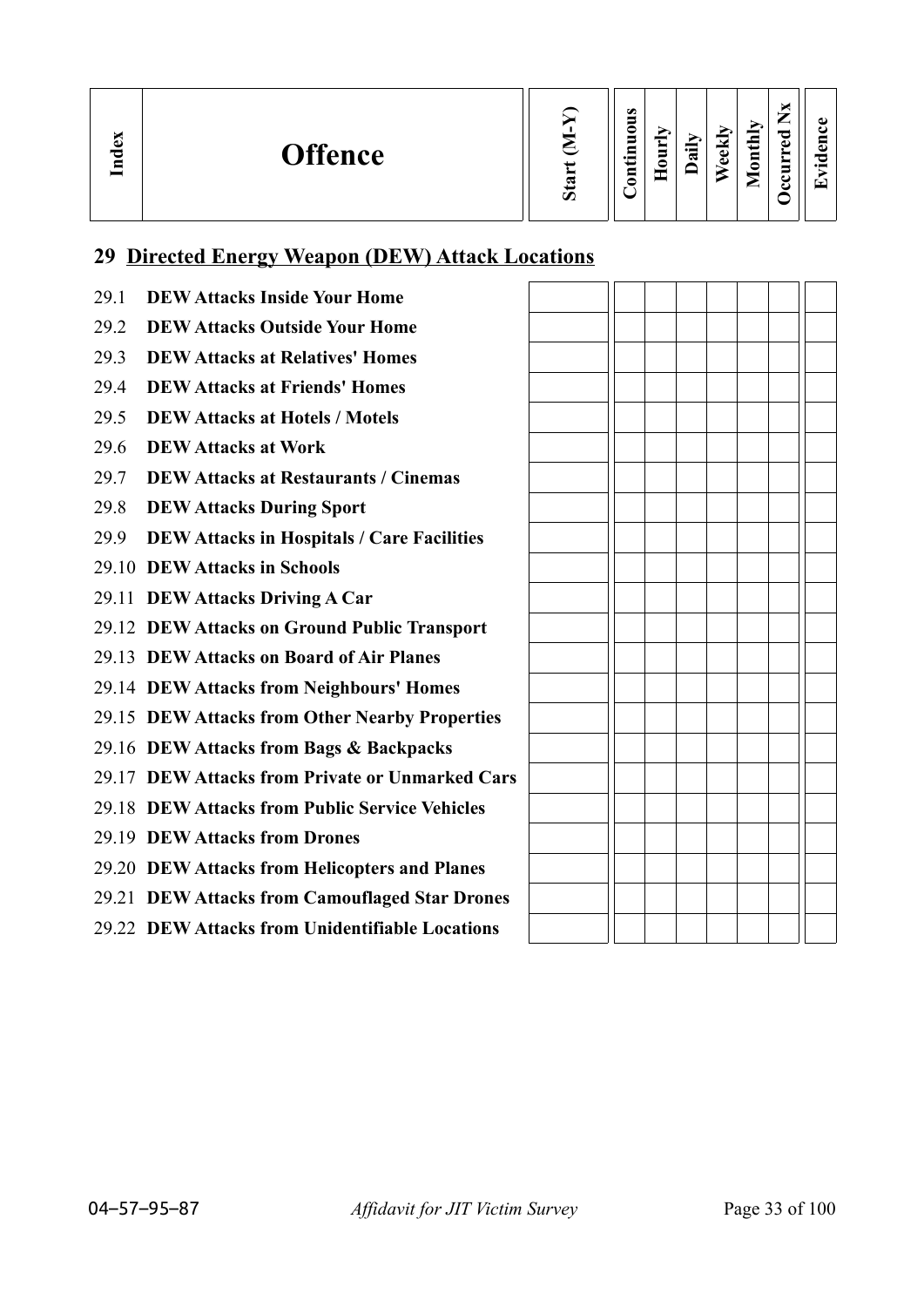| ്ധ<br><b>Offence</b><br>ాద<br>⊟ | $\boldsymbol{u}$ | م<br>c<br>−<br>┍<br>$\bullet$<br>⊟<br>_ |  | ≂ | Φ<br>ω | d<br>щ<br>₽<br>0<br>▱ | _<br>≂<br>ω<br>-<br>॒<br>г.<br>◡ | $\bullet$<br>⇁ |
|---------------------------------|------------------|-----------------------------------------|--|---|--------|-----------------------|----------------------------------|----------------|
|---------------------------------|------------------|-----------------------------------------|--|---|--------|-----------------------|----------------------------------|----------------|

## **30 Pathogens, Poisons & Contaminations**

## **Pathogen Infections**

- 30.1 **Targeted Infections with Temporary Diseases**
- 30.2 **Targeted Infections with Long-Term Diseases**
- 30.3 **Targeted Infection of Facial Region or Scalp**
- 30.4 **Targeted Infection of Skin Elsewhere on Body**
- 30.5 **Targeted Infection of Genital Region**
- 30.6 **Targeted Infection of Organs**
- 30.7 **Targeted Infection of Brain**
- 30.8 **Targeted Infection Causing Rashes & Itching**
- 30.9 **Targeted Infection Causing Swelling**
- 30.10 **Targeted Infection Causing Pain**

## **Noxious & Toxic Gases**

- 30.11 **Noxious / Toxic Gases Pumped Into Home**
- 30.12 **Noxious / Toxic Gases Pumped Into Car**
- 30.13 **Noxious / Toxic Gases Pumped Into Office**

## **Contamination, Poisons & Food Poisons**

- 30.14 **Radioactive Contamination**
- 30.15 **Contaminants Smeared on Dishes in Home**
- 30.16 **Contaminants on Furniture, Door Knobs etc.**
- 30.17 **Contaminants on Clothing or Shoes**
- 30.18 **Contamination of Food or Drink in the Home**
- 30.19 **Contamination of Restaurant Food or Drink**
- 30.20 **Contamination of Cosmetic Products**
- 30.21 **Contamination of Medicine/Medical Products**
- 30.22 **Poisoning from Contaminations**
- 30.23 **Poison Darts/Projectiles/Spraying w. Pathogen**

## **Consequences of Infections & Contaminations**

- 30.24 **Health Issues from Infections/Contaminations**
- 30.25 **Debilitation from Infections/Contaminations**







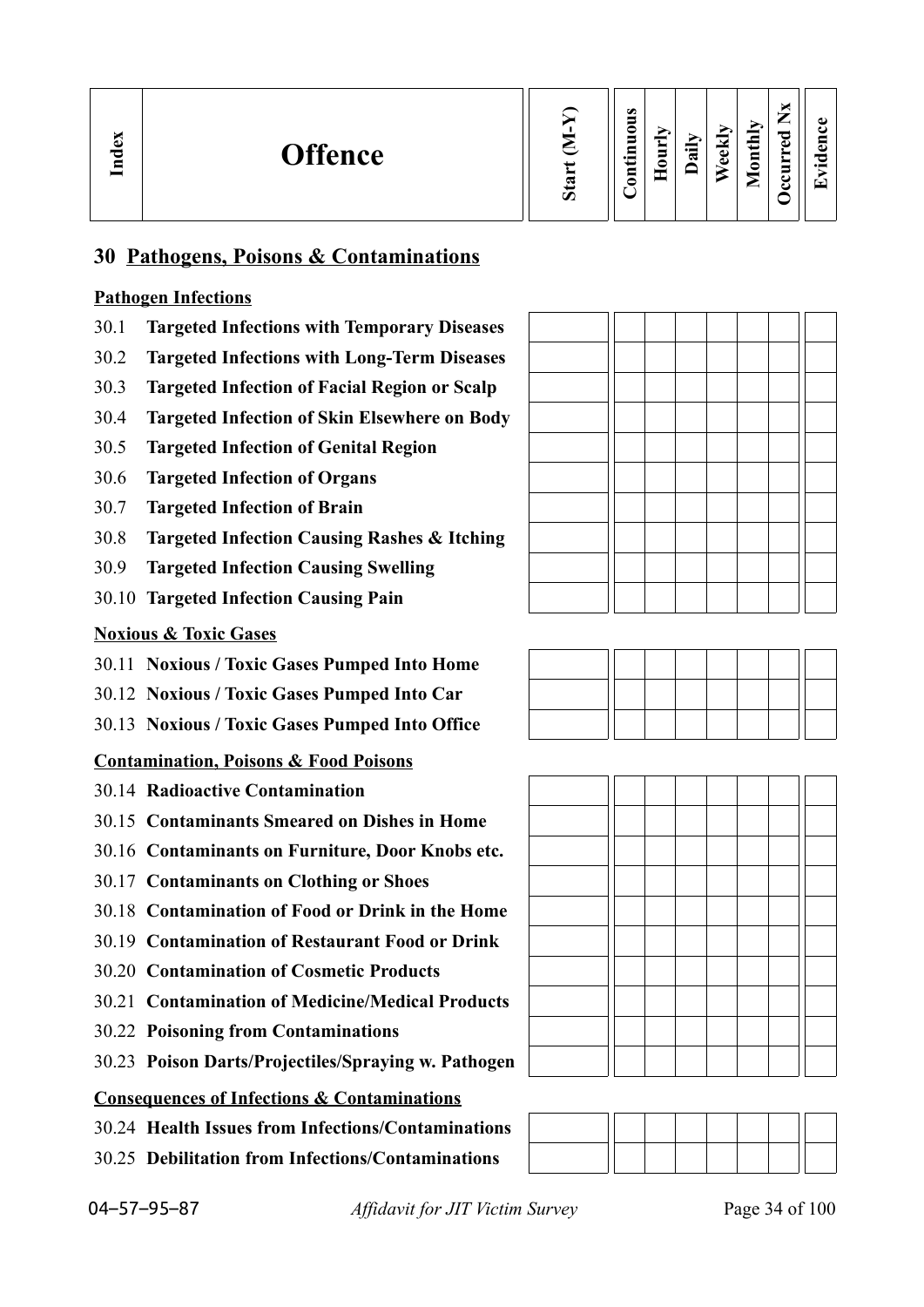| ධ<br><b>Offence</b><br>ಕ<br>Ē | σ | ω<br>∍<br>0<br>5<br>⊟<br>⊶<br>$\overline{\mathsf{E}}$ | ⊵<br>5<br>⊂ | ∽<br>$\cdot$ .<br>ಷ | м<br>نه<br>ω | Ė<br>نى<br>$\overline{\mathbf{g}}$<br>- | ╺<br>ு<br>ω<br>$\sim$<br>◡ | ω<br>7<br>$\bullet$ $\blacksquare$<br>l T |
|-------------------------------|---|-------------------------------------------------------|-------------|---------------------|--------------|-----------------------------------------|----------------------------|-------------------------------------------|
|-------------------------------|---|-------------------------------------------------------|-------------|---------------------|--------------|-----------------------------------------|----------------------------|-------------------------------------------|

## **31 Fungi, Parasites & Morgellons**

## **Fungal Infections**

- 31.1 **Targeted Fungal Infections**
- 31.2 **Fungal Infection of Skin**
- 31.3 **Fungal Infection of Nails**
- 31.4 **Fungal Infection of Genital Region**

### **Parasites**

- 31.5 **Targeted Parasite Infections**
- 31.6 **Parasites in Skin or Hair**
- 31.7 **Parasites Internally in Digestive System etc.**
- 31.8 **Parasites Attacking Organs**
- 31.9 **Parasites Attacking Brain**
- 31.10 **Infection with Hybrid Parasites / Life Forms**

## **Morgellons & Synthetic Self-Replicators**

- 31.11 **Skin Exuding Synthetic Fibres**
- 31.12 **Skin Exuding Synthetic Solid Objects**
- 31.13 **Skin Exuding Foreign Organic Matter**
- 31.14 **Morgellons/Self-Replicators in Eyes/Tear Duct**
- 31.15 **Body Internal Self-Replicators**
- 31.16 **Self-Replicators Creating Fibres/Networks**
- 31.17 **Synthetic Fibres / Networks in the Brain**
- 31.18 **Itching due to Morgellons / Self-Replicators**
- 31.19 **Rashes due to Morgellons / Self-Replicators**
- 31.20 **Swelling due to Morgellons / Self-Replicators**
- 31.21 **Pain due to Morgellons / Self-Replicators**
- 31.22 **Morgellons/Self-Replicators Triggered by Sun**

### **Consequences of Fungi, Parasites, Morgellons**

- 31.23 **Health Issues fr Fungi, Parasites, Morgellons**
- 31.24 **Open Lesions fr. Fungi, Parasites, Morgellons**
- 31.25 **Debilitation from Fungi, Parasites, Morgellons**





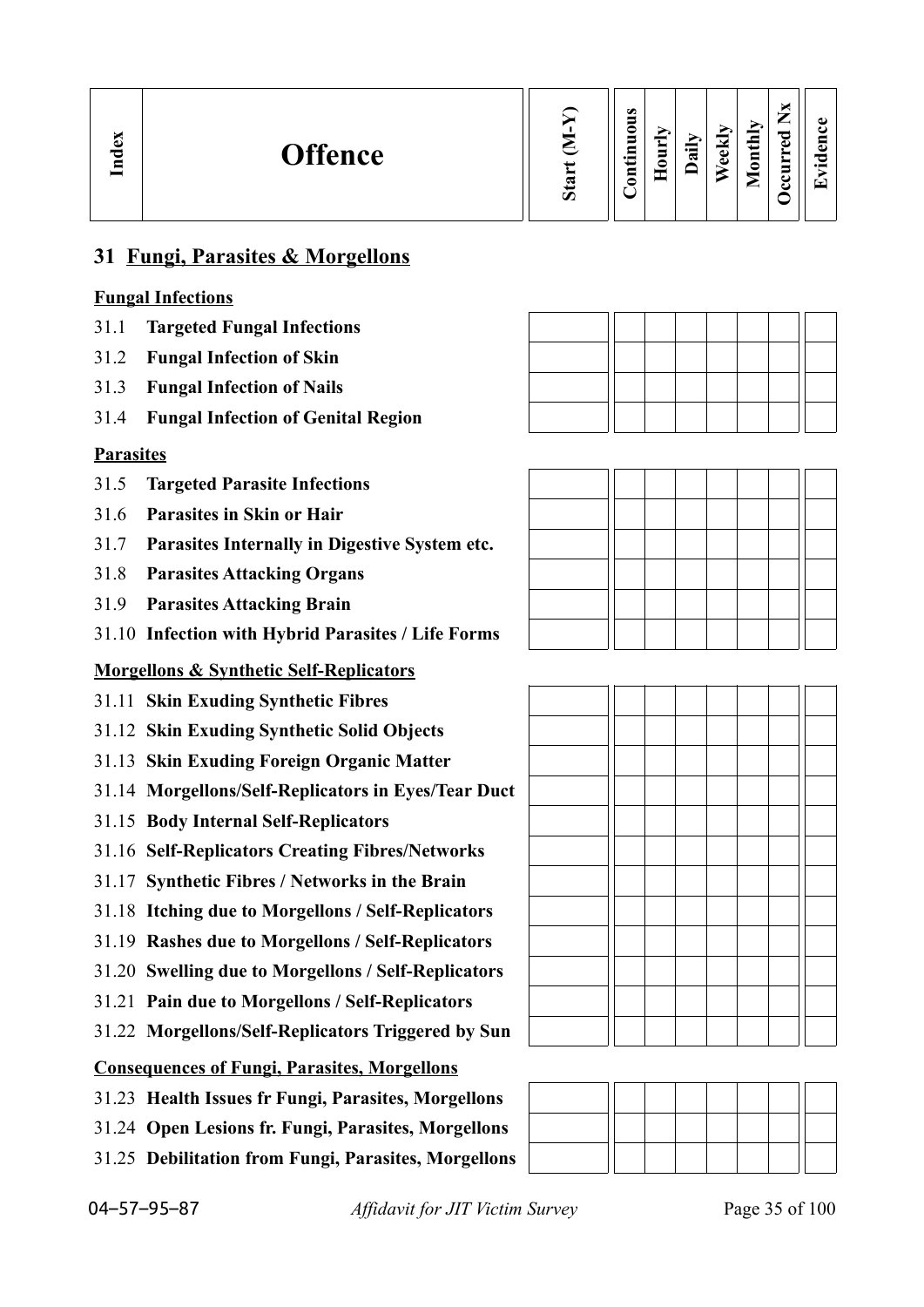| b.<br>്ധ<br><b>Offence</b><br>$\overline{\text{Ind}}$ | Ø | $\bullet$<br>-<br>⋍<br>−<br>$\cdot$ $\,$<br>⊟<br>᠆ | ∼<br>▀<br>= | न्न | ≂<br>Φ<br>Ō | thly<br>$\overline{\mathbf{g}}$<br>╾ | –<br>_<br>ಾ<br>ω<br>Ξ<br>് | ച<br>п.<br>$\bullet$ and<br>$\overline{\phantom{0}}$ |
|-------------------------------------------------------|---|----------------------------------------------------|-------------|-----|-------------|--------------------------------------|----------------------------|------------------------------------------------------|
|-------------------------------------------------------|---|----------------------------------------------------|-------------|-----|-------------|--------------------------------------|----------------------------|------------------------------------------------------|

## **32 Covert Operations & Body Invasions**

- 32.1 **"Missing Time" Period Without Recollection**
- 32.2 **Waking Up With Bruises or Injuries**
- 32.3 **Fine Scratches/Scars Appearing w. No Cause**
- 32.4 **Syringe Marks Without Known Cause**
- 32.5 **Cuts In Skin Without Known Cause**
- 32.6 **Skin Samples Taken Without Knowledge**
- 32.7 **Tissue Samples Taken Without Knowledge**
- 32.8 **Blood Samples Taken Without Knowledge**
- 32.9 **Bruises in Pattern of Grabbing Fingers**
- 32.10 **Signs of Covert Rape or Sexual Body Invasion**
- 32.11 **Large Surgery Scars from Covert Operations**
- 32.12 **Fine Laser Surgery Scars Certified by Doctor**
- 32.13 **Implants Found at Invasion/Scar Locations**
- 32.14 **Complex Covert Surgery,Heart/Brain Surgery**
- 32.15 **Facial Mutilation During Covert Operation**
- 32.16 **Tattooing of Body in Covert Invasion**
- 32.17 **Piercing or Impact Marks from Poison-Darts**
- 32.18 **Poison-Dart Marks on Neck/Shoulders/Ears**

**Purpose of Covert Body Invasion**

- 32.19 **Covert Body Invasion for Experimentation**
- 32.20 **Covert Body Invasion for Implanting**
- 32.21 **Covert Body Invasion to Drug / Infect / Poison**
- 32.22 **Covert Body Invasion for Sexual Humiliation**
- 32.23 **Covert Body Invasion to Cause Trauma**
- 32.24 **Covert Body Invasion in Retaliation**
- 32.25 **Covert Body Invasion for Mutilation**
- 32.26 **Covert Body Invasion to Facilitate Torture**
- 32.27 **Covert Body Invasion to Cause Debilitation**
- 32.28 **Covert Body Invasion as Murder Attempt**

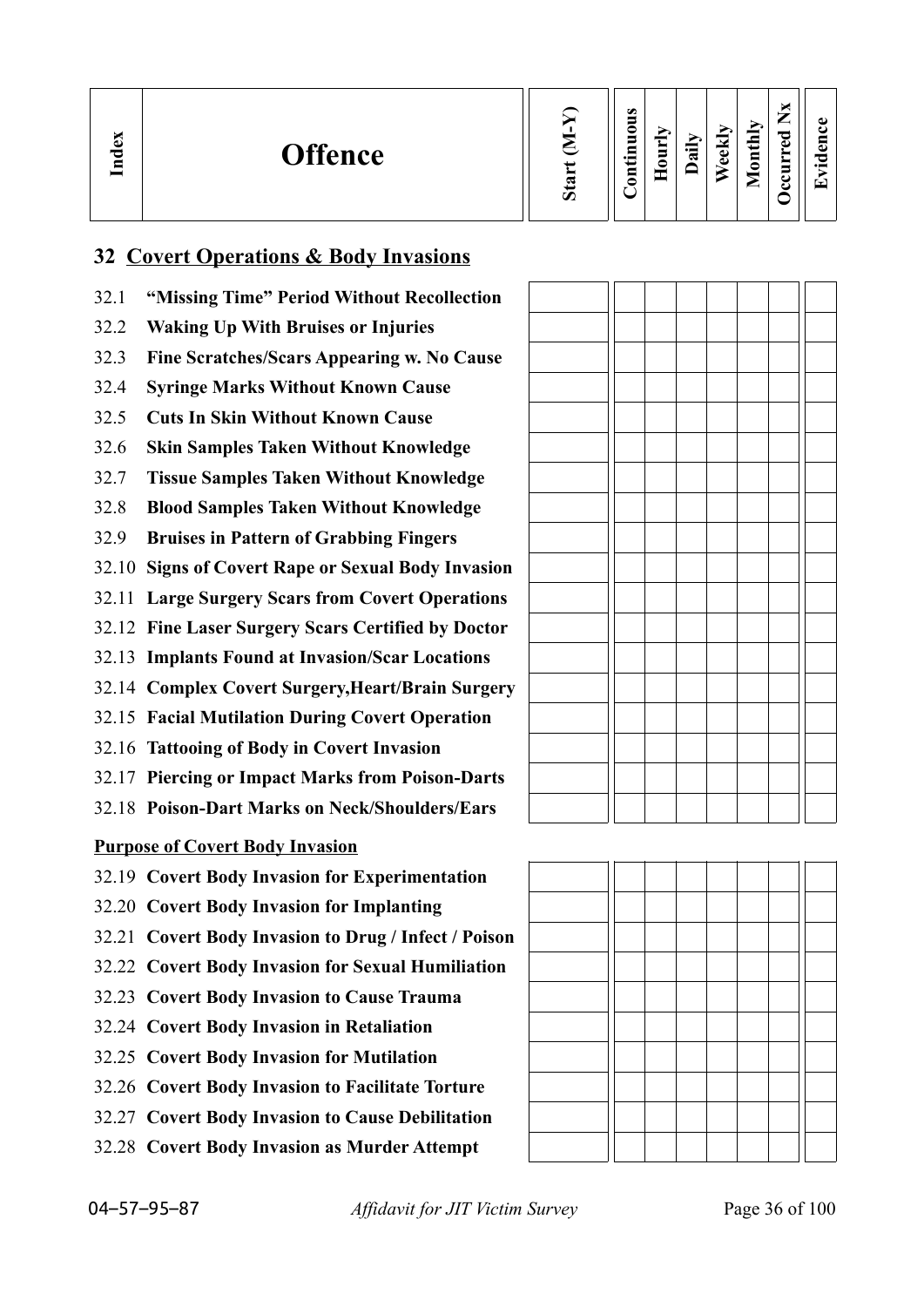| ×<br>nde: | <b>Offence</b> | ∽ | $\bullet$<br>$\overline{\phantom{0}}$<br>_<br>◓<br>$\blacksquare$<br>-<br>$\blacksquare$<br>▬<br>$\cdot$ $\,$<br>5<br>- | $\mathbf{r}$<br>Ĕ<br>-<br>≏ | ្ផា | eekly | thly<br>$\overline{\mathbf{S}}$<br>−<br>- | −<br>_<br>ెం<br>ω<br>⊏ | ω<br>E<br>೦<br>$\cdot$ $-$<br>▼ |
|-----------|----------------|---|-------------------------------------------------------------------------------------------------------------------------|-----------------------------|-----|-------|-------------------------------------------|------------------------|---------------------------------|
|-----------|----------------|---|-------------------------------------------------------------------------------------------------------------------------|-----------------------------|-----|-------|-------------------------------------------|------------------------|---------------------------------|

## **33 Implants, Body Area Networks (BAN), Nanotechnology & Neurotechnology**

- 33.1 **RF Chips Implanted for Body Area Networks**
- 33.2 **Brain Chips Implanted in the Cranium**
- 33.3 **Targeted Contamination with Nanotechnology**
- 33.4 **Nanotechnology Networks Inside Tissue**
- 33.5 **Neurotechnology, Neural Lace, Smart Dust**
- 33.6 **Other Non-Consensual Implants in the Body**

## **Use of Non-Consensual Implants**

- 33.7 **Implants Used for Intrusive Surveillance**
- 33.8 **Implants Used for Targeting of Weapons**
- 33.9 **Implants for Remote-Control or Manipulation**
- 33.10 **Implants Used to Induce Pain**
- 33.11 **Implants Used for Systematic Torture**
- 33.12 **Implants Used for Retaliation or Punishment**
- 33.13 **Implants Used for Sexual Violation and Rape**
- 33.14 **Implants Used to Induce or Simulate Illnesses**
- 33.15 **Implants Used to Inhibit Bodily Functions**
- 33.16 **Implants Used to Cripple Body Movement**
- 33.17 **Implants Used for Numbness or Paralysis**
- 33.18 **Implants Used to Burn Tissue from the Inside**
- 33.19 **Implants Used to Cause Tumours and Cancer**

## **Eye Implants (Non-Consensual)**

- 33.20 **Eye Implant on Iris or Thin-Film Technology**
- 33.21 **Eye Implant on Optical Nerve**
- 33.22 **Eye Lid Implants**
- 33.23 **Eye Implant Used to Show Flashes, Patterns**
- 33.24 **Eye Implant Used for Image Transmissions**
- 33.25 **Eye Implant Showing Abuse / Horror Footage**
- 33.26 **Eye Implant Targeted by DEW Pulses / Beams**
- 33.27 **Reduction in Vision due to Eye Implants**



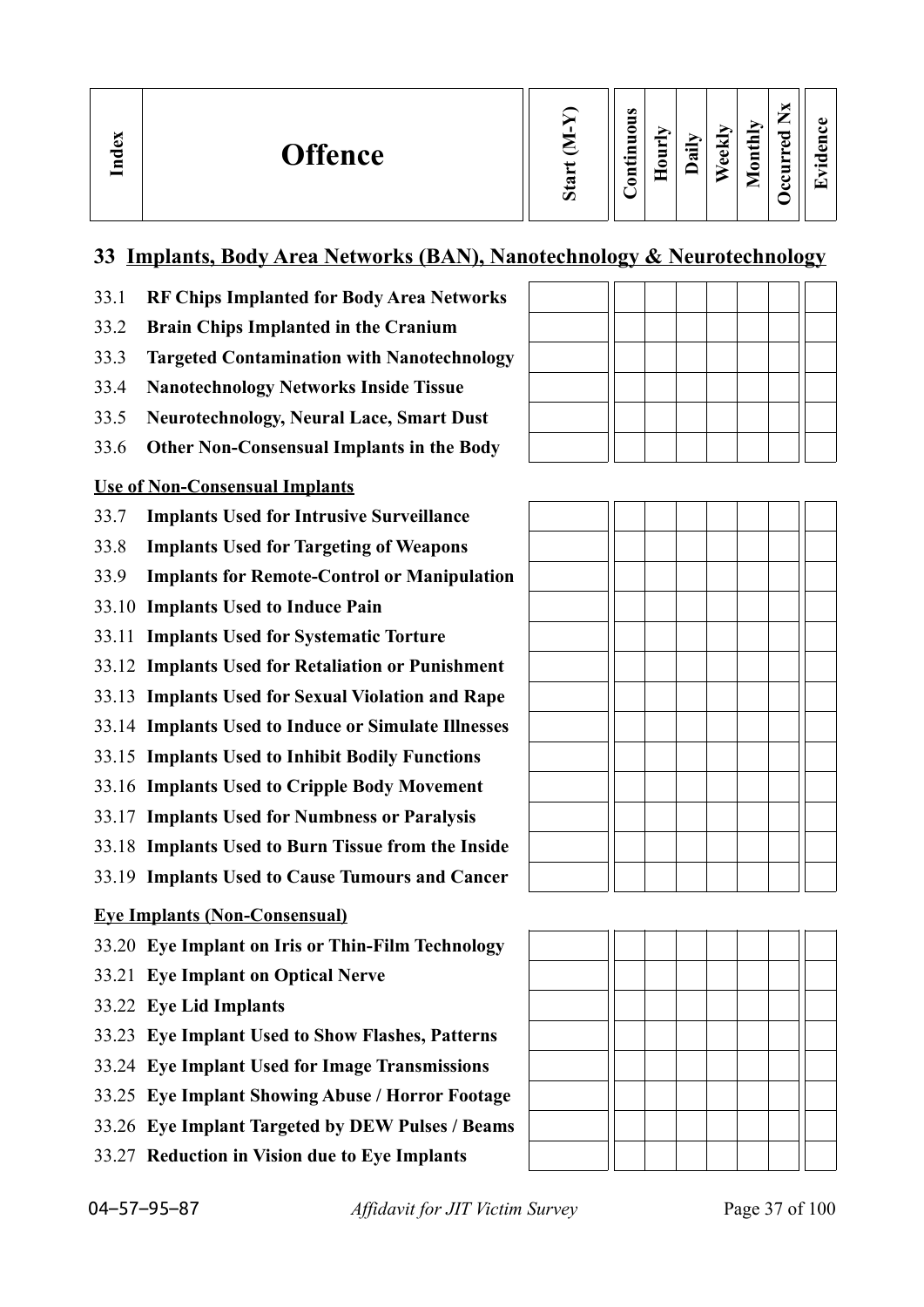| $\bullet$<br>0<br>−<br>$\bullet$ and<br>₽<br>∊ | Ę<br>⌒ | ਵ | ₩<br>ಕ<br>ω | thly<br>$\overline{\mathbf{g}}$<br>−<br>⋍ | ு<br>ω<br>- | ω<br>a<br>਼<br>$\cdot$ $-$<br>▼ |
|------------------------------------------------|--------|---|-------------|-------------------------------------------|-------------|---------------------------------|
|                                                |        |   |             |                                           |             |                                 |

**Ear Implants (Non-Consensual)**

- 33.28 **Ear Implants in Ear Canal**
- 33.29 **Ear Implants in Inner Ear or Balance Organ**
- 33.30 **Ear Implants in Outer Ear**
- 33.31 **Ear Implants Behind or Around the Ear**
- 33.32 **Ear Implants Used for Audio-Transmission**
- 33.33 **Ear Implant Behind Ear for Bone Conduction**
- 33.34 **Ear Implants Used for Noise/Clicking/Tinnitus**
- 33.35 **Ear Implant Amplifying Tones, e.g. for Torture**
- 33.36 **Ear Implants Used for Audio-Messages (V2K)**
- 33.37 **Ear Implants Used to Control Hearing/Volume**
- 33.38 **Ear/Inner Ear Implant Used to Cause Vertigo**
- 33.39 **Ear Implants Used for Pain Torture**
- 33.40 **Ear Implant Targeted by DEW Pulses / Beams**
- 33.41 **Ear Implants Causing Damage to Hearing**

## **Nose Implants (Non-Consensual)**

- 33.42 **Nose Implants in Ridge of Nose**
- 33.43 **Nose Implants in Sinuses**
- 33.44 **Nose Implants in Tip of Nose or Nasal Bulb**
- 33.45 **Nose Implants Used for Pain Torture**
- 33.46 **Nose Implants Used for Forced Sneezing**
- 33.47 **Nose Implants Used for Sending Scent**
- 33.48 **Nose Implants Used to Trigger Nosebleeds**
- 33.49 **Nose Implant Targeted by DEW Pulses/Beams**
- 33.50 **Nose Implants Damaging Sense of Smell**

## **Mouth Implants (Non-Consensual)**

- 33.51 **Tongue Implant on the Surface of the Tongue**
- 33.52 **Tongue Implants Inside the Tongue (e.g. Wire)**
- 33.53 **Tongue Implants to Slow or Paralyse Tongue**
- 33.54 **Tooth Implants**



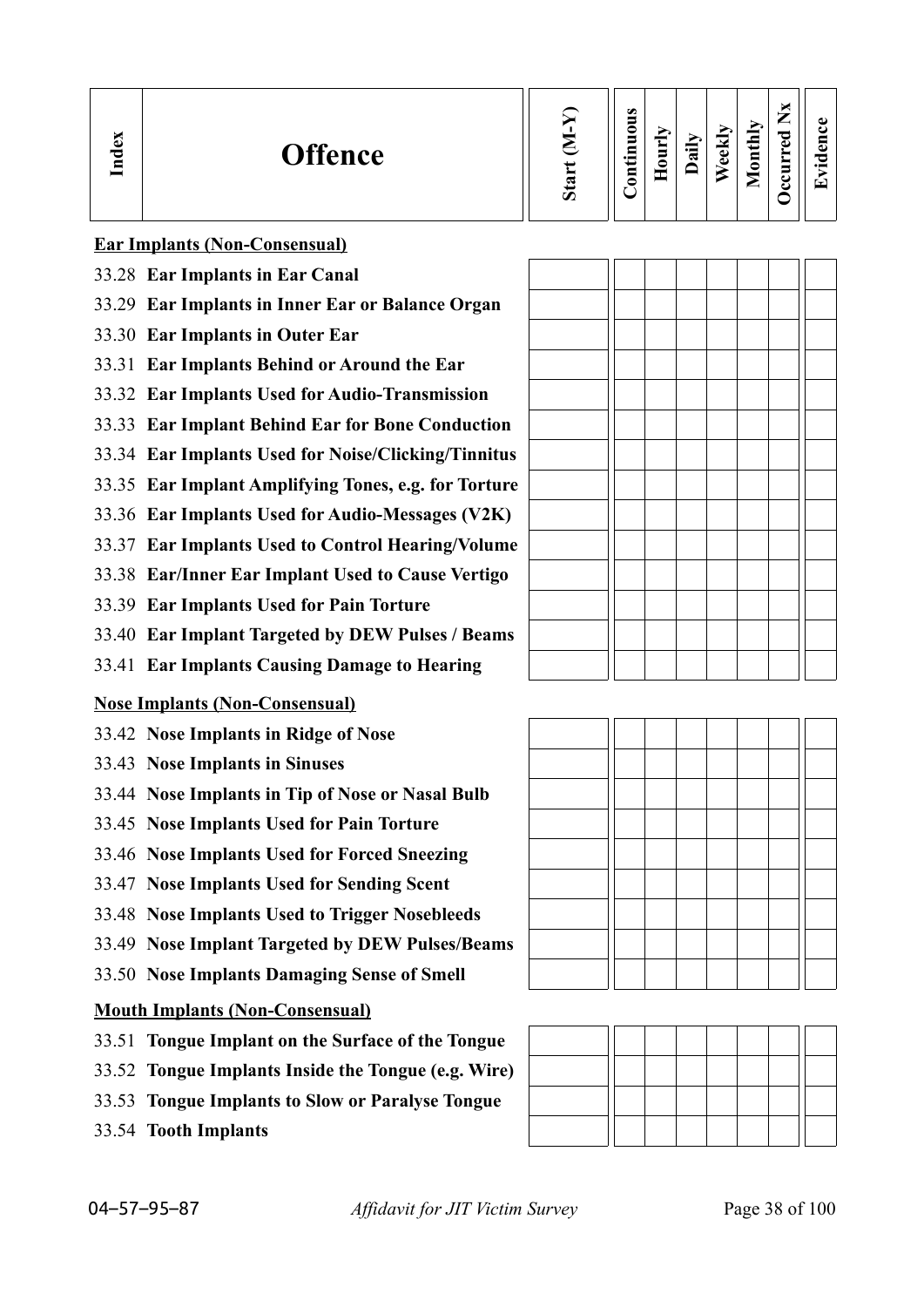| Index | <b>Offence</b>                                      | Start $(M-Y)$ | Continuous | Hourly | Daily | Weekly | Monthly | <b>Decurred Nx</b> | Evidence |
|-------|-----------------------------------------------------|---------------|------------|--------|-------|--------|---------|--------------------|----------|
|       | 33.55 Lip Implants                                  |               |            |        |       |        |         |                    |          |
|       | <b>Head &amp; Brain Implants (Non-Consensual)</b>   |               |            |        |       |        |         |                    |          |
|       | 33.56 Implants on Skull and Forehead                |               |            |        |       |        |         |                    |          |
|       | 33.57 Implants in Cheeks or Chin                    |               |            |        |       |        |         |                    |          |
|       | 33.58 Brain Implants                                |               |            |        |       |        |         |                    |          |
|       | 33.59 Head Implants Used for Monitoring             |               |            |        |       |        |         |                    |          |
|       | 33.60 Head Implants Used for Bone-Conduction        |               |            |        |       |        |         |                    |          |
|       | 33.61 Head Implants Used for Pain Torture           |               |            |        |       |        |         |                    |          |
|       | 33.62 Head Implants Pulsing/Tapping Sens. on Skull  |               |            |        |       |        |         |                    |          |
|       | 33.63 Head Implants Giving Electroshocks/Impulses   |               |            |        |       |        |         |                    |          |
|       | 33.64 Head Implants Accessed with Pulses or Beams   |               |            |        |       |        |         |                    |          |
|       | 33.65 Head Implants to Assist Targeting of Weapons  |               |            |        |       |        |         |                    |          |
|       | 33.66 Head Implants Damaging Skin, Hair or Skull    |               |            |        |       |        |         |                    |          |
|       | 33.67 Head Implants Manipulating Cognitive Ability  |               |            |        |       |        |         |                    |          |
|       | 33.68 Brain Implants for Brain/Behaviour Control    |               |            |        |       |        |         |                    |          |
|       | 33.69 Brain Implants Used to Confuse or Disorient   |               |            |        |       |        |         |                    |          |
|       | 33.70 Brain Implants Used to Induce Stress or Haste |               |            |        |       |        |         |                    |          |
|       | 33.71 Brain Implants Used to Induce Emotions        |               |            |        |       |        |         |                    |          |
|       | 33.72 Brain Implants Used to Control Body Motion    |               |            |        |       |        |         |                    |          |
|       | 33.73 Brain Implants Used to Control Speech         |               |            |        |       |        |         |                    |          |
|       | 33.74 Brain Implants Used to Control Thoughts       |               |            |        |       |        |         |                    |          |
|       | 33.75 Meningitis/Brain Inflam. due to Brain Implant |               |            |        |       |        |         |                    |          |
|       | 33.76 Brain Damage / Cancer due to Brain Implant    |               |            |        |       |        |         |                    |          |
|       | 33.77 Hair Loss Due to Head Implant on Skull        |               |            |        |       |        |         |                    |          |
|       | 33.78 Wounds or Inflammation on Skull fr. Implants  |               |            |        |       |        |         |                    |          |
|       | <b>Neck &amp; Spine Implants (Non-Consensual)</b>   |               |            |        |       |        |         |                    |          |
|       | 33.79 Neck Implants                                 |               |            |        |       |        |         |                    |          |
|       | 33.80 Spinal Implants                               |               |            |        |       |        |         |                    |          |
|       | 33.81 Neck/Spinal Implants Used to Control Motion   |               |            |        |       |        |         |                    |          |
|       | 33.82 Neck/Spinal Implants Used to Vibrate Body     |               |            |        |       |        |         |                    |          |
|       | 33.83 Neck/Spinal Implants Used for Pain Torture    |               |            |        |       |        |         |                    |          |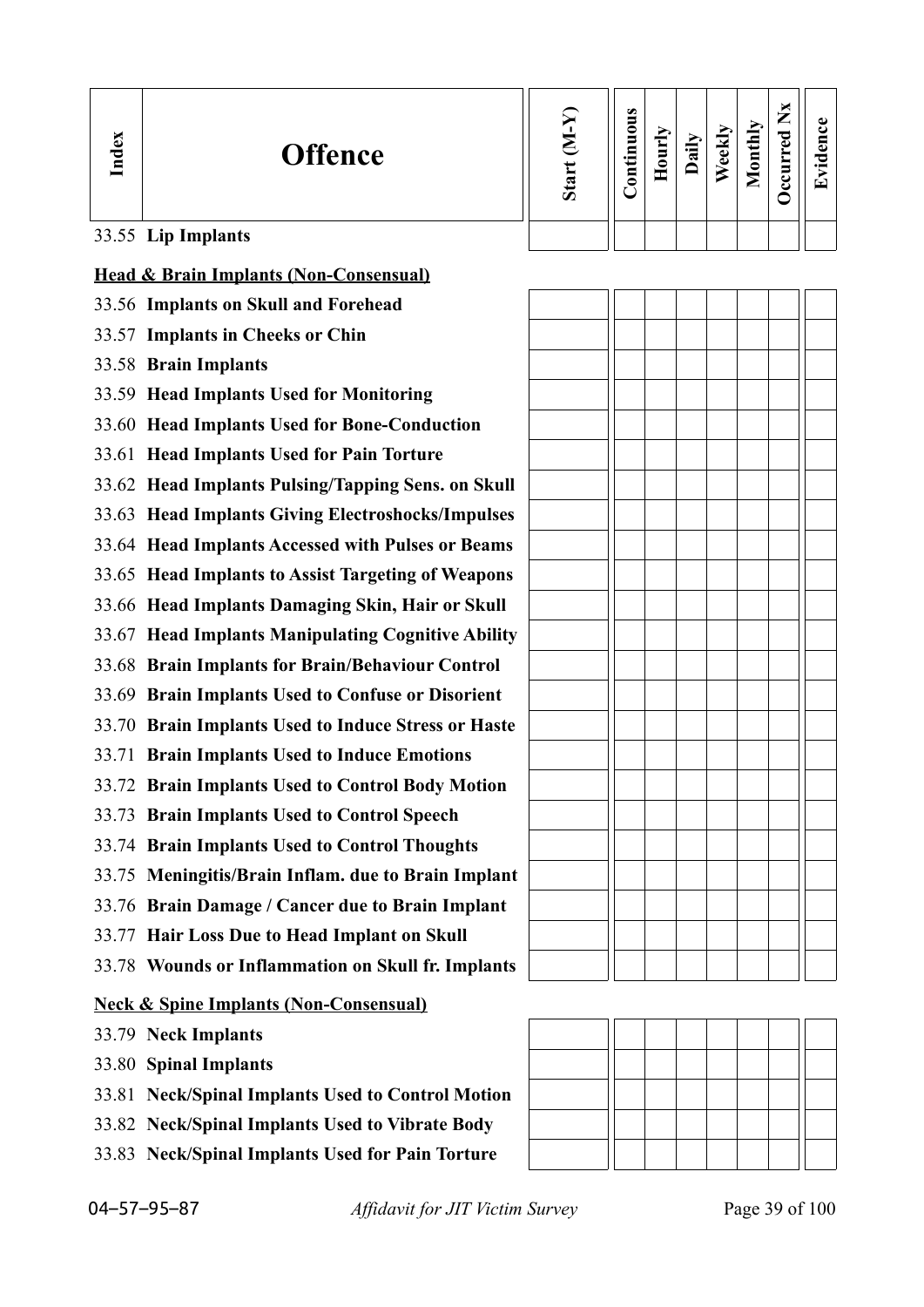| Index | <b>Offence</b>                                  | ${\bf S}$ ta | $\bullet$<br>c<br>— |  | thly<br>$\bar{\mathbf{g}}$ | ರ<br>ω<br>Ĕ |  |
|-------|-------------------------------------------------|--------------|---------------------|--|----------------------------|-------------|--|
|       | 33.84 Neck/Spinal Implants Caused Damage/Cancer |              |                     |  |                            |             |  |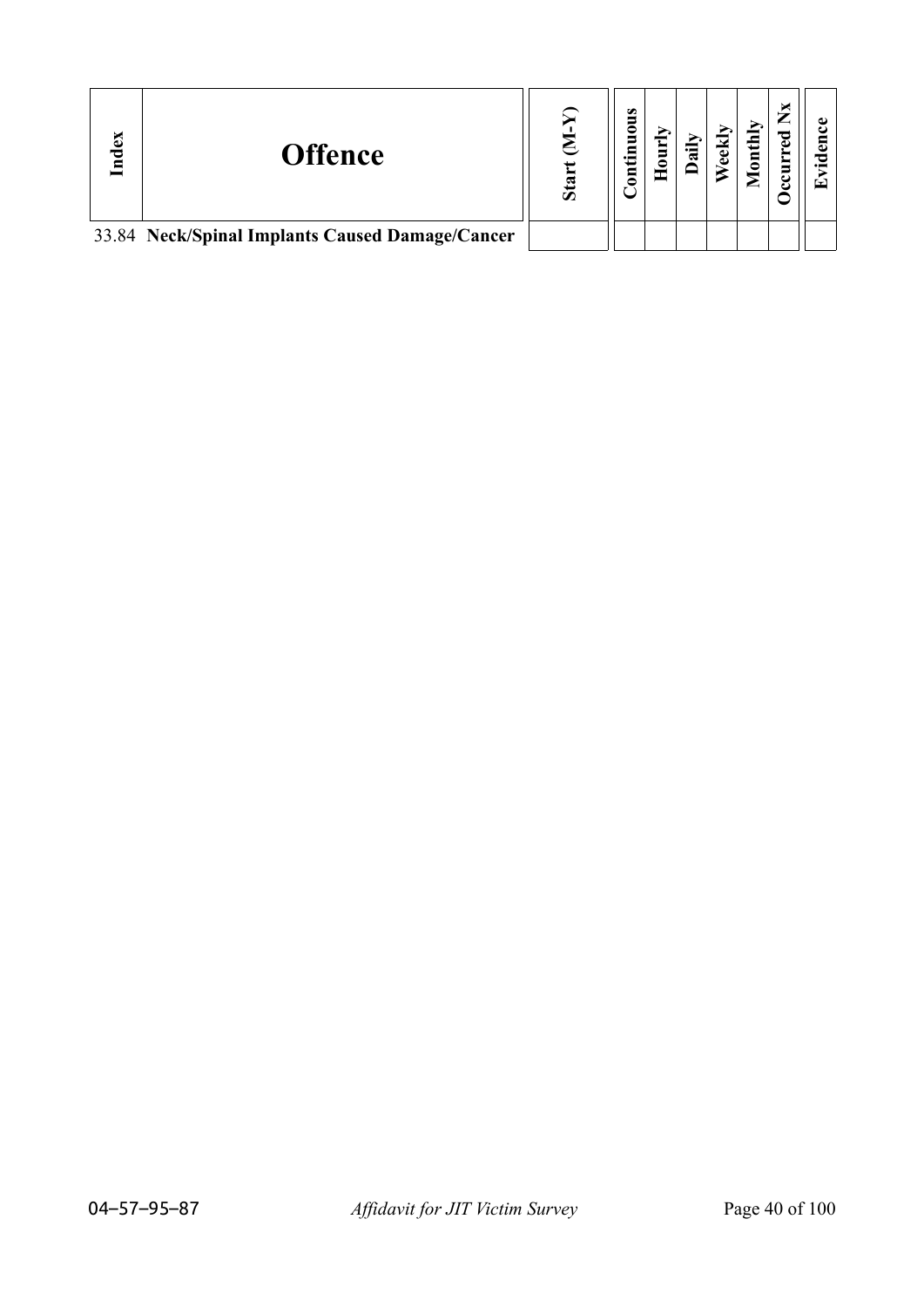| Index | <b>Offence</b>                                            | Start (M-Y) | Continuous | Hourly | Daily | Weekly | Monthly | <b>Decurred Nx</b> | Evidence |
|-------|-----------------------------------------------------------|-------------|------------|--------|-------|--------|---------|--------------------|----------|
|       | <b>Heart Implants (Non-Consensual)</b>                    |             |            |        |       |        |         |                    |          |
| 33.85 | <b>Heart Implant</b>                                      |             |            |        |       |        |         |                    |          |
| 33.86 | <b>Heart Implant Used for Pain Torture</b>                |             |            |        |       |        |         |                    |          |
| 33.87 | <b>Heart Implant to Remote-Control Heart Beat</b>         |             |            |        |       |        |         |                    |          |
| 33.88 | <b>Heart Implant Used to Induce Heart Attack</b>          |             |            |        |       |        |         |                    |          |
|       | <b>Torso Implants (Non-Consensual)</b>                    |             |            |        |       |        |         |                    |          |
| 33.89 | <b>Shoulder Implants</b>                                  |             |            |        |       |        |         |                    |          |
| 33.90 | <b>Shoulder Implants Used for Pain Torture</b>            |             |            |        |       |        |         |                    |          |
| 33.91 | <b>Shoulder Implants Moving Arms / Shoulders</b>          |             |            |        |       |        |         |                    |          |
| 33.92 | <b>Breast Implants</b>                                    |             |            |        |       |        |         |                    |          |
| 33.93 | <b>Breast Implants Used for Pain Torture</b>              |             |            |        |       |        |         |                    |          |
| 33.94 | <b>Breast Implants Used to Burn Breasts</b>               |             |            |        |       |        |         |                    |          |
| 33.95 | <b>Navel Implants</b>                                     |             |            |        |       |        |         |                    |          |
| 33.96 | <b>Navel Implants Used for Pain Torture</b>               |             |            |        |       |        |         |                    |          |
| 33.97 | <b>Lung Implants</b>                                      |             |            |        |       |        |         |                    |          |
| 33.98 | <b>Lung Implants Used for Pain Torture</b>                |             |            |        |       |        |         |                    |          |
| 33.99 | <b>Lung Implants Controlling Breathing</b>                |             |            |        |       |        |         |                    |          |
|       | 33.100 Organ Implants in Kidney or Liver                  |             |            |        |       |        |         |                    |          |
|       | 33.101 Organ Implants Used for Pain Torture               |             |            |        |       |        |         |                    |          |
|       | 33.102 Organ Implants Controlling Organ Function          |             |            |        |       |        |         |                    |          |
|       | 33.103 Organ Implants Used to Induce Ill Health           |             |            |        |       |        |         |                    |          |
|       | <b>Skin Implants (Non-Consensual)</b>                     |             |            |        |       |        |         |                    |          |
|       | 33.104 Skin Implants                                      |             |            |        |       |        |         |                    |          |
|       | 33.105 Skin Implants Used for for Pain Torture            |             |            |        |       |        |         |                    |          |
|       | 33.106 Skin Implants Used to Burn Tissue fr. Inside       |             |            |        |       |        |         |                    |          |
|       | 33.107 Skin Implants Used to Vibrate and Tingle           |             |            |        |       |        |         |                    |          |
|       | <b>Arms, Hands &amp; Finger Implants (Non-Consensual)</b> |             |            |        |       |        |         |                    |          |
|       | 33.108 Finger-Tip or Finger Joint Implants                |             |            |        |       |        |         |                    |          |
|       | 33.109 Implants in Elbow Joints                           |             |            |        |       |        |         |                    |          |
|       | 33.110 Implants in Wrist                                  |             |            |        |       |        |         |                    |          |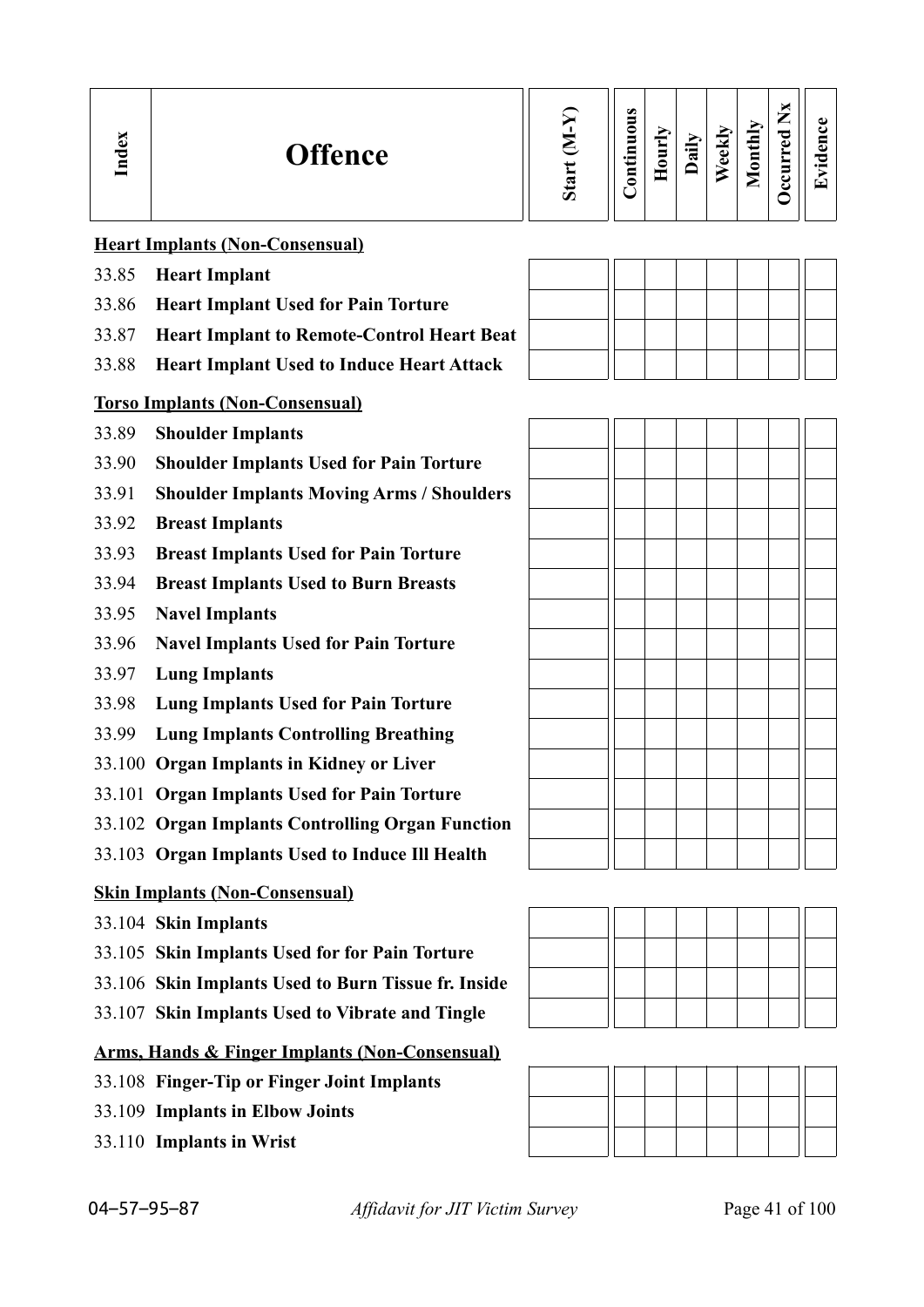| ă<br>P<br>⊟ | <b>Offence</b> | $\omega$ | $\bullet$<br>s<br>0<br>5<br>Ë<br>5 | ┯<br>our<br>┯ | aily | eekly | <b>Tonthly</b><br>► | ×<br>—<br>ెం<br>$\bullet$<br>Ξ<br>ے | ڡ<br>E<br>೦<br>$\cdot$ $-$<br>Γ–1 |
|-------------|----------------|----------|------------------------------------|---------------|------|-------|---------------------|-------------------------------------|-----------------------------------|
|             |                |          |                                    |               |      |       |                     |                                     |                                   |

## **Leg & Foot Implants (Non-Consensual)**

- 33.111 **Hip Implants**
- 33.112 **Knee Implants**
- 33.113 **Foot & Toe Implants**
- 33.114 **Implants in Upper Thighs**
- 33.115 **Implants in Lower Thighs**
- 33.116 **Leg / Foot Implants Used for Pain Torture**
- 33.117 **Leg / Foot Implants for Crippling Movement**
- 33.118 **Foot Implants Used to Induce Cramps**
- 33.119 **Foot Implants Pulling Toes Apart in a Cramp**
- 33.120 **Foot Implants Used for Heating Sole of Foot**
- 33.121 **Thigh Implants Used to Induce Cramps**

## **Genital & Rectal Implants (Non-Consensual)**

- 33.122 **Genital Implant**
- 33.123 **Uterine Implant**
- 33.124 **Rectal Implant**
- 33.125 **Genital/Rectal Implants Use for Pain Torture**
- 33.126 **Genital or Rectal Implants Used to Vibrate**
- 33.127 **Sex Assault / Rape w. Genital/Rectal Implants**
- 33.128 **Genital Implants Forcing/Inhibiting Orgasms**
- 33.129 **Contractions Induced with Uterine Implants**
- 33.130 **Miscarriages Induced with Uterine Implants**

## **People Accessing RF Implants (Non-Consensual)**

- 33.131 **Stalkers and Agents Accessing RF Implants**
- 33.132 **Neighbours Accessing RF Implants**
- 33.133 **Police Accessing RF Chip Implants**
- 33.134 **Doctors / Neurologists Accessing RF Implants**
- 33.135 **Weapons Accessing RF Implants**
- 33.136 **Cell Towers Accessing RF Implants**
- 33.137 **Cars Accessing RF Implants**





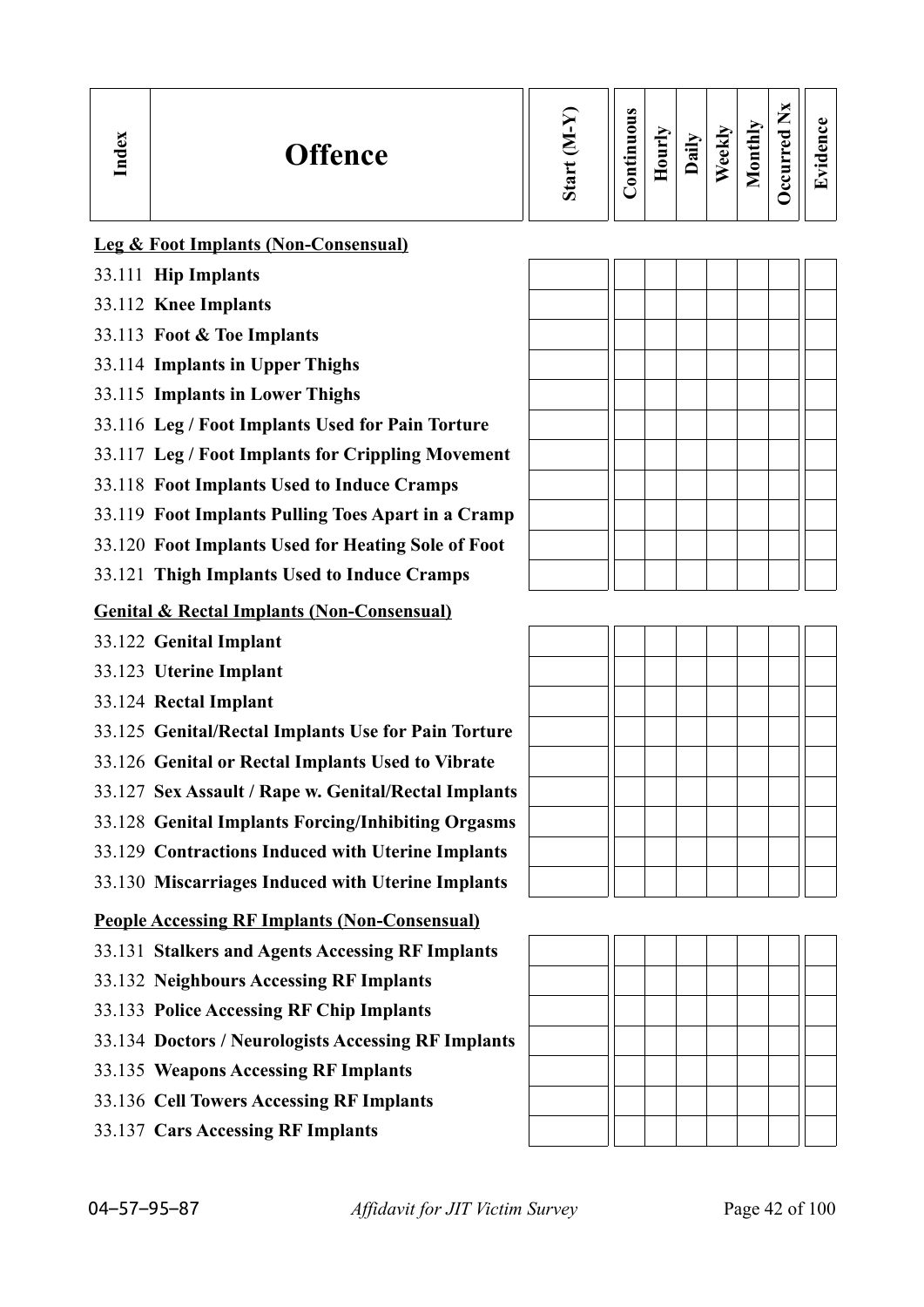| Index | <b>Offence</b>                                                                                       | Start (M-Y) | Continuous | Hourly | Daily | Weekly | Monthly | Occurred Nx | Evidence |
|-------|------------------------------------------------------------------------------------------------------|-------------|------------|--------|-------|--------|---------|-------------|----------|
|       | 33.138 Drones or Air Craft Accessing RF Implants                                                     |             |            |        |       |        |         |             |          |
|       | <b>Throat &amp; Other Types of Non-Consensual Implants</b>                                           |             |            |        |       |        |         |             |          |
|       | 33.139 Strangulator Implanted in Throat                                                              |             |            |        |       |        |         |             |          |
|       | 33.140 Throat Implant to Read Out Subvocal Speech                                                    |             |            |        |       |        |         |             |          |
|       | 33.141 Other Types of Implants                                                                       |             |            |        |       |        |         |             |          |
|       | <b>Nanotechnology (Non-Consensual)</b>                                                               |             |            |        |       |        |         |             |          |
|       | 33.142 Nanotechnology Implanted or Injected                                                          |             |            |        |       |        |         |             |          |
|       | 33.143 Nanotechnology Fields Under the Skin                                                          |             |            |        |       |        |         |             |          |
|       | 33.144 Nanotechnology Inside the Brain                                                               |             |            |        |       |        |         |             |          |
|       | 33.145 Nanotechnology Used for Pain Torture                                                          |             |            |        |       |        |         |             |          |
|       | 33.146 Nanotechnology Destroying Body Function                                                       |             |            |        |       |        |         |             |          |
|       | 33.147 Nanotechnology Used to Simulate Illnesses<br>33.148 Nanotechnology Used to Heat or Sweat Body |             |            |        |       |        |         |             |          |
|       | 33.149 Nanotechnology Used to Burn From Inside                                                       |             |            |        |       |        |         |             |          |
|       | 33.150 Nanotechnology Used for Retaliation                                                           |             |            |        |       |        |         |             |          |
|       | 33.151 Nanotechnology Network Grown Under Skin                                                       |             |            |        |       |        |         |             |          |
|       | 33.152 Nanotechnology Growing Wires Across Body                                                      |             |            |        |       |        |         |             |          |
|       | 33.153 Nanotechnology Used to Deform Bones                                                           |             |            |        |       |        |         |             |          |
|       | 33.154 Nanotechnology Detected in a Lab Test                                                         |             |            |        |       |        |         |             |          |
|       | 33.155 Nanotechnology Causing Health Issues                                                          |             |            |        |       |        |         |             |          |
|       | 33.156 Nanotechnology Causing Debilitation                                                           |             |            |        |       |        |         |             |          |
|       | 33.157 Nanotechnology Causing Sun Allergy                                                            |             |            |        |       |        |         |             |          |
|       | 33.158 Nanotechnology Causing Electro-Sensitivity                                                    |             |            |        |       |        |         |             |          |
|       | <b>Neurotechnology (Non-Consensual)</b>                                                              |             |            |        |       |        |         |             |          |
|       | 33.158 Neurotechnology Implanted or Injected                                                         |             |            |        |       |        |         |             |          |
|       | 33.159 Neurotechnology Used for Pain Torture                                                         |             |            |        |       |        |         |             |          |
|       | 33.160 Neurotechnology Destroying Brain Function                                                     |             |            |        |       |        |         |             |          |
|       | 33.161 Neurotechnology Causing Mental Instability                                                    |             |            |        |       |        |         |             |          |
|       | 33.162 Neurotechnology to Deceive Brain or Senses<br>33.163 Neurotechnology for Sex Assault and Rape |             |            |        |       |        |         |             |          |
|       |                                                                                                      |             |            |        |       |        |         |             |          |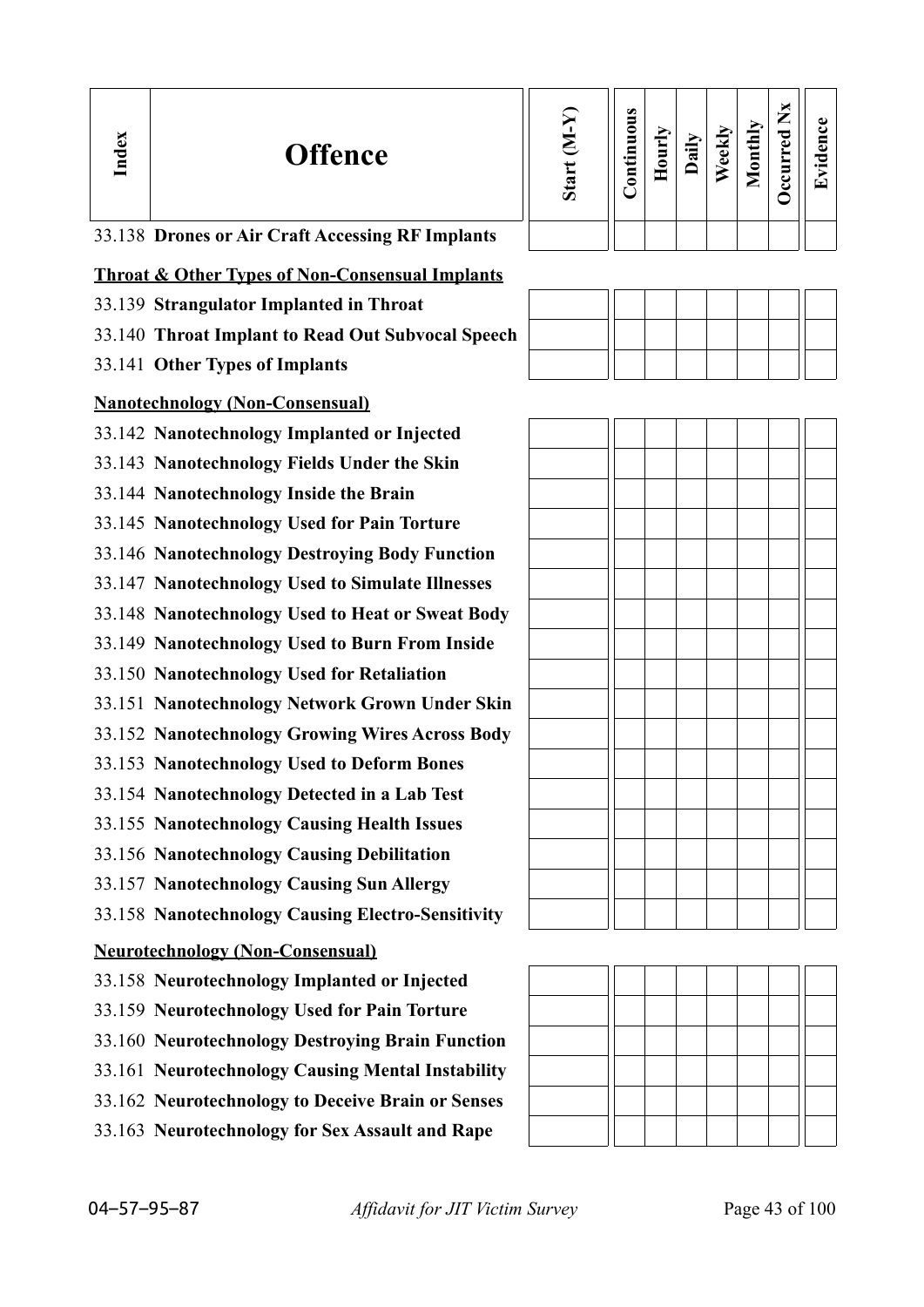| ndex | <b>Offence</b>                              | Sta | $\omega$<br>◓ |  |  | × |  |
|------|---------------------------------------------|-----|---------------|--|--|---|--|
|      | 33.164 Neurotechnology Causing Brain Damage |     |               |  |  |   |  |
|      | 33.165 Neurotechnology Causing Debilitation |     |               |  |  |   |  |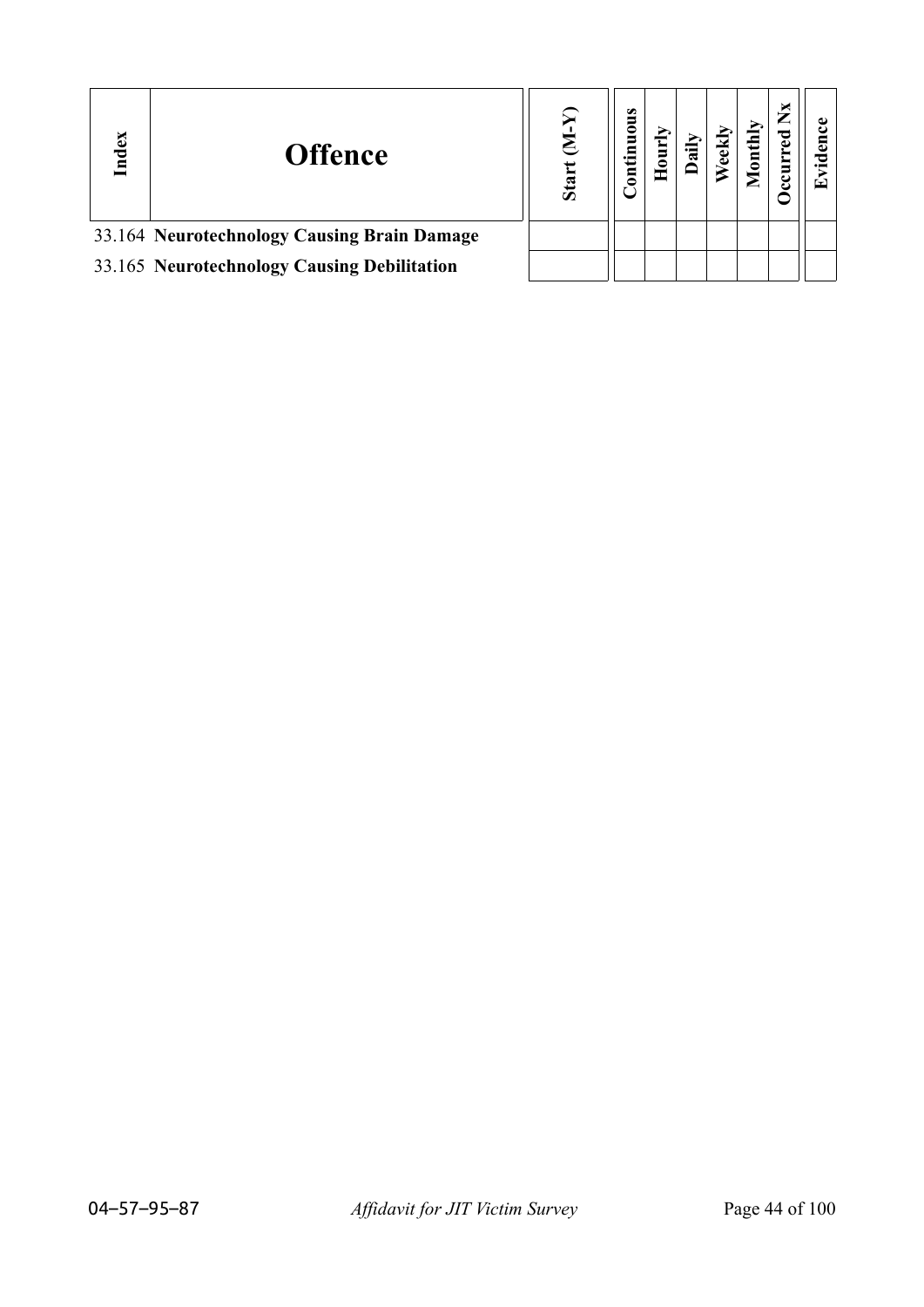| $\mathbb{C}$<br><b>Offence</b><br>Lnd | $\boldsymbol{\mathcal{D}}$ | $\omega$<br>0<br>_<br>$\cdot$ .<br>⊟<br>◠ | $\overline{\phantom{a}}$<br>-<br>=<br>− | ੶ਜ਼ | ◡<br>ω<br>ω | thly<br>$\overline{\mathbf{g}}$<br>$\overline{\phantom{0}}$<br>▱ | _<br>ᅙ<br>ω<br>➤<br>Ξ<br>c | A)<br>$\bullet$ and<br>▼ |
|---------------------------------------|----------------------------|-------------------------------------------|-----------------------------------------|-----|-------------|------------------------------------------------------------------|----------------------------|--------------------------|
|---------------------------------------|----------------------------|-------------------------------------------|-----------------------------------------|-----|-------------|------------------------------------------------------------------|----------------------------|--------------------------|

 $\Gamma$ 

 $\top$ 

Т

т T

## **34 Voice-to-Skull (V2K)**

- 34.1 **Unusual Tinnitus**
- 34.2 **Discomfort / Pain / Heat in or Around the Ear**
- 34.3 **Audible V2K Audio Messages**
- 34.4 **Non-Audible, Subliminal V2K Audio Messages**
- 34.5 **Systematic or Constant V2K Torture**
- 34.6 **V2K Playing False Voices or Audio Recordings**
- 34.7 **V2K Playing Songs and Music**
- 34.8 **V2K Messages Commenting Live on Events**
- 34.9 **V2K Commentary on Intimate Life or Body**
- 34.10 **V2K Comments on Silent Thoughts**
- 34.11 **V2K Messages of Abuse and Denigration**
- 34.12 **V2K with Sexual or Pornographic Messages**
- 34.13 **V2K Messages of Threats, Violence or Death**
- 34.14 **V2K Inciting to Violence, Murder or Suicide**
- 34.15 **Psychological Stress from V2K Torture**
- 34.16 **Physical Pain and Damage from V2K Torture**

## **35 Image-to-Skull (I2K) & Video-to-Skull**

- 35.1 **Unusual Colour, Patterns, Light-Flashes Seen** -
- 35.2 **Discomfort/Pain in the Eye or in Eye Muscles**
- 35.3 **Image-to-Skull with Stand-Alone Images**
- 35.4 **Image-to-Skull Overlayed on Surroundings**
- 35.5 **Systematic/Constant Image-to-Skull Torture**
- 35.6 **I2K Scenes Flashed to Create a Déjà-Vu Effect**
- 35.7 **I2K Footage from the Past or Private Life**
- 35.8 **I2K Flashes Commenting on Silent Thoughts**
- 35.9 **I2K Footage of Abuse and Denigration**
- 35.10 **I2K Footage that is Sexual or Pornographic**
- 35.11 **I2K Footage of Child Abuse or Child Murder**
- 35.12 **I2K Footage with Nazi or KKK Content**

 $\top$  $\top$   $\exists \Gamma$  $\overline{\phantom{0}}$ 

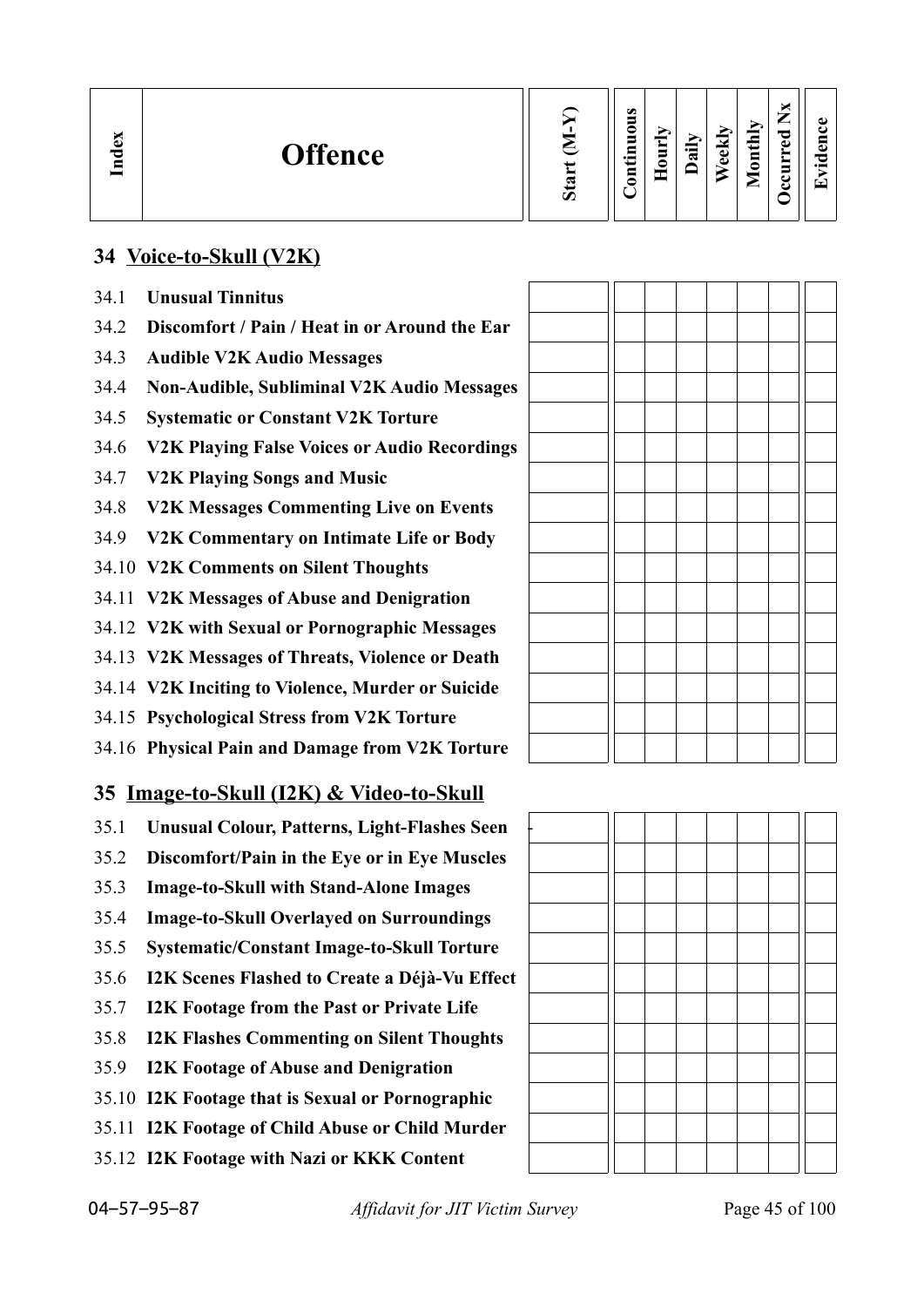| Index | <b>Offence</b>                                                  | $(N-N)$<br>Start | Ø<br>ontinuou | <b>Hourl</b> | Dai | $\overline{5}$ | $\mathbf{X}$ | Evidence |
|-------|-----------------------------------------------------------------|------------------|---------------|--------------|-----|----------------|--------------|----------|
|       | 35.13 I2K Footage showing Injury, Violence, Death               |                  |               |              |     |                |              |          |
|       | 35.14 I2K Footage of UFO, Aliens, Ghosts, Monsters              |                  |               |              |     |                |              |          |
|       | 35.15 Psychological Stress from I2K Torture                     |                  |               |              |     |                |              |          |
|       | 35.16 Physical Pain and Damage from I2K Torture                 |                  |               |              |     |                |              |          |
|       | 36 Remote Neural Monitoring (RNM) & Synthetic Telenathy (Syn T) |                  |               |              |     |                |              |          |

## **36 Remote Neural Monitoring (RNM) & Synthetic Telepathy (Syn.T.)**

- 36.1 **Internal Subliminal Messages and Suggestions** 36.2 **Internal Brainwashing and Conditioning**
	- 36.3 **Changes to Inner Voice/Foreign Internal Voice**
	- 36.4 **Fast or Unnatural Internal Dialogue**
	- 36.5 **Remote Interrogation via Synthetic Telepathy**
	- 36.6 **Broadcasting of Thoughts so Others Respond**
	- 36.7 **Forced Thoughts and Implanted Thoughts**
	- 36.8 **False or Implanted Memories**
	- 36.9 **Conveying of Threats, Death Threats w. Syn.T.**
	- 36.10 **Hive-Mind or Synthetic Telepathy with Others**
	- 36.11 **Hive-Mind Participation of Children**
	- 36.12 **Hypnosis and Trance States**
	- 36.13 **Induced Emotions and Emotional States**
	- 36.14 **Induced Psychological Torment**
	- 36.15 **Induced Pain and Other Tortuous States**
	- 36.16 **Dream Manipulation & Forced Virtual Reality**
	- 36.17 **Remote Access of Vision**
	- 36.18 **Remote Access of Vocalised Speech & Sounds**
	- 36.19 **Remote Ac. of Non-Vocalised Speech/Thoughts**
	- 36.20 **Synchronicity of Ambient Events w. Thoughts**
	- 36.21 **Brain Interference and Mind Disintegration**
	- 36.22 **Altering of Intentions, Thoughts, Personality**
	- 36.23 **Being Taken Over by External Personality**
	- 36.24 **Pulses and Tapping Sensation on the Skull**
	- 36.25 **Pain or Shots to Head Triggered by Thoughts**
	- 36.26 **Systematic RNM/Synthetic Telepathy Torture**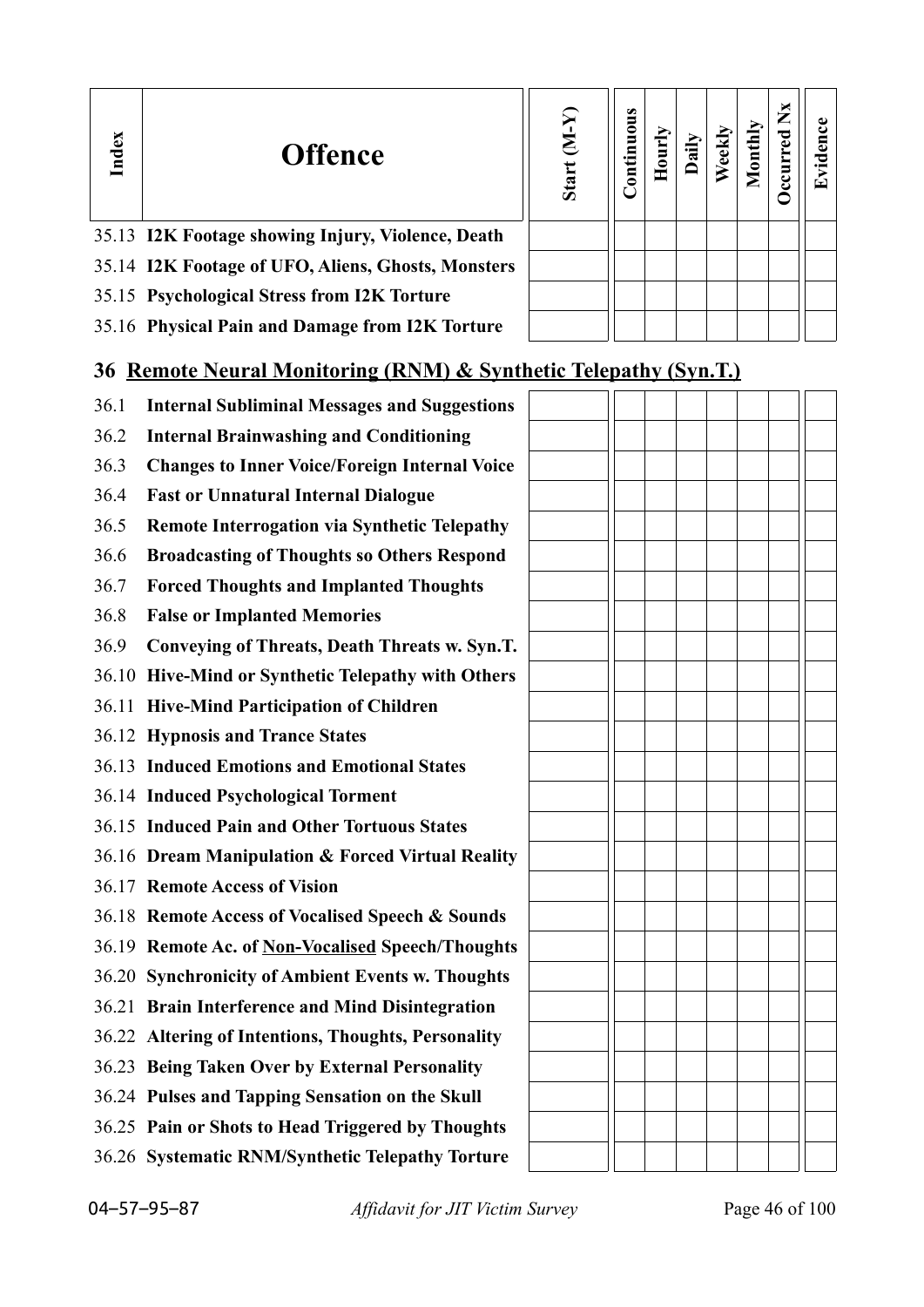| м<br>ධ<br>ರ<br>ᆯ | <b>Offence</b> | $\sigma$ | $\omega$<br>0<br>5<br>$\blacksquare$<br>د.<br>⊟<br>٥ | ≂<br>ğ<br>c | $\ddot{a}$ | ekly<br>ω | thly<br>⋴<br>0<br>۰<br>_ | ்ட<br>പ | ω<br>a<br>↽<br>$\cdot$ $-$<br>▼ |
|------------------|----------------|----------|------------------------------------------------------|-------------|------------|-----------|--------------------------|---------|---------------------------------|
|------------------|----------------|----------|------------------------------------------------------|-------------|------------|-----------|--------------------------|---------|---------------------------------|

# **37 Remote Control (RC) & Bio-Robotisation**

| 37.1 | <b>Remote Control of Muscles &amp; Muscle Jerking</b> |  |  |  |  |
|------|-------------------------------------------------------|--|--|--|--|
| 37.2 | RC of Jaw, Jaw Grinding, Jaw Locking                  |  |  |  |  |
| 37.3 | <b>RC</b> of Eye Twitches                             |  |  |  |  |
| 37.4 | <b>RC</b> of Eye Movement                             |  |  |  |  |
| 37.5 | <b>RC</b> of Vision, Reduction of Vision by RC        |  |  |  |  |
| 37.6 | <b>RC</b> of Hearing, Reduction of Hearing by RC      |  |  |  |  |
| 37.7 | <b>RC</b> of Facial Expressions                       |  |  |  |  |
| 37.8 | <b>RC</b> of Limbs, Hands, Feet, Movement             |  |  |  |  |
| 37.9 | <b>RC</b> of Spine, Neck and Back Movement            |  |  |  |  |
|      | 37.10 RC of Posture, Forced Posture Change by RC      |  |  |  |  |
|      | 37.11 RC of Heart Beat and Pulse                      |  |  |  |  |
|      | 37.12 RC of Breathing or Breathing Muscles            |  |  |  |  |
|      | 37.13 RC of Sensory Touch                             |  |  |  |  |
|      | 37.14 RC of Smell                                     |  |  |  |  |
|      | 37.15 RC of Taste                                     |  |  |  |  |
|      | 37.16 RC of Saliva Production                         |  |  |  |  |
|      | 37.17 RC of Tear Production                           |  |  |  |  |
|      | 37.18 RC of Blood flow                                |  |  |  |  |
|      | 37.19 RC of Tissue Swelling & Water Retention         |  |  |  |  |
|      | 37.20 RC of Digestive Process                         |  |  |  |  |
|      | 37.21 RC of Urination or Defecation                   |  |  |  |  |
|      | 37.22 RC of Other Body Process (Menstruation etc.)    |  |  |  |  |
|      | 37.23 RC of Sleep States, Forced Sleep                |  |  |  |  |
|      | 37.24 RC of Awakening, Forced Awakening               |  |  |  |  |
|      | 37.25 RC of Awake State, Forced Staying Awake         |  |  |  |  |
|      | 37.26 RC of Speech, Forced Speech                     |  |  |  |  |
|      | 37.27 RC of Erections, Sexual Arousal, Orgasm         |  |  |  |  |
|      | 37.28 RC of Complex Body Movements                    |  |  |  |  |
|      | 37.29 RC of Emotions, Moods and Urges (to Act etc)    |  |  |  |  |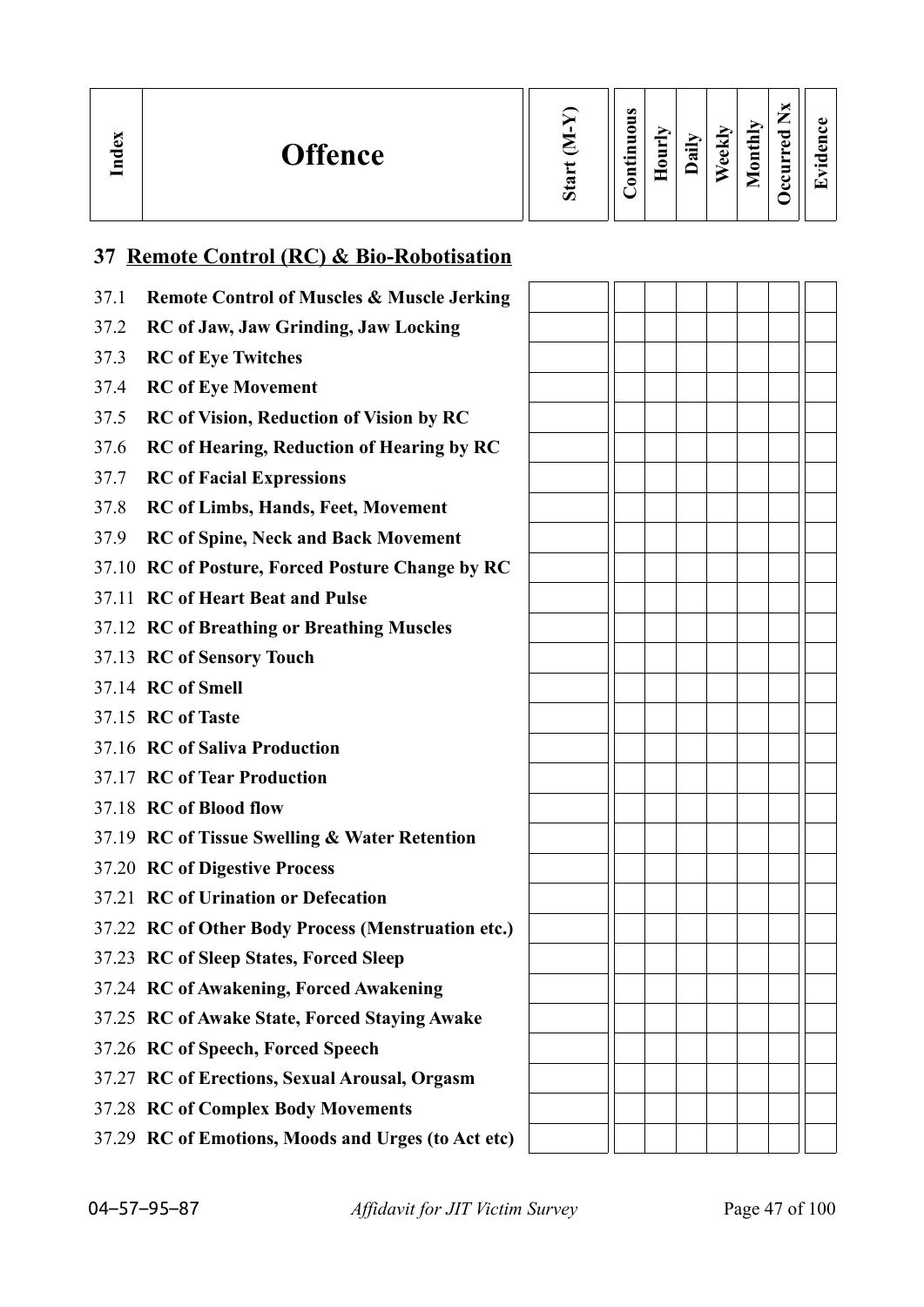| Index | <b>Offence</b>                                   | $(N-N)$<br>Start | ontinuous |  |  | ž. | $\mathop{\mathrm{enc}}$<br>Evid |
|-------|--------------------------------------------------|------------------|-----------|--|--|----|---------------------------------|
|       | 37.30 RC of Laughter/Crying, Forced Laughter/Cry |                  |           |  |  |    |                                 |
|       | 37.31 RC of Memory and Cognitive Functions       |                  |           |  |  |    |                                 |
|       | 37.32 RC of Thoughts                             |                  |           |  |  |    |                                 |
|       | 37.33 Forced Walking while Completely Conscious  |                  |           |  |  |    |                                 |
|       | 37.34 Forced Walking with Combined Trance States |                  |           |  |  |    |                                 |

## **38 Remote Control & Bio-Robotisation of Others**

- 38.1 **Sudden/Temp. Personality Changes in Others**
- 38.2 **Long-Term Personality Changes in Others**
- 38.3 **Depression or Suicidal Thoughts in Others**
- 38.4 **Loss of Memory of Events or Past Statements**
- 38.5 **Sudden Anger Fits in Others**
- 38.6 **Sudden Sleep or Forced Sleep in Others**
- 38.7 **Family/Friends/Others Talking to Themselves**
- 38.8 **Sleep-Walking or Hypnotic States in Others**
- 38.9 **Perfectly Timed Impulsive Actions by Others**
- 38.10 **RC Weaponisation of Partner, Family, Friends**
- 38.11 **Harassment w Trained/Bio-Robotised Animals**
- 38.12 **Unusual/Out-of-Character Attacks by Animals**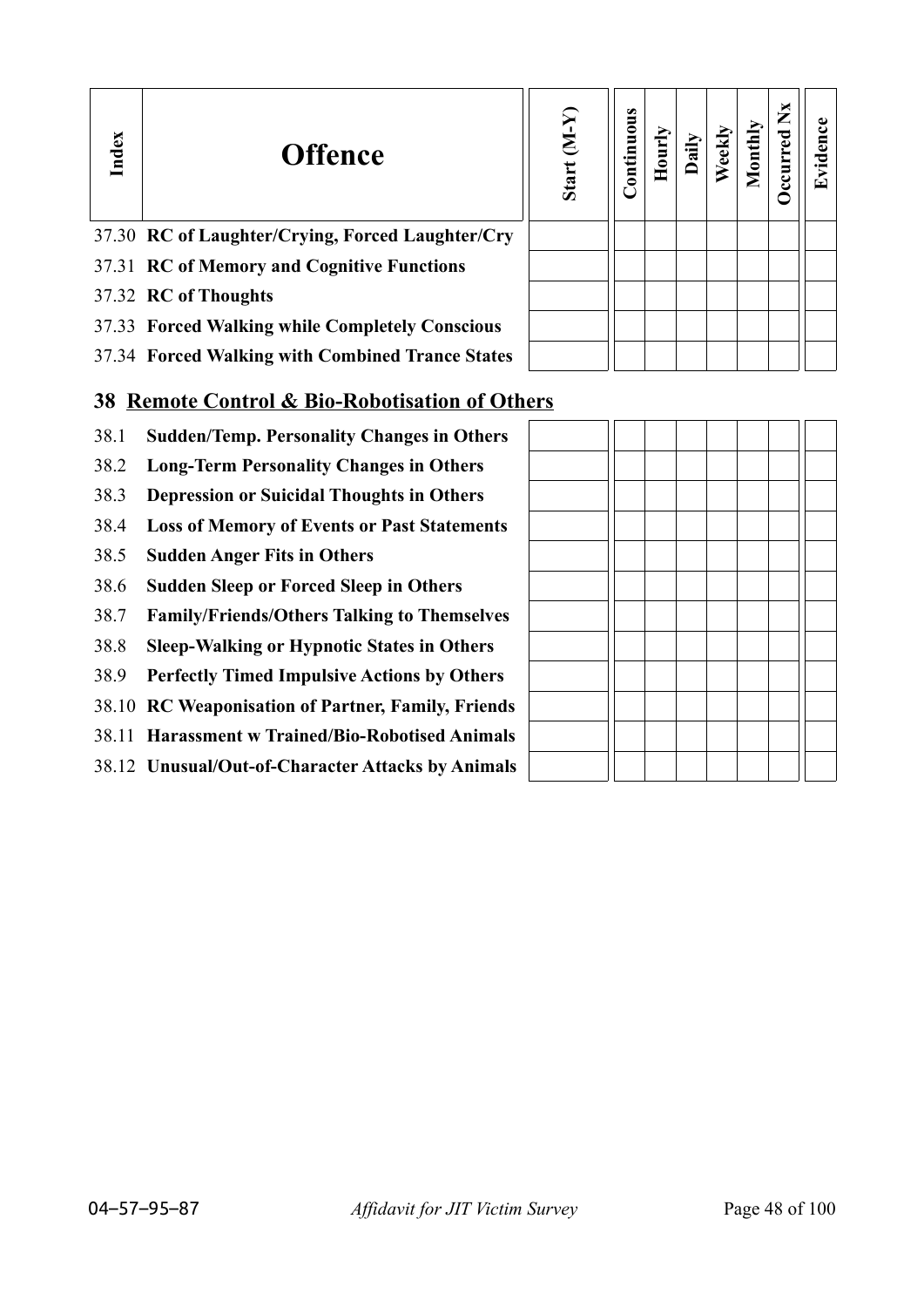| <b>Offence</b><br>≂<br>⊑ | $\sigma$ | $\bullet$<br>−<br>0<br>5<br>Ξ<br>5 | $\mathbf{r}$<br>▬<br>▬ | $\cdot$ $-$<br>ಷ | $\overline{\phantom{a}}$<br>¢<br>c | ≏<br>-<br>0 | ~ | $\bullet$<br>п.<br>O<br>$\bullet$ $\blacksquare$ |
|--------------------------|----------|------------------------------------|------------------------|------------------|------------------------------------|-------------|---|--------------------------------------------------|
|--------------------------|----------|------------------------------------|------------------------|------------------|------------------------------------|-------------|---|--------------------------------------------------|

## **39 Torture, Systematic Harm & Life Destruction**

| 39.1 | <b>Systematic Disruption of Life &amp; Hounding</b>   | 1999 | X |   |    |  |
|------|-------------------------------------------------------|------|---|---|----|--|
| 39.2 | <b>Destruction of Reputation or Social Standing</b>   |      |   |   |    |  |
| 39.3 | <b>Targeted Destruction of Career</b>                 |      |   |   |    |  |
| 39.4 | <b>Cutting of Income Sources f. Financial Killing</b> |      |   |   |    |  |
| 39.5 | <b>Destruction of Businesses or Self-Employment</b>   |      |   |   |    |  |
| 39.6 | <b>Separation fr. Partner, Marriage Disintegrated</b> |      |   |   |    |  |
| 39.7 | <b>Separation from Children</b>                       |      |   |   |    |  |
| 39.8 | <b>Social Isolation</b>                               |      |   |   |    |  |
| 39.9 | <b>Loss of Home or House</b>                          |      |   |   |    |  |
|      | 39.10 Psychological Warfare, Emotional Torment        | 1999 | X |   |    |  |
|      | 39.11 Humiliation and Sexual Humiliation              |      |   |   |    |  |
|      | 39.12 Rape                                            |      |   |   |    |  |
|      | 39.13 Torture                                         |      |   |   |    |  |
|      | 39.14 Mutilation and Targeted Destruction of Health   |      |   |   |    |  |
|      | 39.15 Targeted Crippling or Paralysis                 |      |   |   |    |  |
|      | 39.16 Permanent Injury or Damage to Health            |      |   |   |    |  |
|      | 39.17 Loss of Limbs                                   |      |   |   |    |  |
|      | 39.18 Neurological Degeneration and Brain Damage      |      |   |   |    |  |
|      | 39.19 Murder of Family, Friends or Colleagues         |      |   |   |    |  |
|      | 39.20 Killing of Pets                                 |      |   |   |    |  |
|      |                                                       |      |   |   |    |  |
|      | 39.21 Inability to Be Pain Free                       |      |   |   |    |  |
|      | 39.22 Inability to Feel Safe, Rest and Be At Peace    | 1999 |   | X |    |  |
|      | 39.23 Inability to Sleep at Night                     |      |   |   |    |  |
|      | 39.24 Inability to Enjoy Time with Loved Ones         | 1999 |   | X |    |  |
|      | 39.25 Inability to Enjoy Leisure/Weekends/Holidays    | 1999 |   |   | 5  |  |
|      | 39.26 Inability to Participate in Sports Activities   |      |   |   |    |  |
|      | 39.27 Inability to Meet Friends and Be Social         | 1999 |   |   | 10 |  |

- 39.28 **Inability to Move Around and Do Tasks Freely** 1999 | | | X
- 39.29 **Inability to Enjoy Your Life and Live It Freely** 1999 | | | | X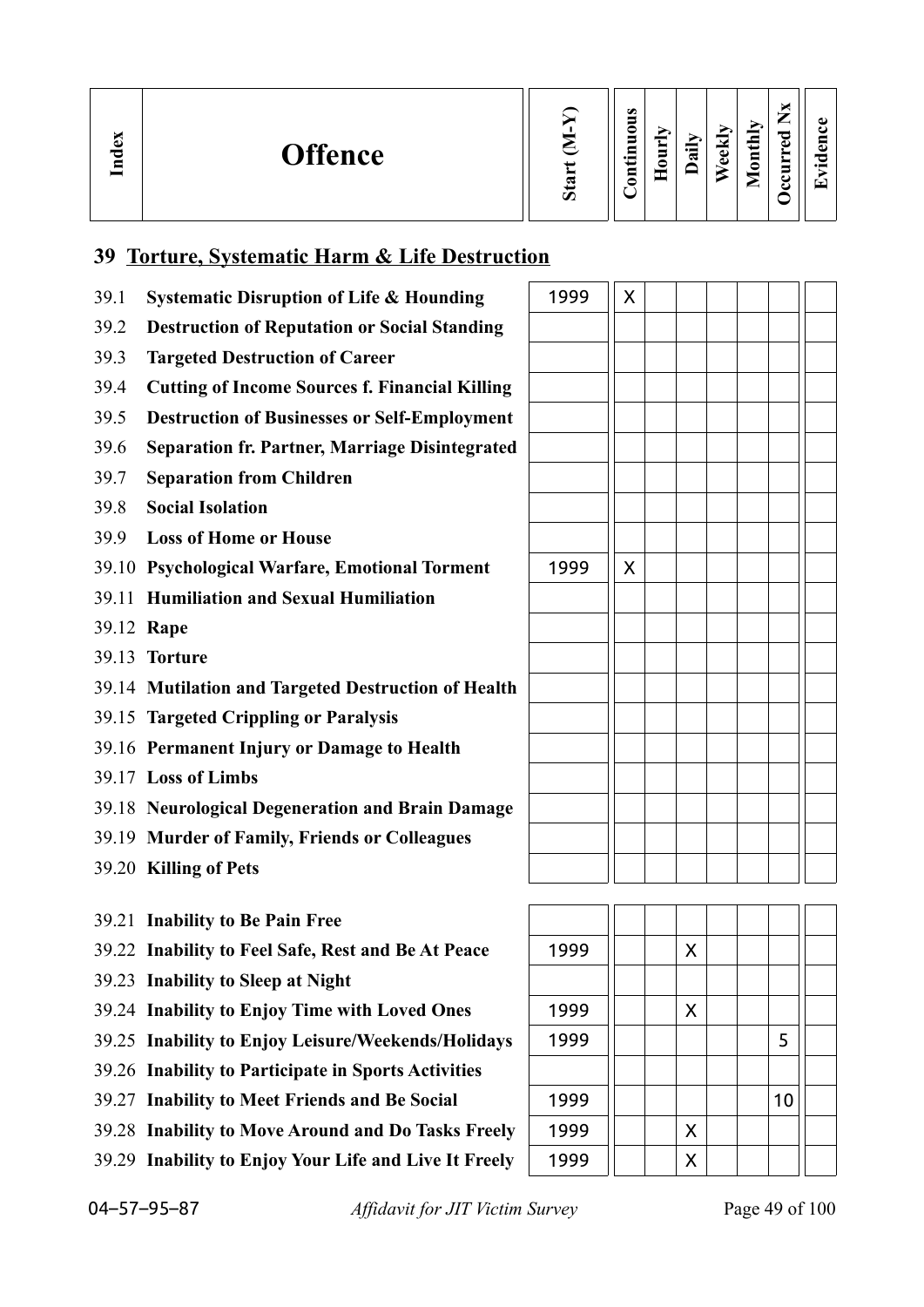| h.<br>نە<br><b>Offence</b><br>$\mathbf{E}$ | Ø | $\bullet$<br>∊<br>5<br>$\cdot$ $\,$<br>ᄆ<br>۵ | −<br>5<br>— | ►<br>급 | ≂<br>Φ<br>Φ | thly<br>$\overline{\mathbf{g}}$<br>╾ | –<br>ىستەر<br>ెం<br>ω<br>−<br>ε. | ച<br>п.<br>$\bullet$ $\blacksquare$ |
|--------------------------------------------|---|-----------------------------------------------|-------------|--------|-------------|--------------------------------------|----------------------------------|-------------------------------------|
|--------------------------------------------|---|-----------------------------------------------|-------------|--------|-------------|--------------------------------------|----------------------------------|-------------------------------------|

## **40 Psychological Harm**

- 40.1 **Psychological Stress and Aggravation of Issues**
- 40.2 **Mood Swings and Emotional Instability**
- 40.3 **Nervousness, Fearfulness, Lack of Confidence**
- 40.4 **Vivid Dreams or Nightmares**
- 40.5 **Recurring Thoughts and Memory Flashes**
- 40.6 **Compulsive Habits and Obsessiveness**
- 40.7 **Change in Behaviour, Personality Changes**
- 40.8 **Impatience and Anger Fits**
- 40.9 **Fearfulness, Nervousness, Feeling Unsafe**
- 40.10 **Aggression and Violent Bouts**
- 40.11 **Lethargy or Depression**
- 40.12 **Suicidal Thoughts and Suicide Attempts**
- 40.13 **Need to Take Psycho-Pharmaceuticals**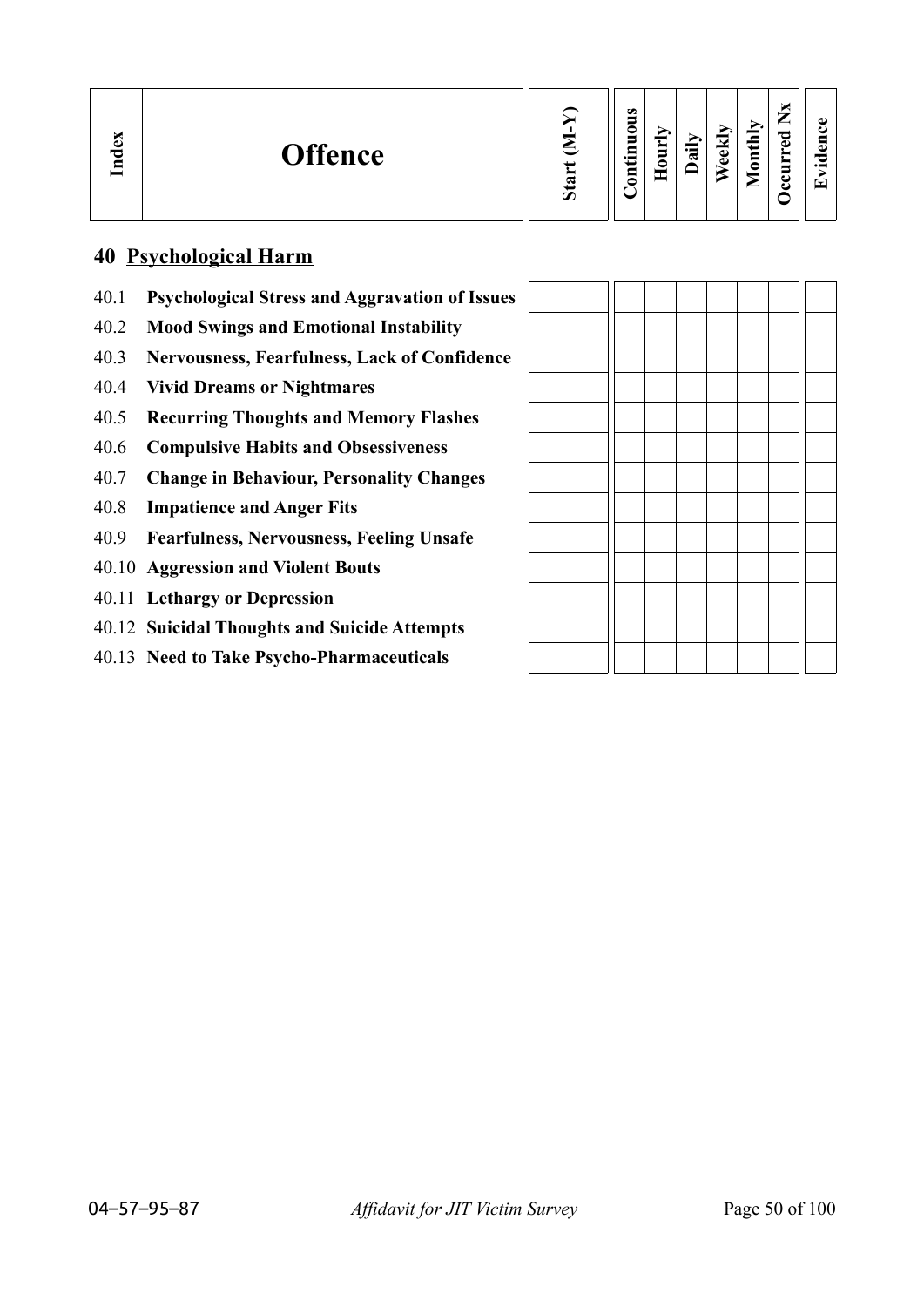| м<br>نە<br><b>Offence</b><br>Lnd | w<br>Ο | $\omega$<br>-<br>0<br>5<br>⊆<br>$\cdot$ $-$<br>8<br>≏ | ➤<br>5<br>Ξ | $\Xi$<br>≂ | $\overline{\phantom{0}}$<br>نه<br>ω | Ξ<br>. <i>.</i><br>5<br>▱ | м<br>-<br>-<br>ᇰ<br>ڡ<br>≻<br>s<br>◡<br>ఆ | ω<br>~<br>$\bullet$<br>⊡ |  |
|----------------------------------|--------|-------------------------------------------------------|-------------|------------|-------------------------------------|---------------------------|-------------------------------------------|--------------------------|--|
|----------------------------------|--------|-------------------------------------------------------|-------------|------------|-------------------------------------|---------------------------|-------------------------------------------|--------------------------|--|

## **41 Physical Signs & Symptoms**

## **Face**

- 41.1 **Sudden Appearance of Scars in Face**
- 41.2 **Sudden Appearance of Skin Creases or Folds**
- 41.3 **Unexplained Changes to Facial Features**
- 41.4 **Realignment of Nose/Shifting of Bones in Nose**
- 41.5 **Facial Mutilation**

## **Ears & Hearing**

- 41.6 **Ringing in Ear and Tinnitus**
- 41.7 **Tingling or Crawling Sensation in Ear**
- 41.8 **Discomfort or Pain in Ear Canal & Inner Ear**
- 41.9 **Discomfort/Pain in Outer Ear/Around the Ear**
- 41.10 **Pain Correlated with Certain Sounds**
- 41.11 **Individual Tones Becoming Painful**
- 41.12 **Sudden or Temporary Loss of Hearing**
- 41.13 **Hearing Damage and Hearing Loss**

## **Eyes & Vision**

- 41.14 **Twitching of Eye Lids and Eye Muscles**
- 41.15 **Tingling or Crawling Sensations in Eyes**
- 41.16 **Redness or Irritation of Eyes**
- 41.17 **Dryness of Eyes and Lack of Tear Production**
- 41.18 **Blurry Vision or Double Vision**
- 41.19 **Light Flashes / Patterns Seen in Eyes**
- 41.20 **Sudden Decrease in Sight or Loss in Vision**
- 41.21 **Changes in Eye Alignment / Pulling in Muscles**
- 41.22 **Pressure Inside or Behind Eyes**
- 41.23 **Pain Inside or Behind Eyes**
- 41.24 **Change in the Shape of Eyes**
- 41.25 **Sudden/Temporary Loss/Reduction of Vision**
- 41.26 **Damage to Vision or Loss of Eye Sight**



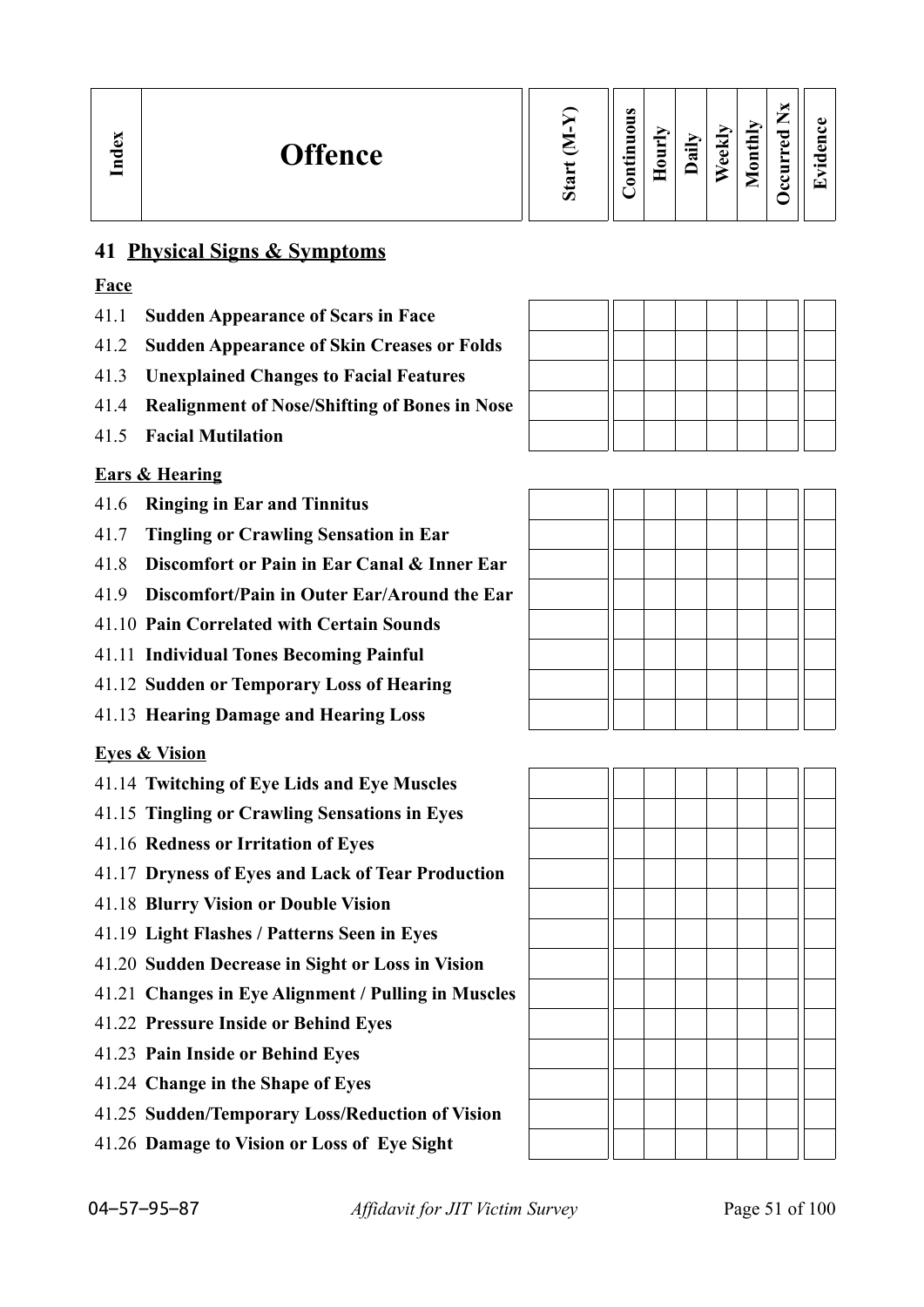| B<br><b>Offence</b><br>ా<br>9<br>Ο | $\omega$<br>5<br>0<br>$\blacksquare$<br>⊟<br>$\bullet$ and<br>5 | ><br>Ę<br>c | ⋗<br>еk<br>$\ddot{a}$<br>$\Phi$ | thly<br>$\overline{\mathbf{g}}$<br>ᆖ<br>▱ | ∼<br>ىستەر<br>ರ<br>ω<br>−<br>ت | ω<br>6 X<br>っ<br>$\bullet$ and<br>$\left( -\right)$ |
|------------------------------------|-----------------------------------------------------------------|-------------|---------------------------------|-------------------------------------------|--------------------------------|-----------------------------------------------------|
|------------------------------------|-----------------------------------------------------------------|-------------|---------------------------------|-------------------------------------------|--------------------------------|-----------------------------------------------------|

## **Nose & Smell**

- 41.27 **Tingling or Pain in Nose or Sinuses**
- 41.28 **Frequent Sneezing or Forced Sneezing**
- 41.29 **Unusual Smells**
- 41.30 **Sores Inside Nose**
- 41.31 **Frequent or Unexplained Nosebleeds**
- 41.32 **Bulb or Bulge Inside Nose**
- 41.33 **Unusual Change to Nasal Mucus**
- 41.34 **Sudden Runny Nose Without Having a Cold**
- 41.35 **Swelling of Nose Tissue, Blocking Breathing**
- 41.36 **Sudden or Temporary Loss of Sense of Smell**

#### **Mouth, Taste & Speech**

- 41.37 **Tingling Sensations In or Around Lips**
- 41.38 **Vibrations or Odd Sensations in Tongue**
- 41.39 **Paralysis of Tongue, Sudden Lisp or Accent**
- 41.40 **Slurred Speech or Slowed-Down Speech**
- 41.41 **Problems with Vocal Cords**
- 41.42 **Pain or Pressure near Thyroid or Vocal Cords**
- 41.43 **Throat Ache**
- 41.44 **Dryness of Mouth, Lack of Saliva Production**
- 41.45 **Unusual Tastes in Mouth**

#### **Teeth & Gums**

- 41.46 **Unusual Toothache**
- 41.47 **Teeth Suddenly Cracking Without Reason**
- 41.48 **Gum Disease or Inflammation of Gums**
- 41.49 **Sudden Tooth Decay**
- 41.50 **Sudden Tooth Loss or Loss of Several Teeth**

#### **Voice**

- 41.51 **Sudden Hoarseness or Loss of Voice**
- 41.52 **Change or Damage to Voice or Singing Voice**







04–57–95–87 *Affidavit for JIT Victim Survey* Page 52 of 100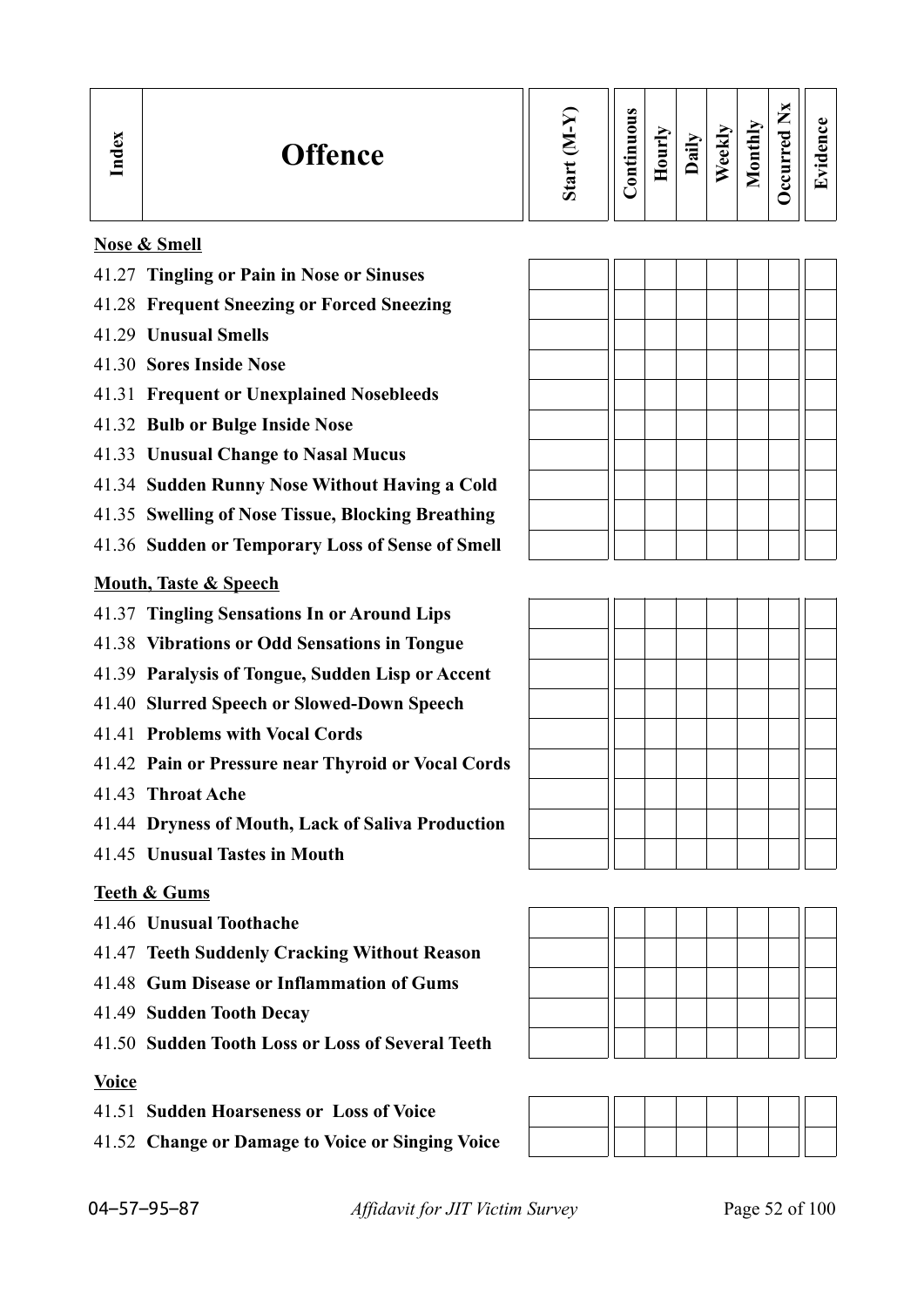| Index<br><b>Offence</b><br>- | $\boldsymbol{\mathcal{D}}$ | $\omega$<br>0<br>_<br>≕۰<br>⊂ | ∽<br>$\blacksquare$<br>-<br>⌒ | ੶ਜ਼ | ↝<br>نه<br>$\bullet$ | thly<br>$\overline{\mathbf{S}}$<br>$\overline{\phantom{0}}$<br>► | ×<br>$\sim$<br>_<br>ಾ<br>ω<br>►<br>Ξ<br>ະ<br>ల | O)<br>п.<br>$\cdot$ $-$<br>$\overline{\phantom{0}}$ |
|------------------------------|----------------------------|-------------------------------|-------------------------------|-----|----------------------|------------------------------------------------------------------|------------------------------------------------|-----------------------------------------------------|
|------------------------------|----------------------------|-------------------------------|-------------------------------|-----|----------------------|------------------------------------------------------------------|------------------------------------------------|-----------------------------------------------------|

#### **Throat**

- 41.53 **Coughing Without Reason, Forced Coughing**
- 41.54 **Choking Without Reason, Forced Choking**
- 41.55 **Gagging Without Reason, Forced Gagging**
- 41.56 **Swallowing Without Reason, Forced Swallow**
- 41.57 **Hick-Ups Without Reason, Forced Hick-Ups**
- 41.58 **Burping Without Reason, Forced Burping**
- 41.59 **Sense of Pressure or Pain Near Vocal Cords**

## **Head & Scalp**

- 41.60 **Tapping or Pulsing Sensations on Skull**
- 41.61 **Pain on the Scalp or the Skull**
- 41.62 **Extreme Pain on Skull to Point of Vomiting**
- 41.63 **Pressure Sensation on Scalp or on the Skull**
- 41.64 **Pressure Sensation Inside the Skull**
- 41.65 **Burning Sensation on Scalp or the Skull**
- 41.66 **Pulling or Probing Sensations in Skull**
- 41.67 **Sensations as if Skull/Scalp is Under Current**
- 41.68 **Electrical Pulses or Flash Sensations in Skull**
- 41.69 **Popping/Clicking/Hissing Sounds in the Skull**
- 41.70 **Tender Points, Sores & Inflammation on Scalp**
- 41.71 **Sensation of Blows to Head Without Reason**
- 41.72 **Headaches**
- 41.73 **Migraines**
- 41.74 **Sudden Loss of Balance**
- 41.75 **Dizziness or Light-Headedness**
- 41.76 **Fainting or Collapses**

## **Brain Function**

- 41.77 **Memory Loss & Memory Issues**
- 41.78 **Attention Deficit & Short Attention Span**
- 41.79 **Distractedness & Absent-Mindedness**

| <b>OE 07</b> |  |  |
|--------------|--|--|

04–57–95–87 *Affidavit for JIT Victim Survey* Page 53 of 100

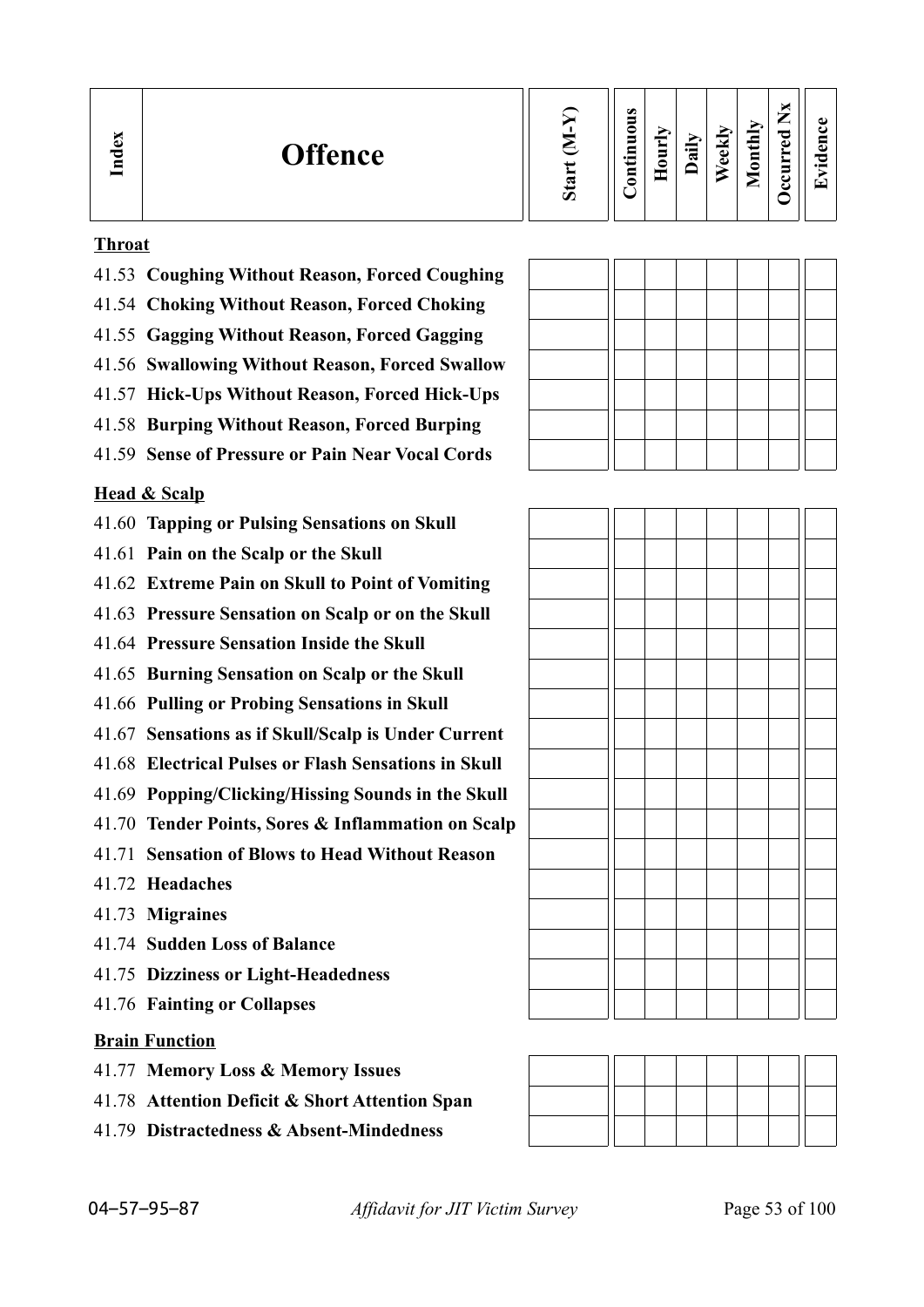| Index | <b>Offence</b>                               | σ | $\omega$<br>◓ | ಡ | $\text{until}$ | ≂ |  |
|-------|----------------------------------------------|---|---------------|---|----------------|---|--|
|       | 41.80 Sudden Mood Changes & Intense Emotions |   |               |   |                |   |  |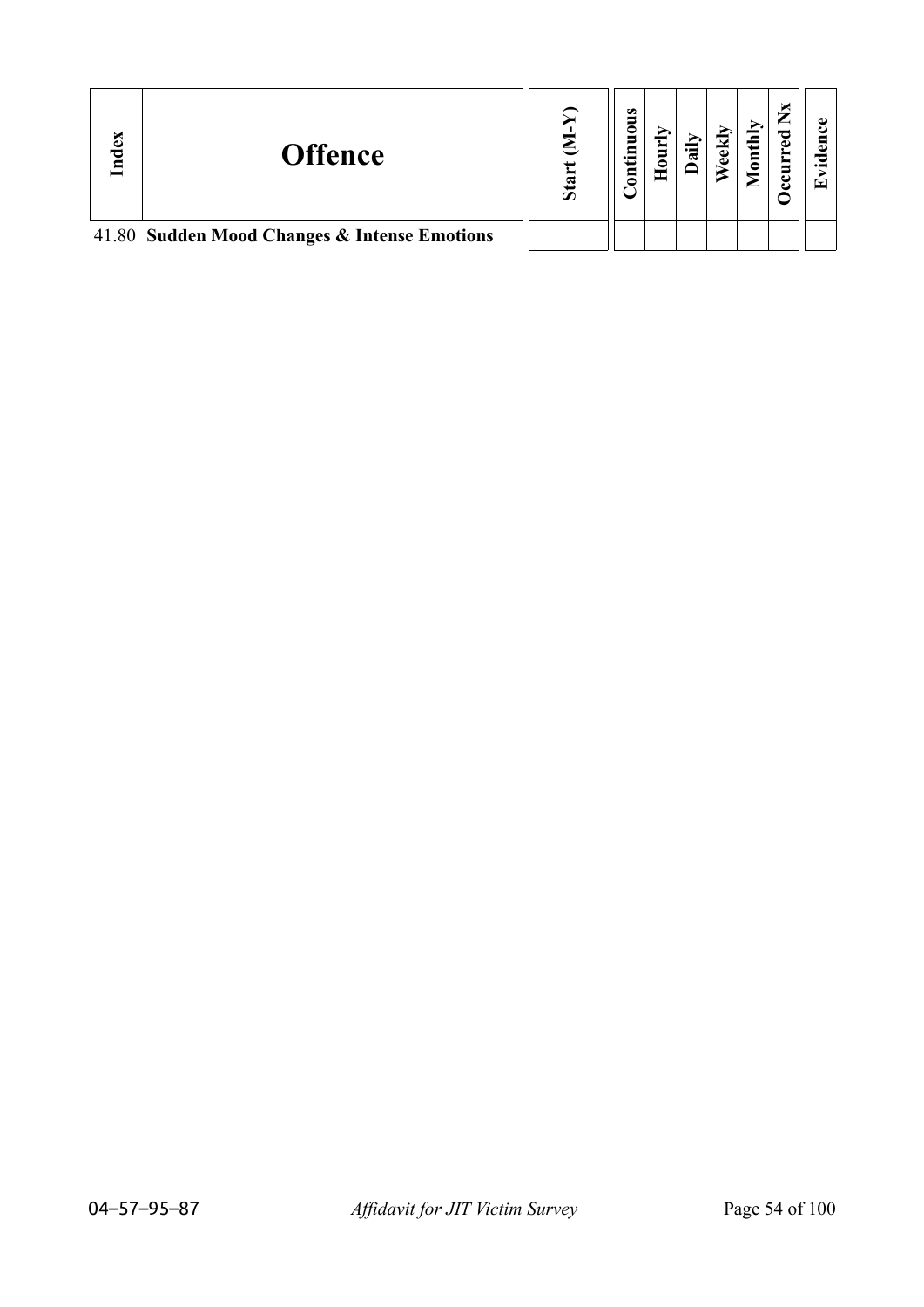| ×<br>نه<br>◘<br>Е | <b>Offence</b> | $\boldsymbol{\omega}$ | $\bullet$<br>◓<br>Let ui<br>$\mathbf s$ | $\overline{\text{url}}$ | $\ddot{a}$ | eekly | <b>Tonthly</b><br>_ | <u>ъ</u><br>-d. | ω<br>⊟<br>نه<br>っ<br>$\cdot$ $\,$<br>Œ |
|-------------------|----------------|-----------------------|-----------------------------------------|-------------------------|------------|-------|---------------------|-----------------|----------------------------------------|
|                   |                |                       |                                         |                         |            |       |                     |                 |                                        |

## **Sleep & Waking**

- 41.81 **Sleep Deprivation**
- 41.82 **Sudden or Forced Awakening**
- 41.83 **Sudden or Forced Sleep**
- 41.84 **Sleep-Walking**

## **Hair**

- 41.85 **Change to Hair Texture (Anywhere)**
- 41.86 **Hair Loss (incl. due to Chip Activity & DEW)**
- 41.87 **Appearance of Odd or Unusual New Hairs**
- 41.88 **Premature Greying of Hair**

## **Muscles**

- 41.89 **Muscles Twitches or Muscle Pulsing**
- 41.90 **Muscle Pulling or Muscle Tightening**
- 41.91 **Cramps**
- 41.92 **Tremors**
- 41.93 **Sudden or Unexpected Muscle Relaxation**
- 41.94 **Falls Due to Unexpected Muscle Relaxation**
- 41.95 **Reshaping of Muscle Structure by Itself**

## **Lungs & Breathing**

- 41.96 **Breathing Issues and Shortness of Breath**
- 41.97 **Pain in the Lungs**
- 41.98 **Unusual or Frequent Coughing**
- 41.99 **Unexplained Phlegm Without Infection**

## **Heart & Circulation**

- 41.100 **Heart Pains or Pressure on Heart**
- 41.101 **Heart Racing, Palpitation or Arrhythmia**
- 41.102 **Circulation or Blood Pressure Issues**
- 41.103 **Anaemia**
- 41.104 **Blood/Cell Count change, Blood Cell Damage**
- 41.105 **Synthetic Materials or Fibres in Blood**







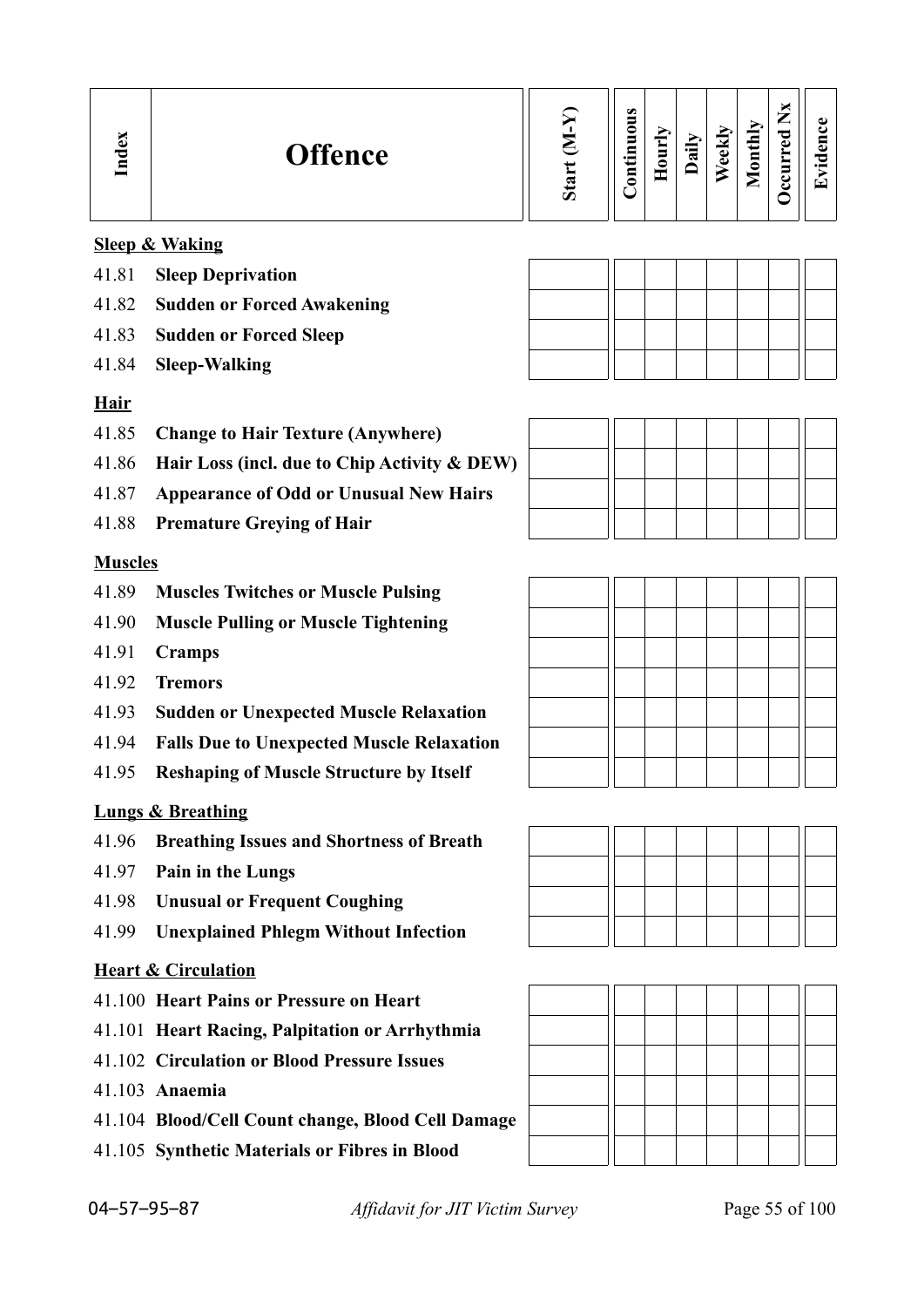| $\omega$<br>c<br>d<br>ー<br><b>Offence</b><br>⊶<br>┯<br>⊟<br>≂<br>-<br>$\cdot$ $-$<br>ω<br>0<br>w<br>_<br>-<br>∽ |
|-----------------------------------------------------------------------------------------------------------------|
|-----------------------------------------------------------------------------------------------------------------|

|  | Skin & Touch |
|--|--------------|
|  |              |

- 41.106 **Recurrent Itching on Patches of Skin**
- 41.107 **Tingling or Crawling Sensations on Skin**
- 41.108 **Vibrations or Odd Artificial Sensations**
- 41.109 **Sudden Cold Sensations and Shivering**
- 41.110 **Hot Sensations, Heat Waves and Hot Spots**
- 41.111 **Burning Sensations on Skin**
- 41.112 **Sensations of Shots, Bursts of Pain on Skin**
- 41.113 **Altered Sensation on Skin**
- 41.114 **Loss of Sensation on Skin**
- 41.115 **Skin Pigment Changes or Pigment Damage**
- 41.116 **Sudden Appearance of Moles**
- 41.117 **Sudden Appearance of Wrinkles, Skin Lines**
- 41.118 **Sudden Appearance of Dents or Holes in Skin**
- 41.119 **Sudden Appearance of Scars on Skin**
- 41.120 **Repeated Appearance of Spots/Boils on Skin**
- 41.121 **Appearance of Permanent Skin Bumps**
- 41.122 **Appearance of Unexplained Small Bruises**
- 41.123 **Appearance of Unexplained Large Bruises**
- 41.124 **Burn Marks on Skin, Inexplicable Sun Burn**
- 41.125 **Premature Ageing of Skin including Eye-Lids**
- 41.126 **Rashes and Skin Infections**
- 41.127 **Scales and Scabs**
- 41.128 **Blisters**
- 41.129 **Lesions and Open Wounds**
- 41.130 **Synth. Material/Fibres/Structures from Skin**
- 41.131 **Broken Capillaries or Blood Vessels on Body**

## **Neck & Spine**

- 41.132 **Pain on Points in Neck or Along Spine**
- 41.133 **Sudden Jerking or Jolting of Limbs or Spine**
- 41.134 **Sudden Jerking of Head**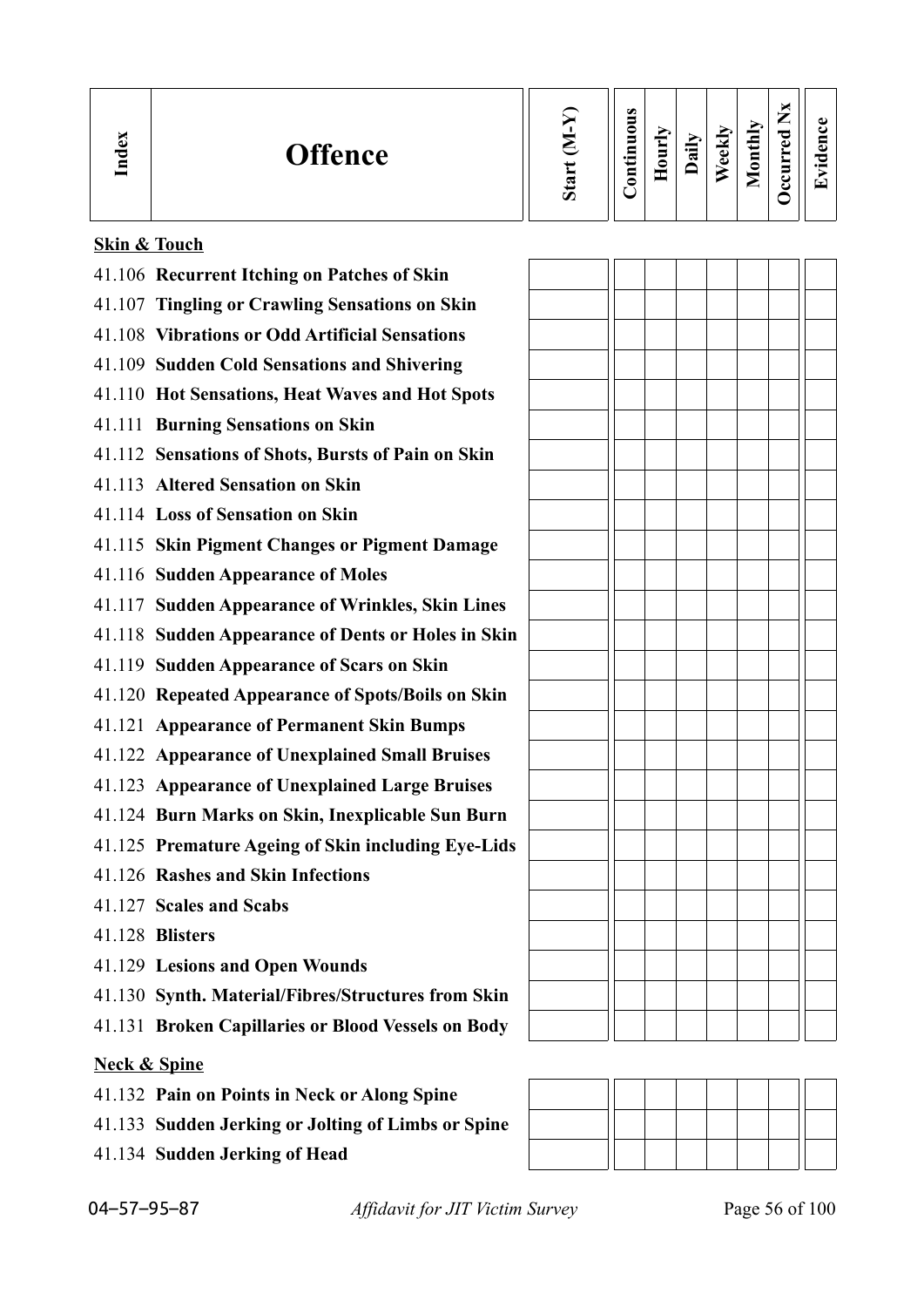| <b>Offence</b><br>∼<br>↖<br>$\boldsymbol{\mathcal{D}}$ | $\omega$<br>⇁<br>ω<br>-<br>onthly<br>_<br>0<br>ekh<br>◚<br>−<br>ω<br>न्न<br>Œ<br>$\blacksquare$<br>$\overline{\phantom{a}}$<br>っ<br>Φ<br>٥<br>$\cdot$ $-$<br>⊟<br>◚<br>$\mathbf{r}$<br>⋍ |
|--------------------------------------------------------|------------------------------------------------------------------------------------------------------------------------------------------------------------------------------------------|
|--------------------------------------------------------|------------------------------------------------------------------------------------------------------------------------------------------------------------------------------------------|

## **Limbs & Torso**

- 41.135 **Tingling or Crawling Sensations in Body**
- 41.136 **Strange or Wandering Sensations in Body**
- 41.137 **Vibrations or Pulsing Sensations in Body**
- 41.138 **Vibrations, Tremors or Shock Waves in Body**
- 41.139 **Popping/Clicking/Hissing Sounds in Body**
- 41.140 **Pain in Torso or Limbs**

## **Neurology & Pain**

- 41.141 **Heaviness of Limbs or Paralysis**
- 41.142 **Loss of Sensation or Numbness**
- 41.143 **Difficulty Coordinating Movement**
- 41.144 **Stabbing Pain**
- 41.145 **Unusual, Wandering or Fast-Switching Pain**
- 41.146 **Chronic Pain or Agonising Pain**

## **Joints & Bones**

- 41.147 **Joint or Bone Pain, Akin to Growing Pain**
- 41.148 **Weak or Porous Bones, Stress Fractures**
- 41.149 **Moving Bones or Dislocating Bones**
- 41.150 **Distorting Bones or Changing Bone Structure**

## **Legs & Feet**

- 41.151 **Restless Leg Syndrome**
- 41.152 **Twitching of Toes or Legs by Themselves**
- 41.153 **Burning of Soles of Feet**
- 41.154 **Cramps in Foot Spreading Toes Apart**
- 41.155 **Leg Cramps**

## **Hands & Arms**

- 41.156 **Tingling in Fingers, Pins and Needles Feeling**
- 41.157 **Tingling or Vibrations in Arm**
- 41.158 **Paralysis of Arm or Feeling Heavy in Arm**
- 41.159 **Twitching of Arm or Closing of Fist by Itself**

| _____ |  |  |  |  |
|-------|--|--|--|--|
|       |  |  |  |  |
|       |  |  |  |  |





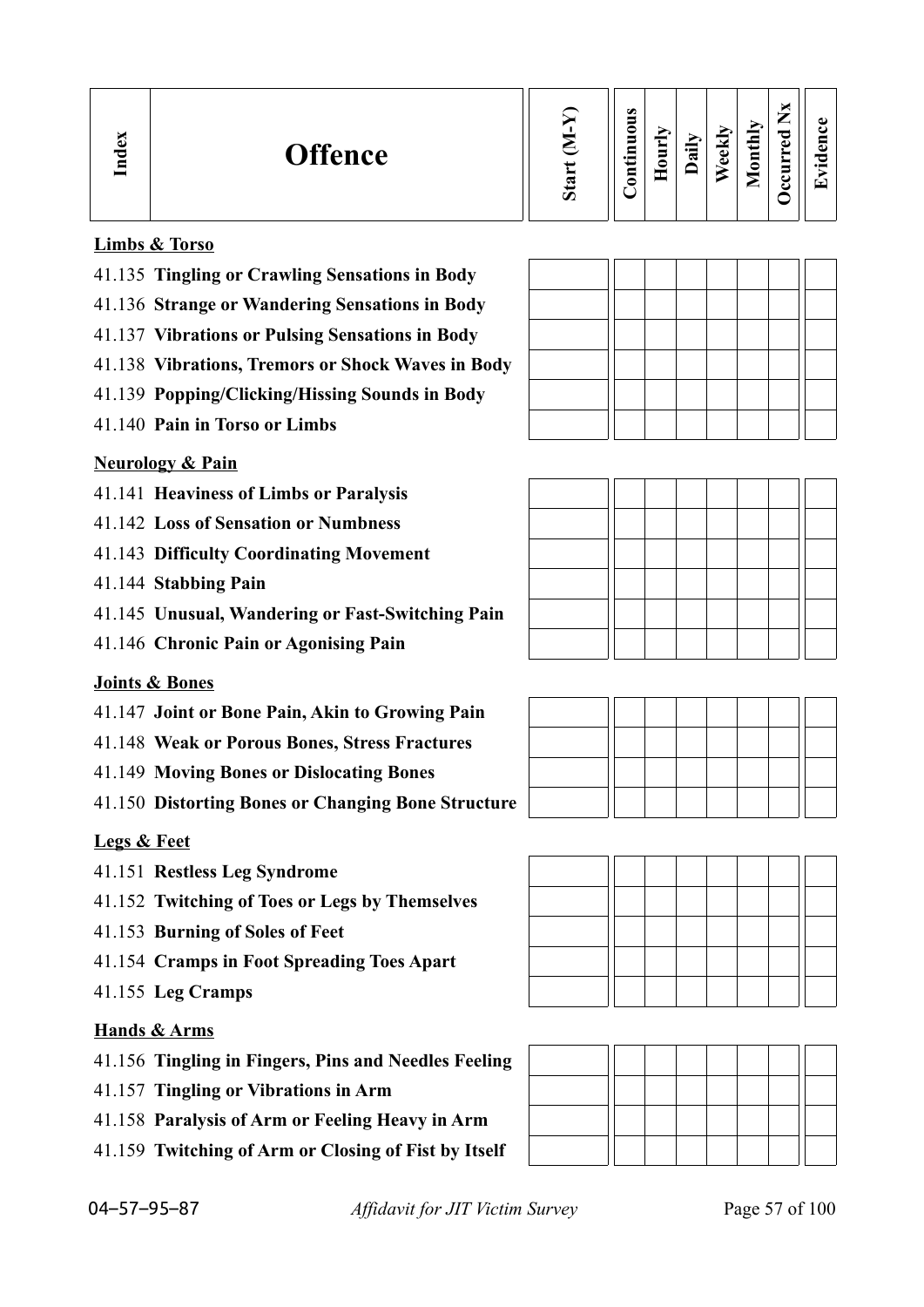#### **Breasts**

- 41.160 **Painful Nipples**
- 41.161 **Pain in Breast, Dull Ache or Stinging Pain**
- 41.162 **Swelling of Breasts**
- 41.163 **Onset of Lactation Without Pregnancy**
- 41.164 **Lumps or Small Hard Nodules in Breast**

## **Menstruation & Menopause**

- 41.165 **Odd Increased Menstruation Pain or Cramps**
- 41.166 **Unusual Heavy Bleeding**
- 41.167 **Unusual Changes to Menstruation or Cycle**
- 41.168 **Unusual Bleeding Betw. Menstruation Time**
- 41.169 **Early Onset Menopause**

#### **Vagina & Ovaries**

- 41.170 **Tingling or Vibrations in Clitoris or Vagina**
- 41.171 **Pain in Vagina**
- 41.172 **Involuntary Arousal or Orgasm**
- 41.173 **Unusually Long or Persistent Arousal**
- 41.174 **Unusual Pain in Ovaries or Womb**
- 41.175 **Lumps or Small Hard Nodules in Vagina**

## **Testicles & Penis**

- 41.176 **Pain in Testicles or Penis**
- 41.177 **Swelling of Testicles or Penis**
- 41.178 **Lumps/Small Hard Nodules in Testicle/Penis**
- 41.179 **Sudden Onset/Temporary Erectile Problems**
- 41.180 **Tingling or Vibration Sensation in Penis**
- 41.181 **Sudden Erections Without Arousal**
- 41.182 **Sudden Ejaculation Without Arousal**

#### **Rectal Area**

- 41.183 **Tingling or Vibrations in Rectal Area**
- 41.184 **Pain in Rectal Area**





04–57–95–87 *Affidavit for JIT Victim Survey* Page 58 of 100

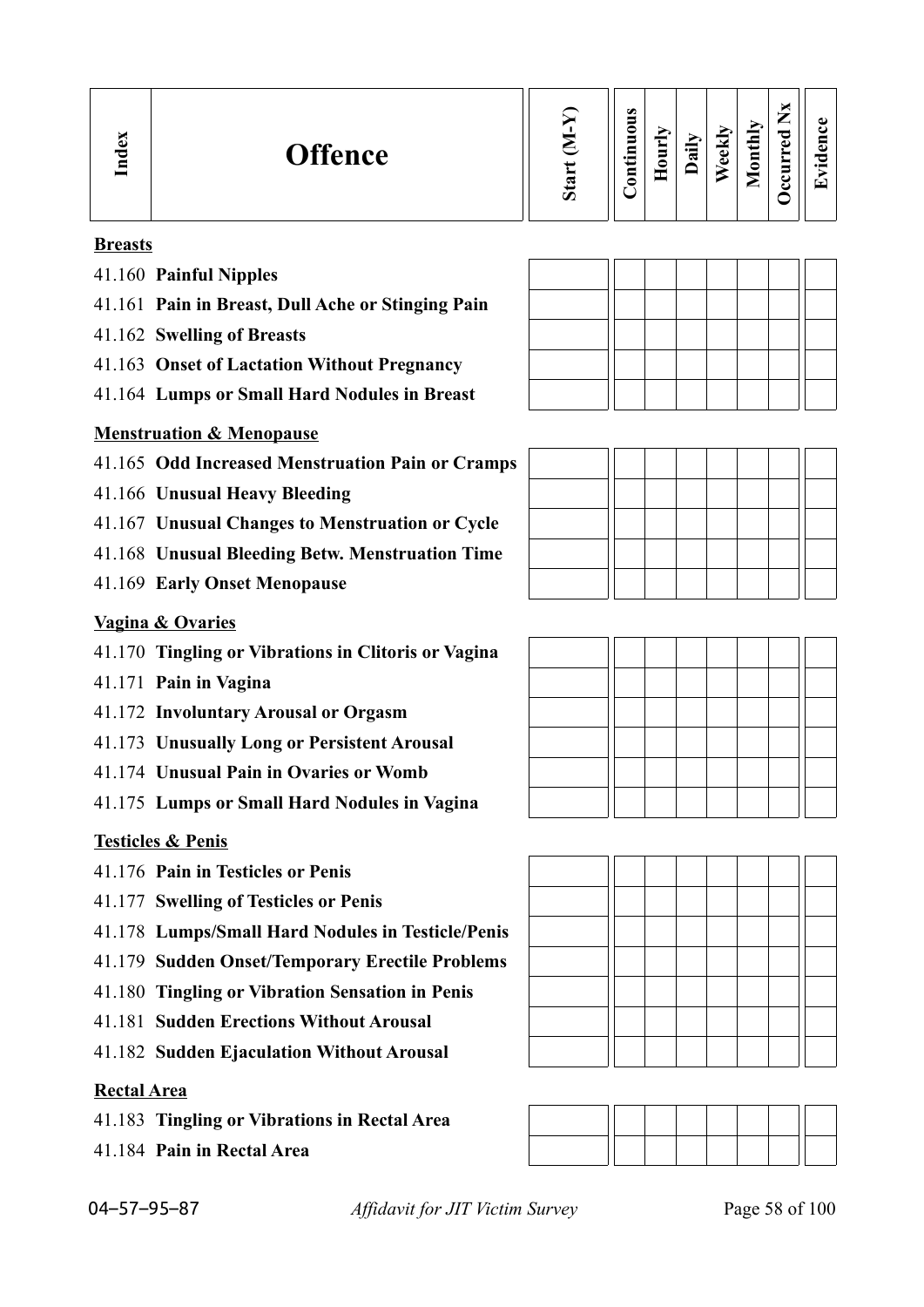| <b>Offence</b> | $\boldsymbol{\omega}$ | $\omega$<br>5<br>◓<br>$\blacksquare$<br>÷<br>Ì<br>⊟<br>∙≕<br>≏<br>$\overline{\mathbf{g}}$ | $\ddot{a}$ | Ξk<br>ω | thly<br>Ξ<br>c<br>_ | –<br>$\bullet$<br>~<br>A)<br>a<br>c<br>$\bullet$ $\blacksquare$<br>T. |  |
|----------------|-----------------------|-------------------------------------------------------------------------------------------|------------|---------|---------------------|-----------------------------------------------------------------------|--|
|----------------|-----------------------|-------------------------------------------------------------------------------------------|------------|---------|---------------------|-----------------------------------------------------------------------|--|

## **Digestive System & Digestion**

- 41.185 **Tingling or Crawling Sensations in Stomach**
- 41.186 **Unusual Stomach Rumbling or Other Sounds**
- 41.187 **Pain in the Guts**
- 41.188 **Digestive Issues**
- 41.189 **Irritable Bowel Syndrome**
- 41.190 **Bladder Control Loss, Involuntary Urination**
- 41.191 **Inability to Defecate or Constipation**
- 41.192 **Involuntary Defecation**
- 41.193 **Diarrhoea**
- 41.194 **Vomiting**
- 41.195 **Weight Gain**
- 41.196 **Weight Loss**

#### **Water Retention**

- 41.197 **Increased Water Retention/Swelling of Tissue**
- 41.198 **Dehydration and Dehydration of the Brain**

## **Urges, Sexual Urges & Orientation**

- 41.199 **Unusual Desires/Urges of Non-Sexual Nature**
- 41.200 **Unusual Sex Desires, Changed Sexual Urges**
- 41.201 **Unusually Frequent or Timed Sexual Urges**
- 41.202 **Sudden Sexual Urges that Feel Unnatural**
- 41.203 **Sudden Out-of-Character Fetishes or Desires**
- 41.204 **Sudden Untypical Sexual Desire for People**
- 41.205 **Change in Sexual Orientation**
- 41.206 **Change in Gender Identity, Wish to Change**

#### **Symptoms in General**

- 41.207 **Sudden or Odd Onset/Subsiding Symptoms**
- 41.208 **Feeling Drunk Without Drinking Alcohol**
- 41.209 **Feeling on Drugs Without Taking Drugs**
- 41.210 **Feeling Nauseous Without Vomiting**

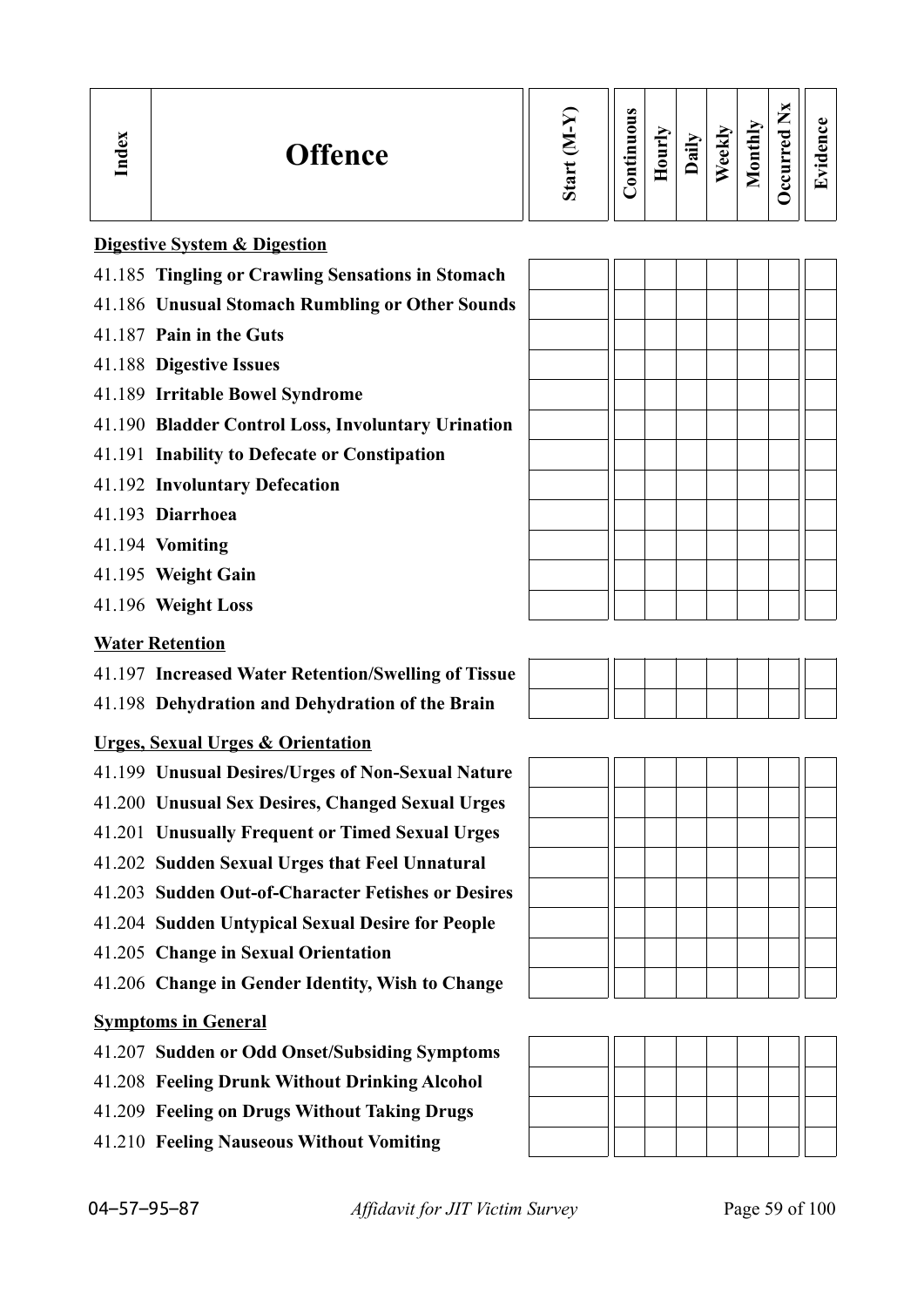| Ø |
|---|
|---|

## **42 Medical Conditions, Illnesses & Permanent Damage**

- 42.1 **Induced or Timed Medical Incidents/Episodes**
- 42.2 **Side-Effects of Psycho-Pharmaceuticals**

## **Ears, Hearing & Balance**

- 42.3 **Permanent Hearing Damage or Hearing Loss**
- 42.4 **Problems with Balance or Vertigo Episodes**

## **Eyes & Vision**

- 42.5 **Permanent Eye Damage or Loss of Eye Sight**
- 42.6 **Glaucomas**

## **Nose & Smell**

- 42.7 **Damage to Olfactory System or Loss of Smell**
- 42.8 **Medical Issues with Sinuses**

## **Mouth & Throat**

- 42.9 **Loss of Taste**
- 42.10 **Severe Dental Problems or Tooth Loss**
- 42.11 **Damage to Vocal Cords**
- 42.12 **Speech Impediments**
- 42.13 **Thyroid Problems**

## **Head & Brain**

- 42.14 **Unexplained Hair Thinning or Baldness**
- 42.15 **Migraines, Migraines with Aura**
- 42.16 **Meningitis**
- 42.17 **Epilepsy**
- 42.18 **Dementia, Alzheimer's**
- 42.19 **Parkinson's**
- 42.20 **Other Neurological Conditions**
- 42.21 **Strokes**
- 42.22 **Aneurysms**
- 42.23 **Brain Damage**

04–57–95–87 *Affidavit for JIT Victim Survey* Page 60 of 100









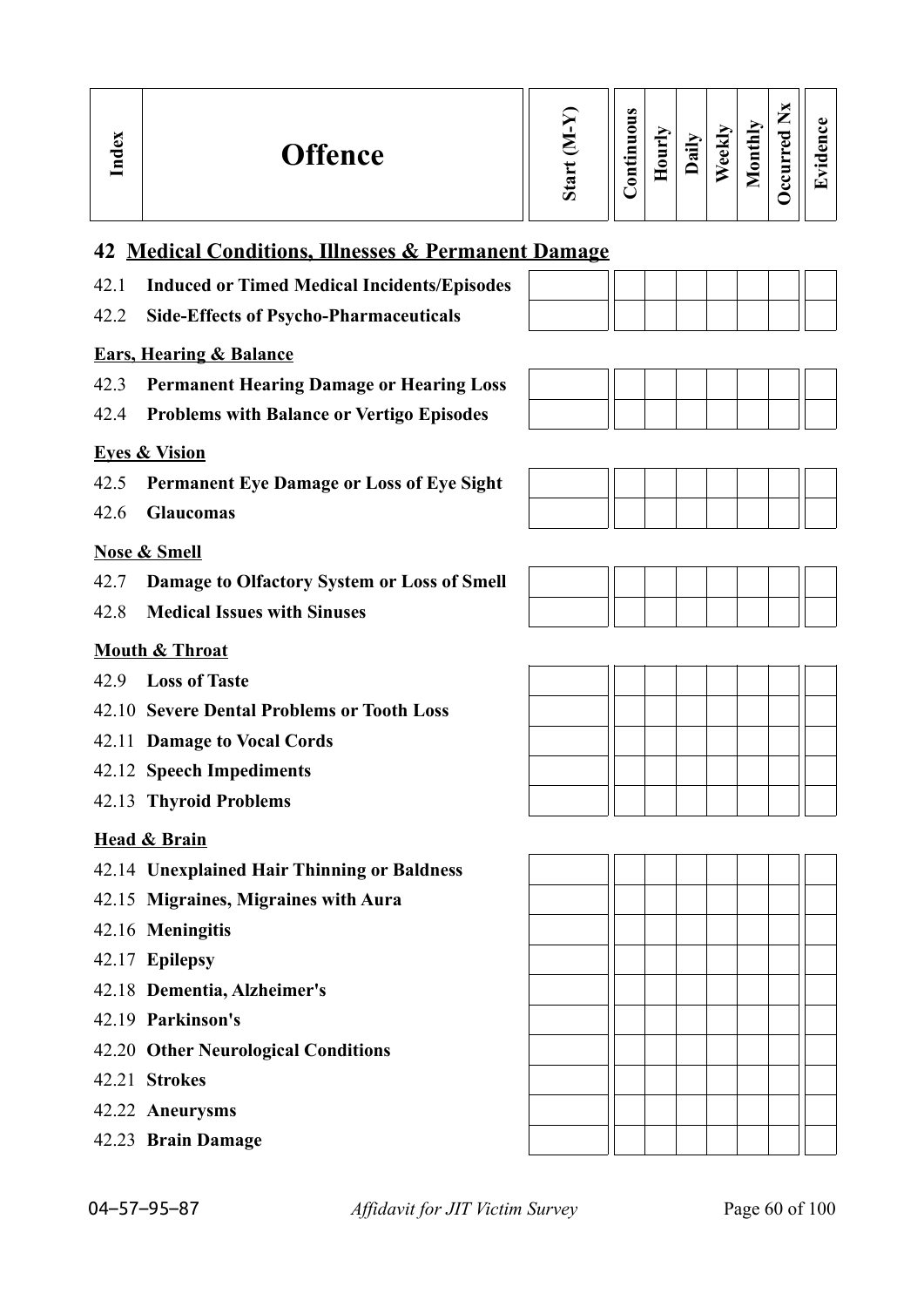| Index         | <b>Offence</b>                                | Start (M-Y) | Continuous | Hourly | Daily | Weekly | Monthly | Occurred Nx | Evidence |
|---------------|-----------------------------------------------|-------------|------------|--------|-------|--------|---------|-------------|----------|
|               | <b>Spine &amp; Nervous System</b>             |             |            |        |       |        |         |             |          |
|               | 42.24 Spinal Damage                           |             |            |        |       |        |         |             |          |
|               | 42.25 Paralysis                               |             |            |        |       |        |         |             |          |
|               | 42.26 Fibromyalgia Syndrome (FMS)             |             |            |        |       |        |         |             |          |
|               | 42.27 Neuralgia                               |             |            |        |       |        |         |             |          |
|               | 42.28 Neuropathy                              |             |            |        |       |        |         |             |          |
|               | Joints & Bones                                |             |            |        |       |        |         |             |          |
|               | 42.29 Joint Problems, Joint Damage            |             |            |        |       |        |         |             |          |
|               | 42.30 Difficulty Walking or Moving            |             |            |        |       |        |         |             |          |
|               | 42.31 Arthritis                               |             |            |        |       |        |         |             |          |
|               | 42.32 Broken Bones                            |             |            |        |       |        |         |             |          |
|               | <b>Muscles &amp; Ligaments</b>                |             |            |        |       |        |         |             |          |
|               | 42.33 Muscle Atrophy, Muscle Loss             |             |            |        |       |        |         |             |          |
|               | 42.34 Muscle Atrophy Specifically in the Face |             |            |        |       |        |         |             |          |
|               | 42.35 Torn Muscles or Torn Ligaments          |             |            |        |       |        |         |             |          |
| <b>Skin</b>   |                                               |             |            |        |       |        |         |             |          |
|               | 42.36 Permanent Skin Damage                   |             |            |        |       |        |         |             |          |
|               | 42.37 Medically Certified Operation Scars     |             |            |        |       |        |         |             |          |
|               | 42.38 Skin Diseases                           |             |            |        |       |        |         |             |          |
|               | <b>Heart &amp; Circulation</b>                |             |            |        |       |        |         |             |          |
|               | 42.39 Blood Pressure Issue                    |             |            |        |       |        |         |             |          |
|               | <b>42.40 Circulation Problems</b>             |             |            |        |       |        |         |             |          |
|               | 42.41 Blood Disorders                         |             |            |        |       |        |         |             |          |
|               | 42.42 Heart Attacks                           |             |            |        |       |        |         |             |          |
|               | 42.43 Gangrene                                |             |            |        |       |        |         |             |          |
| <b>Organs</b> |                                               |             |            |        |       |        |         |             |          |
|               | 42.44 Kidney Damage                           |             |            |        |       |        |         |             |          |
|               | 42.45 Liver Damage                            |             |            |        |       |        |         |             |          |
|               | 42.46 Damage to Pancreas                      |             |            |        |       |        |         |             |          |
|               | 42.47 Lung Damage                             |             |            |        |       |        |         |             |          |
|               |                                               |             |            |        |       |        |         |             |          |

04–57–95–87 *Affidavit for JIT Victim Survey* Page 61 of 100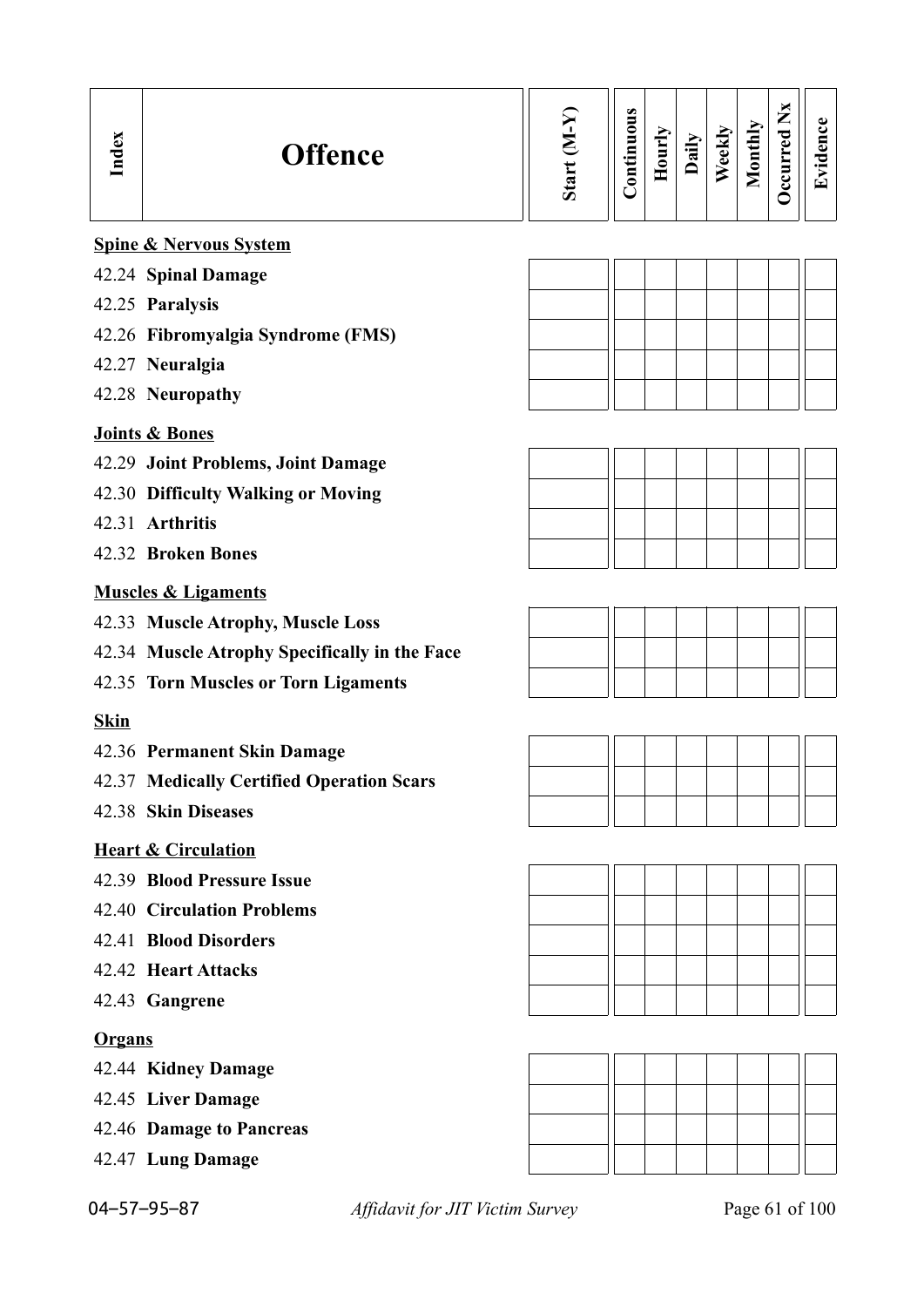| Index         | <b>Offence</b>                                   | Start (M-Y) | Continuous | Hourly | Daily | Weekly | Monthly | Occurred Nx | Evidence       |
|---------------|--------------------------------------------------|-------------|------------|--------|-------|--------|---------|-------------|----------------|
|               | <b>Digestive System</b>                          |             |            |        |       |        |         |             |                |
|               | 42.48 Tightening or Occlusion of Digestive Tract |             |            |        |       |        |         |             |                |
| <b>Tissue</b> |                                                  |             |            |        |       |        |         |             |                |
|               | 42.49 Calcifications                             |             |            |        |       |        |         |             |                |
|               | 42.50 Lipomas                                    |             |            |        |       |        |         |             |                |
|               | 42.51 Cysts & Ganglion Cysts                     |             |            |        |       |        |         |             |                |
|               | <b>Reproductive Organs</b>                       |             |            |        |       |        |         |             |                |
|               | 42.52 Erectile Dysfunction or Impotence          |             |            |        |       |        |         |             |                |
|               | 42.53 Infertility (Male & Female)                |             |            |        |       |        |         |             |                |
|               | 42.54 Uterine Fibroids                           |             |            |        |       |        |         |             |                |
|               | 42.55 Sex Changes                                |             |            |        |       |        |         |             |                |
|               | <b>Loss of Organs or Limbs</b>                   |             |            |        |       |        |         |             |                |
|               | 42.56 Removal of a Kidney                        |             |            |        |       |        |         |             |                |
|               | 42.57 Hysterectomy                               |             |            |        |       |        |         |             |                |
|               | 42.58 Removal of a Testicle                      |             |            |        |       |        |         |             |                |
|               | 42.59 Removal of Parts of Organs or Glands       |             |            |        |       |        |         |             |                |
|               | 42.60 Loss of Limbs or Amputations               |             |            |        |       |        |         |             |                |
| no.           | <b>Tumours &amp; Cancers</b>                     |             |            |        |       |        |         |             |                |
|               | 42.61 Skin Tumours or Skin Cancer                |             |            |        |       |        |         |             |                |
|               | 42.62 Brain Tumours or Brain Cancer              |             |            |        |       |        |         |             |                |
|               | 42.63 Lung Tumours or Lung Cancer                |             |            |        |       |        |         |             |                |
|               | 42.64 Pancreatic Tumours or Pancreatic Cancer    |             |            |        |       |        |         |             |                |
|               | 42.65 Breast Tumours or Breast Cancer            |             |            |        |       |        |         |             |                |
|               | 42.66 Testicular or Prostate Tumours or Cancer   |             |            |        |       |        |         |             |                |
|               | 42.67 Throat Tumours or Throat Cancer            |             |            |        |       |        |         |             |                |
|               | 42.68 Leukaemia                                  |             |            |        |       |        |         |             |                |
|               | 42.69 Other Tumours & Cancers                    |             |            |        |       |        |         |             |                |
|               | <b>Injury &amp; Near-Death</b>                   |             |            |        |       |        |         |             |                |
|               | 42.70 Severe or Traumatic Injury                 |             |            |        |       |        |         |             |                |
|               | 42.71 Medical Near Death Incidents               |             |            |        |       |        |         |             |                |
|               | 04-57-95-87<br>Affidavit for JIT Victim Survey   |             |            |        |       |        |         |             | Page 62 of 100 |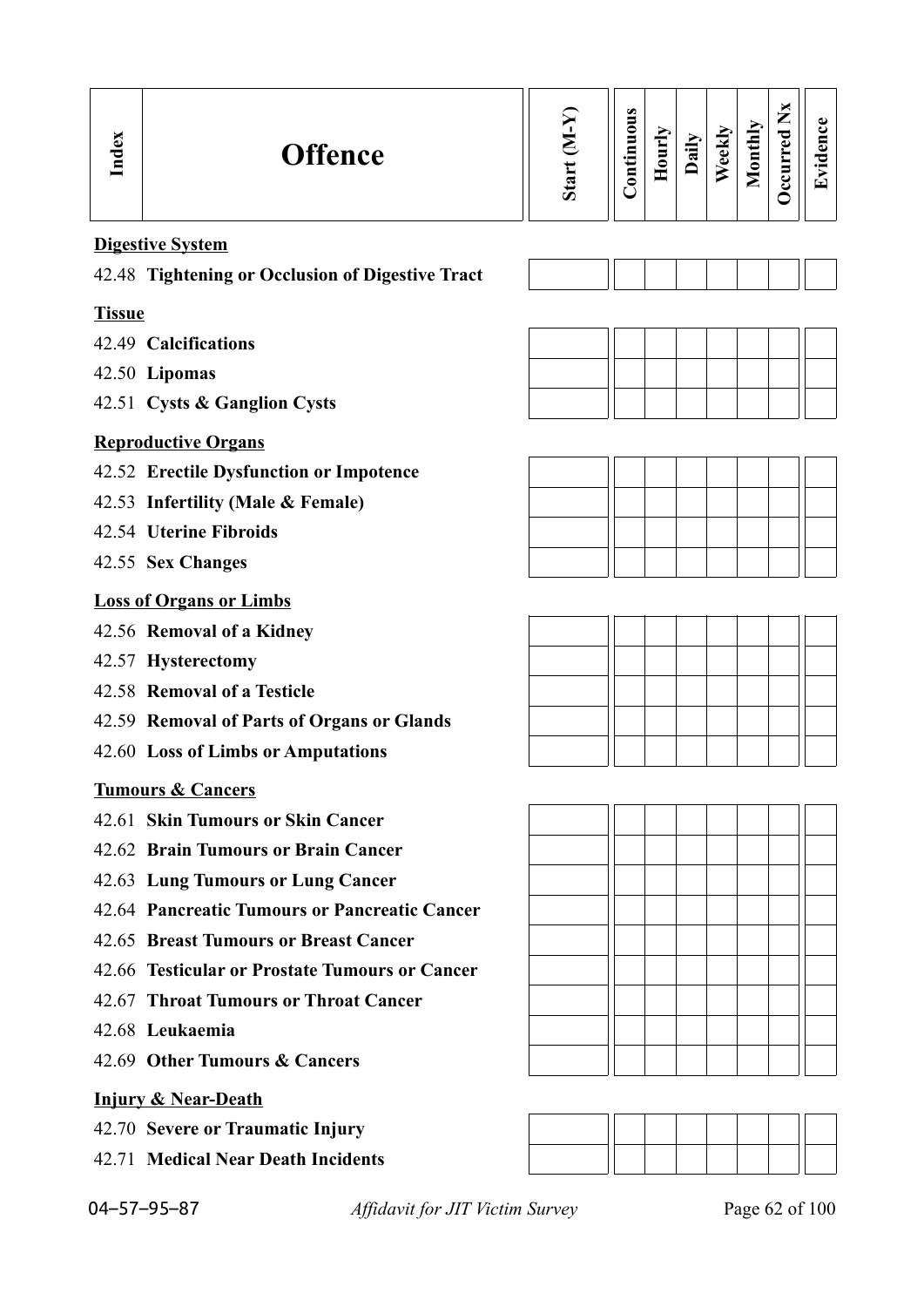| نە<br><b>Offence</b><br>っ<br>Ē | ∽ | ω<br>_<br>∊<br>5<br>┍<br><br>⊑<br>≏ |  | ੶ਫ਼ | ekly<br>$\bullet$ | onthly<br>-<br>உ | ᅙ<br>ω | ڡ<br>. .<br>T. |
|--------------------------------|---|-------------------------------------|--|-----|-------------------|------------------|--------|----------------|
|--------------------------------|---|-------------------------------------|--|-----|-------------------|------------------|--------|----------------|

#### **Diseases**

- 42.72 **Lyme Disease**
- 42.73 **AIDS**
- 42.74 **Syphilis**
- 42.75 **Hepatitis**
- 42.76 **Diabetes**
- 42.77 **Sun Allergy**
- 42.78 **Other Rare or Unidentifiable Diseases**

## **43 Medical Tests & Treatments**

- 43.1 **Photographs of Changes, Scars or Injuries**
- 43.2 **Dermatologist's Report**
- 43.3 **Blood Tests**
- 43.4 **Dark-Field Microscopy and Blood Analysis**
- 43.5 **Toxicology Tests**
- 43.6 **EEG**
- 43.7 **MRI**
- 43.8 **X-Ray**
- 43.9 **Nuclear Bone Scan**
- 43.10 **CT Scan**
- 43.11 **PET Scan**
- 43.12 **Ultrasound**
- 43.13 **Cardiology Report**
- 43.14 **Hair Analysis**
- 43.15 **Thermal Imaging**
- 43.16 **Operations to Remove Implants**
- 43.17 **Other Operations**

## **Analysis of Removed Implants**

- 43.18 **Microscopy**
- 43.19 **X-Ray Fluorescence**
- 43.20 **Electron Microscopy**

| 04-57-95-87 |
|-------------|
|-------------|

04–57–95–87 *Affidavit for JIT Victim Survey* Page 63 of 100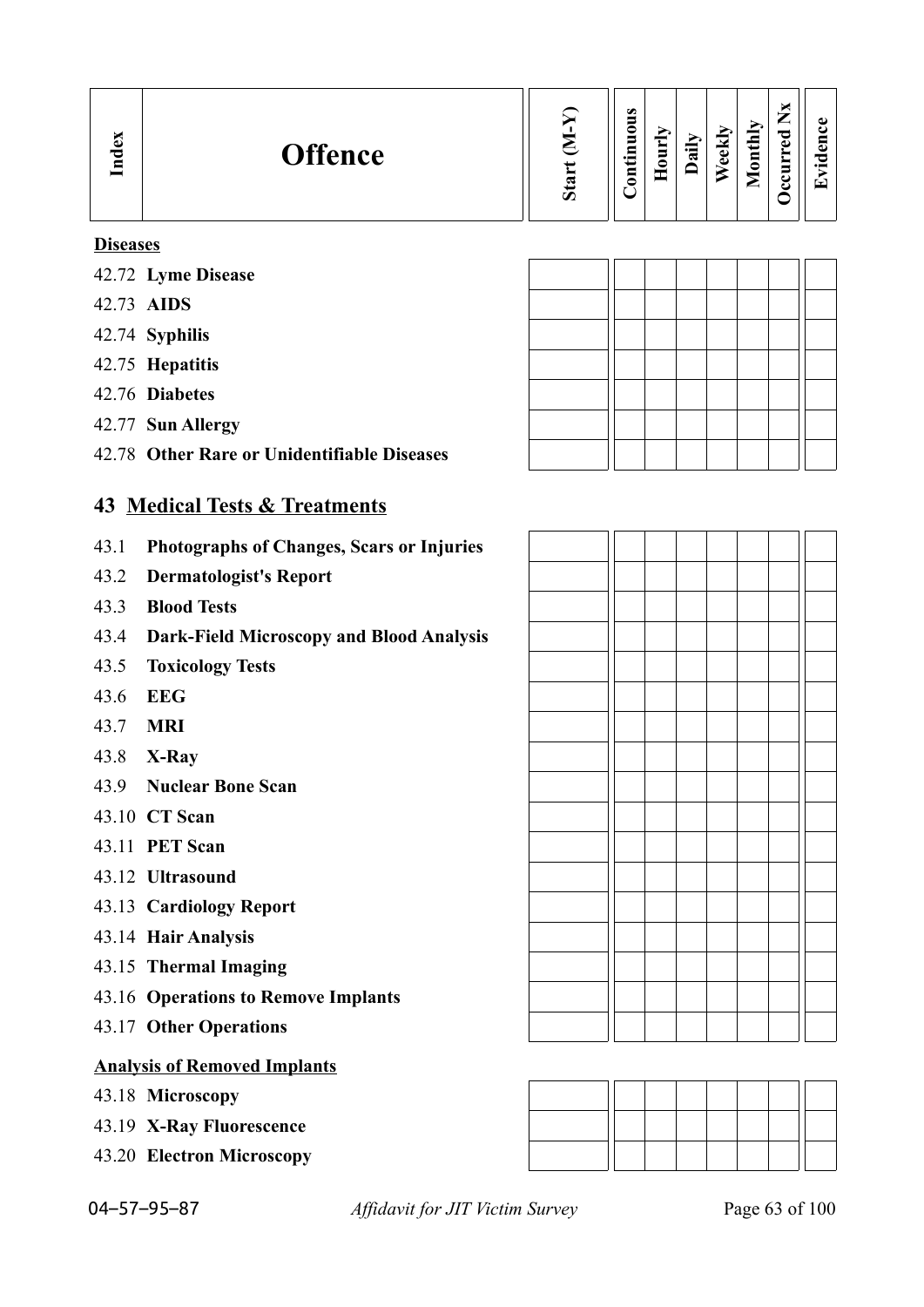| $\mathbf{g}$<br><b>Offence</b><br>Ě | ∽ | $\bullet$<br>$\cdot$ $\,$ | 5<br>− | ੶ਜ਼ | $\overline{\phantom{a}}$<br>ω<br>ω | thly<br>ē<br>◒<br>உ | _<br>ு<br>d.<br>▀ | ▼ |
|-------------------------------------|---|---------------------------|--------|-----|------------------------------------|---------------------|-------------------|---|
|-------------------------------------|---|---------------------------|--------|-----|------------------------------------|---------------------|-------------------|---|

## **44 Measurements**

- 44.1 **Bug Sweep of Home or Car** 2017 X X
- 44.2 **Surveillance Video of Street & Neighbourhood**
- 44.3 **Hiring Private Investigator**
- 44.4 **IT Forensic Investigation of Computers**
- 44.5 **IP Address Analysis of Internet Accounts**
- 44.6 **Radioactivity Measurements (Geiger Counter)**
- 44.7 **Video of Induced Muscle-Twitching & Jerks**
- 44.8 **Audio or Video of Pulsed Energy Projectiles**
- 44.9 **Measurements of Pulsed Energy Projectiles**
- 44.10 **Measurements of DEW Attacks**
- 44.11 **Low-Frequency Measurements of Attacks**
- 44.12 **High-Frequency Measurements of Attacks**
- 44.13 **Measurements of Body Chip Emissions**
- 44.14 **Thermal Imaging of Body Chips**
- 44.15 **UV / Black-Light Images of Eye Lens Implants**
- 44.16 **Measurements of Voice-to-Skull Transmissions**
- 44.17 **Synthetic Fibres Reacting to Magnetic Fields**

| 2011    |                    |  | $\lambda$ |  |                    |
|---------|--------------------|--|-----------|--|--------------------|
| 11-2017 | $\pmb{\mathsf{X}}$ |  |           |  | $\pmb{\mathsf{X}}$ |
|         |                    |  |           |  |                    |
|         |                    |  |           |  |                    |
|         |                    |  |           |  |                    |
|         |                    |  |           |  |                    |
|         |                    |  |           |  |                    |
|         |                    |  |           |  |                    |
|         |                    |  |           |  |                    |
|         |                    |  |           |  |                    |
|         |                    |  |           |  |                    |
|         |                    |  |           |  |                    |
|         |                    |  |           |  |                    |
|         |                    |  |           |  |                    |
|         |                    |  |           |  |                    |
|         |                    |  |           |  |                    |
|         |                    |  |           |  |                    |
|         |                    |  |           |  |                    |

ПF  $\blacksquare$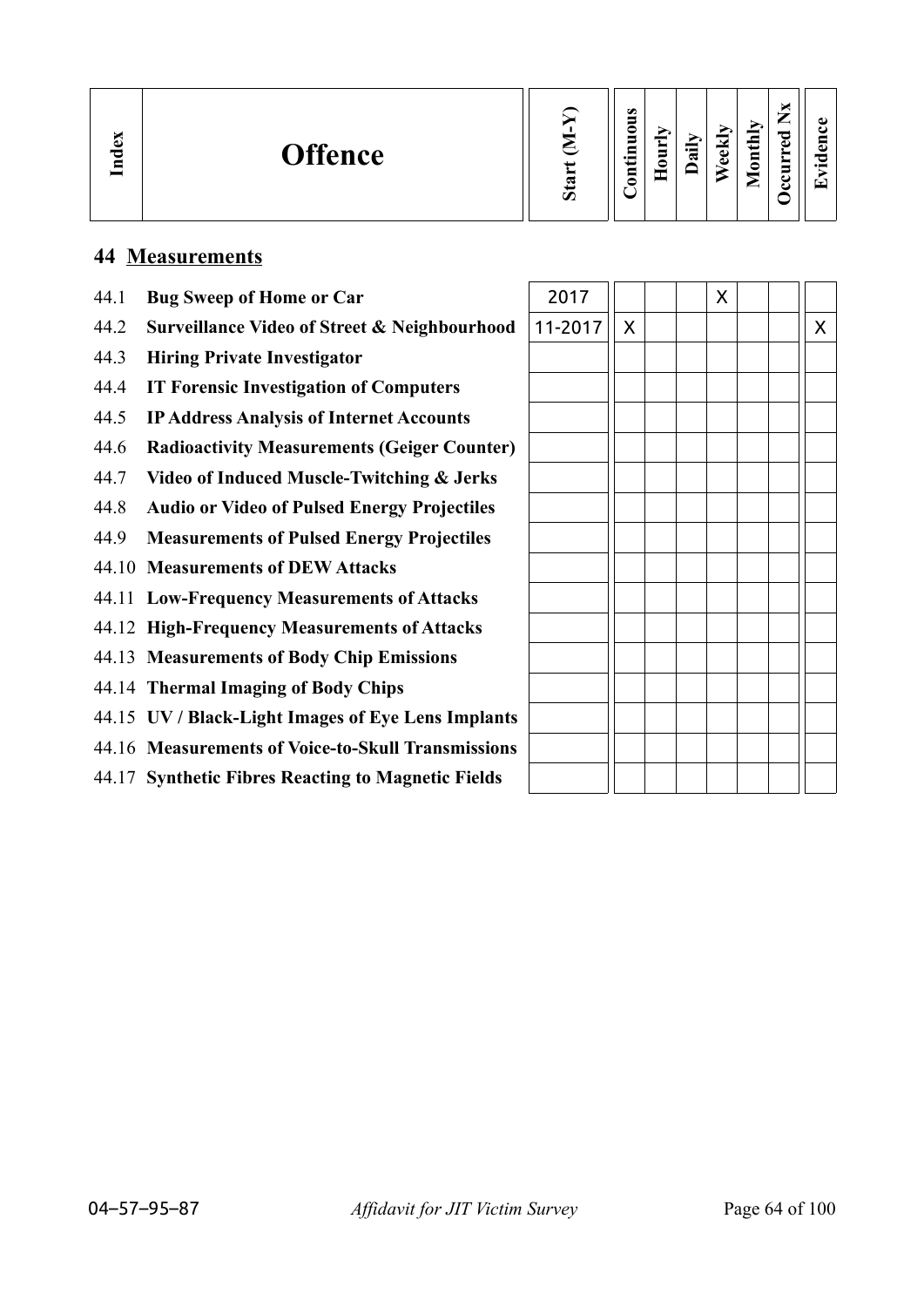| $\mathbf{g}$<br><b>Offence</b><br>ਦੁ<br>크 | Ο | $\omega$<br>0<br>5<br>▭<br>د.<br>5 | -<br>▭ | ┍<br>급 | €<br>ಕ<br>$\omega$ | onthly<br>-<br>▱ | ∼<br>⇁<br>-<br>ಾ<br>ω<br>➤<br>s<br>L<br>ت | $\bullet$ .<br>▼ |
|-------------------------------------------|---|------------------------------------|--------|--------|--------------------|------------------|-------------------------------------------|------------------|
|-------------------------------------------|---|------------------------------------|--------|--------|--------------------|------------------|-------------------------------------------|------------------|

## **45 Protective Measures & Shielding**

- 45.1 **Psychological and Mental Protective Measures**
- 45.2 Changing or Reinforcing Locks for Security
- 45.3 **Security Camera for Surveillance of the Home**
- 45.4 **Home Safe to Protect Items fr. Housebreaking**
- 45.5 **Dash Cam for Monitoring of Driving**
- 45.6 **Computer Security, Anti-Virus, Firewalls**
- 45.7 **Faraday Cage for Electromagnetic Shielding**
- 45.8 **Metal Panels for Shielding from DEW Attacks**
- 45.9 **Metal Shed for Shielding from DEW Attacks**
- 45.10 **Shielding on Person for Walking Outside**
- 45.11 **Shielding in Car for Driving**
- 45.12 **Shielding for Sleeping at Night**
- 45.13 **Shielding for Babies and Children**
- 45.14 **Shielding for Pets**

## **Failure of Protective Measures & Shielding**

- 45.15 **Failure of Psychological & Mental Measures**
- 45.16 **Housebreaking After Changing Locks**
- 45.17 **Jamming/Turning Off of Surveillance Camera**
- 45.18 **Safe-Cracking of Home Safe**
- 45.19 **Jamming/Turning Off of Dash Cam**
- 45.20 **Hacking Despite Anti-Virus or Firewalls**
- 45.21 **Faraday Cage Insufficient to Block DEW**
- 45.22 **Metal Panels Insufficient to Block DEW**
- 45.23 **Metal Shed Insufficient to Block DEW Attacks**
- 45.24 **Shielding on Person Insufficient to Block DEW**
- 45.25 **Shielding in Car Insufficient to Block DEW**
- 45.26 **Bedroom Shielding Insufficient to Block DEW**
- 45.27 **Child's Shielding Insufficient to Block DEW**
- 45.28 **Pet's Shielding Insufficient to Block DEW**

| 11-2017 |  |  | 1 |                    |
|---------|--|--|---|--------------------|
| 11-2017 |  |  | 1 | $\sf X$            |
|         |  |  |   |                    |
|         |  |  |   |                    |
|         |  |  |   |                    |
| 12-2017 |  |  | 1 | $\pmb{\mathsf{X}}$ |
|         |  |  |   |                    |
|         |  |  |   |                    |
|         |  |  |   |                    |
|         |  |  |   |                    |
|         |  |  |   |                    |
|         |  |  |   |                    |
|         |  |  |   |                    |

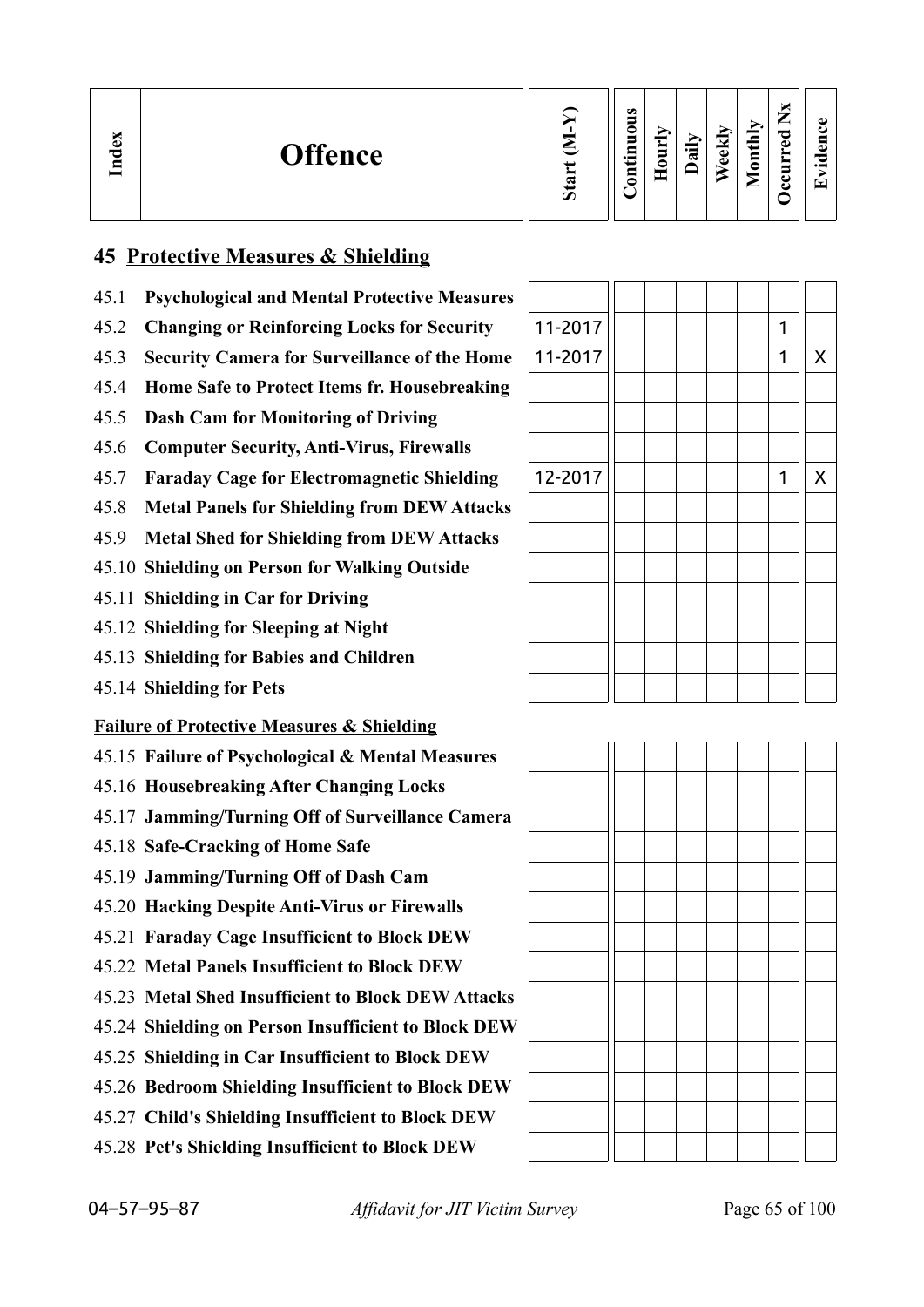| м<br>Index<br><b>Offence</b> | ∾<br>$\boldsymbol{\mathcal{D}}$ | $\omega$<br>∊<br>−<br>$\bullet$<br>ਜ<br>┍<br>- |  | ∽<br>≔<br>$\vec{a}$ | ≂<br>نه<br>ω | thly<br>$\overline{\mathbf{a}}$<br>▬<br>▱ | ×<br>—<br>_<br>ರ<br>Ō<br>►<br>5<br>ت<br>౿ | ω<br>'n.<br>$\cdot$ $\,$<br>r – |
|------------------------------|---------------------------------|------------------------------------------------|--|---------------------|--------------|-------------------------------------------|-------------------------------------------|---------------------------------|
|------------------------------|---------------------------------|------------------------------------------------|--|---------------------|--------------|-------------------------------------------|-------------------------------------------|---------------------------------|

## **46 Attacks on Pets & Animals**

- 46.1 **Changed or Odd Behaviour in Pets or Animals**
- 46.2 **Unusual Barking at "Nothing"/Cars/Bags etc.**
- 46.3 **Out-of-Character Attacks by Pets or Animals**
- 46.4 **Signs of Stress or Distress in Pets or Animals**
- 46.5 **Unusual Muscle Fits or Other Fits in Animals**
- 46.6 **Unusual Sleep Behaviour or Sleep Deprivation**
- 46.7 **Reluctance to Move, Lethargy in Animals**
- 46.8 **Timed or Unusual Illness in Pets or Animals**
- 46.9 **Death of Pets or Animals**

## **47 Attacks and Pressure on Family, Friends & Relevant Others**

- 47.1 **Stalking of Family, Friends or Others**
- 47.2 **Intimidation or Targeted Attacks on Them**
- 47.3 **Intimidation or Targeted Attacks on Helpers**
- 47.4 **Unusual Behaviour in Family, Friends, Others**
- 47.5 **Anger Fits or Sudden Depression in These**
- 47.6 **Personality Changes in Family/Friends/Others**
- 47.7 **DEW Attacks on Family**
- 47.8 **DEW Attacks on Friends**
- 47.9 **DEW Attacks on Others in the Community**
- 47.10 **Implanting of Family Members**
- 47.11 **Implanting of Friends**
- 47.12 **Implanting of Others in the Community**
- 47.13 **V2K Terror of Family Members**
- 47.14 **V2K Terror of Friends**
- 47.15 **V2K Terror of Others in the Community**
- 47.16 **Active Discouragement from Fam./Friends etc.**
- 47.17 **Weaponisation of Family/Friends w Neurotech**
- 47.18 **Bio-Robotisation/Hypnosis of Family/Friends**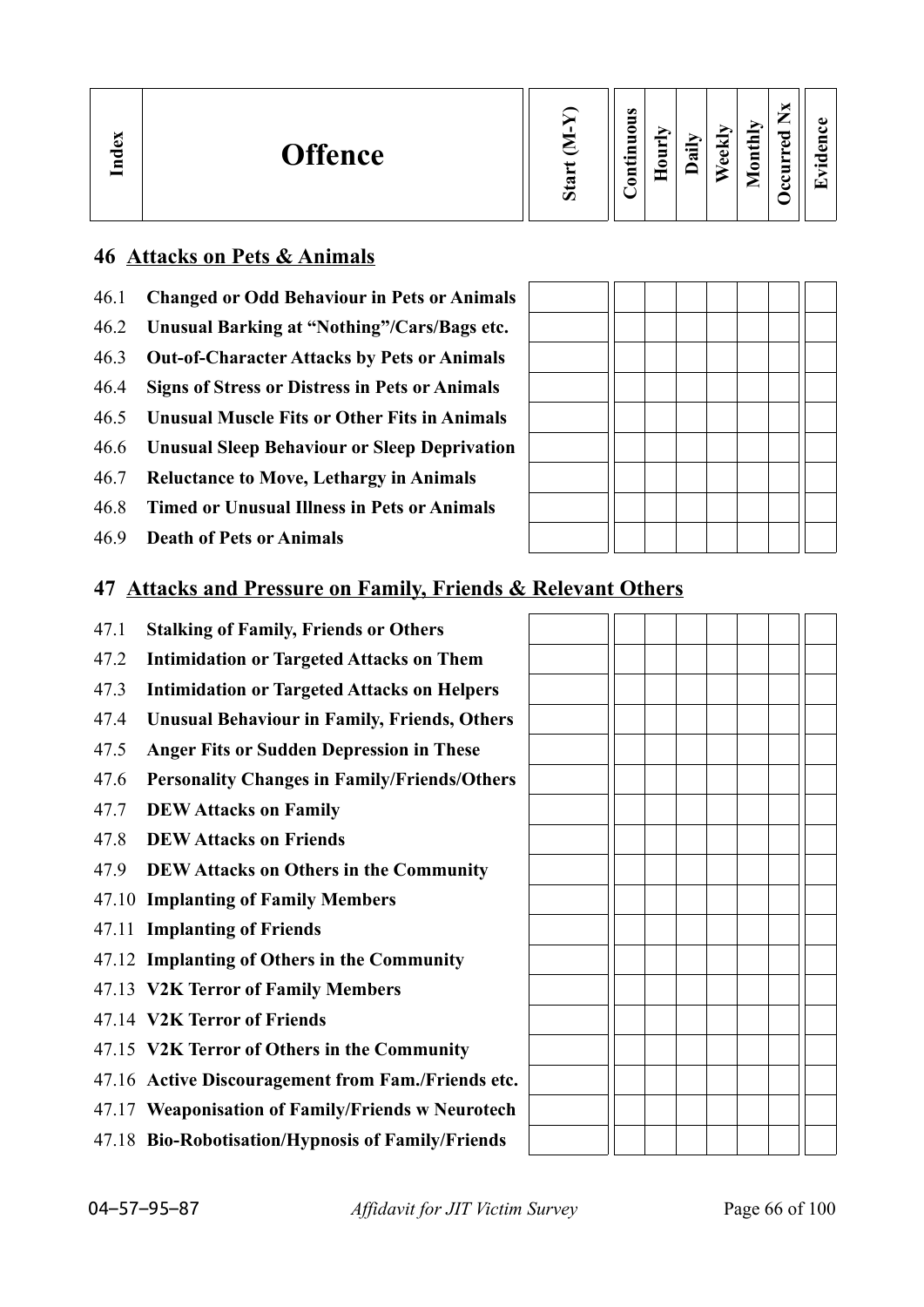| м<br>ව<br>ರ<br>$\blacksquare$ | <b>Offence</b> | $\sigma$ | $\bullet$<br>−<br>0<br>E<br>$\bullet$ and<br>5 | $\overline{\phantom{a}}$<br>∼<br>S<br>∊ | ੌੜ | ₩<br>ಕ<br>ω | É<br>≖<br>⊟<br>c<br>_ | ∼ | $\bullet$<br>a<br>⊂<br>$\bullet$ $\blacksquare$<br>▼ |
|-------------------------------|----------------|----------|------------------------------------------------|-----------------------------------------|----|-------------|-----------------------|---|------------------------------------------------------|
|-------------------------------|----------------|----------|------------------------------------------------|-----------------------------------------|----|-------------|-----------------------|---|------------------------------------------------------|

## **48 Accidents and Illnesses in Family, Friends & Relevant Others**

- 48.1 **Accidents/Injuries of Family, Friends, Others**
- 48.2 **Distress or Illness in Family, Friends or Others**
- 48.3 **People with Disabilities in Family**
- 48.4 **Heart Issues/Attacks in Family/Friends/Others**
- 48.5 **Strokes, Aneurysms, Brain Tumours in These**
- 48.6 **Cancer in Family, Friends or Others**
- 48.7 **Rare or Devastating Illness in These**

## **49 Death and Murder of Family, Friends & Relevant Others**

- 49.1 **Suicide of Family, Friends or Others**
- 49.2 **Death of Family Members or Relatives**
- 49.3 **Death of Friends, Helpers or Their Families**
- 49.4 **Death of Neighbours or Community Members**
- 49.5 **Death of Professionals Contacted for Help**
- 49.6 **Death of Other Victims**
- 49.7 **Cremations, Forced or Oddly Fast Cremations**

| $\mathbf{a}$<br>п |  |  |  |  |
|-------------------|--|--|--|--|

 $\overline{\phantom{a}}$  $\mathbb{R}$   $\mathbf{\mathbf{\mathsf{H}}}$ 

TΓ

 $\mathbf{I}$ 

| 11-2000 |  |  |  | X |
|---------|--|--|--|---|
|         |  |  |  |   |
|         |  |  |  |   |
|         |  |  |  |   |
|         |  |  |  |   |
|         |  |  |  |   |
|         |  |  |  |   |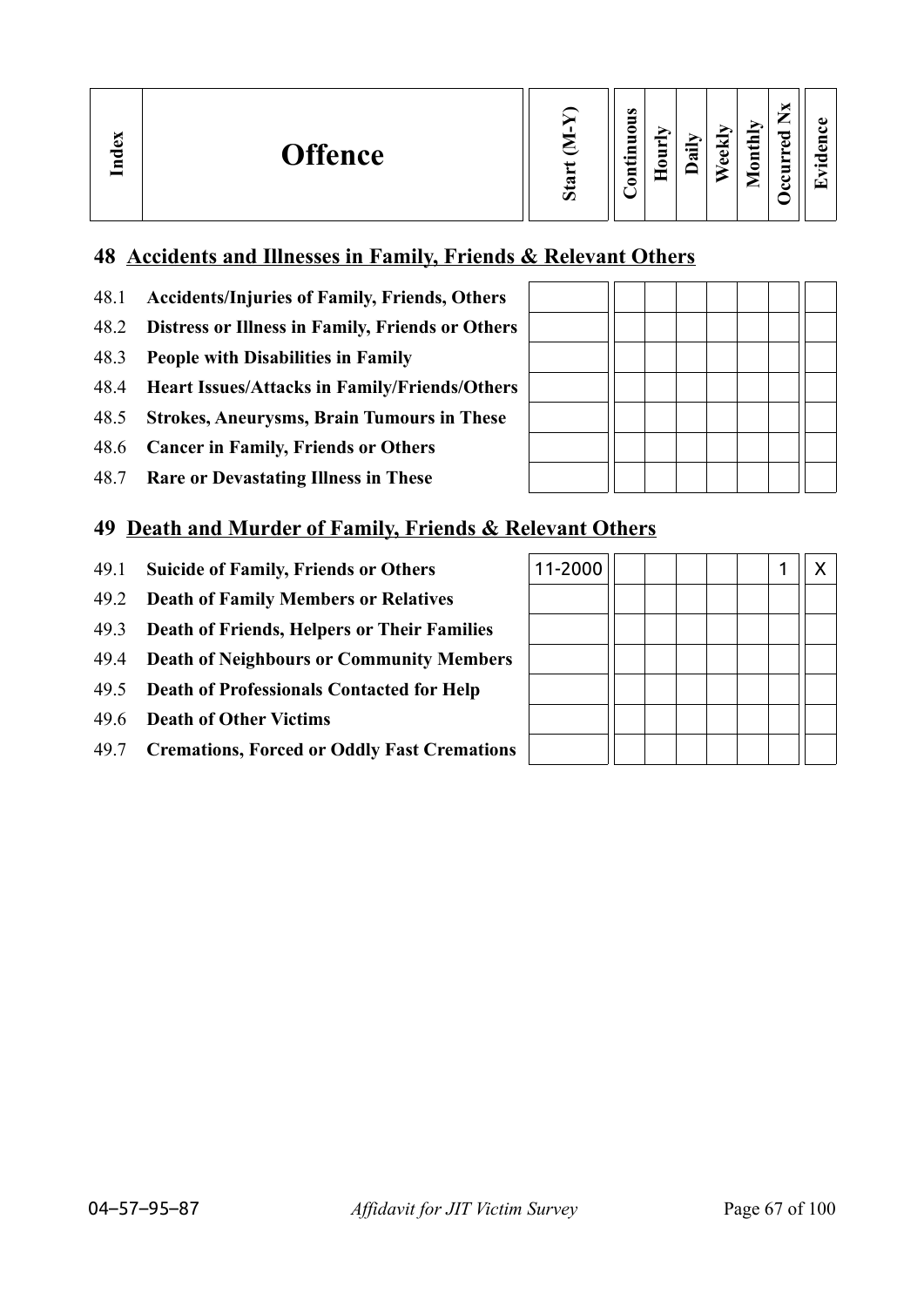| ×<br>ω<br>–<br>E<br>ച<br>痴<br>lonthly<br>c<br>∽<br>idex<br>ా<br>≂<br>5<br>∽<br>ه<br><b>Offence</b><br>$\ddot{a}$<br>دە<br>⊆<br>ತ<br>►<br>∍<br>$\cdot$ .<br>70<br>$\omega$<br>È<br>0<br>ᆷ<br>5 |
|-----------------------------------------------------------------------------------------------------------------------------------------------------------------------------------------------|
|-----------------------------------------------------------------------------------------------------------------------------------------------------------------------------------------------|

## **50 Multi-Generational Targeting & Steering of Life**

- 50.1 **Long-Term Targeting and Multi-Year Torture**
- 50.2 **Interference in Life, Steering of Life or Career**
- 50.3 **Multi-Generational Targeting of Grandparents**
- 50.4 **Multi-Generational Targeting of Parents**
- 50.5 **Multi-Generational Targeting of Children**

## **51 Historic Childhood Targeting**

- 51.1 **Unusual Behaviour, Extreme Emotion as Child**
- 51.2 **Abusive Parents in Childhood**
- 51.3 **Epilepsy or Petit Mal Epilepsy in Childhood**
- 51.4 **Hallucinogenics, Unusual Drugs given as Child**
- 51.5 **Hospital Stays as a Child**
- 51.6 **Sleep-Walking in Childhood**
- 51.7 **Dream Manipulation in Childhood**
- 51.8 **Disruption or Sabotage of Life in Childhood**
- 51.9 **Disruption, Sabotage of Medical Care as Child**
- 51.10 **Bullying in Childhood**
- 51.11 **Harassment and Stalking in Childhood**
- 51.12 **Irradiation and Torture in Childhood**
- 51.13 **Implanting in Childhood**
- 51.14 **Physical Injury and Mutilation in Childhood**
- 51.15 **Sexual Harassment, Abuse or Rape as a Child**
- 51.16 **Satanic Ritual Abuse in Childhood**
- 51.17 **VIP Abuse by Public Officials, Famous People**

|  | $D - 1$ |
|--|---------|
|  |         |
|  |         |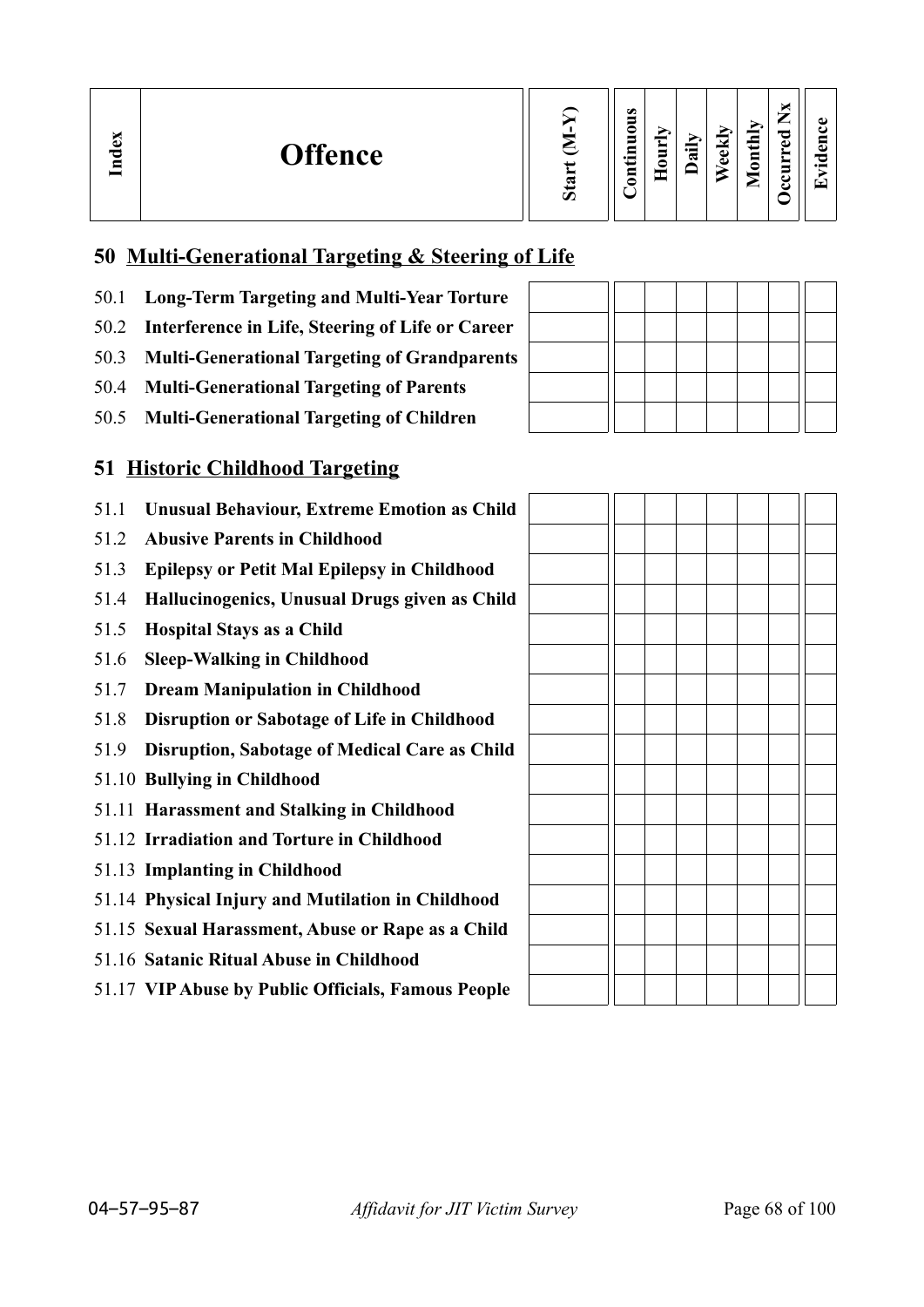## **52 MKUltra, Monarch Programming, Satanic Ritual Abuse & Child Abuse**

- 52.1 **Confinement in a Cage as a Young Child**
- 52.2 **Electroshocks as a Child**
- 52.3 **Systematic Physical Abuse or Torture as Child**
- 52.4 **Systematic Sexual Abuse/Humiliation as Child**
- 52.5 **Rape or Violent Rape as a Child**
- 52.6 **Forced to Watch Torture or Murder of Pet**
- 52.7 **Forced to Watch Torture or Murder of a Child**
- 52.8 **Horrific Mutilation, "Carving" Mutilation**

#### **Mind-Control Programming**

- 52.9 **"***Alice in Wonderland***" Programming**
- 52.10 **"***Wizard of Oz***" Programming**
- 52.11 **"***Gem Stones***" Programming**
- 52.12 **Other Themed Programming f. Mind-Control**

#### **Psychological Effects**

- 52.13 **Satanic Rituals, Luciferian Worship as a Child**
- 52.14 **Disassociation Issues as a Child or Adult**
- 52.15 **Multiple Personalities as a Child or Adult**
- 52.16 **Cues Triggering Personality Change or Anger**
- 52.17 **Sociopathy or Psychopathy as a Child or Adult**
- 52.18 **Unpredictable, Fast or Extreme Mood Swings**
- 52.19 **Bio-Polar Disorder, Schizophrenia**
- 52.20 **Depression, Manic Depression**

#### **Behaviour Under Mind-Control**

- 52.21 **Trance States, Sleep-Walking**
- 52.22 **Sent on Missions under Mind-Control**
- 52.23 **Drug-Running under Mind-Control**
- 52.24 **Sexual Services Performed under Mind-Contrl**
- 52.25 **Spying Services under Mind-Control**
- 52.26 **Attempted Murder / Murder under Mind-Ctrl**







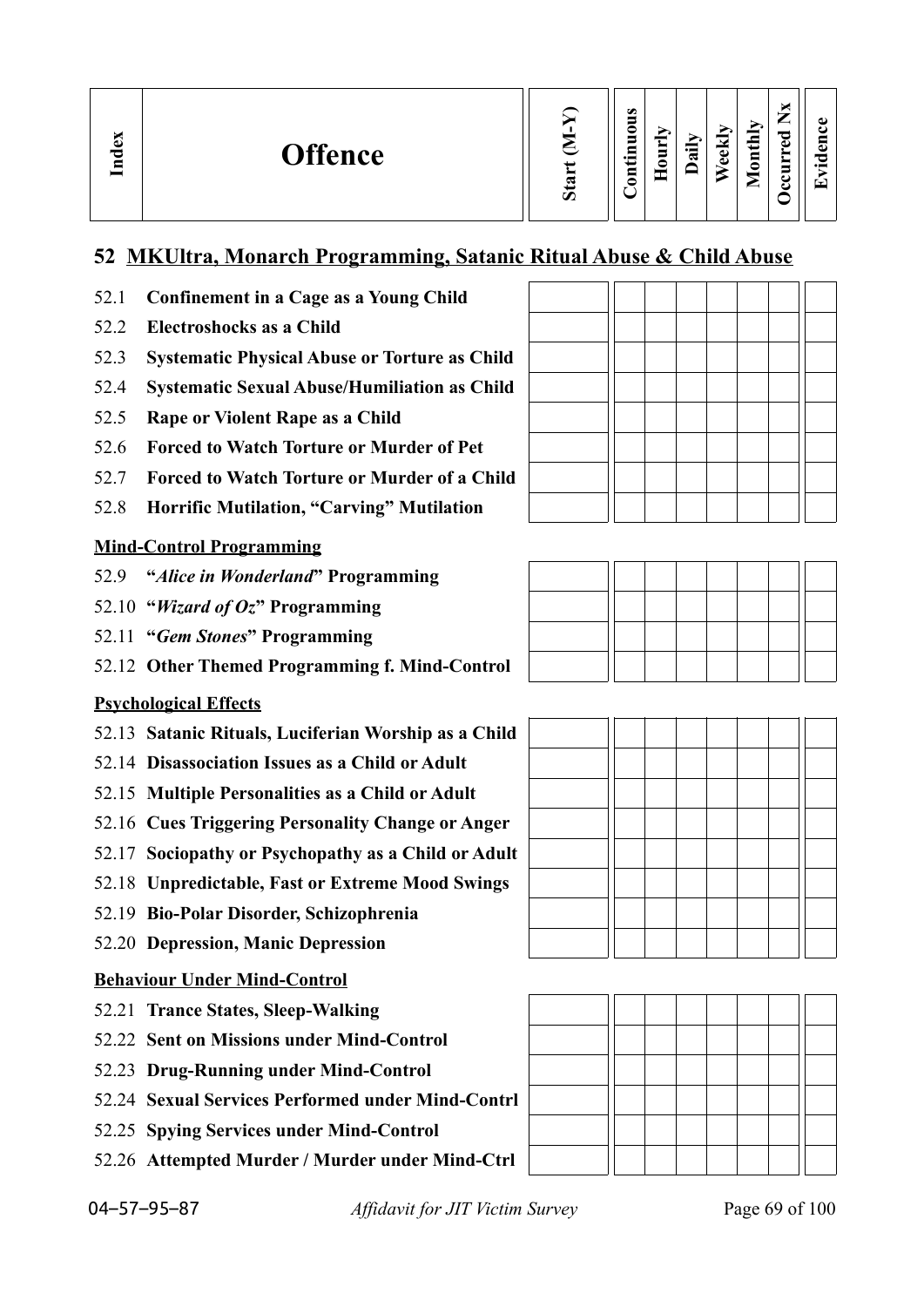| $\mathbf{g}$<br>ರ<br>Ē | <b>Offence</b> | Ο | s<br>-<br>∊<br>−<br>$\bullet$<br>0<br>$\sim$ | _<br>−<br>$\blacksquare$ | aily | eekly | onthly<br>-<br>▱ | ×<br>∽<br>痴<br>ह<br>►<br>≻<br>5<br>ت<br>౿ | ω<br>ă٦<br>77<br>$\cdot$ $-$<br>'T |
|------------------------|----------------|---|----------------------------------------------|--------------------------|------|-------|------------------|-------------------------------------------|------------------------------------|
|------------------------|----------------|---|----------------------------------------------|--------------------------|------|-------|------------------|-------------------------------------------|------------------------------------|

 $\overline{a}$ 

#### **Abuse Location**

- 52.27 **Systematic Abuse or Programming at Home**
- 52.28 **Systematic Abuse or Progr. at Other Homes**
- 52.29 **Systematic Abuse or Programming in Hospital**
- 52.30 **Systematic Abuse or Progr. in a Care Home**
- 52.31 **Systematic Abuse or Programming in Church**
- 52.32 **Systematic Abuse or Programming in Hotels**
- 52.33 **Systematic Abuse or Progr. in Gov'mt. Buildg.**
- 52.34 **Systematic Abuse or Progr. on a Military Base**
- 52.35 **Systematic Abuse or Progr. in a Research Lab**
- 52.36 **Systematic Abuse or Programming Elsewhere**

## **The Abusers**

- 52.37 **Systematic Abuse or Programming by Parent**
- 52.38 **Systematic Abuse or Programming by Relative**
- 52.39 **Systematic Abuse or Programming by Teacher**
- 52.40 **Systematic Abuse or Programming by Trainer**
- 52.41 **Systematic Abuse or Programming by Doctor**
- 52.42 **Systematic Abuse or Programming by Clergy**
- 52.43 **Systematic Abuse or Programming by Official**
- 52.44 **Systematic Abuse or Progr. by Lawyer / Judge**
- 52.45 **Systematic Abuse or Programming by Police**
- 52.46 **Systematic Abuse or Programming by Intel**
- 52.47 **Systematic Abuse or Progr. by Military**
- 52.48 **Systematic Abuse or Progr. by Researchers**
- 52.49 **Systematic Abuse or Progr. i. Media/Entertain.**

<u> Indian American State (1986) e provincia de la provincia de la provincia de la provincia de la provincia de l</u>

ПF

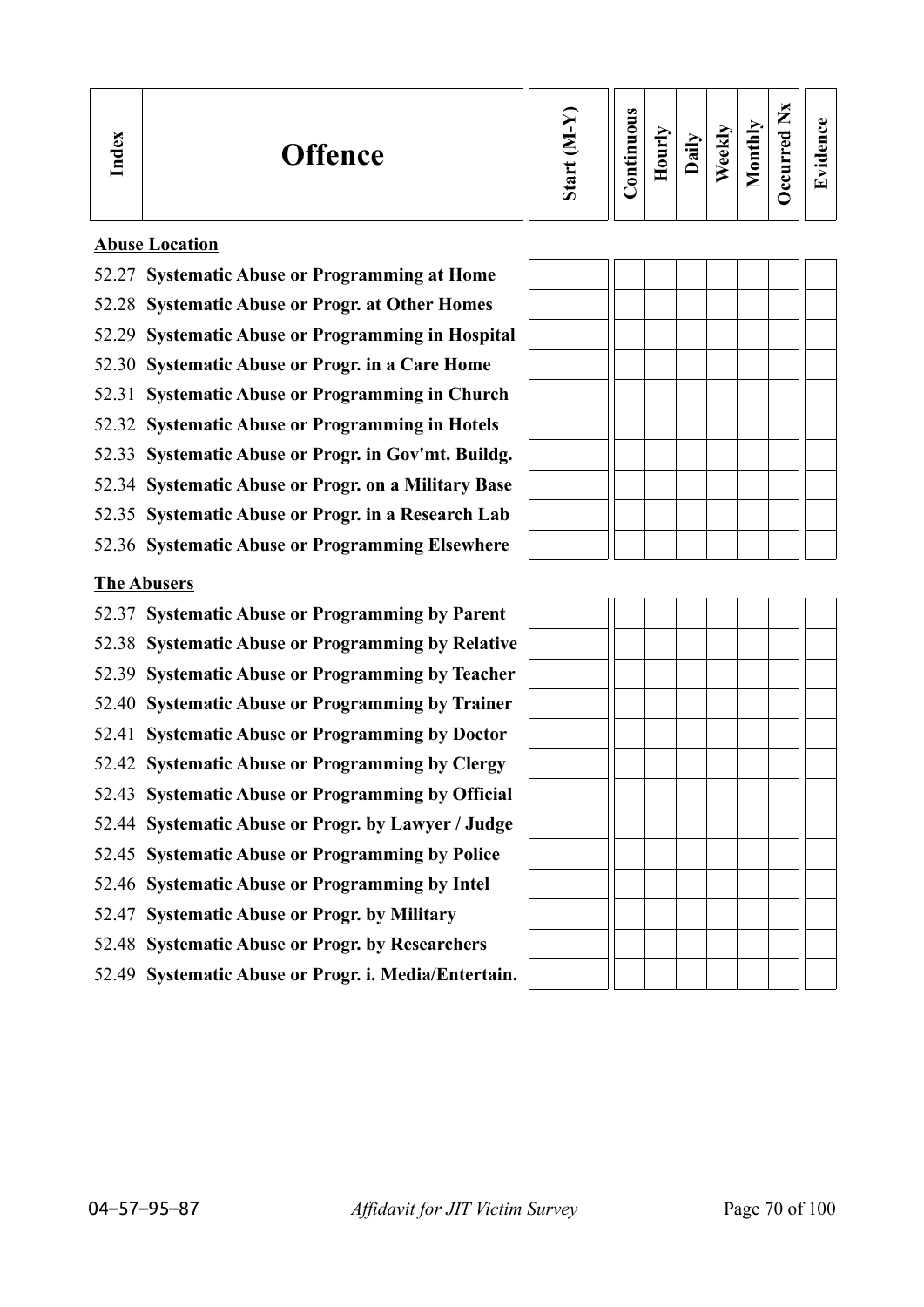| ×<br>نه<br><b>Offence</b><br>P<br>-<br>특 |  | $\omega$<br>c<br>_<br>$\bullet$ and | $\blacksquare$ | ੶ਜ਼ | м<br>Φ<br>ω | 급<br>ت<br>$\overline{\mathbf{S}}$<br>_ | —<br>τ<br>ിച്<br>_ | ω<br>a<br>c<br>$\overline{\phantom{a}}$<br>┯ |
|------------------------------------------|--|-------------------------------------|----------------|-----|-------------|----------------------------------------|--------------------|----------------------------------------------|
|------------------------------------------|--|-------------------------------------|----------------|-----|-------------|----------------------------------------|--------------------|----------------------------------------------|

# **53 Service in Military, Intelligence & Law Enforcement**

| 53.1  | Surveill./Harassm/Mobbing/Slander in Service        |  |  |  |  |
|-------|-----------------------------------------------------|--|--|--|--|
| 53.2  | <b>Physical or Sexual Abuse, Attacks in Service</b> |  |  |  |  |
| 53.3  | Harassm., Abuse or Attacks in Rehabilitation        |  |  |  |  |
| 53.4  | <b>Whistleblower Retaliation</b>                    |  |  |  |  |
| 53.5  | Victim of Use of Unusual or Illegal Weapons         |  |  |  |  |
| 53.6  | Use of Unusual or Illegal Weapons on Others         |  |  |  |  |
| 53.7  | <b>Witness to Crimes Being Committed</b>            |  |  |  |  |
| 53.8  | Serious Injuries or Disabilities from Injuries      |  |  |  |  |
| 53.9  | <b>Traumas and Post-Traumatic Stress Disorder</b>   |  |  |  |  |
| 53.10 | Time Spent Unconscious and Time in Hospital         |  |  |  |  |
|       | 53.11 Consensual Implants                           |  |  |  |  |
|       | 53.12 Misuse of <b>Consensual Implants</b>          |  |  |  |  |
|       | 53.13 Non-Consensual Implants                       |  |  |  |  |
|       | 53.14 Enhanced Physical Traits/Strength/Endurance   |  |  |  |  |
|       | 53.15 Enhanced Senses/Reactions/Speed of Thought    |  |  |  |  |
|       | 53.16 Feeling or Hearing Others' Thoughts           |  |  |  |  |
|       | 53.17 Forced Speech                                 |  |  |  |  |
|       | 53.18 Forced Thoughts                               |  |  |  |  |
|       | 53.19 Active Use of Neurotechnology                 |  |  |  |  |
|       | 53.20 Peers or Superiors Using Hive-Mind for Abuse  |  |  |  |  |
|       | 53.21 Signed Unknown or Unread Documents            |  |  |  |  |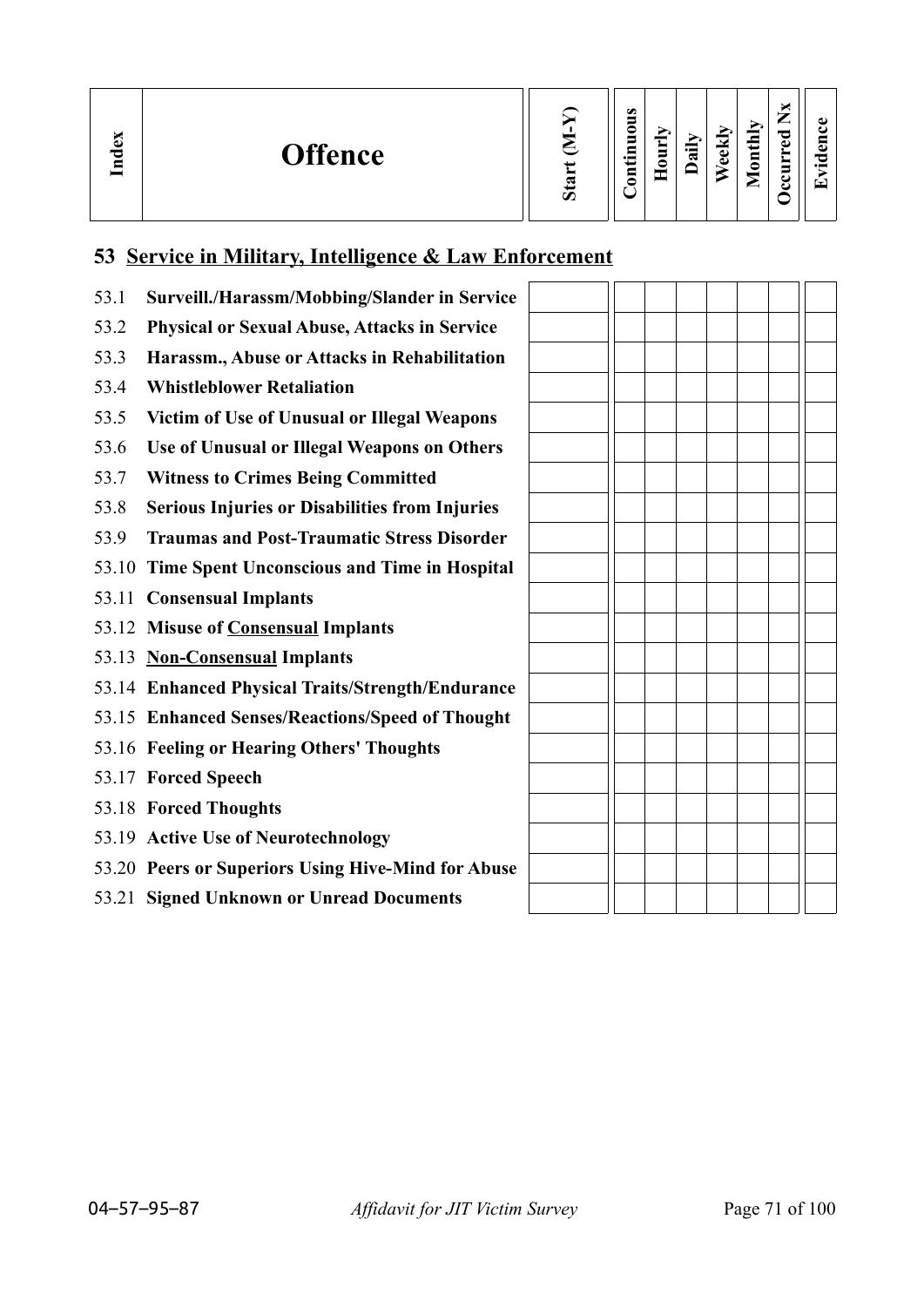| ω<br>70<br>⋰ | <b>Offence</b> | $\sigma$ | $\bullet$<br>5<br>0<br>$\blacksquare$<br>Ξ<br>$\cdot$ $-$<br>5 | ÷<br>Ĕ<br>≘ | $\ddot{a}$ | ►<br>$e$ ekl | Ņ<br>골<br>⊟<br>$\bullet$<br>_ | て<br>ിച് | ω<br>c<br>౧<br>$\cdot$ $-$<br>▼ |
|--------------|----------------|----------|----------------------------------------------------------------|-------------|------------|--------------|-------------------------------|----------|---------------------------------|
|--------------|----------------|----------|----------------------------------------------------------------|-------------|------------|--------------|-------------------------------|----------|---------------------------------|

# **54 Agent Operations, Infiltration & Sabotage**

| 54.1 | <b>Harassment and Intimidation by Online Trolls</b>    |  |  |  |  |
|------|--------------------------------------------------------|--|--|--|--|
| 54.2 | <b>Harassment and Intimidation by Stalkers</b>         |  |  |  |  |
| 54.3 | <b>Trolls, Agents, Infiltrators Jeering at Victims</b> |  |  |  |  |
| 54.4 | <b>Trolls/Agents Acting with Sadism/Psychopathy</b>    |  |  |  |  |
| 54.5 | <b>Fake Personas and People Faking Credentials</b>     |  |  |  |  |
| 54.6 | <b>Agents Acting as Doctors or Professionals</b>       |  |  |  |  |
| 54.7 | <b>Arranging or Staging of Events and Incidents</b>    |  |  |  |  |
| 54.8 | <b>Disruption from Infiltrators and Saboteurs</b>      |  |  |  |  |
| 54.9 | Dis-Info Agents Disrupting Finding Help/Info           |  |  |  |  |
|      | 54.10 Active Sabotage of Getting Help                  |  |  |  |  |
|      | 54.11 Retaliation for Seeking Help or Publicity        |  |  |  |  |
|      | 54.12 Agents Contacting Helpers to Discourage Help     |  |  |  |  |
|      | 54.13 Collaborators Harming or Denying Help            |  |  |  |  |
|      | 54.14 Intimidation, Attacks on Helping Professionals   |  |  |  |  |
|      | 54.15 Infiltration, Disruption of Victim Organisation  |  |  |  |  |
|      | 54.16 Theft, Destruction, Falsification of Evidence    |  |  |  |  |
|      | 54.17 Slander and Libel Campaigns                      |  |  |  |  |
|      | 54.18 Intimidation Campaigns                           |  |  |  |  |
|      | 54.19 Hounding with Large Groups of People             |  |  |  |  |
|      | 54.20 Dead or Mutilated Animals Left as Threats        |  |  |  |  |
|      | 54.21 Set-Ups and Entrapment                           |  |  |  |  |
|      | 54.22 Drugging (for Kidnap, Sedation, Truth Drugs)     |  |  |  |  |
|      | 54.23 Kidnapping and Attempted Kidnapping              |  |  |  |  |
|      | 54.24 Rape by Agents                                   |  |  |  |  |
|      | 54.25 Blackmail                                        |  |  |  |  |
|      | 54.26 Death Threats                                    |  |  |  |  |
|      | 54.27 Assassination Attempts                           |  |  |  |  |
|      | 54.28 Murder of Victims, Helpers, Group Leaders        |  |  |  |  |
|      | 54.29 Recruitment Requests to Join Secret Service      |  |  |  |  |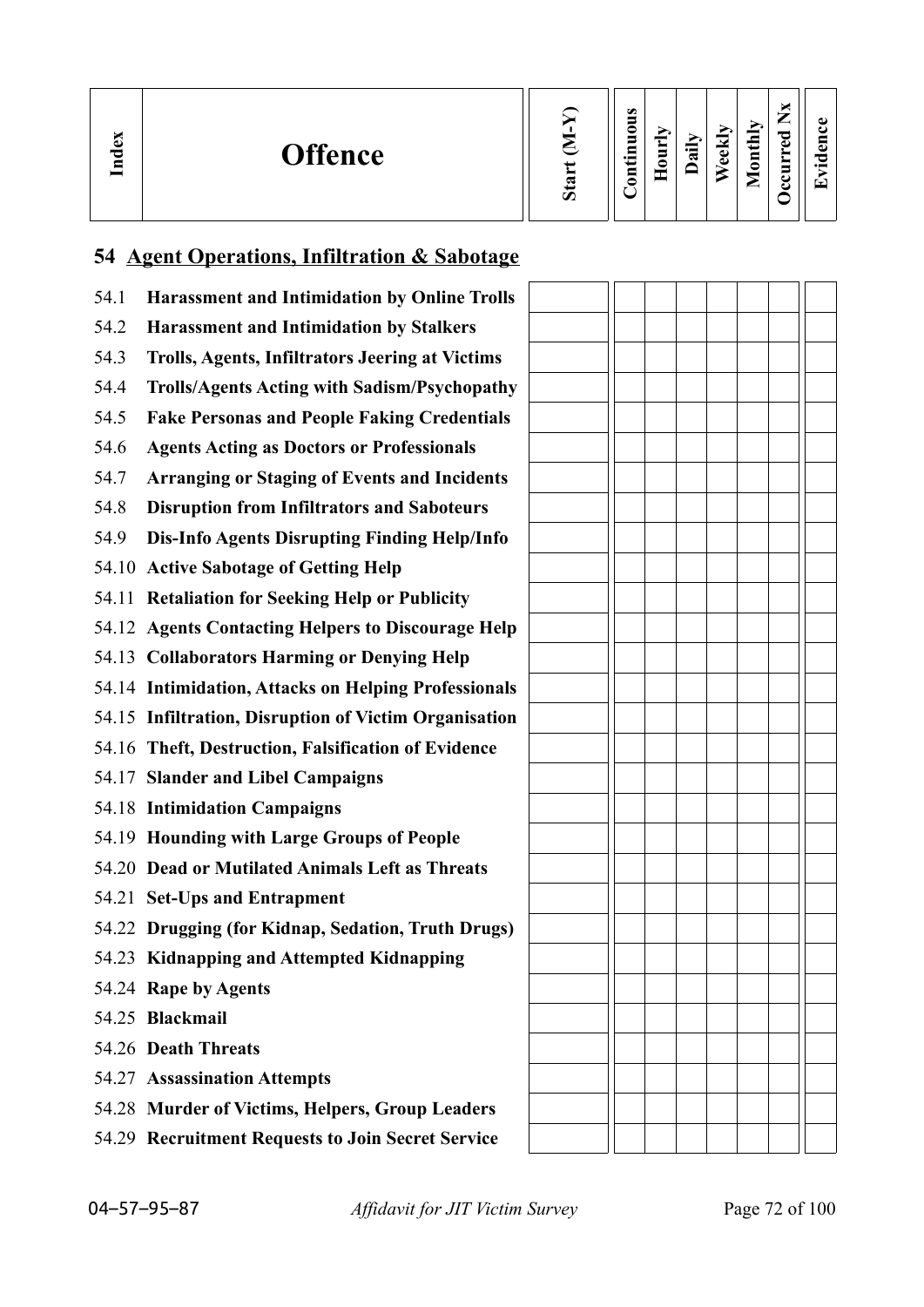| ω<br><b>Offence</b><br>73<br>Ĕ | w<br>$\boldsymbol{\mathcal{D}}$ | $\omega$<br>5<br>0<br>5<br>▭<br>$\cdot$ $\,$<br>5 | - | ≔<br>ಷ | ▿<br>ω<br>ω | $\mathbf{H}$<br>$\overline{\mathbf{a}}$<br>► | ×<br>—<br>_<br>ಾ<br>Ō<br>►<br>►<br>5<br>◡<br>౿ | ω<br><b>TA</b><br>$\cdot$ $\,$<br>$\overline{\phantom{a}}$ |
|--------------------------------|---------------------------------|---------------------------------------------------|---|--------|-------------|----------------------------------------------|------------------------------------------------|------------------------------------------------------------|
|--------------------------------|---------------------------------|---------------------------------------------------|---|--------|-------------|----------------------------------------------|------------------------------------------------|------------------------------------------------------------|

## **55 Psychological Operations**

- 55.1 **Mirroring or Echoing of Events, Words, People**
- 55.2 **Deception**
- 55.3 **Development of Abusive or Harmful "Memes"**
- 55.4 **Holographic Projections and Visual Deception**
- 55.5 **Supernatural Looking Phenomena and Tricks**
- 55.6 **Mind Games**
- 55.7 **Psychological Attrition**
- 55.8 **Behavioural Modification**

## **56 Signs & Symbolism**

- 56.1 **Signs and Symbols Related to Victim's Life**
- 56.2 **Signalling (Colour-Coding, Licence Plates etc.)**
- 56.3 **Hand-Signs, Body-Signs, Mimicry by Agents**
- 56.4 **Masonic, Illuminati and Satanic Symbols**
- 56.5 **Nazi and Ku Klux Klan Symbols**
- 56.6 **Sex Abuse and Child Abuse Symbols**
- 56.7 **MKUltra and Monarch Programming Symbols**
- 56.8 **Illness and Injury Symbols**
- 56.9 **Aggression and Violence Symbols**
- 56.10 **Death and Destruction Symbols**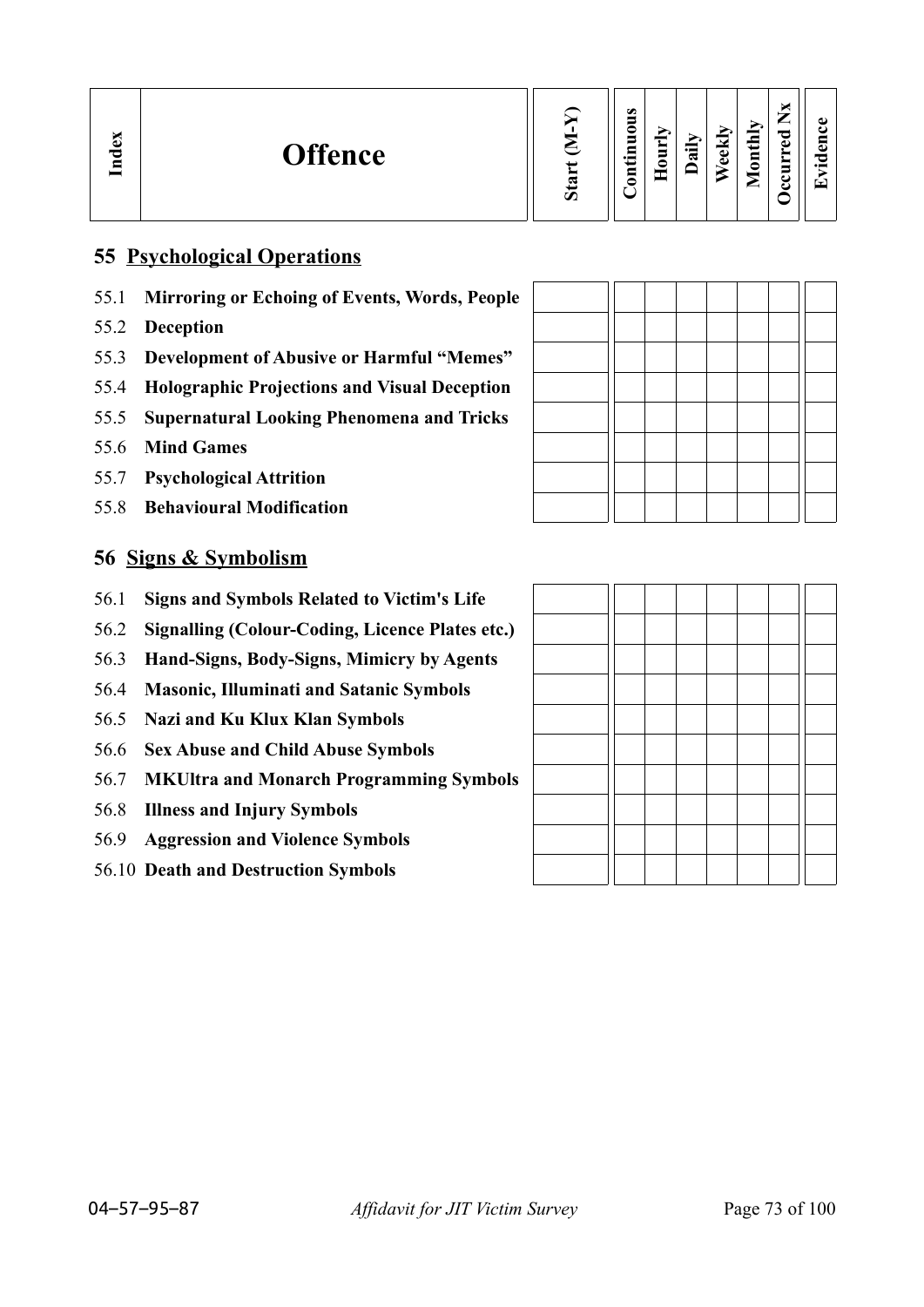| м<br>Đ<br><b>Offence</b><br>≂<br>⊆ |  | $\bullet$<br>0<br>5<br>⋴<br>$\cdot$ $\,$<br>₽<br>◓ | $\sim$<br>Ĕ<br>0 | $\overline{\phantom{0}}$<br>ಷ | $\overline{\phantom{a}}$<br>Ť<br>đ. | É<br>$\overline{1}$<br>⊟<br>c | ~⊂- | മ<br>. .<br>┯ |
|------------------------------------|--|----------------------------------------------------|------------------|-------------------------------|-------------------------------------|-------------------------------|-----|---------------|
|------------------------------------|--|----------------------------------------------------|------------------|-------------------------------|-------------------------------------|-------------------------------|-----|---------------|

## **57 Masons, Illuminati & Other Secret Societies**

- 57.1 **Secret Society Connections to Your Targeting**
- 57.2 **Any Personal Connections to Secret Societies**
- 57.3 **Asked to Join A Secret Society**
- 57.4 **Taken Part In or Forced Into Initiation Rituals**

## **Freemasons & Illuminati**

- 57.5 **Membership in the Masons or Illuminati**
- 57.6 **Family Members are Masons or Illuminati**
- 57.7 **Known Perpetrators are Masons or Illuminati**

## **Order of Knights**

- 57.8 **Membership in Order of Knights**
- 57.9 **Family Members in Order of Knights**
- 57.10 **Known Perpetrators in Order of Knights**

## **Jesuits**

- 57.11 **Membership in the Jesuits**
- 57.12 **Family Members are Jesuits**
- 57.13 **Known Perpetrators are Jesuits**

## **Opus Dei**

- 57.14 **Membership in Opus Dei**
- 57.15 **Family Members are in Opus Dei**
- 57.16 **Known Perpetrators are in Opus Dei**

## **Scientology**

- 57.17 **Membership in Scientology**
- 57.18 **Family Members Who are in Scientology**
- 57.19 **Known Perpetrators Who are in Scientology**

## **Other Secret Societies**

- 52.20 **Membership in Other Secret Societies**
- 57.21 **Family Members in Secret Societies**
- 57.22 **Known Perpetrators in Secret Societies**















04–57–95–87 *Affidavit for JIT Victim Survey* Page 74 of 100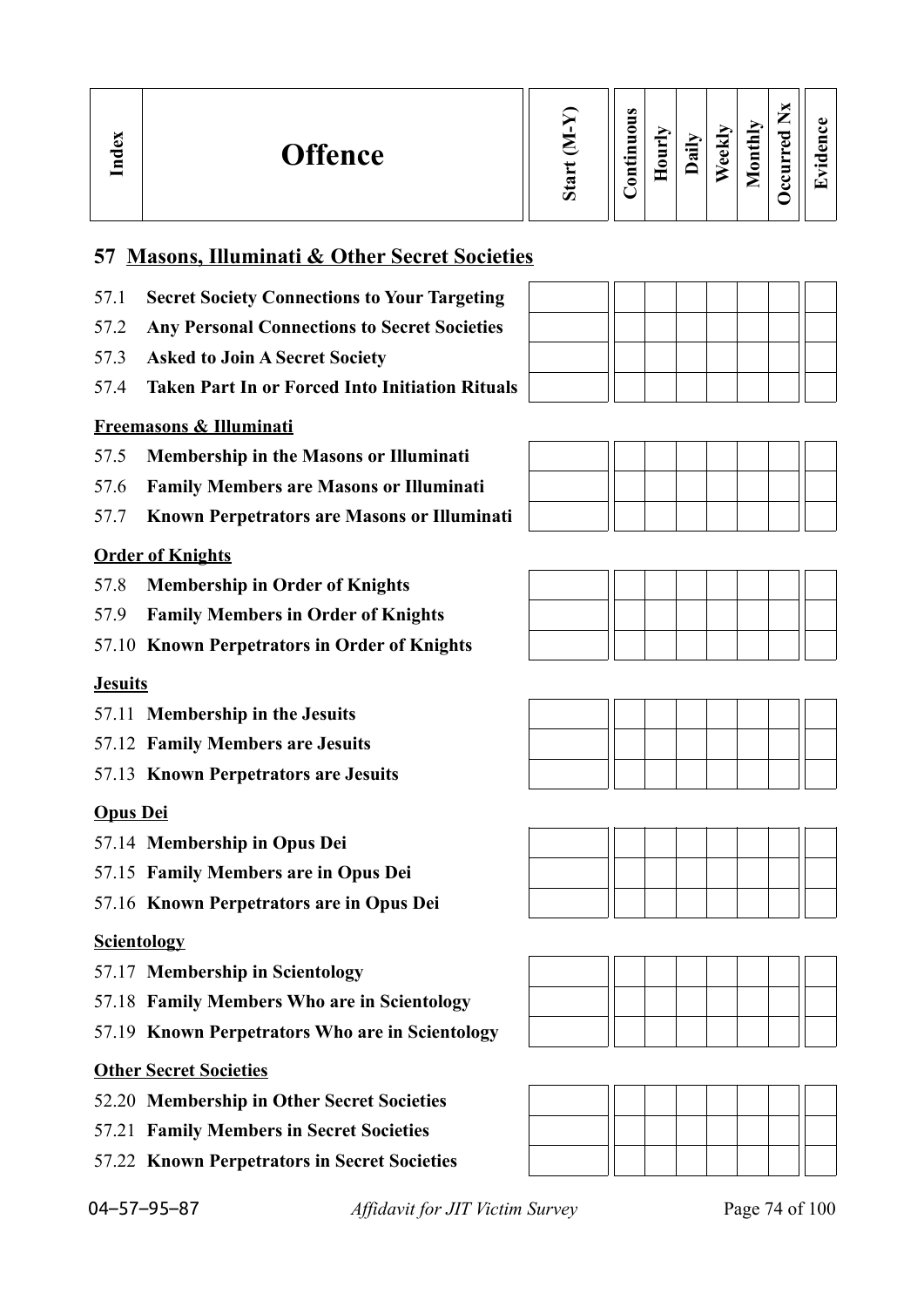| نە<br>≂<br>$\blacksquare$ | <b>Offence</b> | $\boldsymbol{u}$ | $\omega$<br>0<br>$\blacksquare$<br>.크<br>5 | ≂<br>Ĕ<br>≏ | $\ddot{a}$ | ekly<br>$\bullet$ | thly<br>⋴<br>∘<br>_ | P<br>ω | ω<br>п.<br>っ<br>$\bullet$<br>▼ |
|---------------------------|----------------|------------------|--------------------------------------------|-------------|------------|-------------------|---------------------|--------|--------------------------------|
|---------------------------|----------------|------------------|--------------------------------------------|-------------|------------|-------------------|---------------------|--------|--------------------------------|

## **58 Medical Staff & Hospitals**

| 58.1 | <b>Difficulty Finding Doctors or Treatment</b>         |  |  |  |
|------|--------------------------------------------------------|--|--|--|
| 58.2 | <b>Lying from Doctors or Medical Staff</b>             |  |  |  |
| 58.3 | <b>Sudden Rejection or Change of Attitude</b>          |  |  |  |
| 58.4 | <b>Refusal to Treat Illnesses or Symptoms</b>          |  |  |  |
| 58.5 | <b>Refuse Accept Fact of Implants or Morgellons</b>    |  |  |  |
| 58.6 | <b>Ref. to Treat Morgellons / Nanotech Poisoning</b>   |  |  |  |
| 58.7 | <b>Refusal to Scan for Implants, Falsified Scans</b>   |  |  |  |
| 58.8 | <b>Refusal to Remove Implants and Trivialisation</b>   |  |  |  |
| 58.9 | <b>Mental Health Smears from Doctors</b>               |  |  |  |
|      | 58.10 Cover-Up of DEW/Chips/Neurotech by Doctors       |  |  |  |
|      | 58.11 Misdiagnoses or Inability to Diagnose Disease    |  |  |  |
|      | 58.12 Misinformation from Nurses, Unqualified Staff    |  |  |  |
|      | 58.13 False Drugs or Falsified Medical Records         |  |  |  |
|      | 58.14 Theft of Blood, Tissue Sample or Lab Tests       |  |  |  |
|      | 58.15 Forced Blood or Tissue Sample Taken              |  |  |  |
|      | 58.16 Forced Procedures, Treatments or Operations      |  |  |  |
|      | 58.17 Severe Side-Effects from Drugs or Treatment      |  |  |  |
|      | 58.18 Malpractice, Abuse, Unnecessary Treatments       |  |  |  |
|      | 58.19 Surgical Error, Irregularities During Surgery    |  |  |  |
|      | 58.20 Attacks and Harm from Doctors, Medical Staff     |  |  |  |
|      | 58.21 Irregularities in Hospitals or in Treatment      |  |  |  |
|      | 58.22 Harassm./Theatre fr. Visitors, Patients, Doctors |  |  |  |
|      | 58.23 Sexual/Other Humiliation in Hospital, Surgery    |  |  |  |
|      | 58.24 Physical/Sexual Abuse in Hospital or by Doctor   |  |  |  |
|      | 58.25 Directed Energy Weapon Attacks in Hospital       |  |  |  |
|      | 58.26 V2K, Implant or Neurotech Torture in Hospital    |  |  |  |
|      | 58.27 V2K or Hive-Mind Abuse by Doctors or Staff       |  |  |  |
|      | 58.28 Non-Consensual Implanting in Hospit./Surgery     |  |  |  |
|      | 58.29 Forced or Tricked Into Signing Agreements        |  |  |  |
|      |                                                        |  |  |  |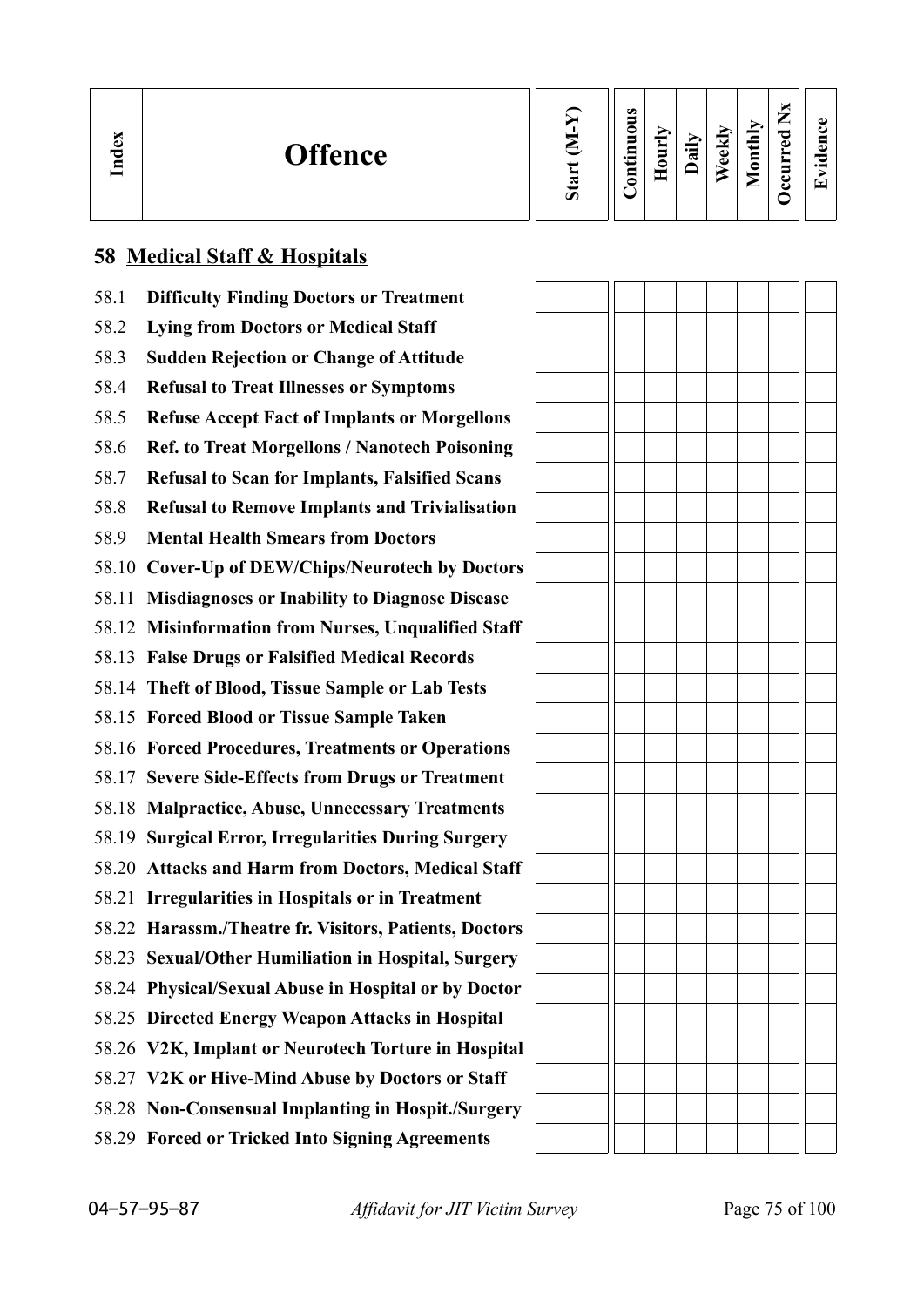| ы<br>ව<br>$\mathbf{F}$<br>$\overline{\phantom{0}}$ | <b>Offence</b> | Ο | $\omega$<br>0<br>$\blacksquare$<br>.크<br>5 | Ĕ<br>c | 급 | ekly<br>ω | thly<br>$\overline{\mathbf{S}}$<br>÷<br>_ | ~<br>O) | ω<br>دە<br>O<br>$\bullet$<br>▼ |
|----------------------------------------------------|----------------|---|--------------------------------------------|--------|---|-----------|-------------------------------------------|---------|--------------------------------|
|----------------------------------------------------|----------------|---|--------------------------------------------|--------|---|-----------|-------------------------------------------|---------|--------------------------------|

# **59 Psychiatrists & Psychologists**

| 59.1  | <b>Difficulty Finding Psychologists, Psychiatrists</b> |  |
|-------|--------------------------------------------------------|--|
| 59.2  | <b>Refusal to Give Mental Health Certification</b>     |  |
| 59.3  | Lying from Psychiatrists or Psychiatric Staff          |  |
| 59.4  | <b>Refusal to Accept Qualifications, Science Facts</b> |  |
| 59.5  | <b>Refusal to Accept Existence of Implants</b>         |  |
| 59.6  | <b>Refusal to Accept Existence of Morgellons</b>       |  |
| 59.7  | <b>Refusal to Accept Existence o. Nano/Neurotech</b>   |  |
| 59.8  | <b>Irrelevant/Odd Questions, Psychological Abuse</b>   |  |
| 59.9  | <b>Questions About Income, Property and Assets</b>     |  |
| 59.10 | <b>Mental Health Smears, Libel and Entrapment</b>      |  |
| 59.11 | <b>Involuntary or Forced Psychiatric Testing</b>       |  |
|       | 59.12 Fraud and Falsification of Psychiatric Testing   |  |
| 59.13 | <b>Biases, Misdiagnoses and False Diagnoses</b>        |  |
|       | 59.14 Swapped or Falsified Medical Records             |  |
|       | 59.15 False or Swapped Medication                      |  |
|       | 59.16 Severe Side-Effects of Psychotropic Drugs        |  |
|       | 59.17 Issue Unchanged Despite Psychotropics Drugs      |  |
|       | 59.18 Attempt to Fraudulently Section or Baker Act     |  |
|       | 59.19 Fraudulent Sectioning, Psychiatric Committal     |  |
|       | 59.20 Irregularities in Psychiatric Hospitals          |  |
| 59.21 | Harassment, Theatre and Abuse in Psychiatry            |  |
|       | 59.22 Sexual or Other Humiliation in Psychiatry        |  |
|       | 59.23 Physical or Sexual Abuse in Psychiatry           |  |
|       | 59.24 DEW Attacks in Psychiatry                        |  |
|       | 59.25 V2K, Implant/Neurotech Torture in Psychiatry     |  |
|       | 59.26 V2K or Hive-Mind Abuse by Psychiatrist, Staff    |  |
|       | 59.27 Non-Consensual Implanting in Psychiatry          |  |
|       | 59.28 Forced or Tricked Into Signing Agreements        |  |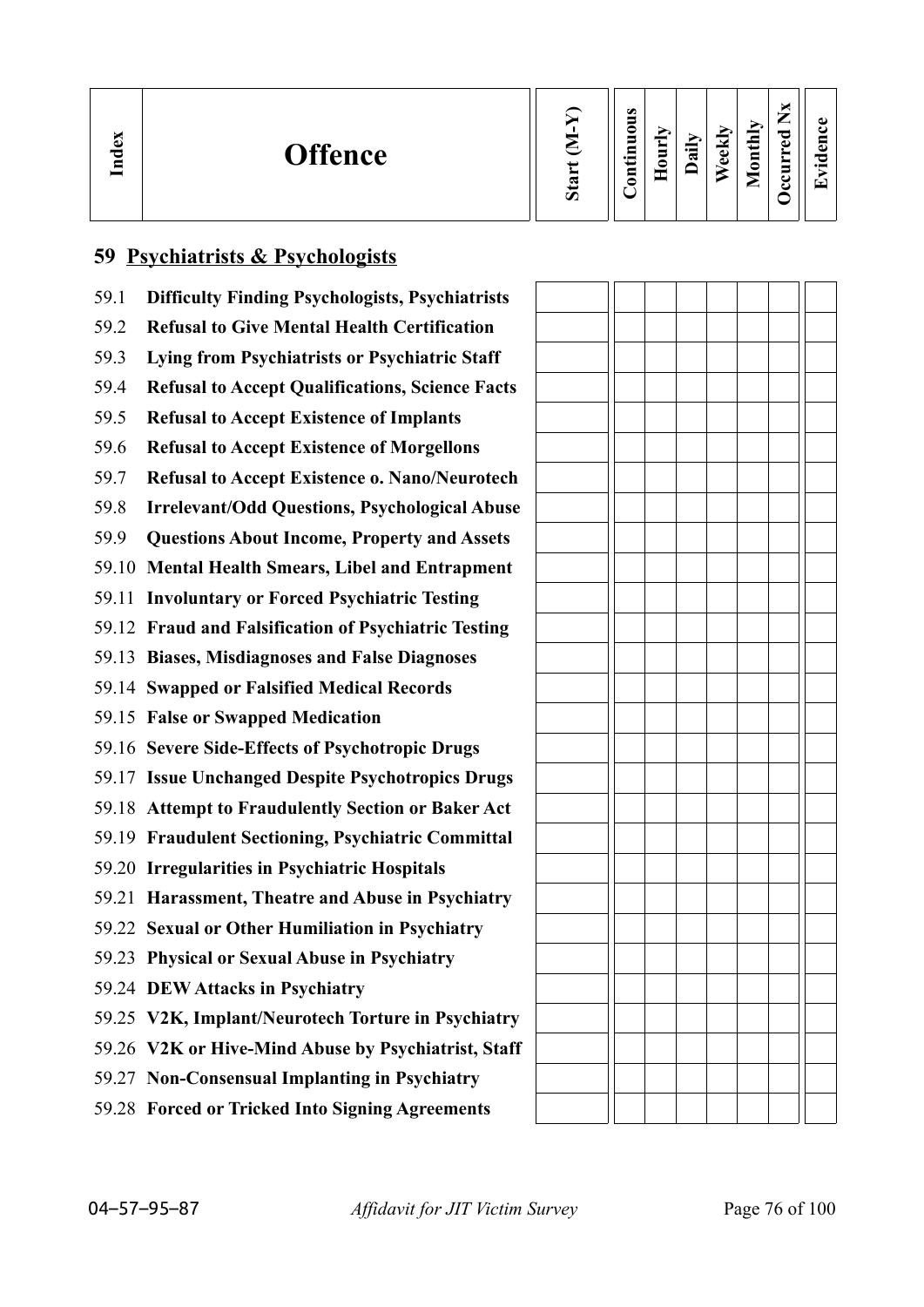| $\mathbf{g}$<br>Lnd | <b>Offence</b> | Ο | $\omega$<br>0<br>5<br>Ξ<br>$\bullet$ and<br>5<br>- | ▬<br>5<br>≏ | न्न | Ê,<br>ಕ<br>ω | ↘<br>thiy<br>$\overline{\mathbf{S}}$<br>_ | ాం<br>ω | ω<br>دە<br>O<br>$\bullet$ $\blacksquare$<br>┯ |
|---------------------|----------------|---|----------------------------------------------------|-------------|-----|--------------|-------------------------------------------|---------|-----------------------------------------------|
|---------------------|----------------|---|----------------------------------------------------|-------------|-----|--------------|-------------------------------------------|---------|-----------------------------------------------|

 $\overline{a}$ 

## **60 School & Nursery**

| 60.1 | <b>Difficulties Finding a Place, Rejections</b>      |  |  |  |  |
|------|------------------------------------------------------|--|--|--|--|
| 60.2 | <b>Irregularities at School or in Nursery</b>        |  |  |  |  |
| 60.3 | <b>Unusual Change in Behaviour of Kid/Student</b>    |  |  |  |  |
| 60.4 | <b>Fearfulness, Suicidal Thoughts in Kid/Student</b> |  |  |  |  |
| 60.5 | <b>False/Fraudulent School Reports, Staff Lying</b>  |  |  |  |  |
| 60.6 | <b>Misleading of Pupils, False Teaching</b>          |  |  |  |  |
| 60.7 | <b>Brainwashing or NLP of Children or Students</b>   |  |  |  |  |
| 60.8 | <b>Overwhelming Extreme Pressure to Perform</b>      |  |  |  |  |
| 60.9 | <b>Neglect, Exclusion, Discrimination</b>            |  |  |  |  |
|      | 60.10 Sabotage of Child/Student's Develop./Progress  |  |  |  |  |
|      | 60.11 Bullying by Children, Youngsters or Staff      |  |  |  |  |
|      | 60.12 Unusual Rejection of Kid/Student by Teacher    |  |  |  |  |
|      | 60.13 Humiliation or Abuse in School or in Nursery   |  |  |  |  |
|      | 60.14 Intimidation and Threats in School or Nursery  |  |  |  |  |
|      | 60.15 Sexual Abuse in School or Nursery              |  |  |  |  |
|      | 60.16 DEW Attacks in School or Nursery               |  |  |  |  |
|      | 60.17 V2K, Implant or Neurotech Torture in School    |  |  |  |  |
|      | 60.18 V2K or Hive-Mind Abuse by Teachers             |  |  |  |  |
|      | 60.19 Unannounced IQ Tests, Unusual Testing          |  |  |  |  |
|      | 60.20 Unusual Science/Research Projects w Students   |  |  |  |  |
|      | 60.21 Human Experimentation on Kids or Students      |  |  |  |  |
|      | 60.22 Human Trafficking of Children and Students     |  |  |  |  |
|      | 60.23 Fraudulent Report to Child Protection Agency   |  |  |  |  |
|      | 60.24 School Board Members Connected to Military     |  |  |  |  |
|      | 60.25 School Board Member Connected to NASA etc      |  |  |  |  |
|      | 60.26 School Board Member Connect to Arms Trade      |  |  |  |  |
|      | 60.27 School Board Member Connected to Research      |  |  |  |  |
|      | 60.28 Government or Contractors Accessing School     |  |  |  |  |
|      | 60.29 Masonic/Illuminati/Crown Symbols in School     |  |  |  |  |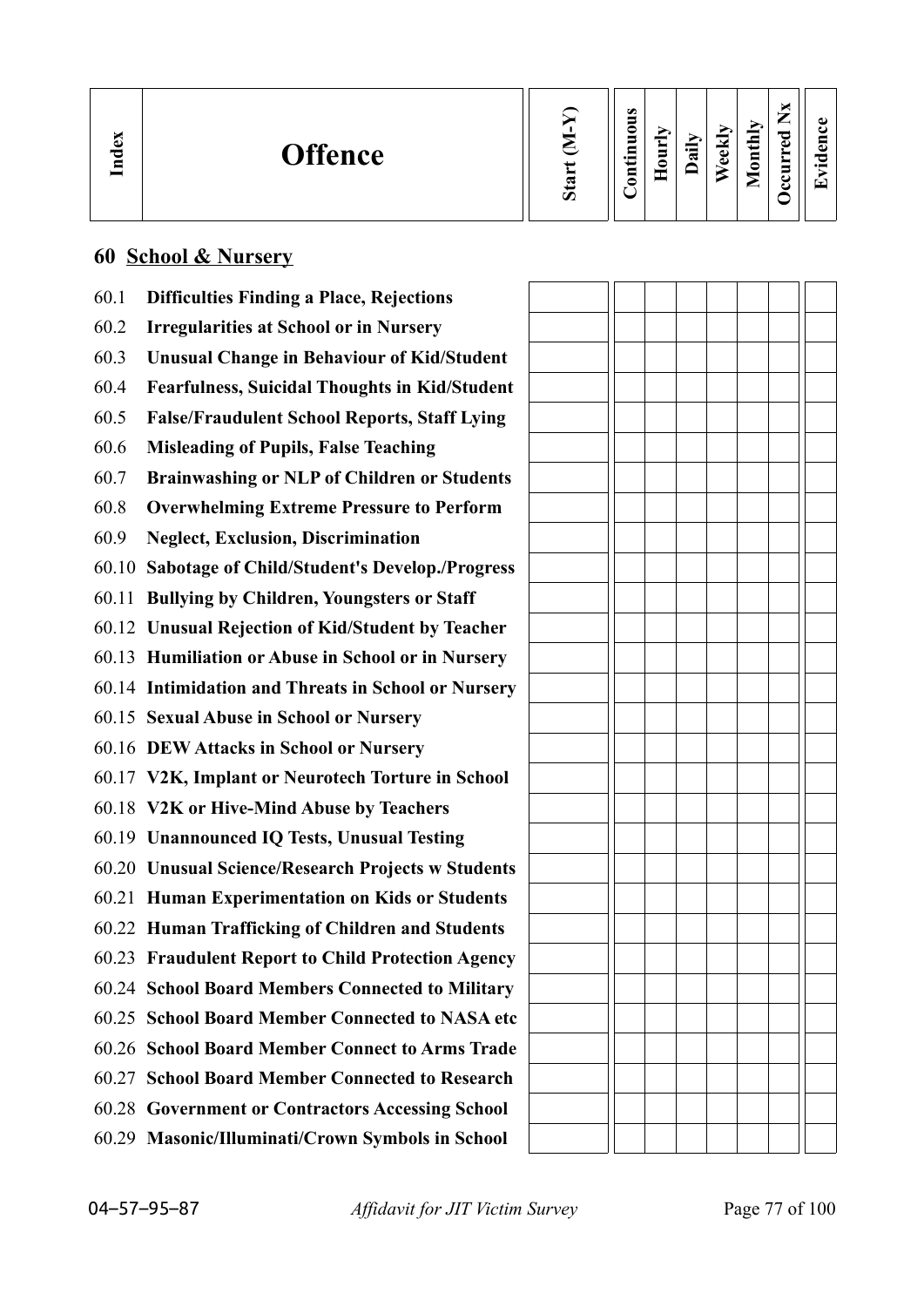| Index<br><b>Offence</b> | Ο | $\bullet$<br>▀<br>-<br>0<br>5<br>Ξ<br>$\bullet$ and<br>$\mathbf{g}$<br>- - | $\overline{\phantom{a}}$<br>È<br>0<br>─ | ਵ | ≂<br>ಕ<br>ω | $_{\rm thlv}$<br>$\overline{\mathbf{S}}$<br>_ | —<br>≂<br>ω | ω<br>5<br>О<br>$\bullet$ and<br>T. |
|-------------------------|---|----------------------------------------------------------------------------|-----------------------------------------|---|-------------|-----------------------------------------------|-------------|------------------------------------|
|-------------------------|---|----------------------------------------------------------------------------|-----------------------------------------|---|-------------|-----------------------------------------------|-------------|------------------------------------|

# **61 Care Homes for Children, the Disabled & the Elderly**

| 61.1 | <b>Difficulty Finding a Care Home, Rejections</b>  |  |  |  |  |
|------|----------------------------------------------------|--|--|--|--|
| 61.2 | <b>State Kidnap to Care Homes, Forced Care</b>     |  |  |  |  |
| 61.3 | <b>Barring Access to Relatives and Family</b>      |  |  |  |  |
| 61.4 | <b>Irregularities at a Care Home</b>               |  |  |  |  |
| 61.5 | Lying, False Reporting from Care Home Staff        |  |  |  |  |
| 61.6 | <b>Bad Care and Neglect at a Care Home</b>         |  |  |  |  |
| 61.7 | <b>Withholding of Food, Medicine or Other Care</b> |  |  |  |  |
| 61.8 | <b>Barring from Exit or Leisure Activities</b>     |  |  |  |  |
| 61.9 | <b>Sexual or Other Humiliation in Care Home</b>    |  |  |  |  |
|      | 61.10 Embarrassment or Danger by Mixing of Sexes   |  |  |  |  |
|      | 61.11 Psychological/Sexual/Physical Abuse in Care  |  |  |  |  |
|      | 61.12 False, Falsified or Swapped Medical Records  |  |  |  |  |
|      | 61.13 False or Swapped Medication                  |  |  |  |  |
|      | 61.14 Severe Side-Effects from Drugs or Treatment  |  |  |  |  |
|      | 61.15 Active Poisoning or Injury in Care Home      |  |  |  |  |
|      | 61.16 Non-Consensual Implanting in Care Home       |  |  |  |  |
|      | 61.17 DEW Attacks in Care Home                     |  |  |  |  |
|      | 61.18 V2K, Implant or Neurotech Torture in Care    |  |  |  |  |
|      | 61.19 V2K or Hive-Mind Abuse by Care Staff         |  |  |  |  |
|      | 61.20 Human Experimentation in Care Home           |  |  |  |  |
|      | 61.21 Human Trafficking in Care Home               |  |  |  |  |
|      | 61.22 Forced or Tricked Into Signing Agreements    |  |  |  |  |
|      | 61.23 Attempted Murder in Care Home                |  |  |  |  |
|      | 61.24 Murder in Care Home                          |  |  |  |  |
|      | 61.25 Care Board Members Connected to Military     |  |  |  |  |
|      | 61.26 Care Board Member Connect to Arms Trade      |  |  |  |  |
|      | 61.27 Care Board Member Connected to Research      |  |  |  |  |
|      | 61.28 Government or Contractors Accessing Care     |  |  |  |  |
|      | 61.29 Masonic/Illuminati/Crown Symbols in Care     |  |  |  |  |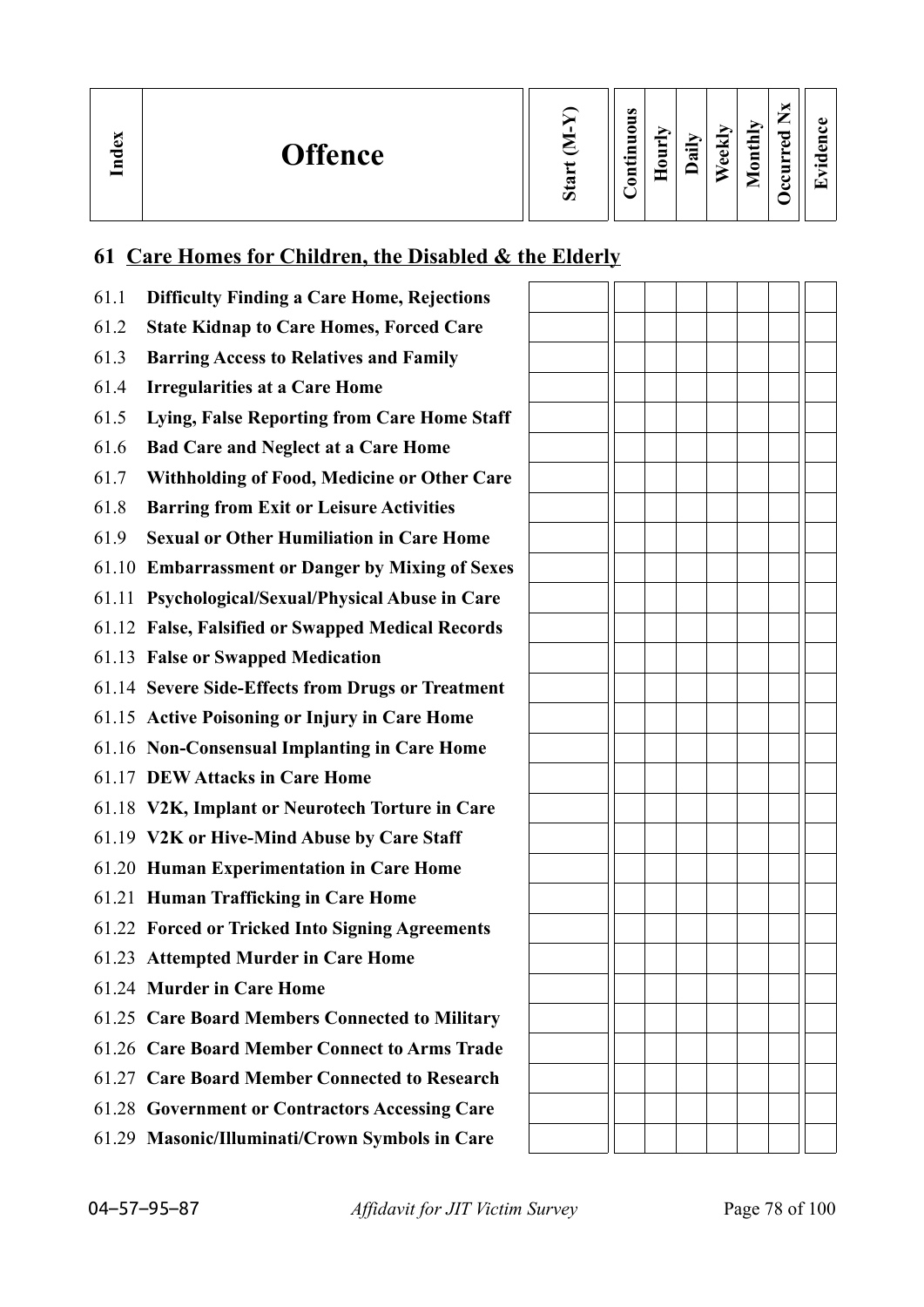| Index<br><b>Offence</b> | $\boldsymbol{\mathcal{D}}$ | $\bullet$<br>▀<br>⊂<br>−<br>$\cdot$ $-$<br>⊟<br>-<br>$\sim$ | ∽<br>Ē<br>= | ੶ਫ਼ | ನ<br>ಕ<br>D | onthly<br>╺<br>◚ | ×<br>–<br>_<br>ರ<br>ω<br>➤<br>−<br>ت<br>ے | ده<br>5<br>—<br>$\cdot$ $-$<br>↽ |
|-------------------------|----------------------------|-------------------------------------------------------------|-------------|-----|-------------|------------------|-------------------------------------------|----------------------------------|
|-------------------------|----------------------------|-------------------------------------------------------------|-------------|-----|-------------|------------------|-------------------------------------------|----------------------------------|

#### **62 Universities & Research Facilities**

#### **University or Research Facility Contacted for Help**

- 62.1 **Irregularities, Lack of Interest by Researchers**
- 62.2 **Sudden Rejection or Change of Attitude**
- 62.3 **Refusal to Investigate by Researchers**
- 62.4 **Falsification or Omission of Evidence**
- 62.5 **Stone-Walling, Dishonesty, Lying or Sabotage**
- 62.6 **Part of Government or Research Study Group**

#### **Study or Work at University or Research Facility**

- 62.7 **Stalking/Harass./Theatre by Students or Staff**
- 62.8 **Control of Grades or Falsification of Grades**
- 62.9 **Sexual Harassment by Staff or Students at Uni**
- 62.10 **Sexual Abuse, Attempted Rape or Rape at Uni**
- 62.11 **Non-Consensual Implanting at University**
- 62.12 **DEW Attacks at Uni or at Research Facility**
- 62.13 **V2K, Implant or Neurotech Torture at Uni**
- 62.14 **Illegal Human Experimentation at University**
- 62.15 **Murder at University**

#### **Student or Staff Accommodation**

- 62.16 **Harassment or Abuse in Uni Accommodation**
- 62.17 **Noise Harassment or Sleep Deprivation**
- 62.18 **Surveillance in Uni Accommodation**
- 62.19 **Break-Ins into Uni Accommodation**
- 62.20 **Theft from Uni Accommodation**
- 62.21 **Sabotage of Fittings in Uni Accommodation**
- 62.22 **Physical Violence in Uni Accommodation**
- 62.23 **Rape, Attempted Rape in Uni Accommodation**
- 62.24 **Non-Consensual Implanting in Uni Accomm.**
- 62.25 **DEW Attacks in Uni Accommodation**
- 62.26 **Weaponisation of WLAN in Uni Accommod.**



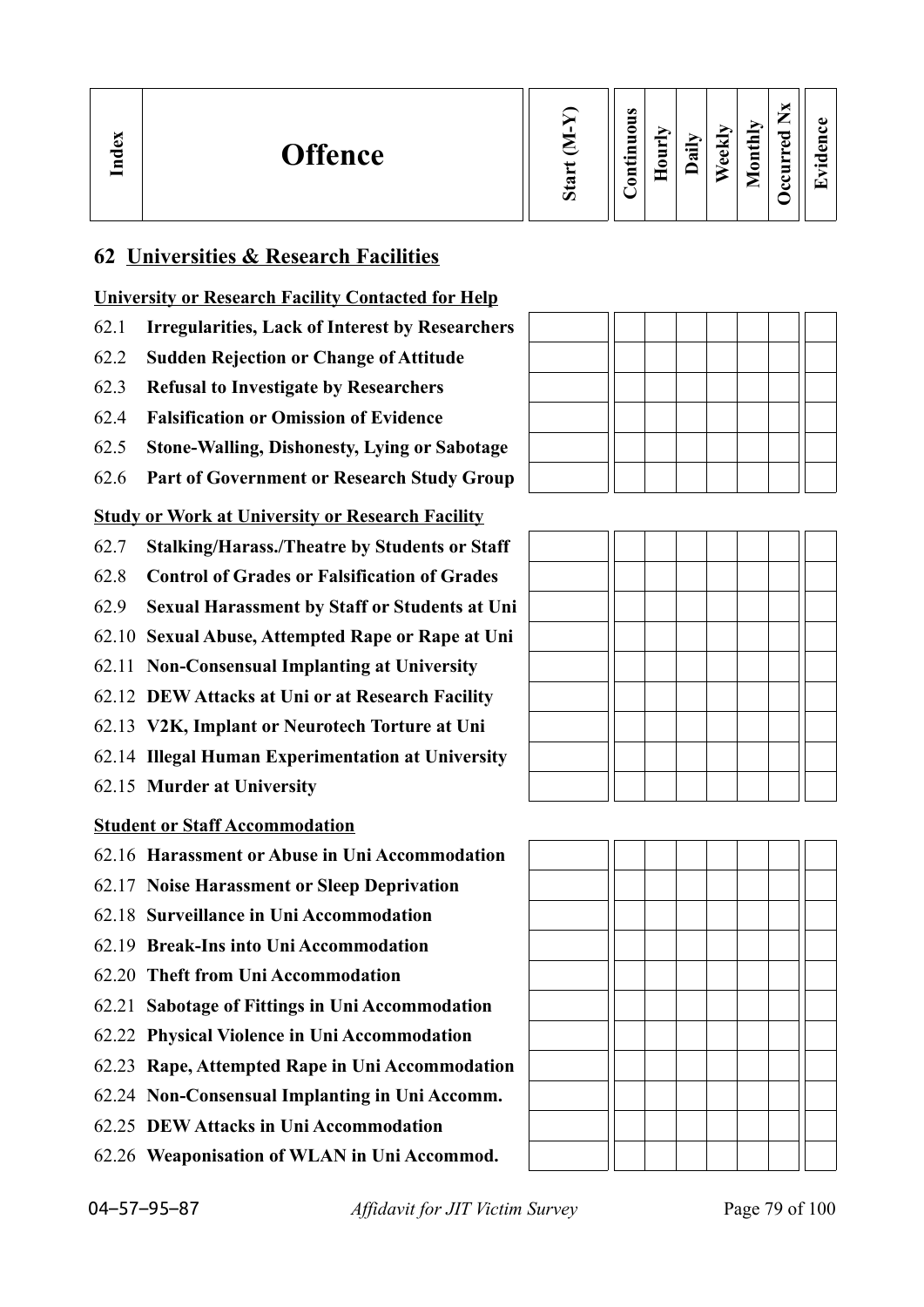| Index | <b>Offence</b> | ∽ | $\omega$<br>-<br>∊<br>$\cdot$ $\,$<br>_<br>◓ | $\sim$<br>旨<br>0 | 급 | E,<br>Φ<br>Ō | thly<br>$\overline{\mathbf{a}}$<br>-<br>◚ | b.<br>$\overline{\phantom{a}}$<br>_<br>ెం<br>ω<br>-<br>ິ<br>ت | $\bullet$<br>5<br>o<br>$\overline{\phantom{0}}$<br>▼ |
|-------|----------------|---|----------------------------------------------|------------------|---|--------------|-------------------------------------------|---------------------------------------------------------------|------------------------------------------------------|
|-------|----------------|---|----------------------------------------------|------------------|---|--------------|-------------------------------------------|---------------------------------------------------------------|------------------------------------------------------|

#### **63 Police, Law Enforcement & Prisons**

- 63.1 **Irregularities or Lack of Interest by Police**
- 63.2 **Denial of Assistance and Refusal to Investigate**
- 63.3 **Belittling, Mocking and Jeering from Police**
- 63.4 **Dishonesty, Lying, Intimidation, Sabotage**
- 63.5 **Malicious Smears, Slander or Libel by Police**
- 63.6 **Mental Health Smears or Forced Sectioning**
- 63.7 **Ignoring, Withholding, Destroying of Evidence**
- 63.8 **Fraud or Falsification of Records or Evidence**
- 63.9 **Staged Call-Outs, Set-Ups, Entrapment**
- 63.10 **Stalking and Street Theatre by Police**
- 63.11 **Sudden Frequent Pass-By of Police Vehicles**
- 63.12 **Police Officers Pointing Phones at Victim**
- 63.13 **DEW Attacks from Police or Police Vehicles**
- 63.14 **Threats and Intimidation by Police**
- 63.15 **Vexatious Behaviour, Power Games by Police**
- 63.16 **Aggression and Physical Violence by Police**
- 63.17 **Sexual Harassment by Police Officers**
- 63.18 **Sex Abuse, Attempted Rape, Rape by Police**
- 63.19 **DEW, Implant or Neuro Torture in Custody**
- 63.20 **V2K or Hive-Mind Abuse by Police**
- 63.21 **Solitary Confinement in Prison**
- 63.22 **Sexual or Other Humiliation in Prison**
- 63.23 **Physical or Sexual Abuse in Prison**
- 63.24 **Attempted Rape or Rape in Prison**
- 63.25 **Food Contaminated or Poisoned in Prison**
- 63.26 **DEW Attacks in Prison**
- 63.27 **V2K, Implant or Neurotech Torture in Prison**
- 63.28 **Covert Human Experimentation in Prison**
- 63.29 **Prison Refusing Release or Granting Parole**

| 2015 |  |  | 5 |  |
|------|--|--|---|--|
|      |  |  |   |  |
|      |  |  |   |  |
|      |  |  |   |  |
|      |  |  |   |  |
|      |  |  |   |  |
|      |  |  |   |  |
|      |  |  |   |  |
|      |  |  |   |  |
|      |  |  |   |  |
|      |  |  |   |  |



04–57–95–87 *Affidavit for JIT Victim Survey* Page 80 of 100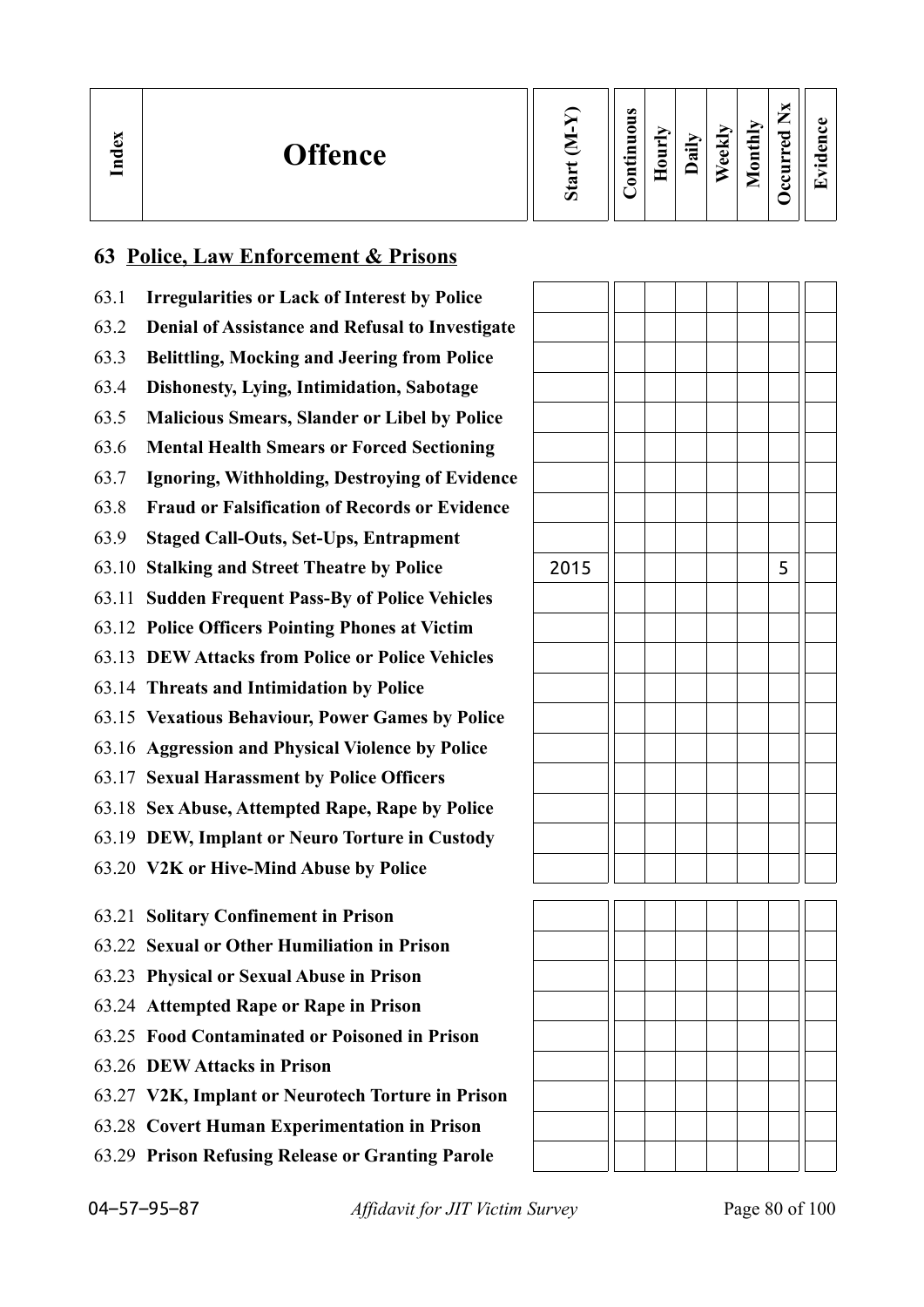| ω<br><b>Offence</b><br>ヮ<br>ਵ | Ø | $\bullet$<br>0<br>5<br>$\cdot$ $\,$<br>ᄆ<br>0 | $\sim$<br>−<br>⊣<br>-<br>c | ≔<br>≂ | ΘK<br>ω | $\mathbf{H}$<br>$\overline{\mathbf{g}}$<br>_ | ~<br>A) | ω<br>ω<br>C<br>. . |
|-------------------------------|---|-----------------------------------------------|----------------------------|--------|---------|----------------------------------------------|---------|--------------------|
|-------------------------------|---|-----------------------------------------------|----------------------------|--------|---------|----------------------------------------------|---------|--------------------|

# **64 Military, Military Police & Secret Services (Intel)**

| 64.1  | <b>Irregularities, Lack of Interest by Milit./Intel</b> |  |
|-------|---------------------------------------------------------|--|
| 64.2  | Denial of Assistance and Refusal to Investigate         |  |
| 64.3  | Belittling, Mocking or Jeering from Mil./Intel          |  |
| 64.4  | <b>Dishonesty, Lying, Intimidation or Sabotage</b>      |  |
| 64.5  | <b>Malicious Smears or Libel by Military or Intel</b>   |  |
| 64.6  | <b>Mental Health Smears, Forced Sectioning</b>          |  |
| 64.7  | Ignoring, Withholding, Destroying of Evidence           |  |
| 64.8  | <b>Fraud, Falsification of Records or Evidence</b>      |  |
| 64.9  | <b>Hacking by Military or Intel</b>                     |  |
| 64.10 | <b>Staged Call-Outs, Set-Ups, Entrapment</b>            |  |
| 64.11 | <b>Stalking or Street Theatre by Military or Intel</b>  |  |
| 64.12 | <b>Military Personnel in Neighbourhood Warfare</b>      |  |
| 64.13 | Threats and Intimidation by Military or Intel           |  |
| 64.14 | <b>Vexatious Behaviour, Power Games by These</b>        |  |
| 64.15 | <b>Directed Energy Weapon Attacks by Mil./Intel</b>     |  |
|       | 64.16 V2K or Hive-Mind Abuse by Military or Intel       |  |
|       | 64.17 Sudden Frequent Pass-By of Military Vehicles      |  |
|       | 64.18 Sudden Frequent Pass-By of Helicopters            |  |
| 64.19 | <b>Intimidation Campaigns w. Military Aircraft</b>      |  |
| 64.20 | <b>DEW Attacks from Military Aircraft/Vehicles</b>      |  |
| 64.21 | <b>Aggression or Physical Violence by Mil./Intel</b>    |  |
| 64.22 | <b>Sexual Harassment, Sex Abuse, Rape by Them</b>       |  |
| 64.23 | <b>Abduction and Kidnap by Military or Intel</b>        |  |
|       | 64.24 Non-Consensual Implanting and Operations          |  |
|       | 64.25 Covert Human Experimentation by Mil./Intel        |  |
|       | 64.26 Assassination Attempts by Military or Intel       |  |
|       | 64.27 Fraudulent Victim Life Insurance by Mil/Intel     |  |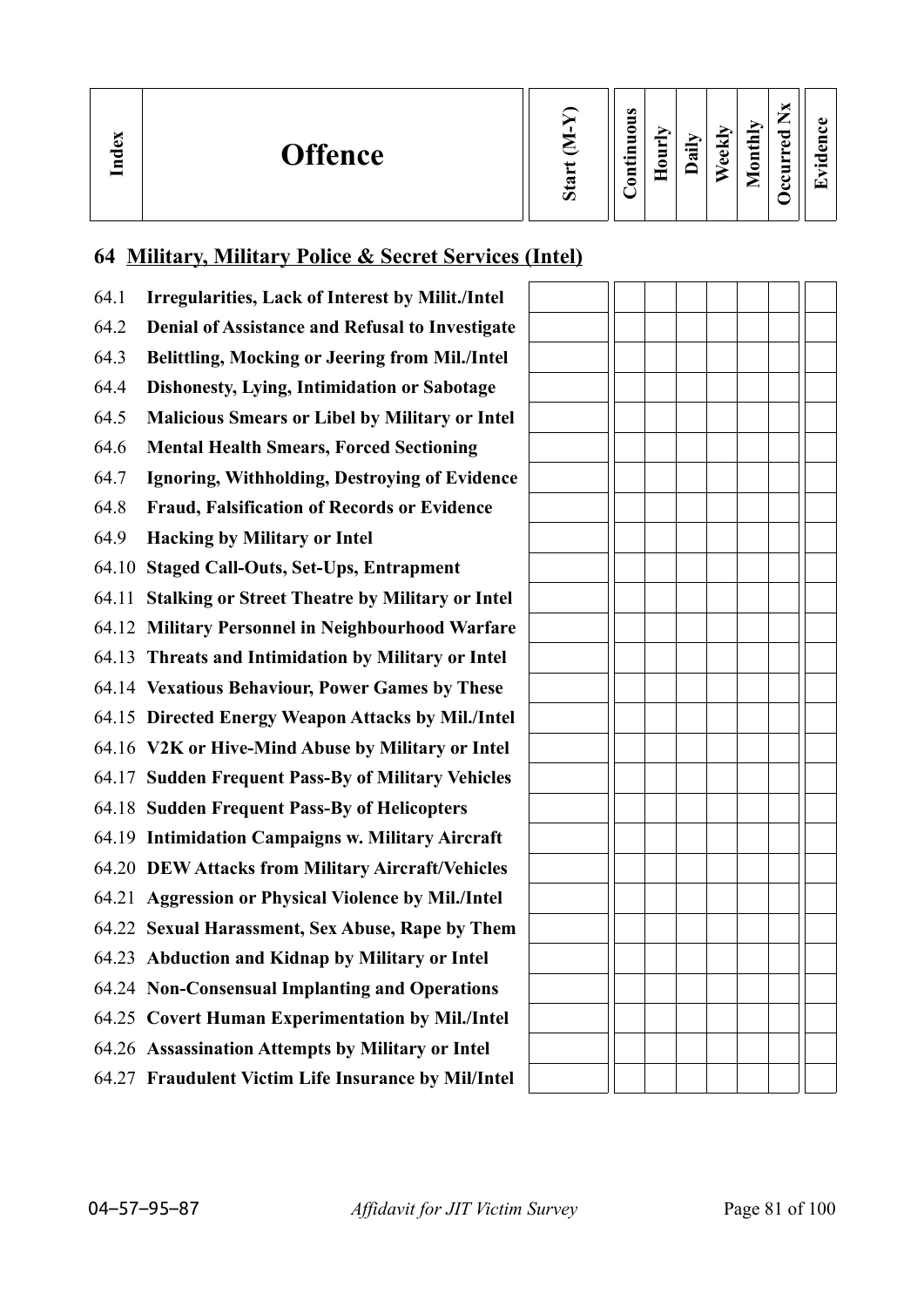| M<br>-ධ<br><b>Offence</b><br>$\mathbf{I}_{\mathbf{n}}$ | ᢍ<br>$\boldsymbol{\omega}$ | <b>S</b><br>0<br>−<br>$\overline{\phantom{0}}$<br>5<br>┍ | _<br><b>__</b> | ⊶<br>ಷ | $\overline{\phantom{a}}$<br>ω<br>ω | $\overline{\text{th}}$<br>$\overline{\mathbf{5}}$<br>-<br>⊆ | ы<br>_<br>ರ<br>Ф<br>►<br>5<br>٤<br>౿ | O.<br>$\bullet$<br>í₩. |
|--------------------------------------------------------|----------------------------|----------------------------------------------------------|----------------|--------|------------------------------------|-------------------------------------------------------------|--------------------------------------|------------------------|
|--------------------------------------------------------|----------------------------|----------------------------------------------------------|----------------|--------|------------------------------------|-------------------------------------------------------------|--------------------------------------|------------------------|

#### **65 Journalists, Press & Media**

- 65.1 **Irregularities, Lack of Interest by Journalists**
- 65.2 **Refusal to Report by Journalists, Press, Media**
- 65.3 **Falsification/Omission of Evidence by Journal.**
- 65.4 **Disappearance and Loss of Interview Footage**
- 65.5 **Tricked into Interviews Without Publishing**
- 65.6 **Negative, Dishonest or False Reporting**
- 65.7 **Mental Health Smears by Journ., Press, Media**
- 65.8 **Breach of Confidentiality by Journalists**

#### **66 Telecom Regulator & Frequency Licensing Agency**

- 66.1 **Irregularities, Lack of Interest by Regulator**
- 66.2 **Refusal to Investigate by Regulator**
- 66.3 **Stone-Walling and Denial of Info by Regulator**
- 66.4 **False Information Given by Regulator**
- 66.5 **Mental Health Smears by Regulator**

#### **67 Human Rights Charities & Other Charities**

- 67.1 **Irregularities, Lack of Interest from Charities**
- 67.2 **Refusal to Assist by Charities**
- 67.3 **Falsification/Omission of Evidence by Charity**
- 67.4 **Mental Health Smears by Charities**
- 67.5 **Breach of Confidentiality by Charities**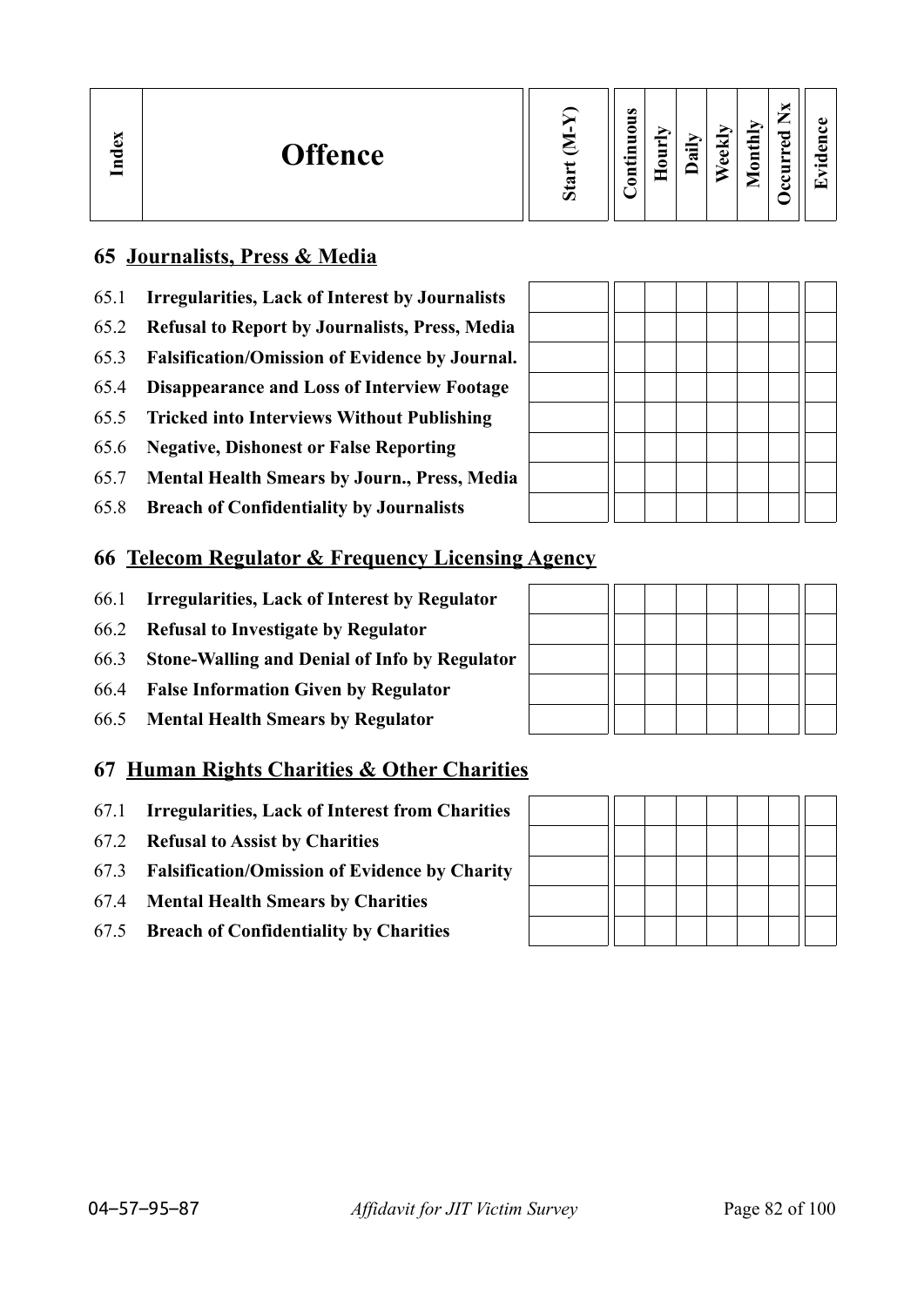| $\mathbf{g}$<br><b>Offence</b><br>Ĕ | $\boldsymbol{\mathcal{D}}$ | $\omega$<br>۵<br>≏<br>5<br>- 드<br>₽<br>c | ∽<br>= | ∽<br>न्न | ≂<br>Φ<br>ω | lonthly<br>−<br>◚ | ×<br>—<br>痴<br>ರ<br>ه<br>►<br>Ì<br>ں<br>ပ | ىە<br>'n.<br>-7<br>$\cdot$ $\,$<br>" |
|-------------------------------------|----------------------------|------------------------------------------|--------|----------|-------------|-------------------|-------------------------------------------|--------------------------------------|
|-------------------------------------|----------------------------|------------------------------------------|--------|----------|-------------|-------------------|-------------------------------------------|--------------------------------------|

#### **68 Official Dishonesty, Fraud & Sabotage**

- 68.1 **Denial of Assistance by Official**
- 68.2 **Ridicule/Belittling/Delaying Tactics by Official**
- 68.3 **Sabotage of Process by Official**
- 68.4 **Dishonesty or Ignorance Feigned by Official**
- 68.5 **Mental Health Smear/Slander/Libel by Official**
- 68.6 **Withholding, Falsification of Facts by Official**
- 68.7 **Removal or Destruction of Evidence by Official**
- 68.8 **Fraud and Falsification of Official Documents**
- 68.9 **Destruction or Theft of Official Documents**
- 68.10 **Harassment, Theatre or Abuse by Official**
- 68.11 **Sexual Harassment, Sexual Abuse by Official**
- 68.12 **Attempted Rape or Rape by Official**
- 68.13 **Participation in Set-Ups, Entrapm. by Official**
- 68.14 **DEW, Implant or Neuro Torture by Official**
- 68.15 **V2K or Hive-Mind Abuse by Official**
- 68.16 **Officials Participating in Human Trafficking**
- 68.17 **Assassination Attempts Ordered by Officials**

#### **69 Government & Legislature**

- 69.1 **Irregularities or Harassment by Local Council**
- 69.2 **Lack of Interest, Refusal by Mayor or Council**
- 69.3 **Lack of Interest, Refusal by Governm. Services**
- 69.4 **Lack of Interest, Refusal by State Officials**
- 69.5 **Lack of Interest, Refusal by Parliamentarians**
- 69.6 **Lack of Interest, Refusal by Senators/Congress**
- 69.7 **Lack of Interest, Refusal by Ambassadors**
- 69.8 **Lack of Interest, Refusal by Head of State**
- 69.9 **Lack of Interest, Refusal by EU**
- 69.10 **Lack of Interest, Refusal by UN**

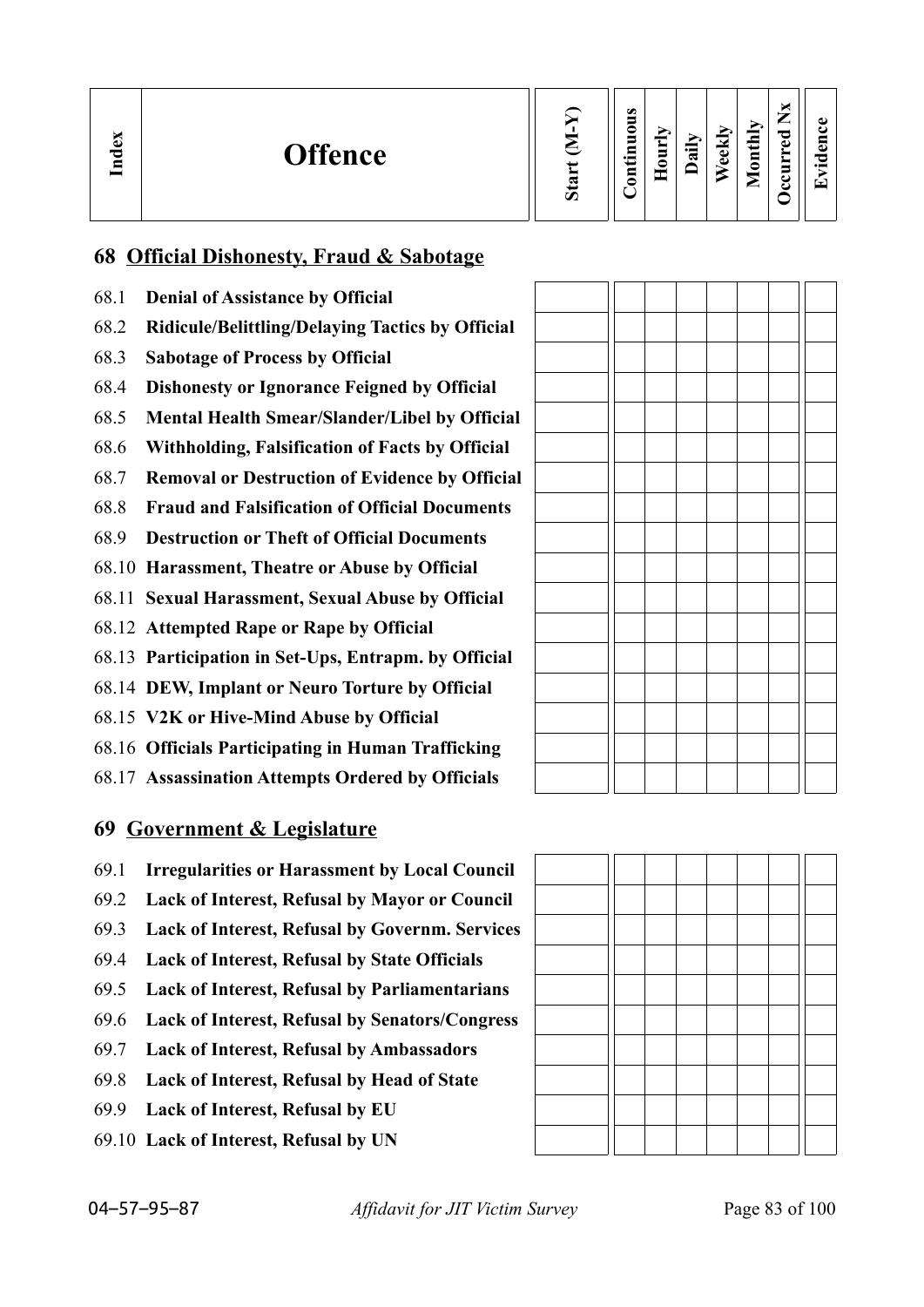| ×<br>نه<br><b>Offence</b><br>Lnd | ದಾ<br>$\boldsymbol{\Omega}$ | $\omega$<br>_<br>0<br>-<br>▭<br>$\overline{\phantom{0}}$<br>5 | −<br>_ | ੶ਫ਼ | ≂<br>نه<br>$\omega$ | $\mathbf{H}$<br>g<br>-<br>_ | ◡<br>_<br>ెం<br>ω<br>►<br>≻<br>s<br>◡<br>ల | $\bullet$<br>▼ |
|----------------------------------|-----------------------------|---------------------------------------------------------------|--------|-----|---------------------|-----------------------------|--------------------------------------------|----------------|
|----------------------------------|-----------------------------|---------------------------------------------------------------|--------|-----|---------------------|-----------------------------|--------------------------------------------|----------------|

#### **70 Lawyers, Judges & Courts**

#### **Lawyers**

- 70.1 **Difficulty Getting Lawyer, Refuse to Take Case**
- 70.2 **Irregularities or Lack of Interest by Lawyers**
- 70.3 **Sudden Change of Attitude of Lawyers**
- 70.4 **Lawyer Suddenly Declines Case or Passes Brief**
- 70.5 **Forced to Take Court Appointed/Spec. Lawyer**
- 70.6 **Masonic or Illuminati Signalling from Lawyer**
- 70.7 **Dishonesty, Sabotage, Overcharging f. Services**
- 70.8 **Falsification/Destruction of Records/Evidence**
- 70.9 **Perverting the Course of Justice by Lawyers**
- 70.10 **Sabotaging of Cases by Lawyers**
- 70.11 **Intellectual Prop. Theft, Espionage by Lawyers**
- 70.12 **V2K or Hive-Mind Abuse by Lawyers**

#### **Attorney Generals**

- 70.13 **Irregularities or Lack of Interest by Att. Gen.**
- 70.14 **Refusal to Investigate or Prosecute by Att. Gen.**
- 70.15 **Blocking or Sabotage of Cases by Att. Gen.**

#### **Clerks & Court Administration**

- 70.16 **Court Admin. or Clerks Refuse Assistance**
- 70.17 **Case Not Announced or Public Barred fr Court**
- 70.18 **Falsification of Transcripts and Judgements**

#### **Judges & Court**

- 70.19 **Refusal to Admit Evidence by Judges**
- 70.20 **Irregularities and Sabotage by Judges**
- 70.21 **Collusion Between Lawyers and Judges**
- 70.22 **Delaying of Court Cases to Sabotage Litigant**
- 70.23 **Demeaning, Fraudulent, Rejecting Judgements**
- 70.24 **Blocking of Appeals by Judges and Courts**
- 70.25 **DEW Attacks in Court and Before a Judge**
- 70.26 **V2K, Implant and Neurotech Torture in Court**





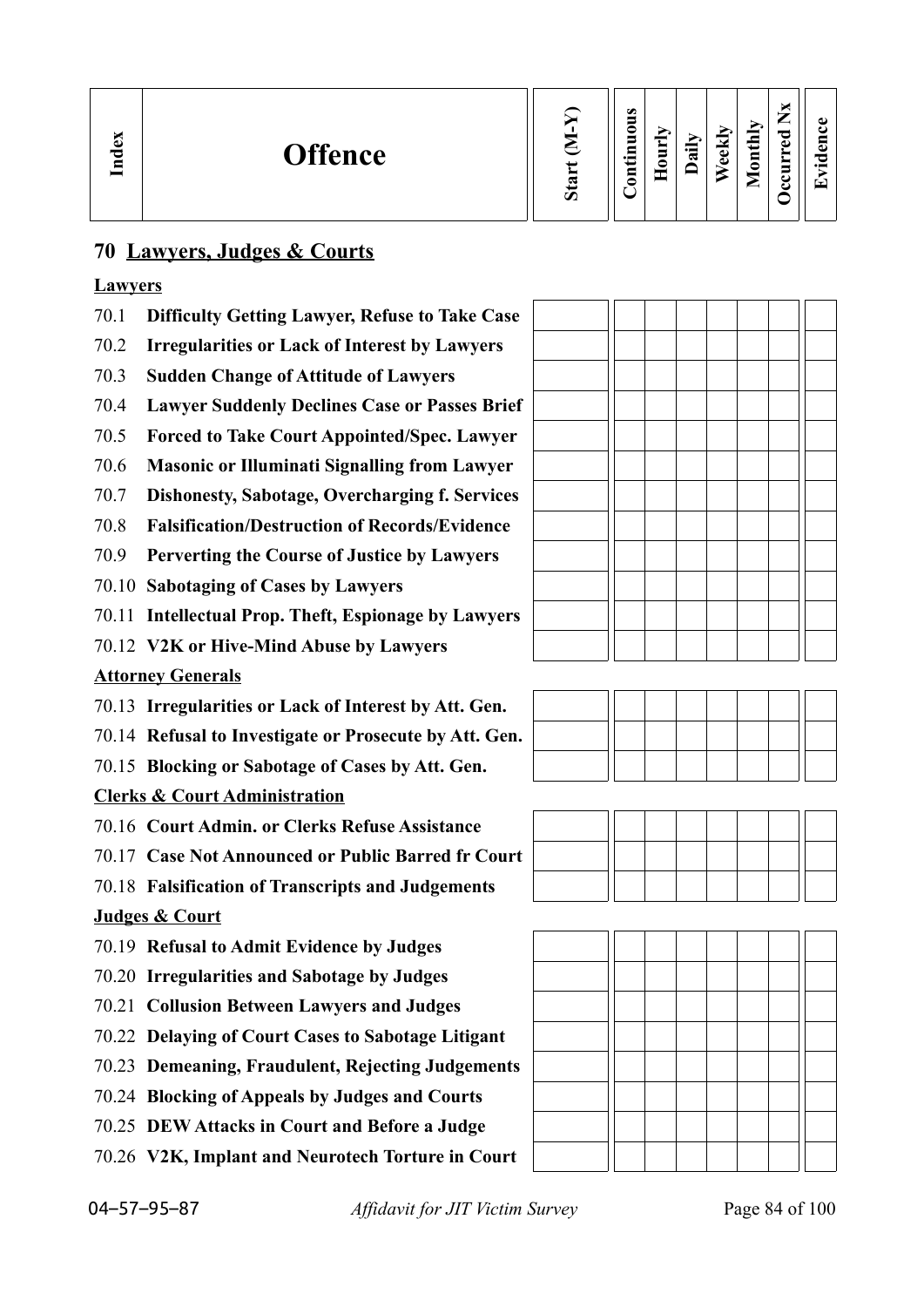| Index<br><b>Offence</b> | ∽ | $\bullet$<br>5<br>0<br>É<br>$\bullet$ $\blacksquare$<br>ទ | $\sim$<br>Ĕ<br>è | $\ddot{a}$ | eekly | thly<br>$\blacksquare$<br>0<br>_ | –<br>ு<br>ω<br>_ | $\bullet$<br>⊑<br>نه<br>O<br>$\bullet$ and<br>▼ |
|-------------------------|---|-----------------------------------------------------------|------------------|------------|-------|----------------------------------|------------------|-------------------------------------------------|
|-------------------------|---|-----------------------------------------------------------|------------------|------------|-------|----------------------------------|------------------|-------------------------------------------------|

# **71 Other Issues of Importance (Chosen by the Author)**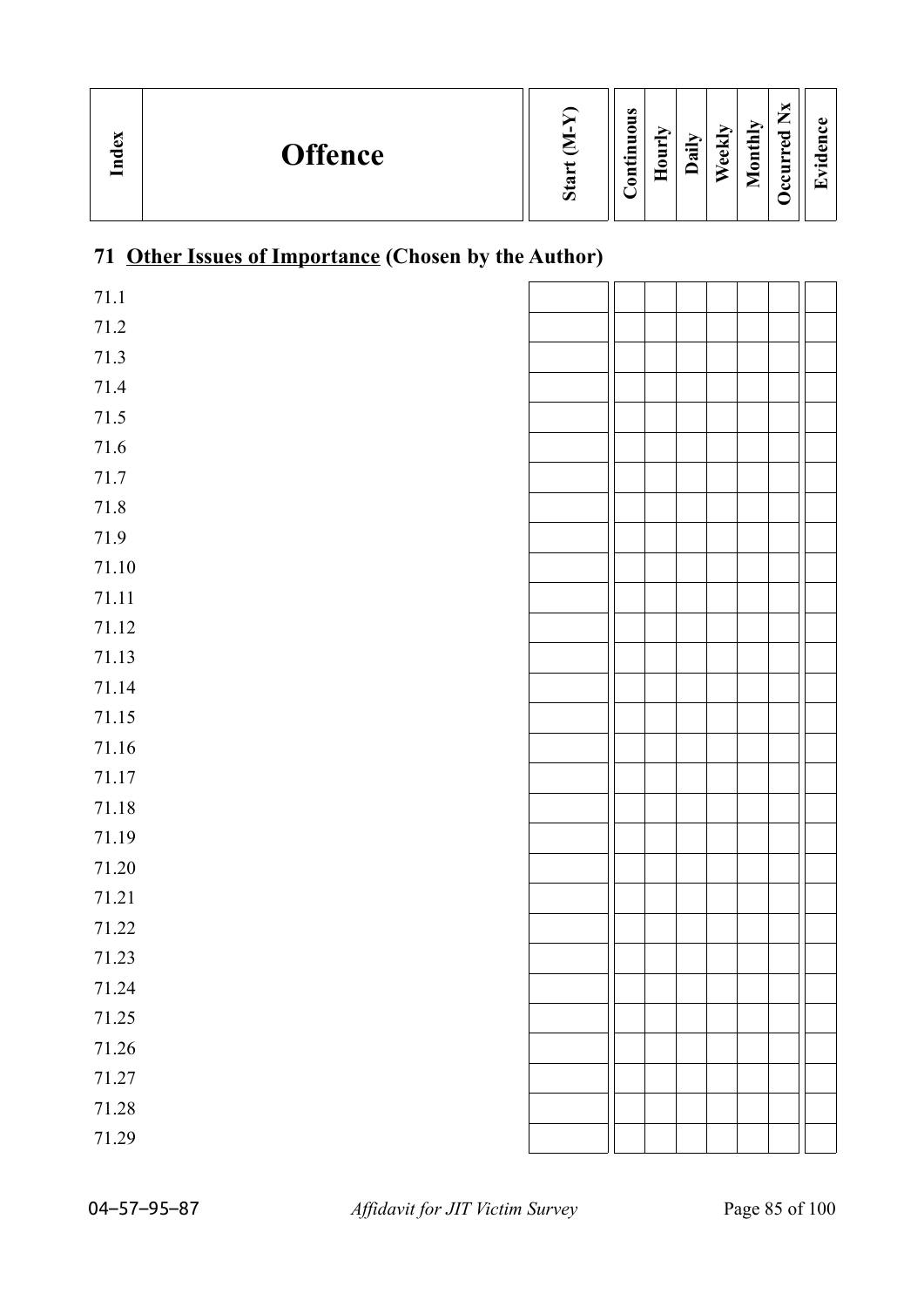| $\mathbf{g}$<br><b>Offence</b><br>Ind | Ø | $\bullet$<br>_ | 5<br>っ | ੶ਫ਼ | $\overline{\phantom{a}}$<br>ω<br>ω | $t$ hly<br>$\overline{\mathbf{g}}$<br>╾ | _<br>ਰ<br>ω<br>−<br>c | A)<br>▼ |
|---------------------------------------|---|----------------|--------|-----|------------------------------------|-----------------------------------------|-----------------------|---------|
|---------------------------------------|---|----------------|--------|-----|------------------------------------|-----------------------------------------|-----------------------|---------|

#### **72 Threats & Retaliation for Writing This Affidavit**

- 72.1 **Increase in Stalking and Intimidation**
- 72.2 **Verbal Threats or Threats Via Voice-to-Skull**
- 72.3 **Increase in Implant Torture**
- 72.4 **Increase in Directed Energy Weapon Attacks**
- 72.5 **Increase in Other Physical Assaults**
- 72.6 **Intimidation, Assaults on Witnesses or Experts**
- 72.7 **Assassination Attempts**
- 72.8 **Attacks on Pets, Family, Friends or Others**
- 72.9 **Termination of Job or Rental Contract**
- 72.10 **Induced Illnesses, Injuries or Accidents**

#### **73 Warfare Operations**

- **73.1 Psychological Warfare**
- 73.2 **Physical Warfare w. Military Equip./Personnel**
- 73.3 **Guerilla and Civil Warfare**
- 73.4 **Destruction of Leadership and Intelligentsia**
- 73.5 **Biological Warfare**
- 73.6 **Chemical Warfare**
- 73.7 **Radioactive Warfare**
- 73.8 **Directed Energy and Electromagnetic Warfare**
- 73.9 **Financial and Economic Warfare**
- 73.10 **Administrative Warfare**
- 73.11 **Information Warfare**
- 73.12 **Cyber Warfare**
- 73.13 **Neuro-Warfare**
- 73.14 **Holocaust or Genocide**
- 73.15 **Destruction of Ecosystems, Burnt-Earth Ops.**
- 73.16 **Destruction of Social Support Networks**
- 73.17 **Rewriting of History, Falsification of Records**

| 1999 | $\mathsf X$ |  |  |  |
|------|-------------|--|--|--|
|      |             |  |  |  |
|      |             |  |  |  |
|      |             |  |  |  |
|      |             |  |  |  |
|      |             |  |  |  |
|      |             |  |  |  |
|      |             |  |  |  |
|      |             |  |  |  |
|      |             |  |  |  |
|      |             |  |  |  |
|      |             |  |  |  |
|      |             |  |  |  |
|      |             |  |  |  |
|      |             |  |  |  |
|      |             |  |  |  |
|      |             |  |  |  |
|      |             |  |  |  |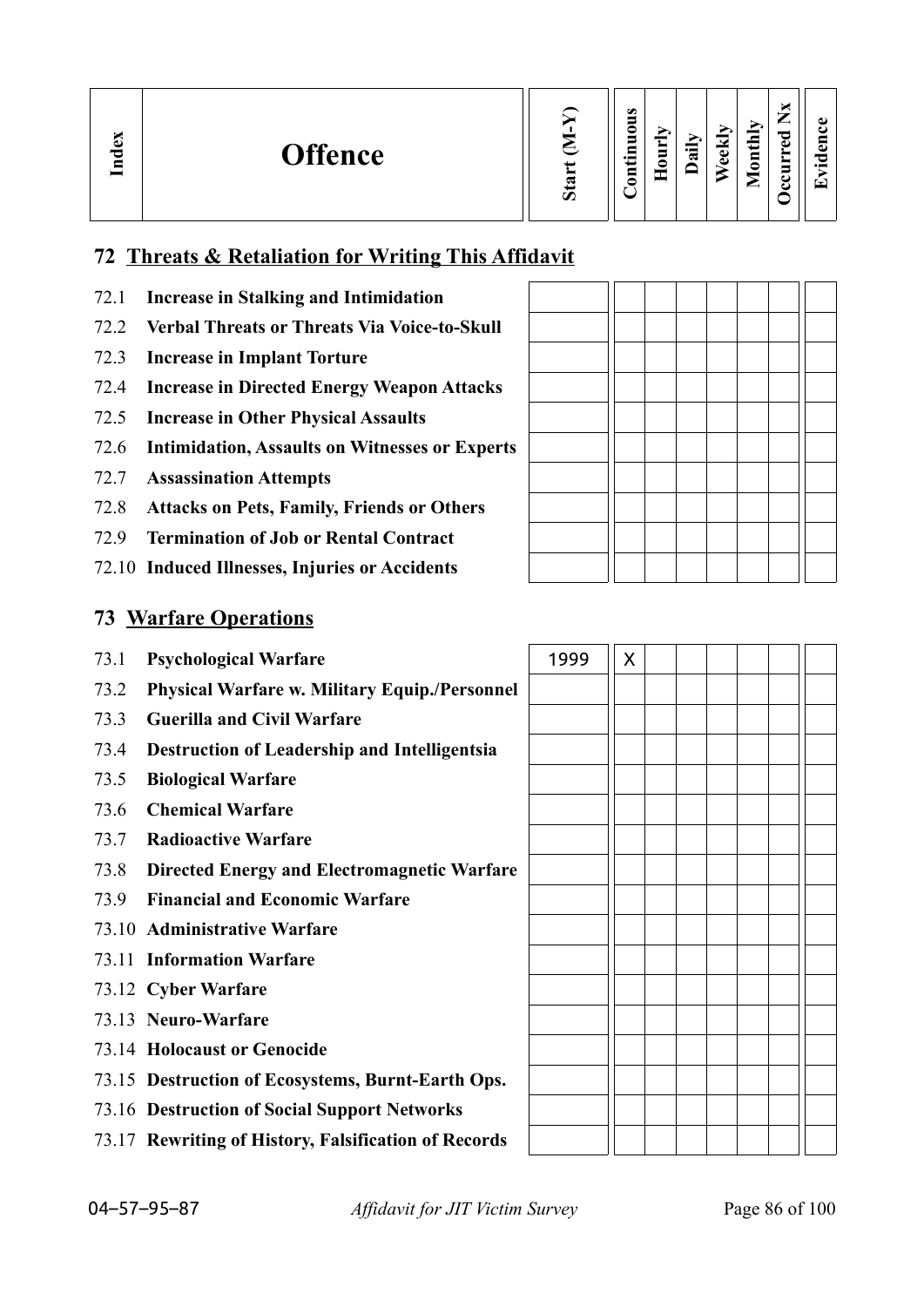| м<br>ව<br><b>Offence</b><br>Ind | $\boldsymbol{\mathcal{D}}$ | $\bullet$<br>5<br>◒<br>Ē<br>$\overline{\phantom{0}}$<br>$\overline{\mathbf{5}}$ | Ĕ<br>c | $\ddot{a}$ | eekly | thly<br>$\blacksquare$<br>◒<br>_ | ~<br>ъ. | $\bullet$<br>نه<br>د<br>$\cdot$ $-$<br>▼ |
|---------------------------------|----------------------------|---------------------------------------------------------------------------------|--------|------------|-------|----------------------------------|---------|------------------------------------------|
|---------------------------------|----------------------------|---------------------------------------------------------------------------------|--------|------------|-------|----------------------------------|---------|------------------------------------------|

# **74 Violation of Universal Human Rights (Viol. of R. / VoR.)**

| 74.1 | <b>Violation of Freedom and Human Dignity</b>          | 1999 | X |  |  |
|------|--------------------------------------------------------|------|---|--|--|
| 74.2 | Viol. of Rights by Inequality & Discrimination         |      |   |  |  |
| 74.3 | <b>Violation of Right to Life, Liberty, Security</b>   |      |   |  |  |
| 74.4 | <b>Holding in Slavery or Servitude</b>                 |      |   |  |  |
| 74.5 | <b>Torture, Cruel or Degrading Treatment</b>           |      |   |  |  |
| 74.6 | Viol. of Recognition as Person before the Law          |      |   |  |  |
| 74.7 | Viol. of Equality/Equal Protection before Law          |      |   |  |  |
| 74.8 | <b>Right to Effective Remedy by Nation. Tribunal</b>   |      |   |  |  |
| 74.9 | <b>Arbitrary Arrest, Detention or Exile</b>            |      |   |  |  |
|      | 74.10 Viol. of Fair, Public Hearing by Tribunal        |      |   |  |  |
|      | 74.11 Viol. of Right to be Considered Innocent         |      |   |  |  |
|      | 74.12 Interference w Privacy, Family, Home, Corres.    |      |   |  |  |
|      | 74.13 Attacks upon Honour and Reputation               |      |   |  |  |
|      | 74.14 Viol. of Freedom of Movement and Residence       |      |   |  |  |
|      | 74.15 Viol. of Right to Asylum in other Countries      |      |   |  |  |
|      | 74.16 Viol. of Right to Nationality and To Change It   |      |   |  |  |
|      | 74.17 Viol. of R. to Marriage, Family, Its Protection  |      |   |  |  |
|      | 74.18 VoR. to Own Property, Arbitrary Deprivation      |      |   |  |  |
|      | 74.19 Viol. of Freedom of Thought and Religion         |      |   |  |  |
|      | 74.20 Viol. of Freedom of Opinion and Information      |      |   |  |  |
|      | 74.21 Viol. of R. to Free, Peaceful Assembly & Assoc.  |      |   |  |  |
|      | 74.22 Viol. of Right to Participate in Gov. & Election |      |   |  |  |
|      | 74.23 Viol. of R. to Equal Access to Public Service    |      |   |  |  |
|      | 74.24 Viol. of R. to Social Security                   |      |   |  |  |
|      | 74.25 Viol. of R. to Economic, Social, Cultural Dev.   |      |   |  |  |
|      | 74.26 VoR. to Work, Its Free Choice, Just Condition    |      |   |  |  |
|      | 74.27 Viol. of R. to Equal Pay for Equal Work          |      |   |  |  |
|      | 74.28 VoR. to Just Remuneration. Ensuring Dignity      |      |   |  |  |
|      | 74.29 Viol. of R. to Form or Join Trade Unions         |      |   |  |  |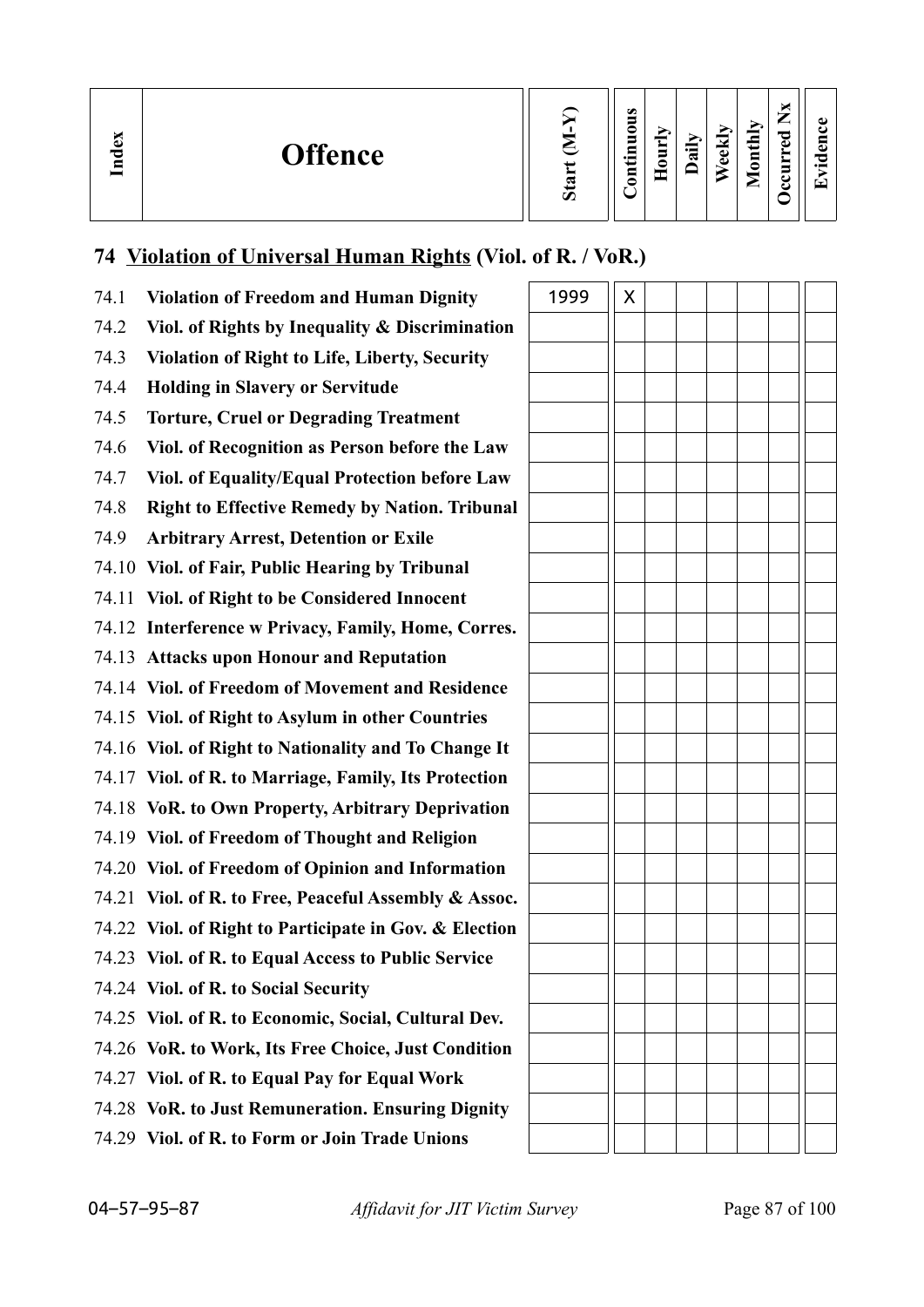| Index | <b>Offence</b>                                       | Start (M-Y) | Continuous | Hourly | Daily | Weekly | Monthly | ž<br>Occurred | Evidence |
|-------|------------------------------------------------------|-------------|------------|--------|-------|--------|---------|---------------|----------|
|       | 74.30 VoR. to Rest, Leisure, Work Limit & Holidays   |             |            |        |       |        |         |               |          |
|       | 74.31 VoR. to Food, Clothing, Housing, Medical Care  |             |            |        |       |        |         |               |          |
|       | 74.32 VoR. to Special Care f. Motherhood/Childhood   |             |            |        |       |        |         |               |          |
|       | 74.33 Violation of Right to Education                |             |            |        |       |        |         |               |          |
|       | 74.34 VoR to Education to Strengthen Human Rights    |             |            |        |       |        |         |               |          |
|       | 74.35 VoR. of Parents to Choose Child's Education    |             |            |        |       |        |         |               |          |
|       | 74.36 Viol. of Right to Participate in Cultural Life |             |            |        |       |        |         |               |          |
|       | 74.37 VoR. to Share in Scientific Advance & Benefits |             |            |        |       |        |         |               |          |
|       | 74.38 VoR. to Protection of Intellectual Property    |             |            |        |       |        |         |               |          |
|       | 74.39 VoR Realisation by Social/International Order  |             |            |        |       |        |         |               |          |
|       | 74.40 Viol. of Community Duties for Free & Full Dev. |             |            |        |       |        |         |               |          |
|       | 74.41 Destruction of Human Rights and Freedoms       |             |            |        |       |        |         |               |          |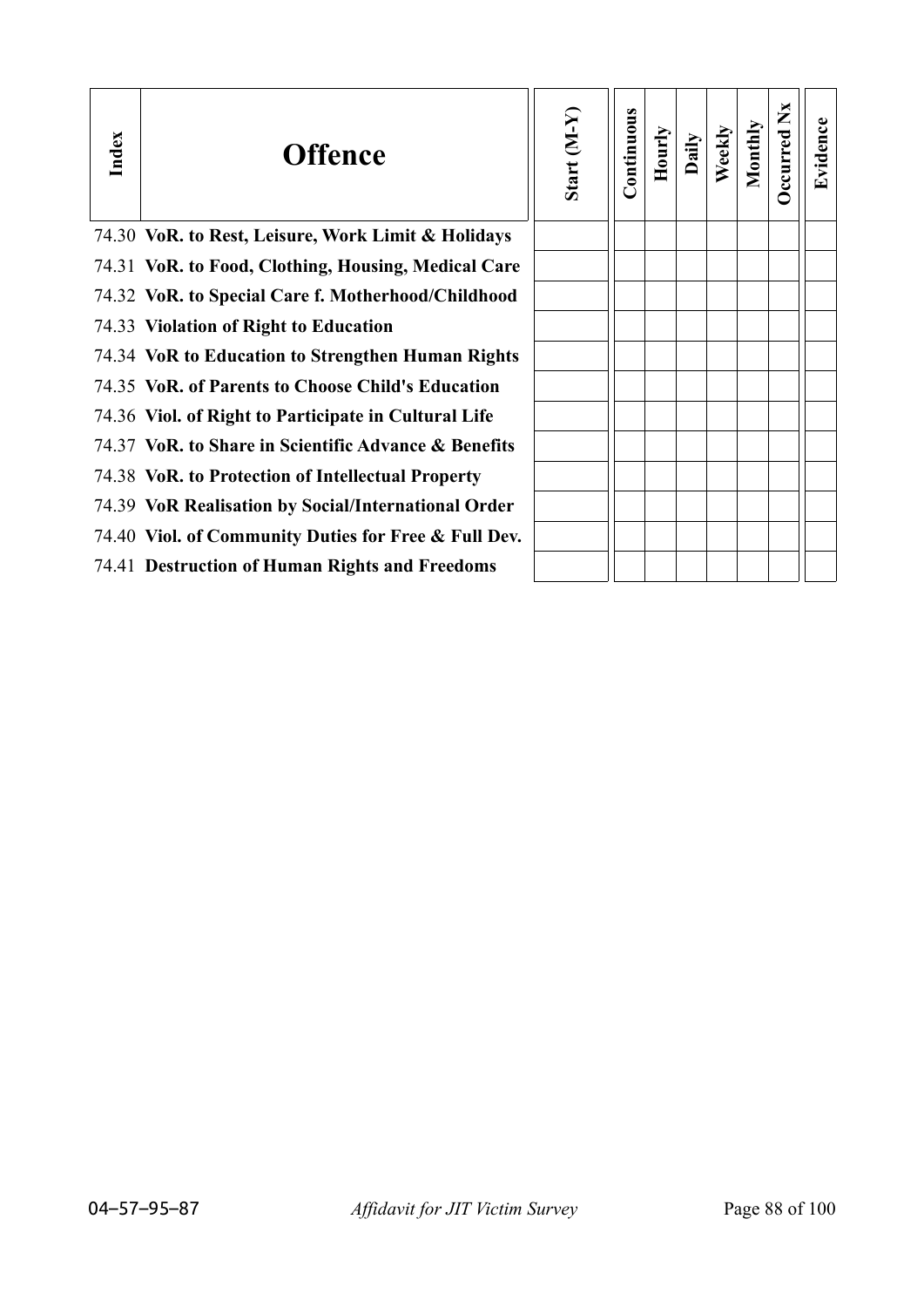| ы<br>mdex<br><b>Offence</b> | $\sigma$ | $\omega$<br>0<br>-<br>$\cdot$ $\,$<br>− | − | ੶ਜ਼ | $\overline{\phantom{a}}$<br>Φ<br>ω | 급<br>ىپ<br>⊟<br>0<br>► | P<br>C. | ω<br>o.<br>-<br>$\bullet$<br>$\overline{\phantom{0}}$ |
|-----------------------------|----------|-----------------------------------------|---|-----|------------------------------------|------------------------|---------|-------------------------------------------------------|
|-----------------------------|----------|-----------------------------------------|---|-----|------------------------------------|------------------------|---------|-------------------------------------------------------|

#### **75 Violation of the Geneva Conventions & Crimes Against Humanity**

#### **Grave Breaches of Geneva Conventions**

- 75.1 **Inhumane or Cruel Treatment**
- 75.2 **Torture**
- 75.3 **Mutilation**
- 75.4 **Wilful Killing**
- 75.5 **Biological or Scientific Experiments**
- 75.6 **Wilfully Causing Great Suffering**
- 75.7 **Causing Serious Injury to Body or Health**
- 75.8 **Extensive, Unlawful or Wanton Destruction**
- 75.9 **Compelled to Serve in Hostile Armed Forces**
- 75.10 **Deprivation of Right to a Fair & Regular Trial**
- 75.11 **Unlawful Deportation or Transfer**
- 75.12 **Unlawful Confinement**
- 75.13 **Taking of Hostages**

#### **Other War Crimes**

- 75.14 **Attack on Individual Civilians or Population**
- 75.15 **Attack on Humanitarian Assistance**
- 75.16 **Attack on Non-Defended/Demilitarised Zone**
- 75.17 **Bombarding Dwellings by Whatever Means**
- 75.18 **Attack on Person Who is Incapable of Fighting**
- 75.19 **Attack on Wounded, Sick, Old, Children**
- 75.20 **Attack on Mothers and Expectant Mothers**
- 75.21 **Attack on Family Life**
- 75.22 **Attack on Transport or Care of Wounded/Sick**
- 75.23 **Attacking Hospitals With Wounded and Sick**
- 75.24 **Viol. of the Care for the Wounded and Sick**
- 75.25 **Wilful Injury to Civilians**
- 75.26 **Seriously Endangered Physical/Mental Health**
- 75.27 **Killing or Wounding Civilians Treacherously**

| 1999 | $\boldsymbol{X}$ |  |  |  |
|------|------------------|--|--|--|
|      |                  |  |  |  |
|      |                  |  |  |  |
|      |                  |  |  |  |
|      |                  |  |  |  |
|      |                  |  |  |  |
|      |                  |  |  |  |
|      |                  |  |  |  |
|      |                  |  |  |  |
|      |                  |  |  |  |
|      |                  |  |  |  |
|      |                  |  |  |  |
|      |                  |  |  |  |

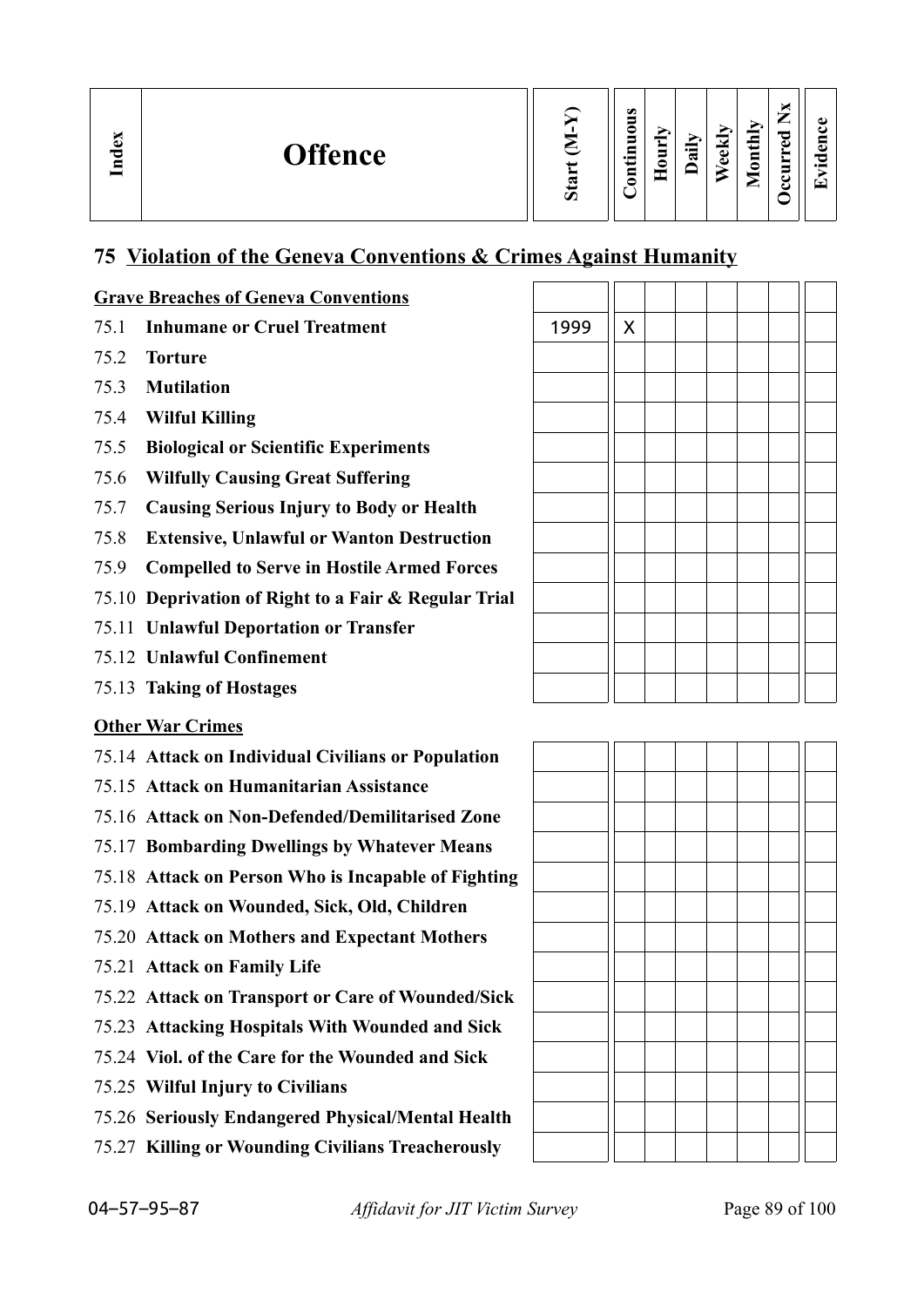| Index | <b>Offence</b>                                        | Start (M-Y) | Continuous | Hourly | Daily | Weekly | Monthly | Occurred Nx | Evidence |
|-------|-------------------------------------------------------|-------------|------------|--------|-------|--------|---------|-------------|----------|
|       | 75.28 Weapons Cause Unnecessary Suffering/Injury      |             |            |        |       |        |         |             |          |
|       | <b>75.29 Employing Poisons</b>                        |             |            |        |       |        |         |             |          |
|       | 75.30 Unwarranted Removal of Tissue or Organs         |             |            |        |       |        |         |             |          |
|       | 75.31 Denial of Medical Care Demanded by Health       |             |            |        |       |        |         |             |          |
|       | 75.32 Viol. Personal Dignity, Degrading Treatment     |             |            |        |       |        |         |             |          |
|       | 75.33 Indecently Assaulted or Raped                   |             |            |        |       |        |         |             |          |
|       | 75.34 Forced into Prostitution, Trafficking           |             |            |        |       |        |         |             |          |
|       | 75.35 Lack of Protection in the Hands of the Enemy    |             |            |        |       |        |         |             |          |
|       | 75.36 Refusal of Protection Against Threat or Insults |             |            |        |       |        |         |             |          |
|       | 75.37 Refusal of Protection Against Public Curiosity  |             |            |        |       |        |         |             |          |
|       | 75.38 Refusal to Respect Honour and Family Rights     |             |            |        |       |        |         |             |          |
|       | <b>75.39 Refusal to Respect Religious Practices</b>   |             |            |        |       |        |         |             |          |
|       | 75.40 Using Children Under 15 Years in Hostilities    |             |            |        |       |        |         |             |          |
|       | 75.41 Protected Civilians Forced to Give Info         |             |            |        |       |        |         |             |          |
|       | 75.42 Civilians Punished for Offence Not Committed    |             |            |        |       |        |         |             |          |
|       | 75.43 Abolishing Rights in a Court of Law             |             |            |        |       |        |         |             |          |
|       | 75.44 Extra-Judicial Sentences and Executions         |             |            |        |       |        |         |             |          |
|       | 75.45 Settling of Occupiers Into Conquered Zone       |             |            |        |       |        |         |             |          |
|       | <b>Crimes Against Humanity</b>                        |             |            |        |       |        |         |             |          |
|       | 75.46 Murder                                          |             |            |        |       |        |         |             |          |

- 75.47 **Extermination**
- 75.48 **Enslavement**
- 75.49 **Deportation or Forcible Transfer**
- 75.50 **Imprisonment, Deprivation of Physical Liberty**
- 75.51 **Torture**
- 75.52 **Rape, Sexual Slavery, Enforced Prostitution**
- 75.53 **Persecutions Against Any Identifiable Group**
- 75.54 **Enforced Disappearances of Persons**
- 75.55 **Crime of Apartheid**
- 75.56 **Inhumane Acts, Serious Injury to Body / Mind**



04–57–95–87 *Affidavit for JIT Victim Survey* Page 90 of 100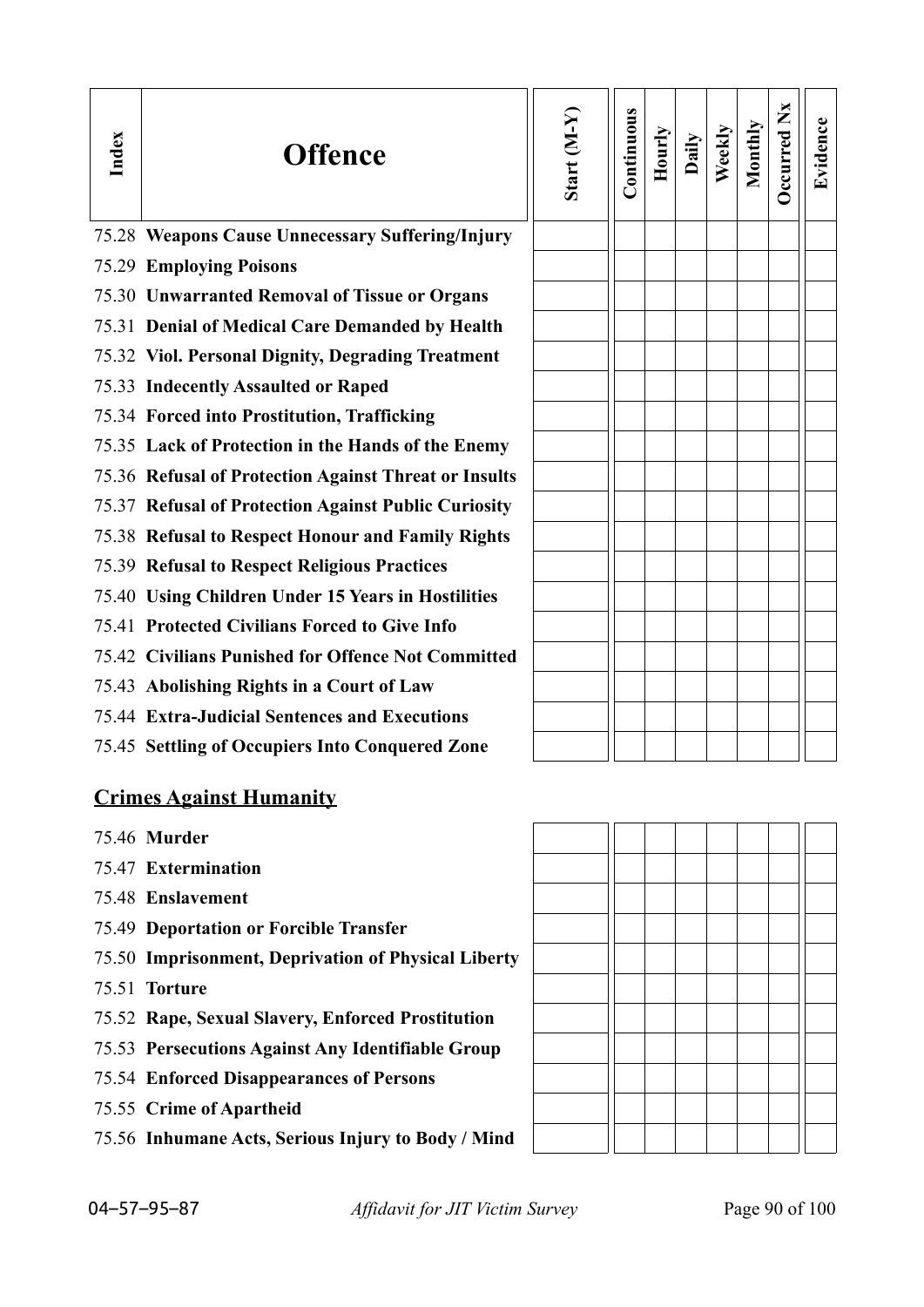| $\mathbf{g}$<br><b>Offence</b><br>Ě | c | $\omega$<br>-<br>≏<br>5<br>$\cdot$ $\,$<br>_<br>◓<br>- | −<br>Ę<br>≏ | 급 | ਚਿ<br>ಕ<br>$\bullet$ | onthly<br>$\blacksquare$<br>◚ | ×<br>—<br>_<br>ెం<br>ω<br>≻<br>▬<br>e<br>౿ | ച<br>c<br>. .<br>$\cdot$ $-$<br>$\overline{\phantom{0}}$ |
|-------------------------------------|---|--------------------------------------------------------|-------------|---|----------------------|-------------------------------|--------------------------------------------|----------------------------------------------------------|
|-------------------------------------|---|--------------------------------------------------------|-------------|---|----------------------|-------------------------------|--------------------------------------------|----------------------------------------------------------|

#### **76 Violation of the European Convention on Human Rights (Viol. of HR)**

| 76.1 | <b>Failure/Refusal to Secure Rights and Freedoms</b> | 1999 | X |  |  |
|------|------------------------------------------------------|------|---|--|--|
| 76.2 | <b>Violation of the Human Right to Life</b>          |      |   |  |  |
| 76.3 | <b>Violation of the Prohibition of Torture</b>       |      |   |  |  |
| 76.4 | Viol. of Prohibition of Slavery/Forced Labour        |      |   |  |  |
| 76.5 | <b>Violation of Right to Liberty and Security</b>    |      |   |  |  |
| 76.6 | <b>Violation of Right to a Fair Trial</b>            |      |   |  |  |
| 76.7 | <b>Punishments Without Law</b>                       |      |   |  |  |
| 76.8 | Viol. of HR to Respect for Private/Family Life       |      |   |  |  |
| 76.9 | V. of Freedom of Thought/Conscience/Religion         |      |   |  |  |
|      | 76.10 Viol. of Freedom of Expression                 |      |   |  |  |
|      | 76.11 Viol. of Freedom of Assembly and Association   |      |   |  |  |
|      | 76.12 Violation of Right to Marry                    |      |   |  |  |
|      | 76.13 Violation of Right to an Effective Remedy      |      |   |  |  |
|      | 76.14 Violation of Prohibition of Discrimination     |      |   |  |  |
|      | 76.15 Violation of Prohibition of Abuse of Rights    |      |   |  |  |
|      | 76.16 Violation of Protection of Property            |      |   |  |  |
|      | 76.17 Violation of Right to Education                |      |   |  |  |
|      | 76.18 Viol. of Prohibition of Imprisonment for Debt  |      |   |  |  |
|      | 76.19 Viol. of Freedom of Movement and Residence     |      |   |  |  |
|      | 76.20 Viol. of Prohibition of Expulsion of Nationals |      |   |  |  |
|      | 76.21 Viol. of Right to Appeal in Criminal Matters   |      |   |  |  |
|      | 76.22 Denied Compensation f. Wrongful Conviction     |      |   |  |  |
|      | 76.23 Viol. of Right Not to be Tried/Punished Twice  |      |   |  |  |
|      | 76.24 Violation of Equality Between the Spouses      |      |   |  |  |

# **77 Violation of Other Rights and Regulations**

- 77.1 **Violation of Protection from Harassment Act**
- 77.2 **Violation of Employment Rights**
- 77.3 **Violation of Health and Safety Regulations**

| 1999 |  |  |  |  |
|------|--|--|--|--|
|      |  |  |  |  |
|      |  |  |  |  |

 $\overline{1}$  $\overline{\phantom{0}}$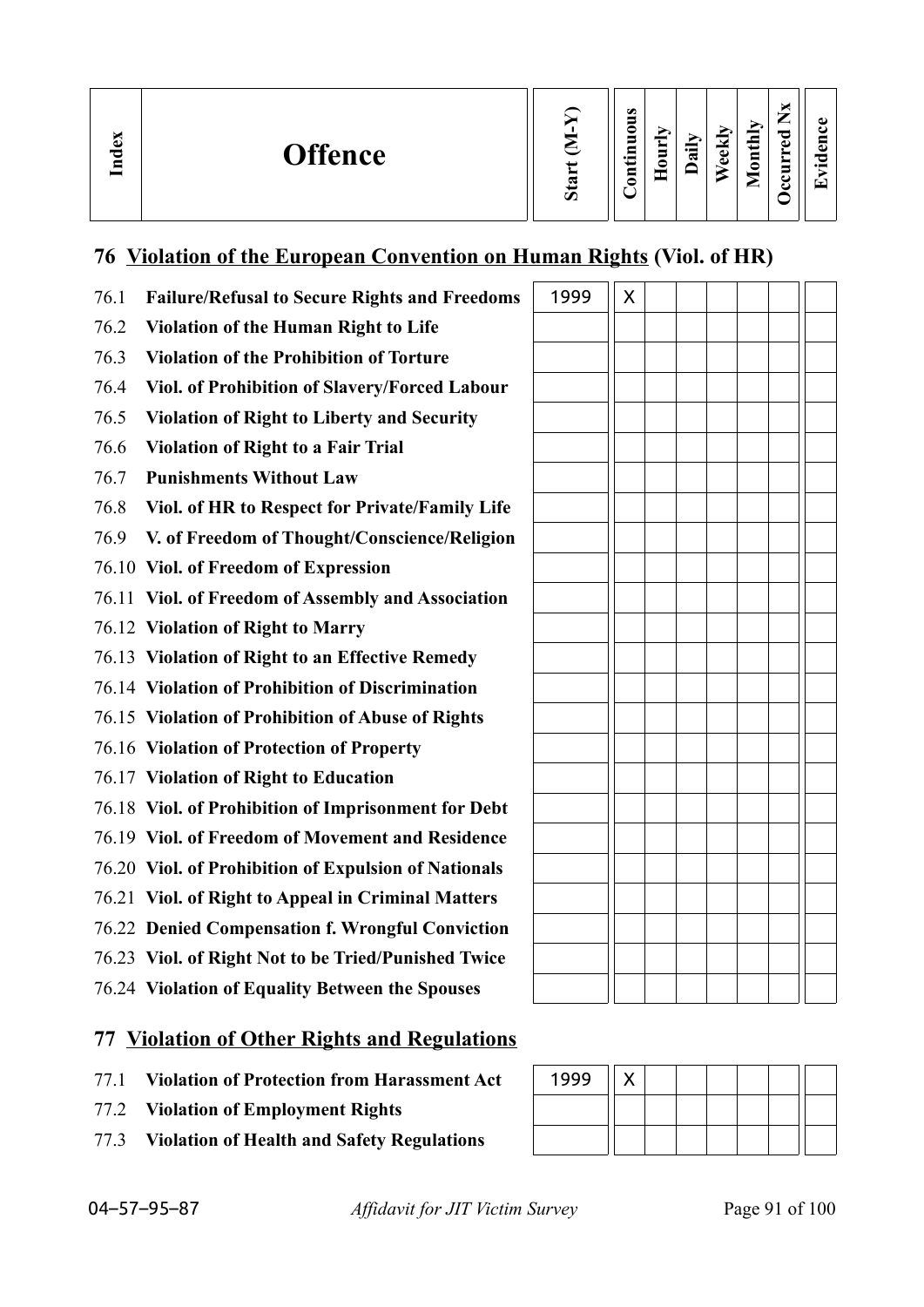| $\mathbb{S}$<br>Ĕ | <b>Offence</b> | ∽ | $\omega$<br>∍<br>c<br>5<br>┍<br>₽<br>0 | -<br>- | ੶ਫ਼ | 우<br>$\omega$ | ➢<br>$\mathbf{H}$<br>$\bar{\mathbf{g}}$<br>-<br>► | –<br>-<br>ಾ<br>ω<br>-<br>►<br>5<br>e<br>౿ | മ<br>▼ |
|-------------------|----------------|---|----------------------------------------|--------|-----|---------------|---------------------------------------------------|-------------------------------------------|--------|
|-------------------|----------------|---|----------------------------------------|--------|-----|---------------|---------------------------------------------------|-------------------------------------------|--------|

## **78 Denial of Help**

| 78.1 | Denial of Help by Spouse or Partner                  |  |  |  |  |
|------|------------------------------------------------------|--|--|--|--|
| 78.2 | <b>Denial of Help by Family</b>                      |  |  |  |  |
| 78.3 | <b>Denial of Help by Friends</b>                     |  |  |  |  |
| 78.4 | <b>Denial of Help by Colleagues</b>                  |  |  |  |  |
| 78.5 | <b>Denial of Help by Human Rights Charities</b>      |  |  |  |  |
| 78.6 | <b>Denial of Help by Social Institutions</b>         |  |  |  |  |
| 78.7 | <b>Denial of Help by Church</b>                      |  |  |  |  |
| 78.8 | Denial of Help by Journalists, Press & Media         |  |  |  |  |
| 78.9 | Denial of Help by Professionals & Researchers        |  |  |  |  |
|      | 78.10 Denial of Help by Doctors and Hospitals        |  |  |  |  |
|      | 78.11 Denial of Help by Psychiatrists, Psychologists |  |  |  |  |
|      | 78.12 Denial of Help by Police                       |  |  |  |  |
|      | 78.13 Denial of Help by Counter-Terrorism & Intel    |  |  |  |  |
|      | 78.14 Denial of Help by Military & Military Police   |  |  |  |  |
|      | 78.15 Denial of Help by Frequency Use Regulators     |  |  |  |  |
|      | 78.16 Denial of Help by Lawyers                      |  |  |  |  |
|      | 78.17 Denial of Help by Attorney Generals            |  |  |  |  |
|      | 78.18 Denial of Help by Courts                       |  |  |  |  |
|      | 78.19 Denial of Help by Ambassadors                  |  |  |  |  |
|      | 78.20 Denial of Help by Parliam., Senators, Congress |  |  |  |  |
|      | 78.21 Denial of Help by EU                           |  |  |  |  |
|      | 78.22 Denial of Help by UN                           |  |  |  |  |
|      |                                                      |  |  |  |  |

## **79 Self-Help**

- 79.1 **Shielding**
- 79.2 **Forensic Investigation**
- 79.3 **Mutual Victim Support**
- 79.4 **Outreach and Public Interest Work**
- 79.5 Groups/Charities/Teams Joined or Founded

| 2017 |  |  |  | Χ |
|------|--|--|--|---|
|      |  |  |  |   |
|      |  |  |  |   |
|      |  |  |  |   |
| 2018 |  |  |  | Χ |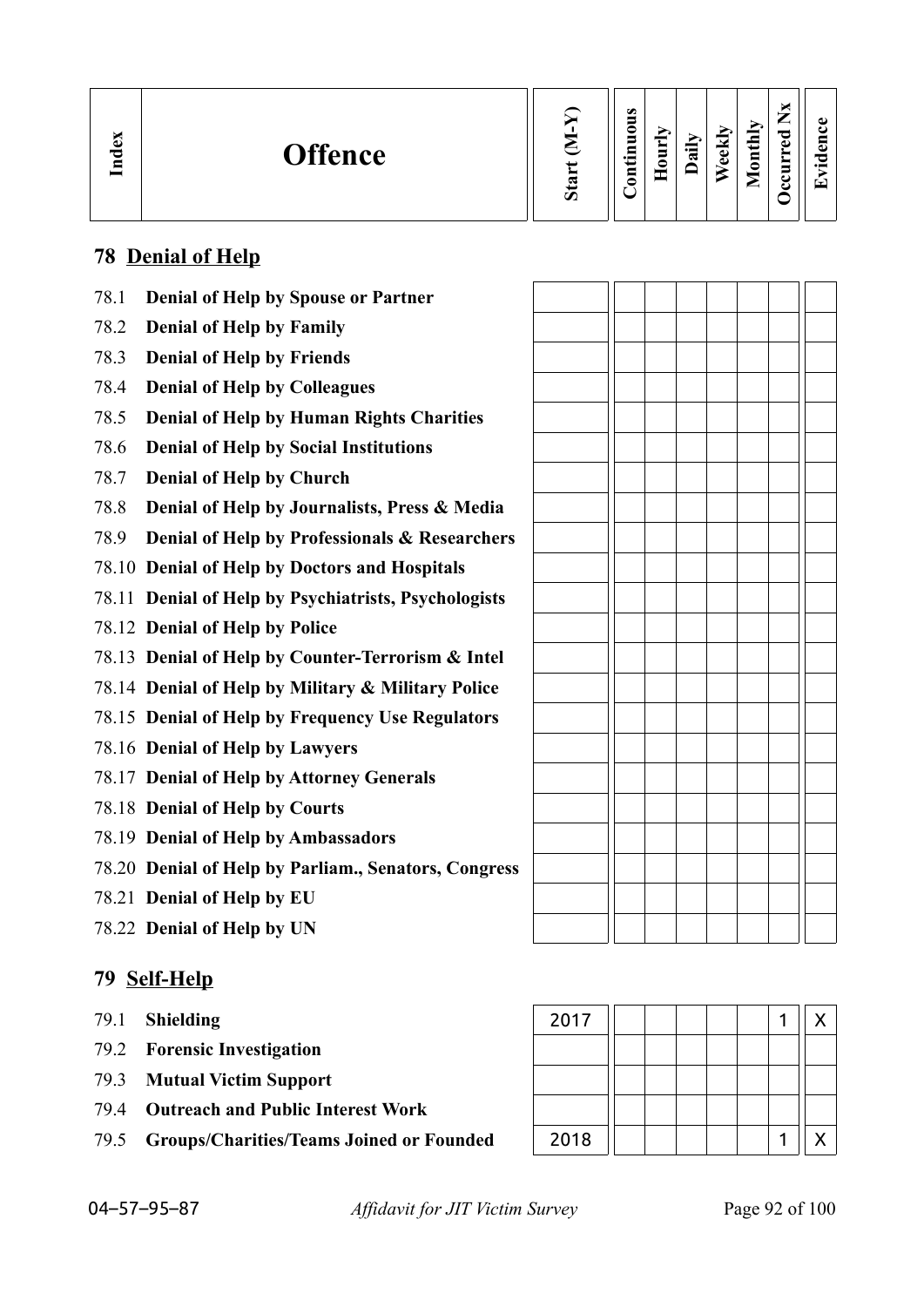|  | <b>Costs Incurred</b> |  | <b>Sum</b> |  |
|--|-----------------------|--|------------|--|
|--|-----------------------|--|------------|--|

# **80 Costs Incurred (Rounded to Integer Sums)**

| 80.1  | Value of Money Stolen and of Items Stolen            |            |     |   |
|-------|------------------------------------------------------|------------|-----|---|
| 80.2  | <b>Costs of Property Damage</b>                      |            |     |   |
| 80.3  | Repair Costs, Including IT Support & Repair          |            |     |   |
| 80.4  | <b>Costs of Medical Appointments and Tests</b>       |            |     |   |
| 80.5  | <b>Costs of Experts</b>                              |            |     |   |
| 80.6  | <b>Costs of Measuring Devices</b>                    | <b>USD</b> | 320 | X |
| 80.7  | <b>Costs of Shielding</b>                            | <b>USD</b> | 19  | X |
| 80.8  | <b>Costs of Self-Help and Victim Support</b>         |            |     |   |
| 80.9  | <b>Travel Expenses Due to Attacks / Getting Help</b> |            |     |   |
|       | 80.10 Refuge & Exile Expenses Due to Attacks         |            |     |   |
|       | 80.11 Loss in Earnings                               |            |     |   |
|       | 80.12 Loss in Business Income                        |            |     |   |
|       | 80.13 Loss in Pensions                               |            |     |   |
| 80.14 |                                                      |            |     |   |
| 80.15 |                                                      |            |     |   |
| 80.16 |                                                      |            |     |   |
| 80.17 |                                                      |            |     |   |
| 80.18 |                                                      |            |     |   |
| 80.19 |                                                      |            |     |   |
| 80.20 |                                                      |            |     |   |
| 80.21 |                                                      |            |     |   |
| 80.22 |                                                      |            |     |   |
| 80.23 |                                                      |            |     |   |
| 80.24 |                                                      |            |     |   |
| 80.25 |                                                      |            |     |   |
| 80.26 |                                                      |            |     |   |
| 80.27 |                                                      |            |     |   |
| 80.28 |                                                      |            |     |   |
|       | <b>80.29 TOTAL COSTS LISTED HERE</b>                 | <b>USD</b> | 339 |   |

04–57–95–87 *Affidavit for JIT Victim Survey* Page 93 of 100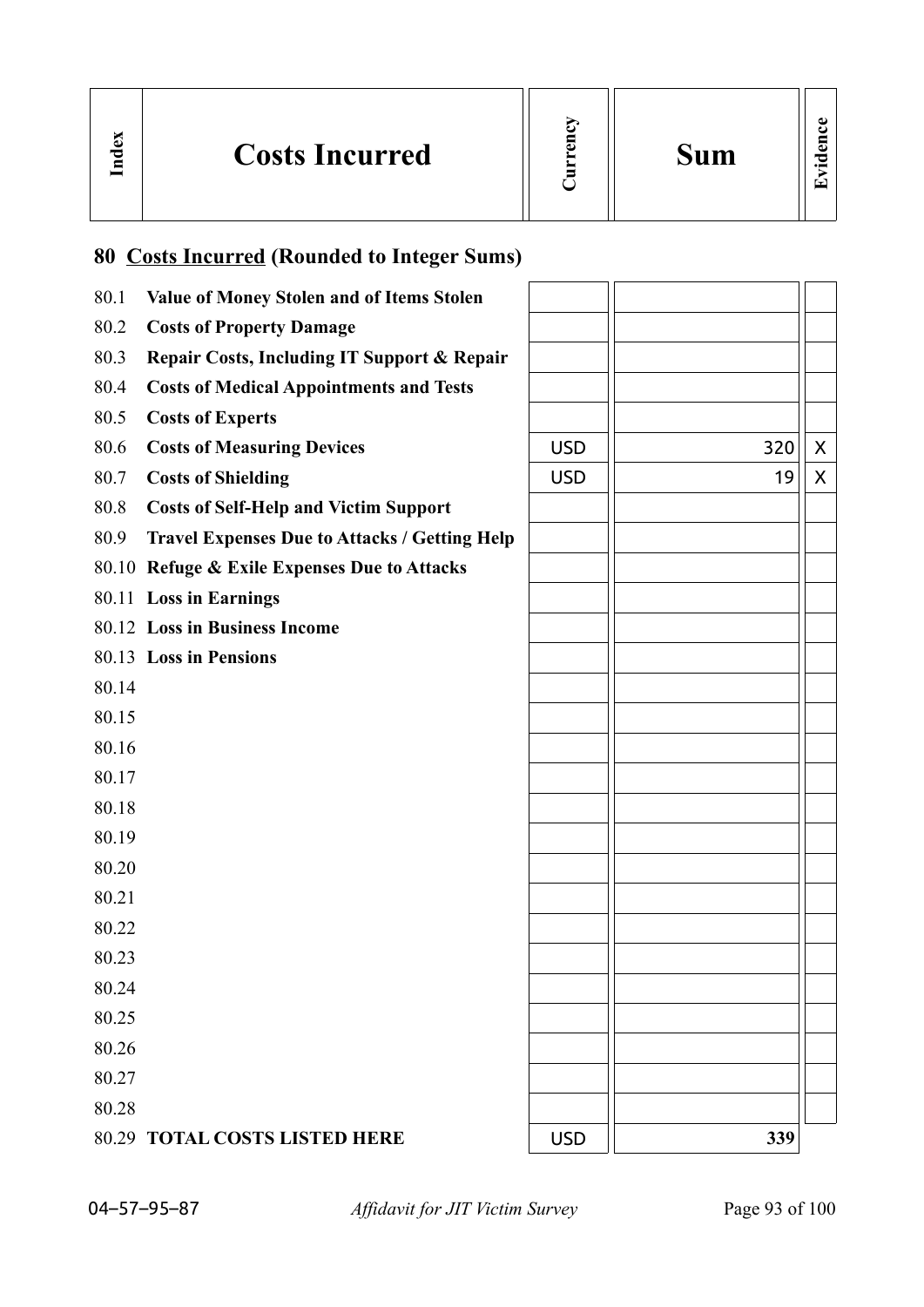**81a Male Diagram of Most Common Attack, Pain and Injury Locations**



04–57–95–87 *Affidavit for JIT Victim Survey* Page 94 of 100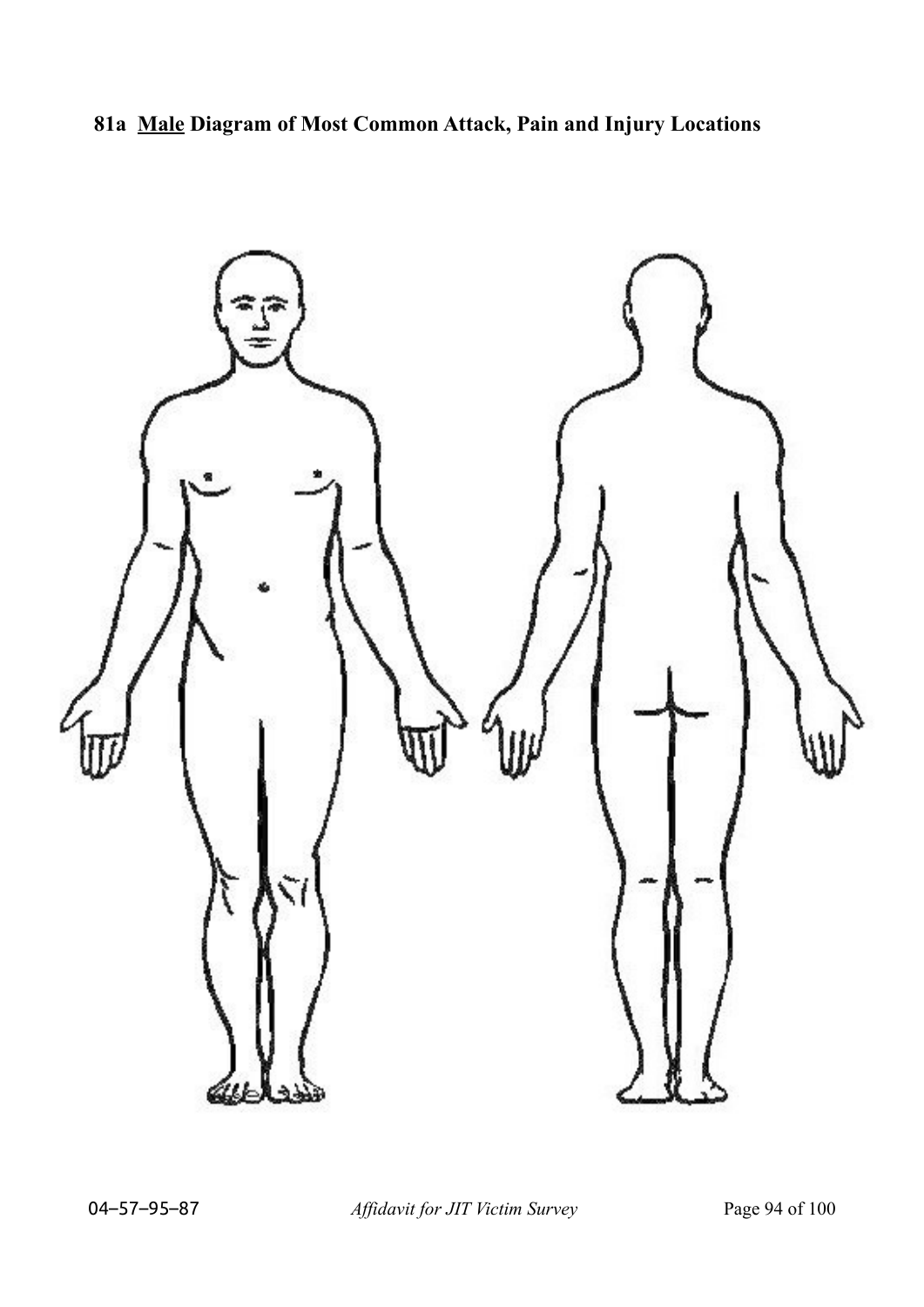## **81b Female Diagram of Most Common Attack, Pain and Injury Locations**

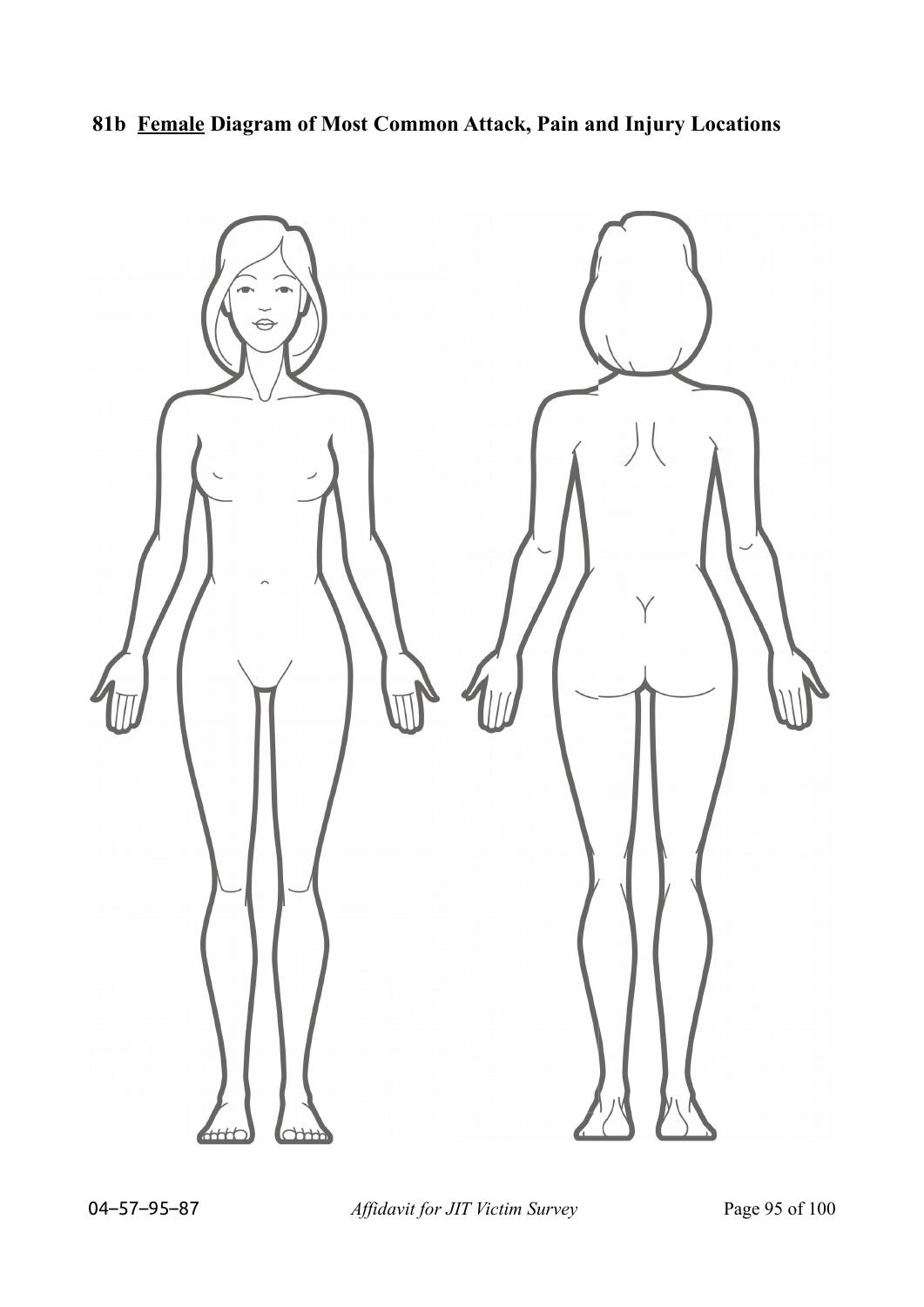**82a Male Diagram of RFID Sniper-Shots/Chip Implant Locations (If Known)**



04–57–95–87 *Affidavit for JIT Victim Survey* Page 96 of 100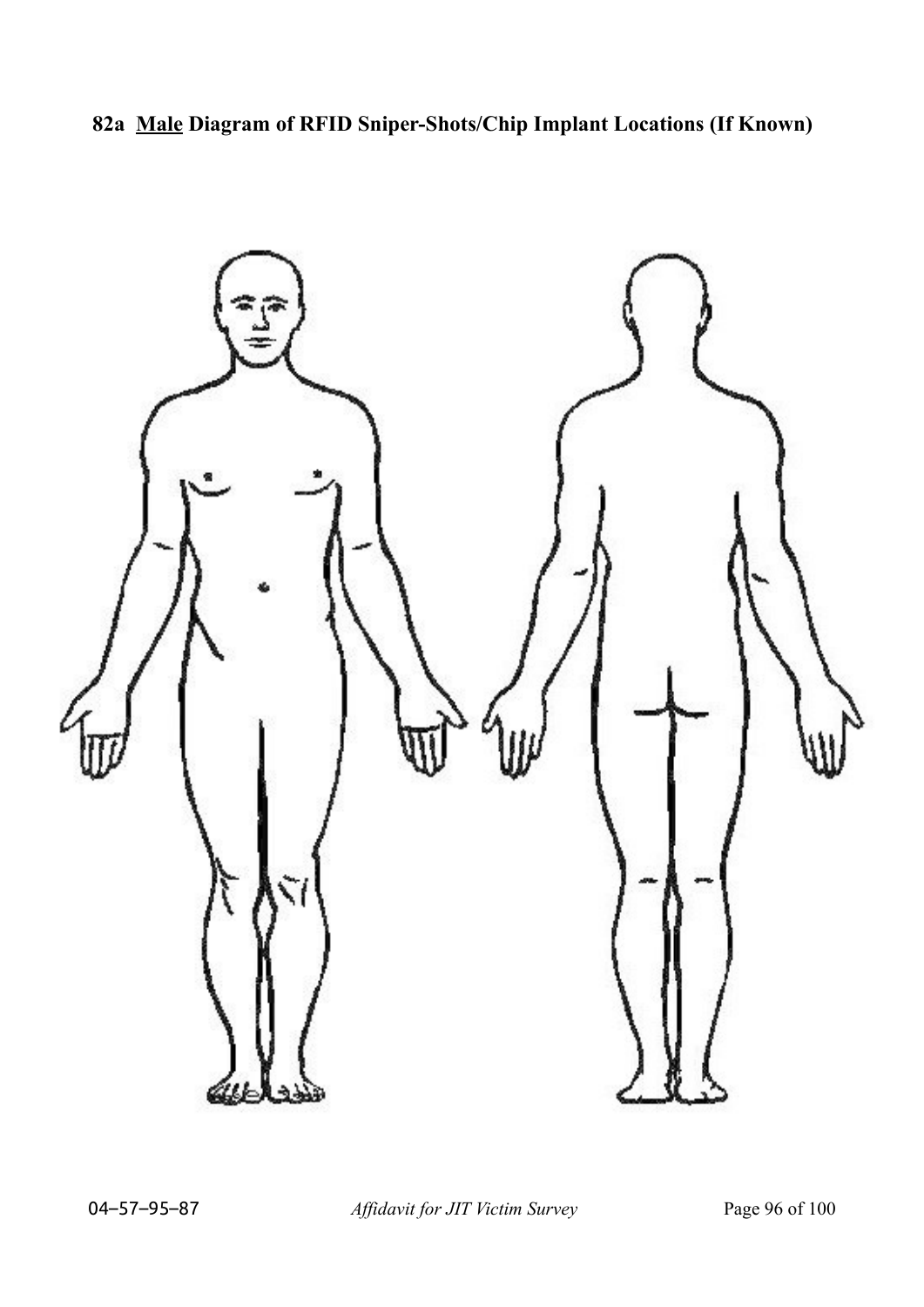**82b Female Diagram of RFID Sniper-Shots/Chip Implant Location (If Known)**